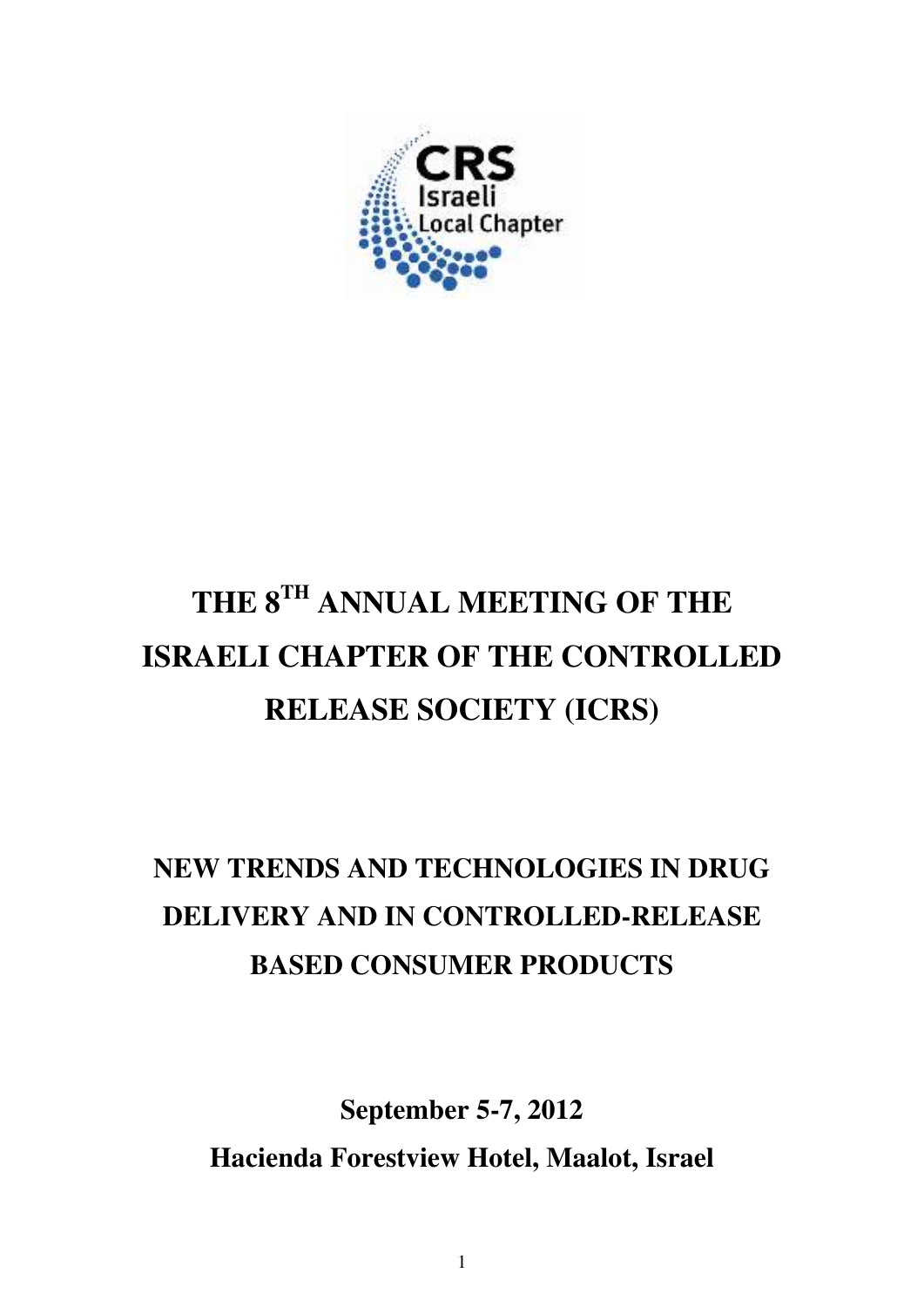

# **ORGANIZING COMMITTEE**

Prof. Ronit Satchi-Fainaro- Chairperson, Tel Aviv University Prof. Rosa Azhari, Ort Braude College Dr. Ayelet David, Ben-Gurion University of the Negev Prof. Noah Lotan, Technion – Israel Institute of Technology Prof. Rimona Margalit, Tel Aviv University Dr. Adel Penhasi, DeGama & SPAI Group Dr. Boaz Tirosh, Hebrew University of Jerusalem Prof. Elka Touitou, Hebrew University of Jerusalem Prof. Dan Peer, Tel Aviv University Dr. Sigal Blau, Teva Pharmaceutical Industries LTD. Prof. Yechezkel (Chezy) Barenholz, Hebrew University of Jerusalem Prof. Smadar Cohen, Ben-Gurion University of the Negev Prof. Abraham Domb, Hebrew University of Jerusalem Prof. Marcelle Machluf, Technion – Israel Institute of Technology Prof. Avri Rubinstein, Hebrew University of Jerusalem Anat Eldar-Boock, Tel Aviv University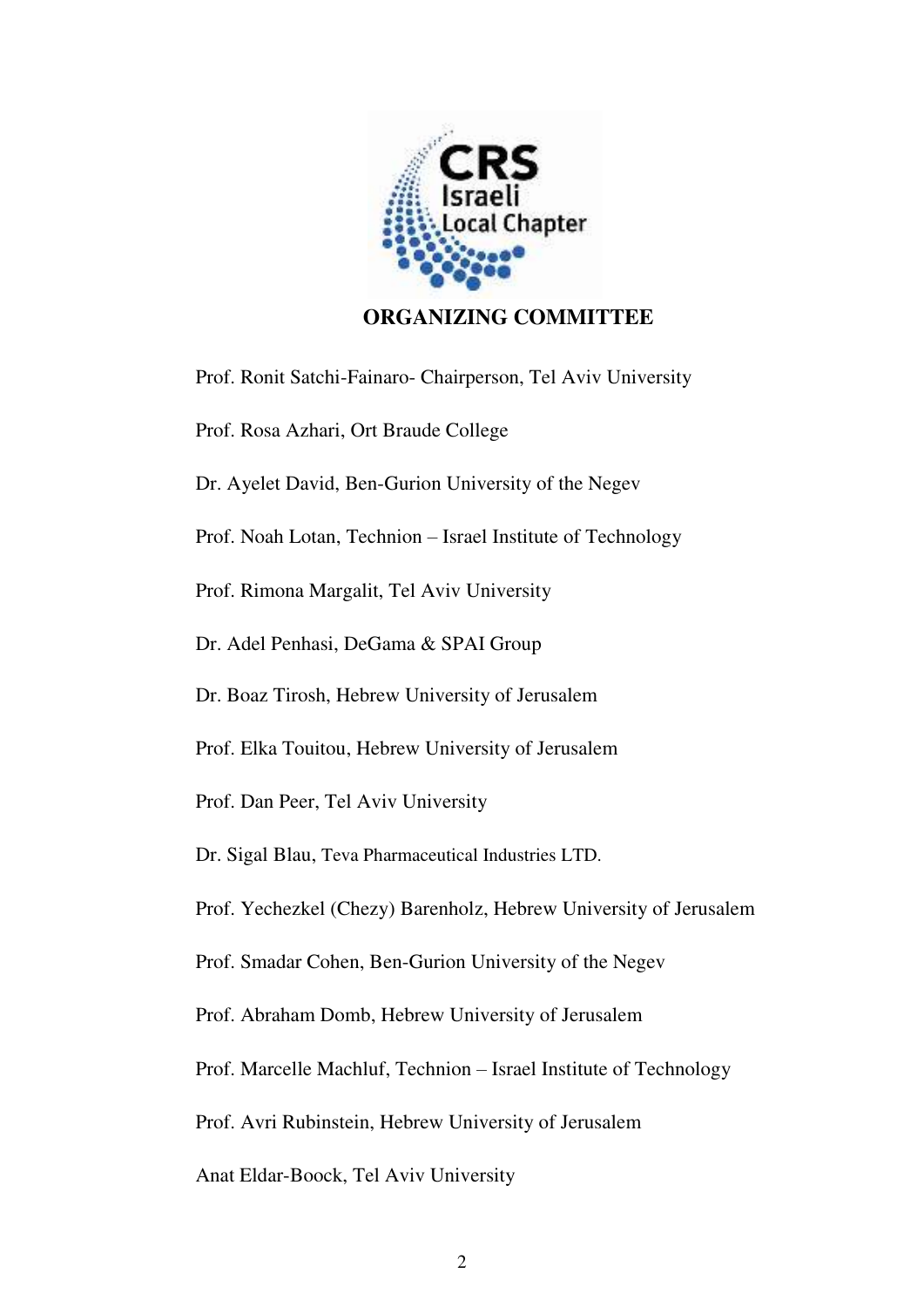# **Sponsored by:**











<sup>16</sup> Barikelreitung O of Newcomplexa **K-November Platerne** 

**Tradition of Escation** 





**המרכז ע"ש דייויד ר. בלום למחקר ברוקחות** David R. Bloom Center for Pharmacy

Russell Berne Nanotechnology Institute Technicir - Israel Institute of Technology





**המכון למדעי התרופה** המכון למדעי התרופה, האוניברסיטה העברית בירושלים The Institute for Drug ResearchThe Harvey M. Krueger Family Center

1 for Nanoscience and Nanotechnology





**SOFFICE** 



















рапувывотесн







Perri



**PolyPid** 





creases the crease incursor and numerical hse Katz institute for Nanciscale Science and Technology

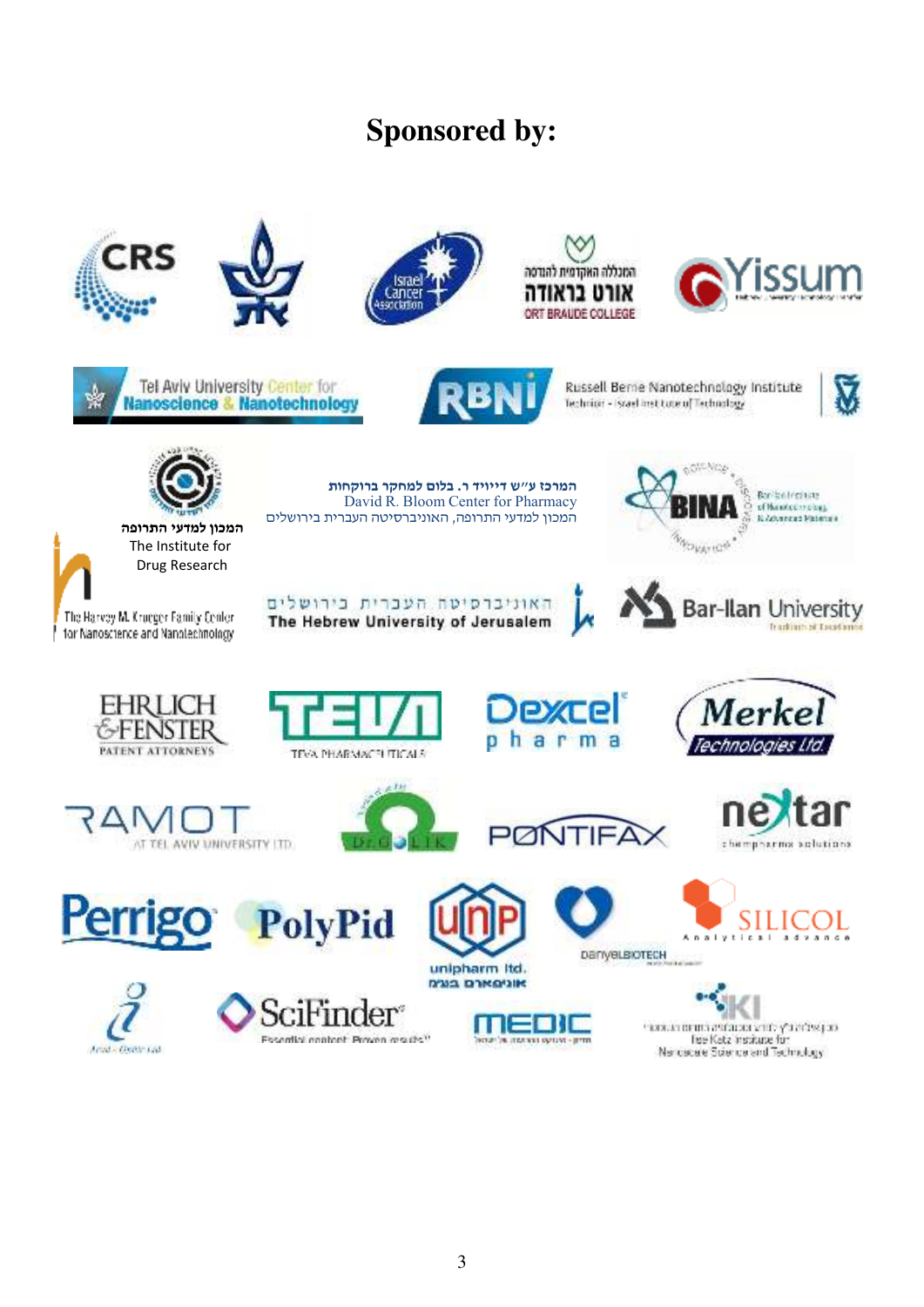

# **PROGRAM**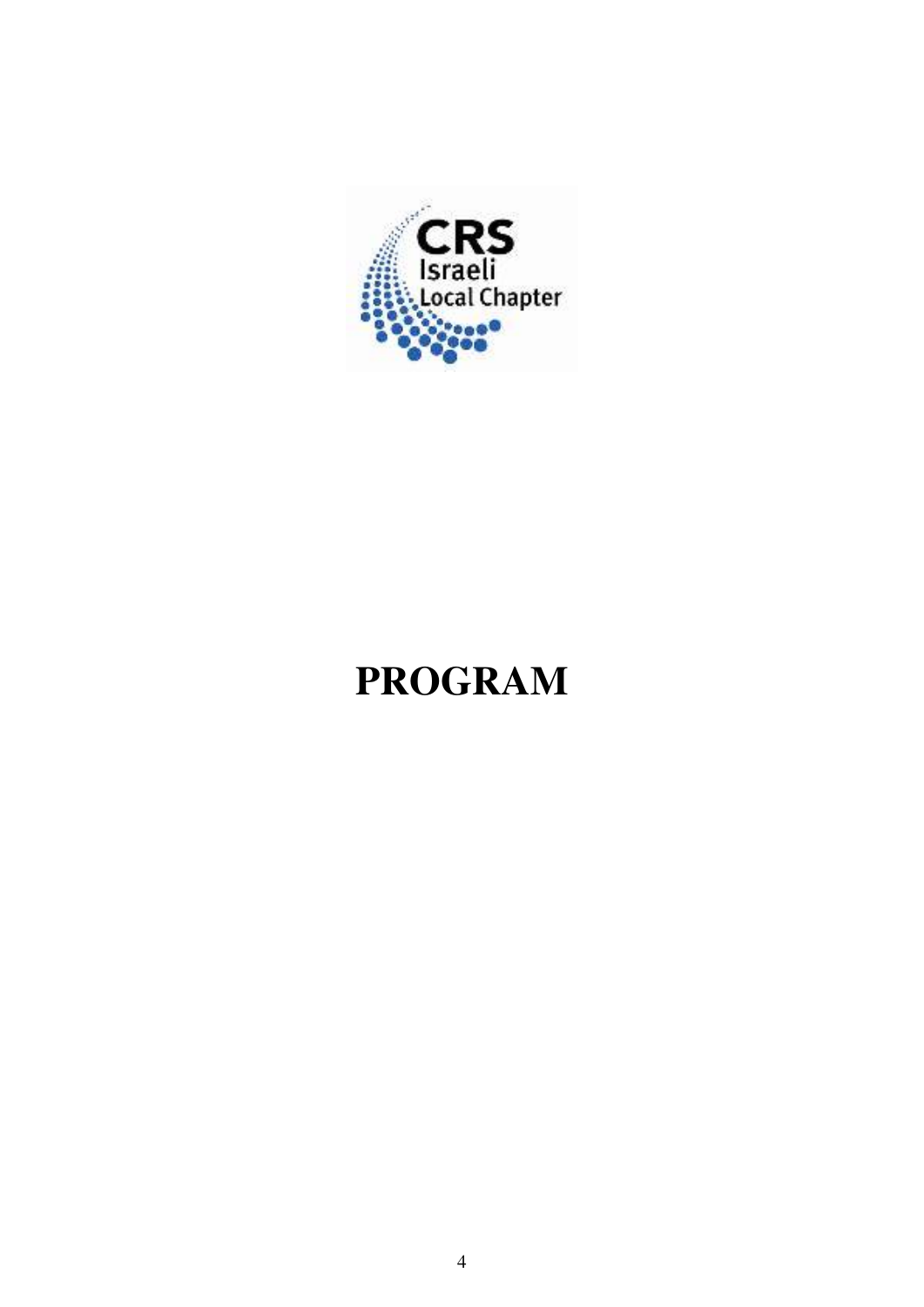# **Wednesday – September 5, 2012**

### 12:30 - 14:00 **REGISTRATION AND POSTERS SETUP**

#### **Rooms check-in at 15:00 pm**

- 13:00 **LUNCH**
- 14:00 14:15 **Welcome and introductory remarks**  *Ronit Satchi-Fainaro, ICRS President Ehud Gazit, The Chief Scientist, The Ministry of Science and Technology, Israel*
- 14:15 16:20 **SESSION 1** *NANOMEDICINES FOR CANCER THERAPY*  Chairpersons**:** *Alberto Gabizon and Yechezkel Barenholz*
- 14:15- 15:00 **KEYNOTE PRESENTATION "Nanomedicines: Polymer Therapeutics- the end of the beginning"** *Ruth Duncan*  **Cardiff, UK and CIPF, Valencia, Spain**
- 15:00 15:20 Avi Schroeder (MIT, Technion)- **"Focused cancer treatment: From drug delivery systems to programmed nano robots**"
- 15:20- 15:40 Ayelet David (BGU)- "**Stimulus-sensitive copolymer-conjugates for triggering intracellular drug penetration"**
- 15:40- 16:00 Simon Benita (HUJI)**- "Targeted drug loaded nanoparticles for improved cancer treatment"**
- 16:00- 16:20 Itai Benhar (TAU)- **"Studying design principles for bi-specific antibodies"**
- 16:20- 16:50 **COFFEE BREAK**
- 16:50- 19:00 **SESSION 2** *TARGETING STEM CELLS AND REGENERATIVE MEDICINE*  Chairpersons**:** *Smadar Cohen and Rosa Azhari*
- 16:50- 17:10 Marcelle Machluf (Technion)- **"Cell derived vesicles: turning natural targeting to smart drug delivery systems"**
- 17:10- 17:30 Tal Dvir (TAU)- "**Delivering instructive cues and imaging biomolecules to 3D engineered tissues"**
- 17:30- 17:50 Boaz Tirosh (HUJI)- "**The unfolded protein response as a regulator of drug induced liver injury"**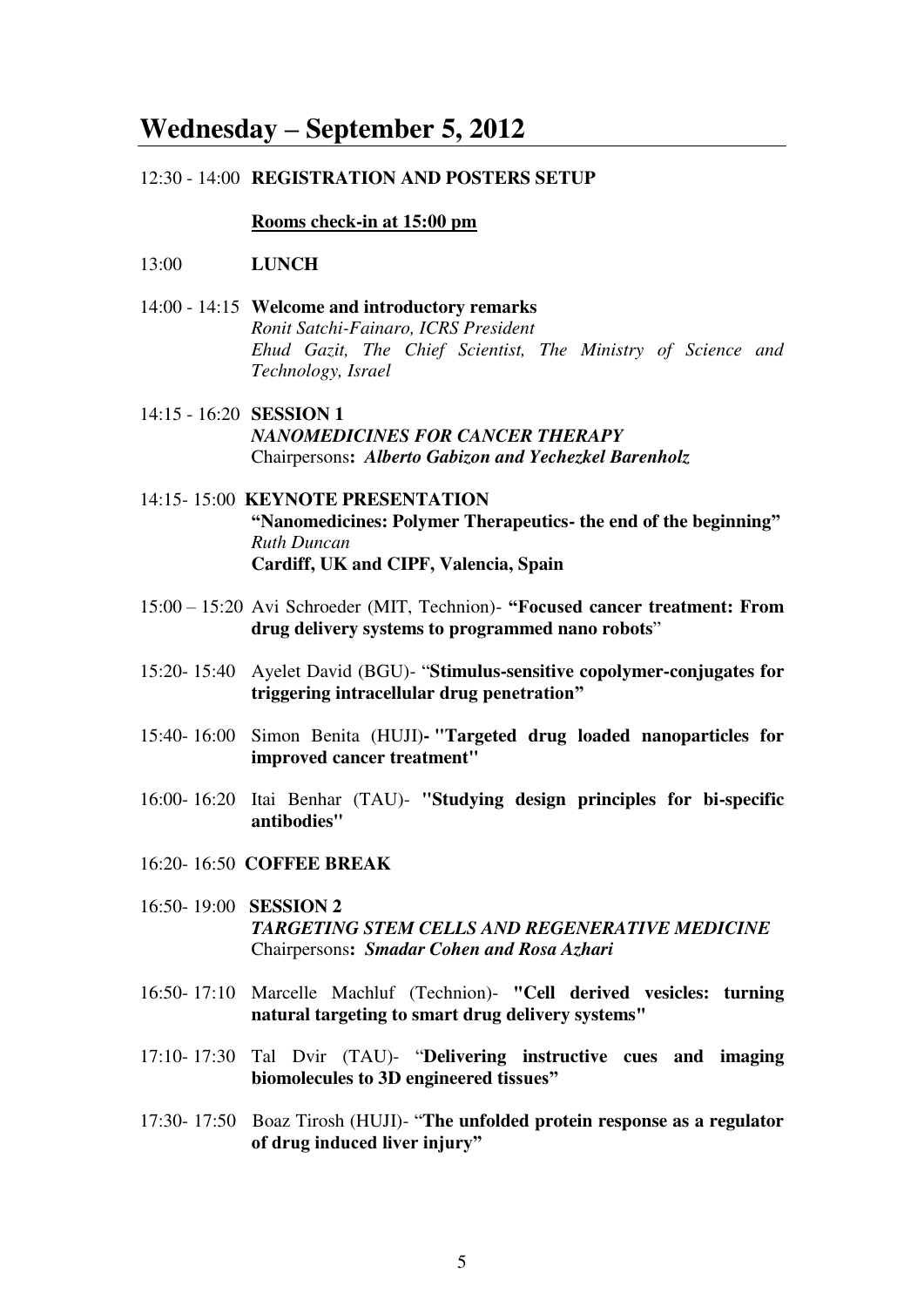# **Wednesday – September 5, 2012** *(Continued)*

# 18:00- 19:15 *Short presentations (15 x 5 min) of selected posters from submitted abstracts:*

- 1. Gili Bisker (Technion)- Controlled release of Rituximab from gold nanoparticles for phototherapy of malignant cells
- 2. Eliahu Heldman (BGU)- Brain delivery of proteins using bolaamphiphilic nanosized vesicles: mechanisms and efficiency
- 3. Ravit Edelman (Technion)- Hyaluronic acid based quadrugnostic nanoparticle for cancer therapy
- 4. Anat Eldar-Boock (TAU)- Overcoming paclitaxel resistance with antiangiogenic and anticancer RGD-bearing nanomedicine
- 5. Adi Golani (BGU)- Polyion complexes for gene delivery to dendritic cells
- 6. Neta Zilony (BIU)- A novel biolostic technology for controlled delivery of nano-structured porous Si drug carriers
- 7. Talia Shekhter (TAU)- Novel somatostatin analog conjugates for pancreatic cancer detection
- 8. Mirjam M. Nordling-David (HUJI)- Targeted siRNA liposomes and nanoparticles
- 9. Anna Scomparin (TAU)- Folated drug deliverysystems of doxorubicin: a comparative study
- 10. Wahid Khan (HUJI)- Pharmacokinetic and efficacy study of cisplatin formulated in a new injectable polymer
- 11. Nadav Ben-Dov (TAU)- Crossing the barrier: New pathway for delivering molecules across the cell's plasma membrane
- 12. Nour Karra (HUJI)- Design and evaluation of drug loaded cetuximab immunonanoparticles prepared using a novel linker molecule
- 13. Brenda Laster (BGU)- Simultaneous chemotherapy and radiotherapy of tumors
- 14. Alexander Adriyanov (HUJI)- Anticancer therapy based on nanodrug chemotherapy combined with thermal ablation
- 15. Yaelle Felsen (HUJI)- An Improved Pegylated Liposomal Doxorubicin with Significantly Lower PPE than  $\overline{Doxil}^{\circledR}$

## 20:30**COCKTAIL RECEPTION AND POSTER SESSION**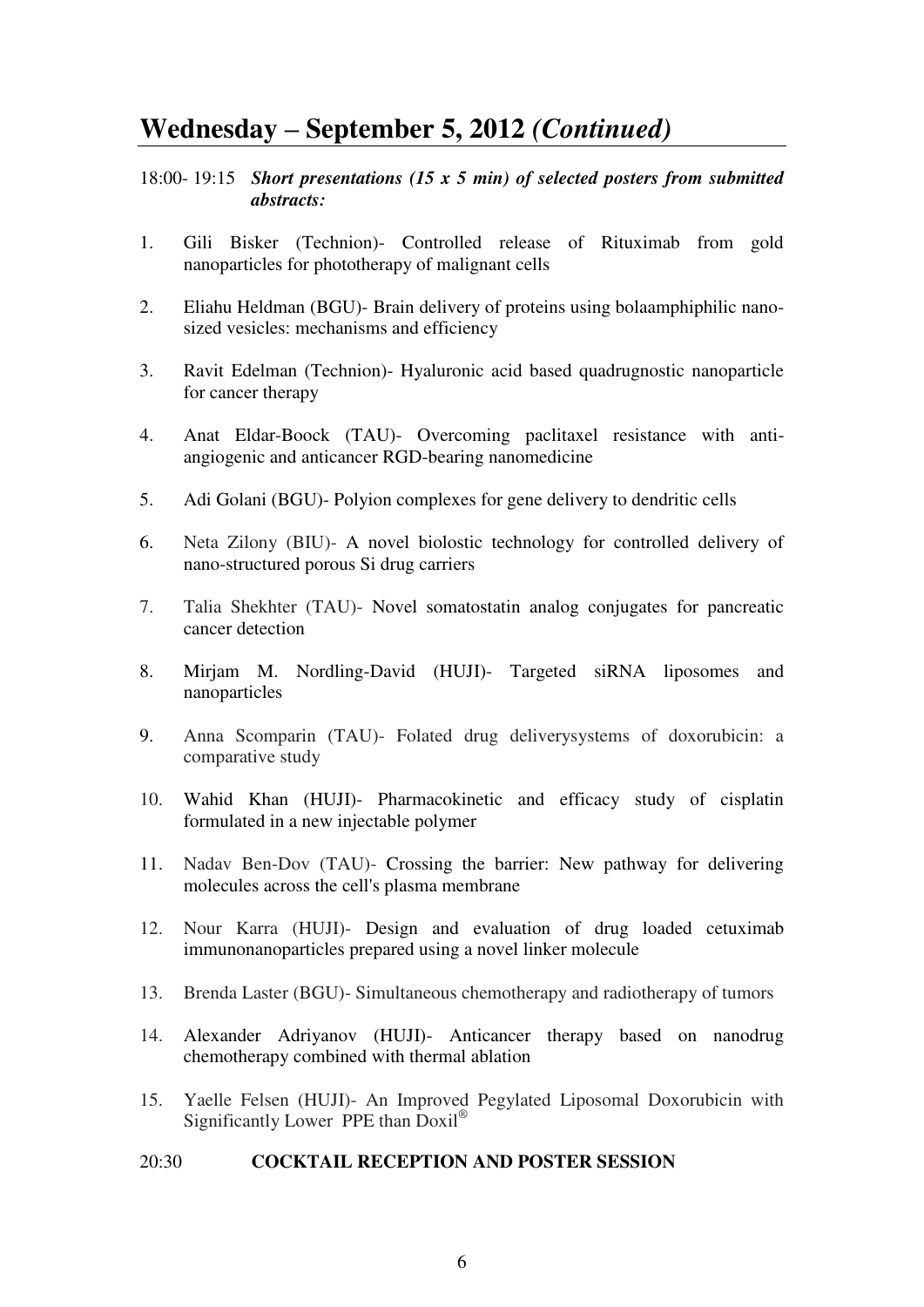# **Thursday – September 6, 2012**

#### 8:00-8:30 **ADMINISTRATIVE SESSION: General Assembly of ICRS**

8:30-10:15 **SESSION 3**  *NANO-PARTICULATED DRUG DELIVERY SYSTEMS*  Chairpersons**:** *Rimona Margalit and Shimon Amselem* 

8:30 - 9:15 **KEYNOTE PRESENTATION**  *The next step in drug targeting: Inside cells and to individual organelles Vladimir Torchilin*  **Northeastern University, MA, USA** 

- 9:15-9:35 Chezy Barenholz (HUJI) **"PEGylated Nano-liposomes loaded with amphipathic weak acid glucocorticosteroids for successful systemic treatment of animal models for Rheumatoid arthritis (RA), multiple sclerosis (MS), cerebral malaria (CM) and cancer"**
- 9:35-9:55 Alberto Gabizon (Shaarei Zedek)- "**A novel formulation of liposome co-encapsulated alendronate and doxorubicin for cancer therapy**"
- 9:55-10:15 Dan Peer (TAU)- **"Gagomers: Novel Safe Particle Clusters for Systemic Delivery of Therapeutic Payloads"**
- 10: 15-10:45 **COFFEE BREAK**
- 10:45-11:05 Mimi Kaplan (Ministry of Health)- **"Implementation of Quality by Design – a new approach to drug development"**
- 11:05-11:25 Rimona Margalit (TAU)- **"Acute and chronic inflammations treated by steroid, NSAID and antioxidant drugs encapsulated alone or in combination in biomaterial-based bioadhesive carriers"**
- 11:30-13:30 **SESSION 4** *INDUSTRIAL VIEW ON CONTROLLED RELEASE OF BIOACTIVE MATERIALS*  Chairpersons**:** *Ittai Harel and Amira Zeevi*
- 11:30-12:00Aharon Schwartz- **"Targeted therapy = Personalized Therapy?"**
- 12:00-12:15 Gal Ehrlich (Ehrlich & Fenster, Patent Attorneys)**- "IP Strategy for Drug Development"**
- 12:15-12:30 Noam Emanuel (PolyPid Ltd.)- **"BonyPidTM: A lipid- and polymerbased novel drug delivery sytem: physicochemical aspects and therapy"**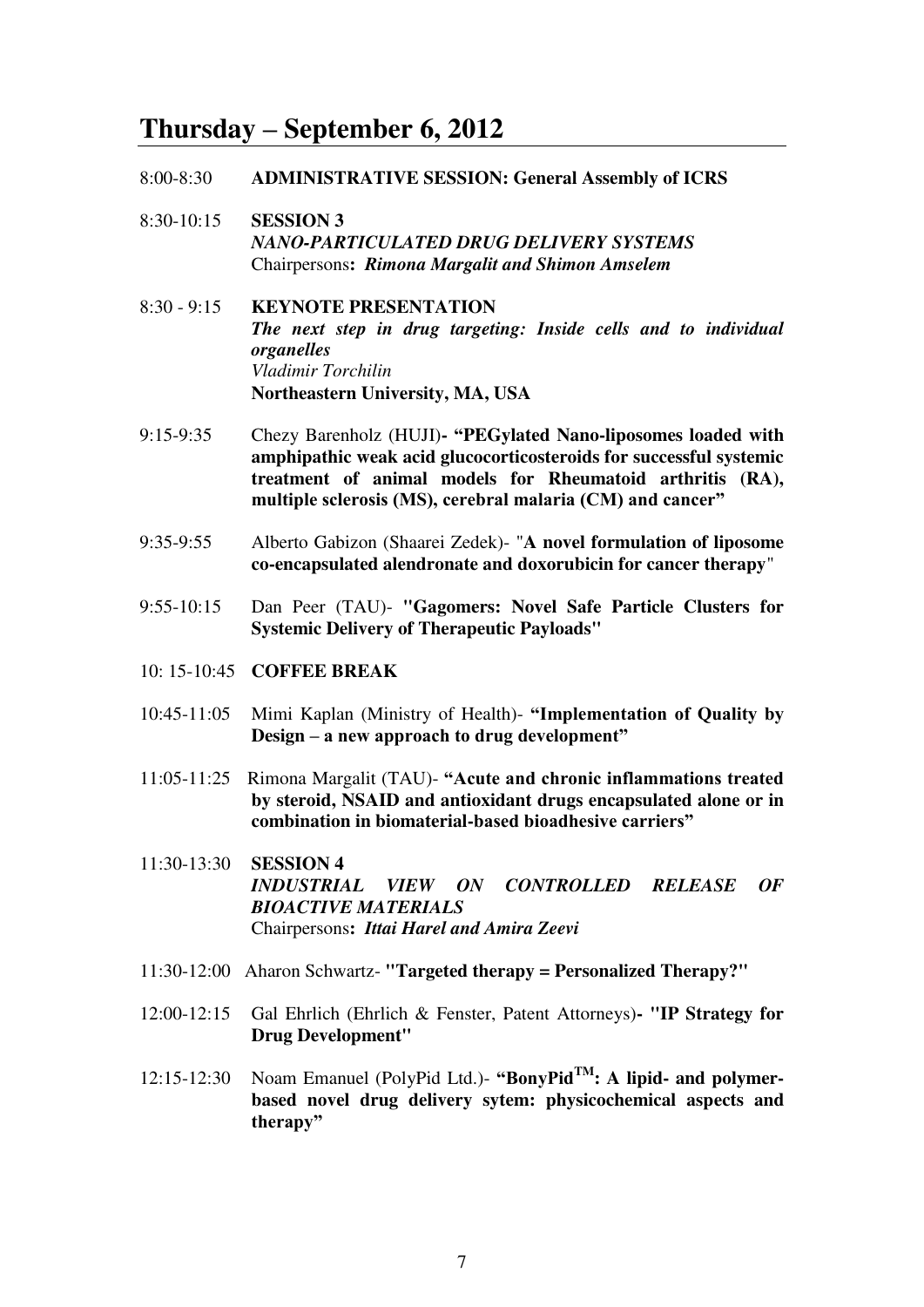# **Thursday – September 6, 2012** *(Continued)*

# 12:30-13:30 **INDUSTRIAL DISCUSSION PANEL: Moderator:** Simone Botti (Merck Serono) **Panel members:** Aharon Schwartz, Amira Zeevi (Perrigo), Sigal Blau (Teva Pharmaceuticals**),** Adrian Gilbert (Teva Pharmaceuticals), Ittai Harel (Pitango), Gal Ehrlich (Ehrlich & Fenster), Noam Emanuel (PolyPid), Adel Penhasi (DeGama & SPAI Group), Shimon Amselem (Nextar ChemPharma Solutions Ltd.), Yaniv Dolev (Moebius Medical  $Ltd.$ ).

### 13:30-15:00 **LUNCH FOR ALL PARTICIPANTS AND POSTER VIEWING**

- 15:00-17:00 **SESSION 5** *DRUG DELIVERY ISSUES IN INFECTIOUS AND RARE DISEASES*  Chairpersons**:** *Jean-Paul Lellouche and Yechiel Shai*
- 15:00- 15:20 Shula Michaeli (BIU)- **"Nano-Silencing from Trypanosomes to Man"**
- 15:20- 15:40 Yechiel Shai (WIS)- **"Targeting and lysis of bacteria, fungi and cancer by host-defense-like membrane active peptides and nanoparticle lipopeptides "**
- 15:40- 16:00 Avi Domb (HUJI)- **"Crystallization and release of rapamycin from metallic stents"**
- 16:00-16:20 Meital Reches (HUJI)- **"Self-assembly of biomolecular necklaces"**
- 16:20-17:05 *Short presentations (9 x 5 min) of selected posters:*
- 1. Yael Lupu (Technion)- Elucidating the mechanism of interactions between mesenchymal stem cell derived nano-vesicles and cancer cells
- 2. Yosi Shamay (BGU)- Controlled penetration of HPMA-R8 copolymers into tumors using biodegradable polyanions
- 3. Aharaon Azaguri (BGU)- The mechanism of ultrasound effect on chorioamnion membrane mass transport
- 4. Naama Toledano Furman (Technion)- Stem cell derived nano-vesicles, a new delivery platform for cancer targeted therapy
- 5. Dina Polyak (TAU)- Development of nano-scaled polymeric carriers for integrinassisted doxorubicin delivery
- 6. Oren Giladi (HUJI)- Targeted radiolabeled immune-nanoparticles for treatment of HER-2/neu positive cancers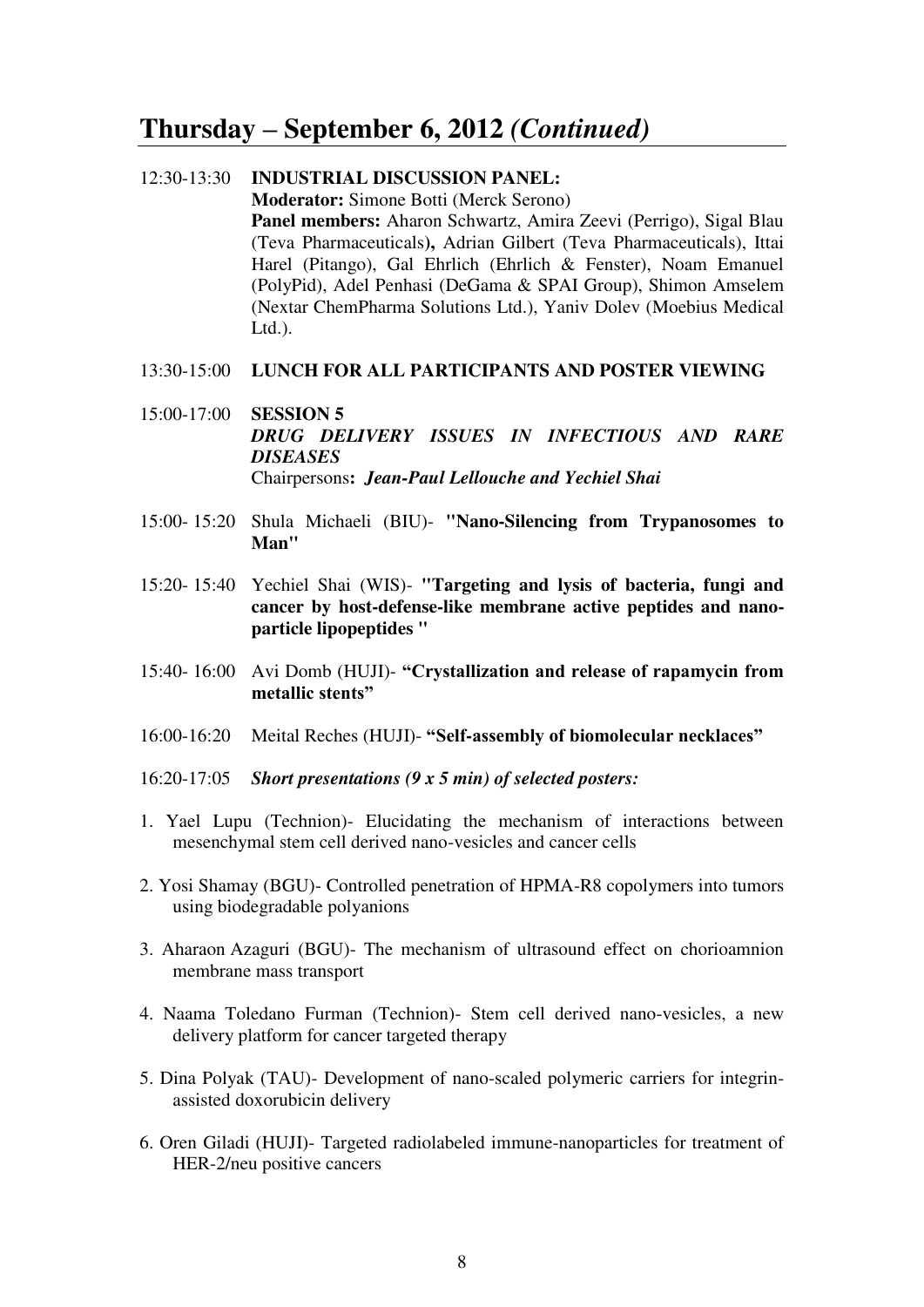# **Thursday – September 6, 2012** *(Continued)*

- 7. Yossi Kam (HUJI)- Detection of endogenous K-Ras mRNA in living cells by molecular beacons
- 8. Shoshy Mizrahy (TAU)- Hyaluronan coated nanoparticles: the influence of them Mw on CD44-Hyaluronan interaction and immune response
- 9. Hadas Skaat (BIU)- Magnetic scaffolds enriched with bioactive nanoparticles for tissue engineering. **Winner of the Barenholz Prize.**

#### 17: 05-17:30 **COFFEE BREAK**

- 17:30-19:00 **SESSION 6**  *SELECTED ROUTES OF ADMINISTRATION*  Chairpersons: *Amnon Hoffman and Gershon Golomb*
- 17:30 -17:50 Avri Rubinstein (HUJI) **"Mucosal targeting of biomarkers for realtime diagnostics of GI malignancy by drug delivery tools"**
- 17:50-18:05 Yoav Livney (Technion)- **"Quadrugnostic nanoparticles for cancer therapy"**
- 18:05-18:20 Gershon Golomb (HUJI**)- "Liposomal bisphosphonate mechanism of action in inhibiting restenosis: Effect on monocytes subpopulations"**
- 18:20-18:35 Dvir Yelin (Technion)- **"Release of antibodies from gold nanospheres during short-pulse laser phototherapy"**
- 18:35-18:50 Sigal Blau (Teva Pharmaceuticals) **"Gastric retentive oral dosage forms –when reality met theory"**
- 18:50-19:20 *Short presentations (6 x 5 min) of selected posters from industry abstracts:*
- 1. Hilla Epstein-Barash (Entrega Inc.)- "Orally bioactive mucoadhesive intestinal polypeptide delivery systems"
- 2. Shimon Amselem (Nextar ChemPharma Solutions Ltd.)- "Effective sublingual delivery of flumazenil formulation for reversing the residual sleepiness effect of hypnotic drugs"
- 3. Salit Tzaban (Protalix Biotherapeutics)- "Plant cells as oral delivery vehicle of human recombinant glucocerebrosidase for the treatment of Gaucher disease"
- 4. Yaniv Dolev (Moebius Medical Ltd.)- "Liposomes as lubricants, a new approach for osteoarthritis – Ongoing trials"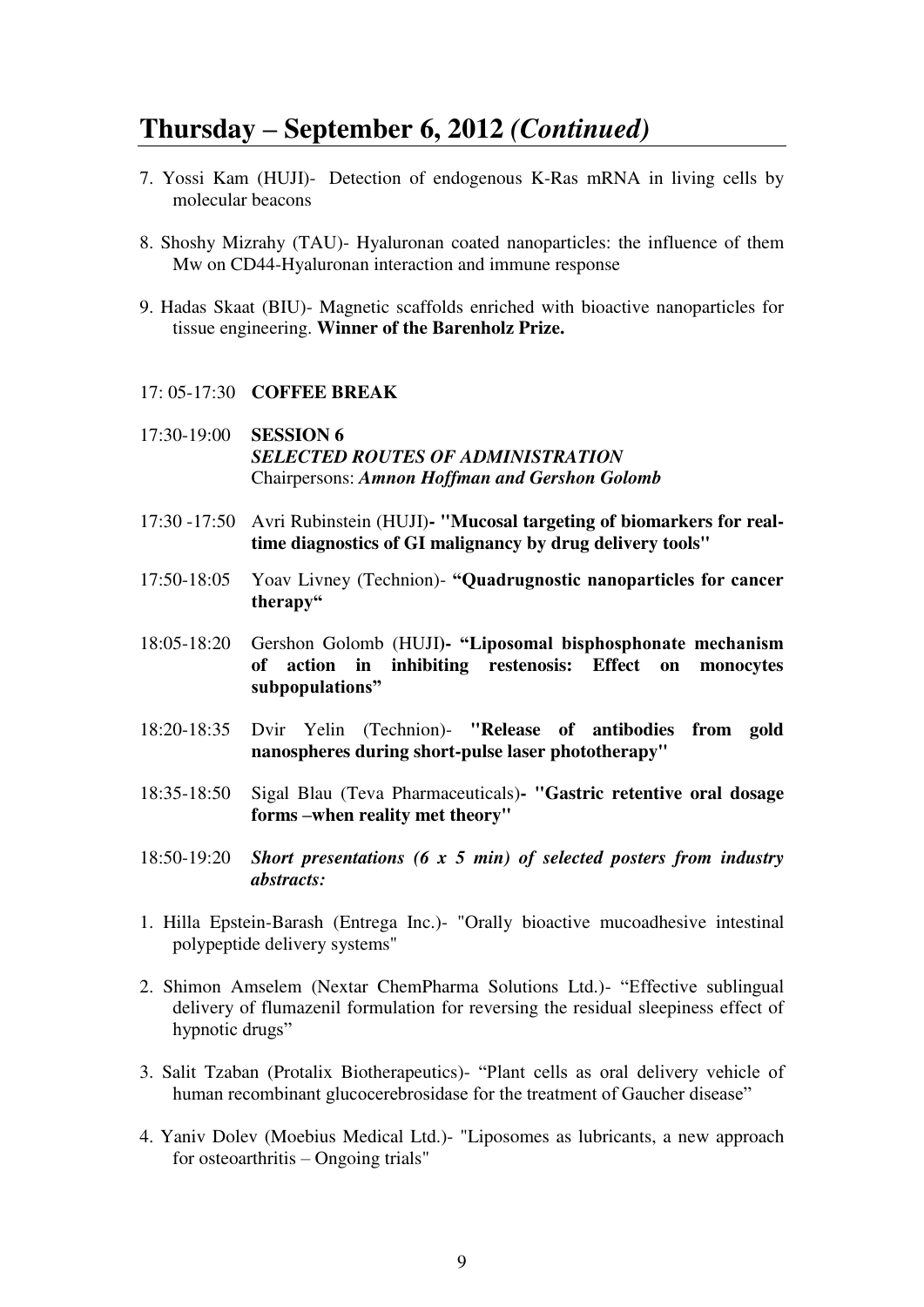# **Thursday – September 6, 2012** *(Continued)*

- 5. Joseph Wyse (Patents, Dr. Eyal Bressler Ltd.,)- "Patent protection for innovatins in anti-angiogenic therapy"
- 6. Tal Sarid (Dr Golik)- Break-through in the processing and controlling of biodegradable micro-capsules as drug carriers

- **20:30****GALA DINNER**
	- **Presentation of the ICRS Prize for Outstanding Achievements in Controlled Release to Prof. Simon Benita**
	- **Presentation of the 2012 Barenholz Award to Hadas Skaat sponsored by Professor Chezy Barenholz**
	- **Presentation of the 2012 Best Student Poster Awards: First prize: Award sponsored by Teva Pharmaceuticals Ltd. Second prize: Award sponsored by Dexcel Pharma Ltd. Third prizes: Awards sponsored by Unipharm Ltd. and Silicol Scientific Equipment Ltd.**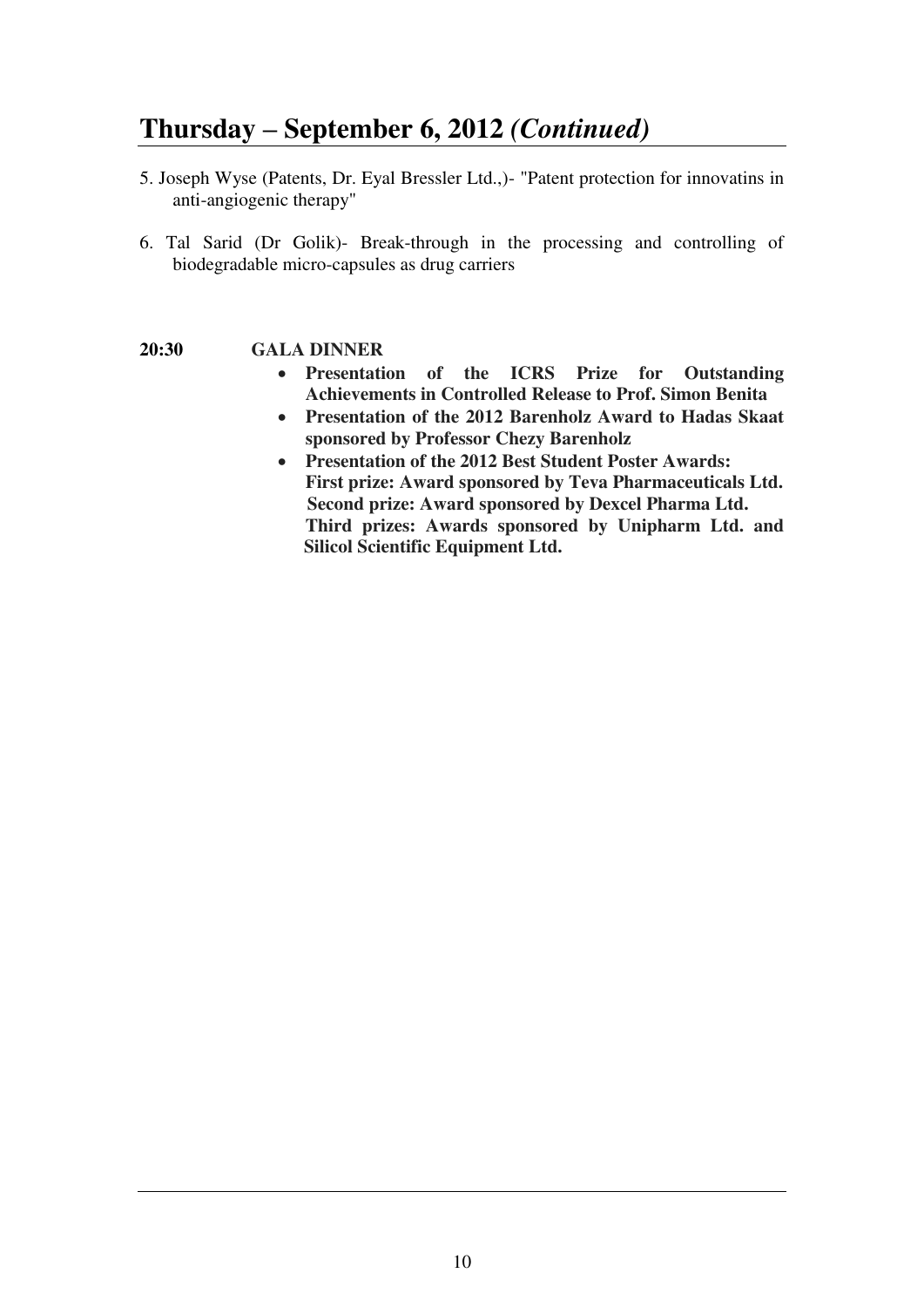# **Friday – September 7, 2012**

# **Check-out at 11:00 am**

- 8:30-10:35 **SESSION 7**  *THERANOSTIC NANOTECHNOLOGIES FOR PERSONALIZED MEDICINE*  Chairpersons:*Ehud Gazit and Roey Amir*
- 8:30 9:15 **KEYNOTE PRESENTATION**  *Molecular trees: From the test tube towards biomedical applications Rainer Haag*  **Frei University Berlin, Germany**
- 9:15-9:35 Rachela Popovtzer (BIU)- **"Gold nanoparticles as computed tomography imaging contrast agents"**
- 9:35-9:55 Thomas L. Andresen (Technical University of Denmark)- **"Liposome imaging agents for personalizing treatment with nanocarriers"**
- 9:55-10:15 Eylon Yavin (HUJI) **"Peptide nucleic acids (PNAs) in cancer diagnosis"**
- 10:15- 10:35 Galia Blum (HUJI)- **"Quenched activity based probes for simultaneous detection and therapy of cancer"**
- 10:35-11:00 **COFFEE BREAK**
- 11:00-12:30 **SESSION 8**  *NOVEL BIOMOLECULAR SELF-ASSEMBLED SYSTEMS FOR DRUG DELIVERY*  Chairpersons:*Yaron Dekel and David Stepensky*
- 11:00- 11:20 Niv Papo (BGU)- "**Directed evolution of affinity scaffolds for drug delivery and biomedical diagnostics"**
- 11:20-11:40 Yael Shaked (Dr Golik) **"Benefits of different characterization techniques for drug delivery application"**
- 11:40- 12:00 Roey Amir (TAU) **"Hybrid PEG-dendritic scaffolds as nanocarriers for drug and gene delivery"**
- 12:00-12:20 Ehud Gazit (TAU)- **"The mechanism of association and technological applications of self-assembled peptide nanostructures"**
- 12:20-12:30 **Concluding remarks**  *Ronit Satchi-Fainaro*

#### 12:30- 13:30 **FAREWELL LIGHT LUNCH FOR ALL PARTICIPANTS**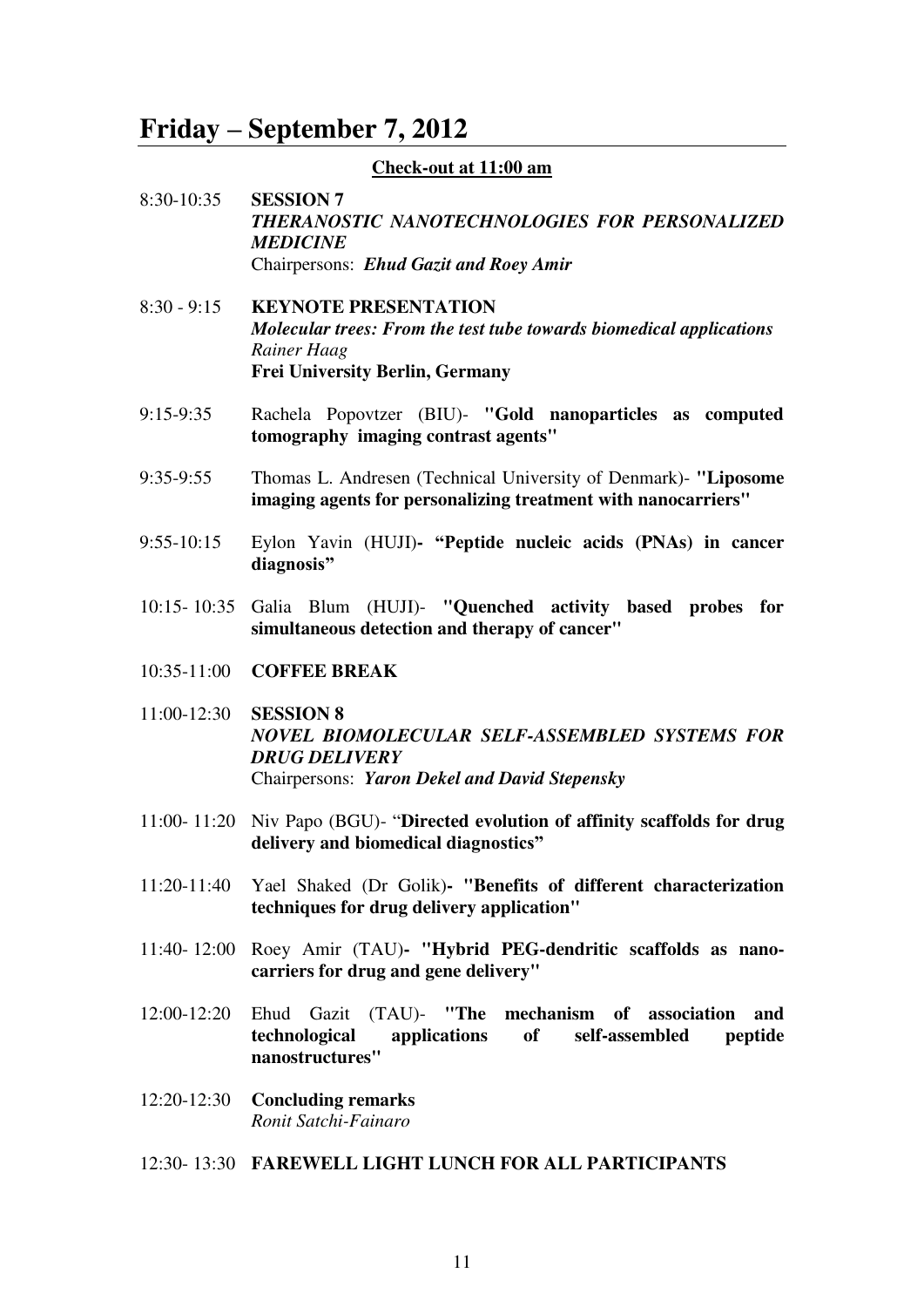# **ABSTRACTS**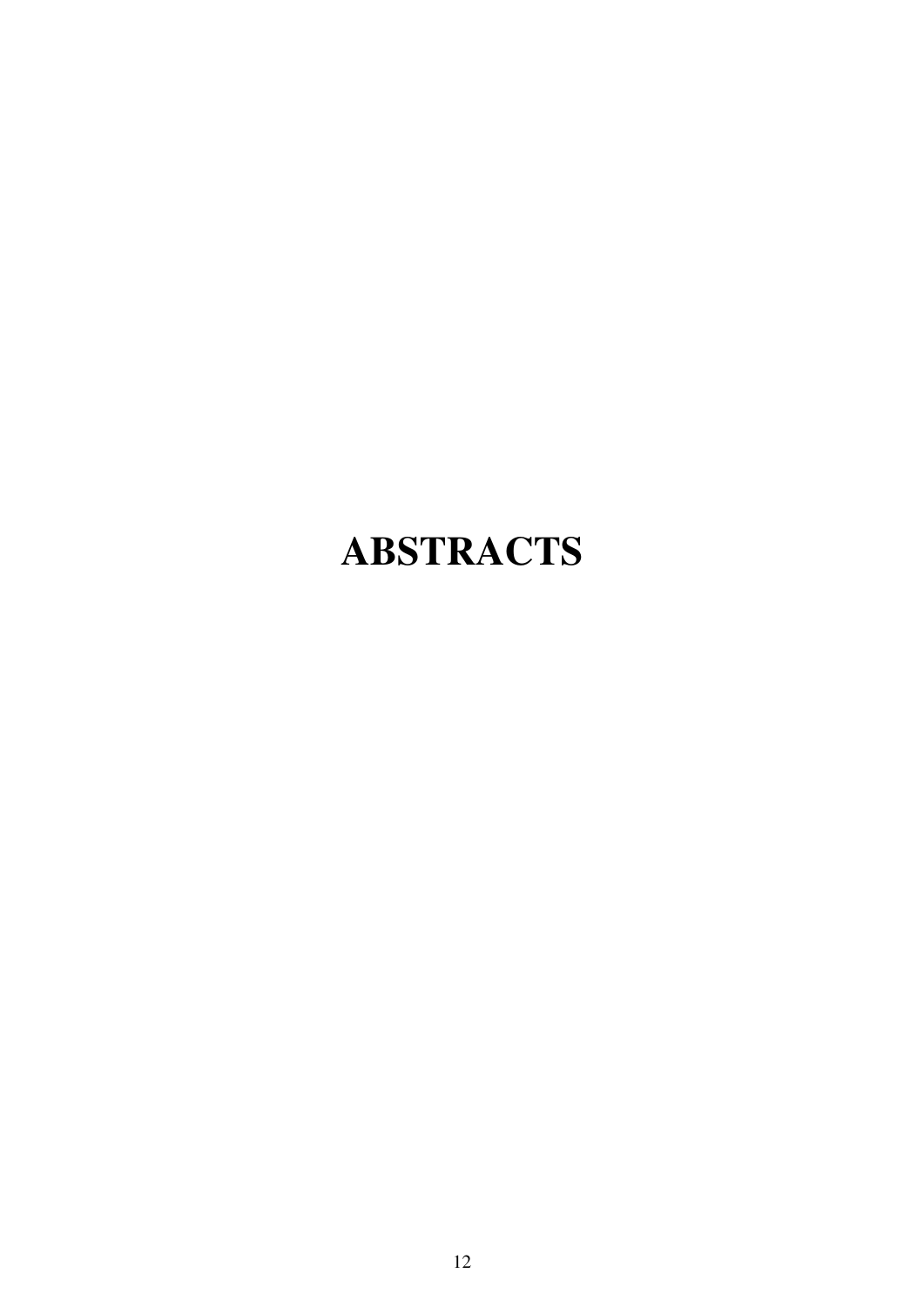## **NANOMEDICINES: POLYMER THERAPEUTICS- THE END OF THE BEGINNING**

#### **Ruth Duncan**

*Polymer Therapeutics Lab, c/o CIPF, Spain*

A growing number of polymer therapeutics have gained market authorisation for routine clinical use and/or are in clinical development (Duncan R., Curr. Opin. Biotechnol. 22: 1-10, 2011).

The fact that the Regulatory challenges of the emerging 'follow-on/generic' products are under discussion is testament to the maturity of the field. It is clear that lessons learnt from >3 decades of clinical studies (Duncan R., Adv. Drug Del. Rev., 61: 1131- 1148, 2009; Duncan R. & Vicent M.J., Adv. Drug Del. Rev., 62: 262-272, 2011), recent advances in cell biology/the understanding of endocytosis in health and disease (Duncan R. & Richardson S.W.C., Mol. Pharmaceutics, in press, 2012), and emergence of new technologies across the nanosciences are leading to a paradigm shift in design and development of polymer therapeutics/nanomedicines (Duncan R. & Gaspar R., Mol. Pharmaceutics, 8: 2101-2141, 2011). Embracing these opportunities will bring improved conjugate design and selection of the most appropriate patients for therapy. Our recent studies have focused on development of techniques for validation of preclinical models, design of bioresponsive conjugates to promote tissue repair and as anticancer agents, and the design of polymer-coiled-coil conjugates as therapeutic agents.

 **Keywords:** Nanomedicine, Polymer Therapeutics, Endocytosis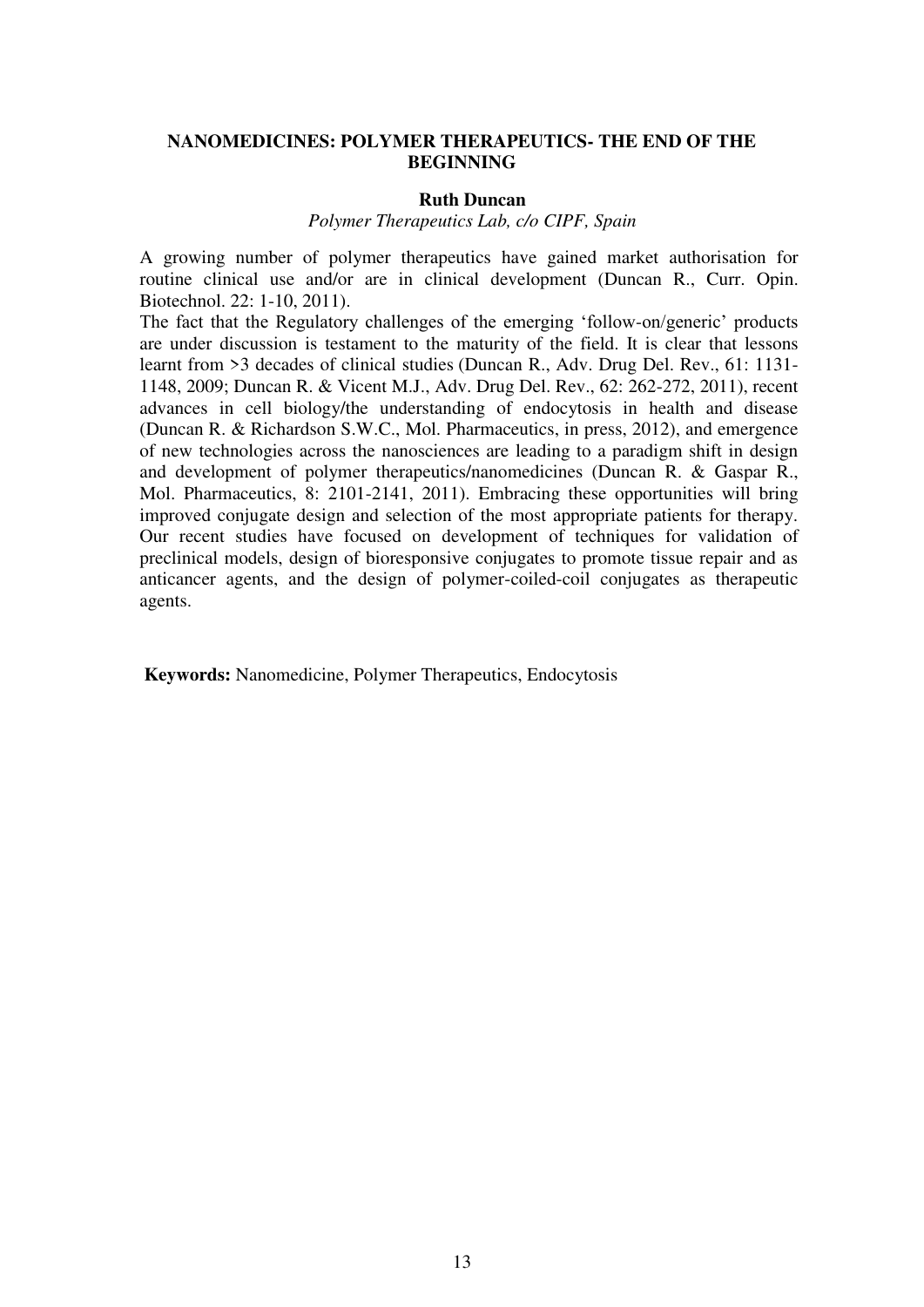### **FOCUSED CANCER TREATMENT: FROM DRUG DELIVERY SYSTEMS TO PROGRAMMED NANO ROBOTS**

#### **Avi Schroeder**

*Chemical Engineering, Technion, Israel*

Metastasis is the cause of 90% of cancer deaths. In many cases, by the time a primary tumor is detected, subsets of malignant cells have already disseminated to other locations in the body seeding the spread of the disease. Nanoparticles have many potential benefits for treating metastatic cancer, including the ability to transport complex molecular cargoes, as well as targeting specific cell population. The lecture will describe the development of nanoscale lipid vesicles, loaded with drugs and small interfering RNA (siRNA), that can be remotely triggered to release their payload at a focused tumor site. The evolution of these vesicles into *programmed nano robots*, unique particles that have an internal capability of synthesizing proteins, and their promise for treating metastasis, will be addressed. Furthermore, the construction of a miniature electronic device developed for enhancing the delivery of drugs to specific tissues will be described.

**Keywords**: protein, metastasis, liposome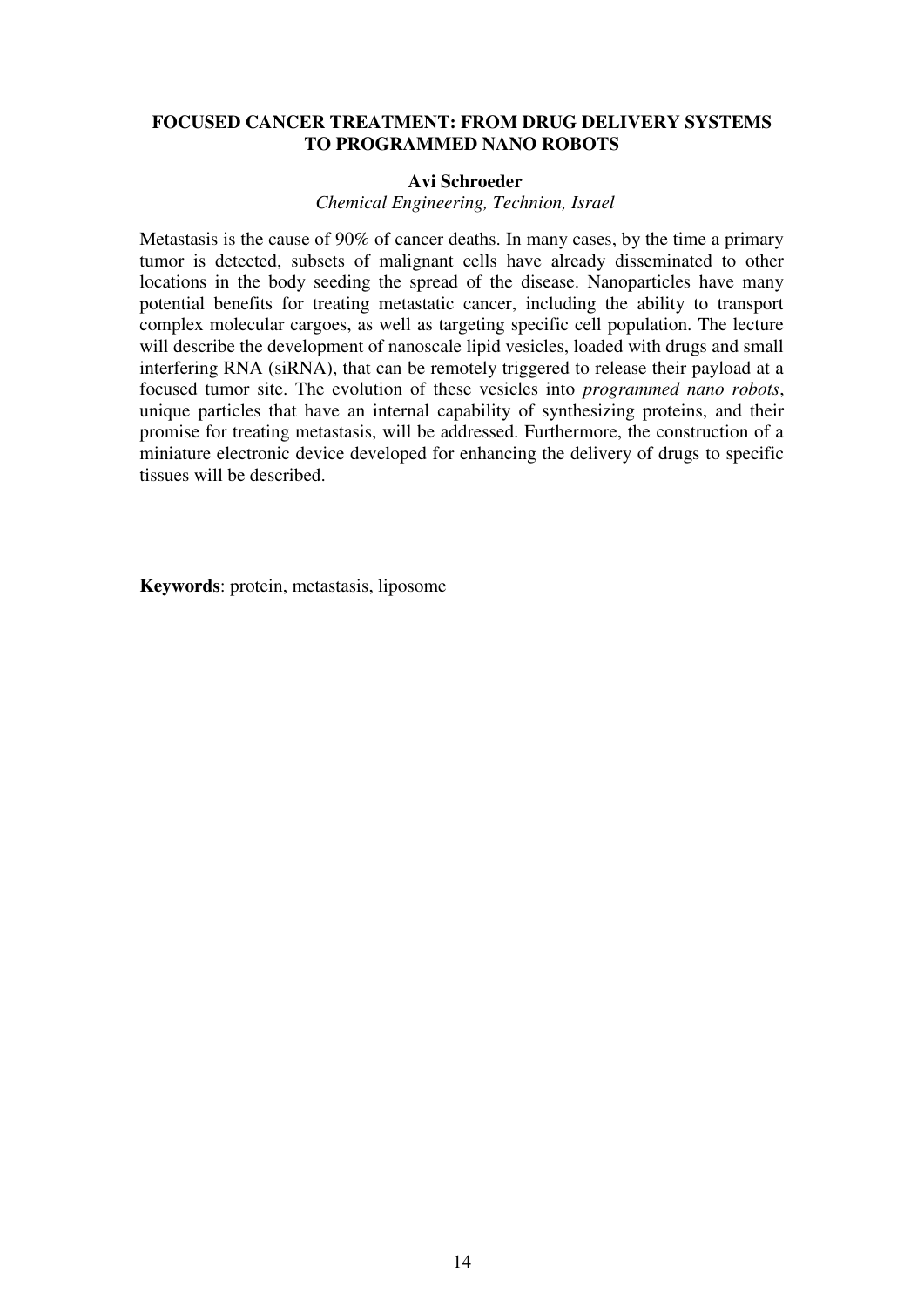### **STIMULUS-SENSITIVE COPOLYMER-CONJUGATES FOR TRIGGERING INTRACELLULAR DRUG PENETRATION**

#### **Ayelet David**

#### *Pharmacology, Ben-Gurion University of the Negev, Israel*

Cell-penetrating peptides (CPPs) have been shown to promote intracellular delivery of a broad variety of cargoes, including various nanoparticulate pharmaceutical carriers, both *in vitro* and *in vivo*. However, the lack of cell-specificity limits their *in vivo* use for drug delivery applications. We exploited two novel strategies to overcome the lack of cell specificity of CPPs to create drug delivery systems with improved tumortargeting ability. The cationic residues of the CPP sequence were caged or neutralized with a photo-cleavable molecule or polyanionic sequences, respectively. An external or environmental stimuli (e.g. UV-light illumination or augmentation of counterpolycations, respectively) has been applied to enhance intracellular penetration of the CPP-containing polymer-drug conjugates. The light activated penetratin sequence promoted an effective intracellular delivery and antitumor activity of the proapoptotic peptide  $D(KLAKLAK)$  into 80% of the target cells following 10-minutes of UV-light illumination. The conditional release of the octa-arginine  $(R_8)$  that was effectively masked with counter polyanions, following the addition of an arginine-rich polycationic counterpart, improved the cytotoxicity of the polymer-conjugate bearing doxorubicin (P-R8-DOX) towards endothelial and cancer cells, both *in vitro* and *in vivo.* The survival of mice with established lung metastases was remarkably prolonged after a single administration of  $P-R_8-DOX$  in complexation with polyanionic sequences.

**Keywords**: polymer-drug conjugates, CPP, HPMA copolymer, light illumination, polyion complexes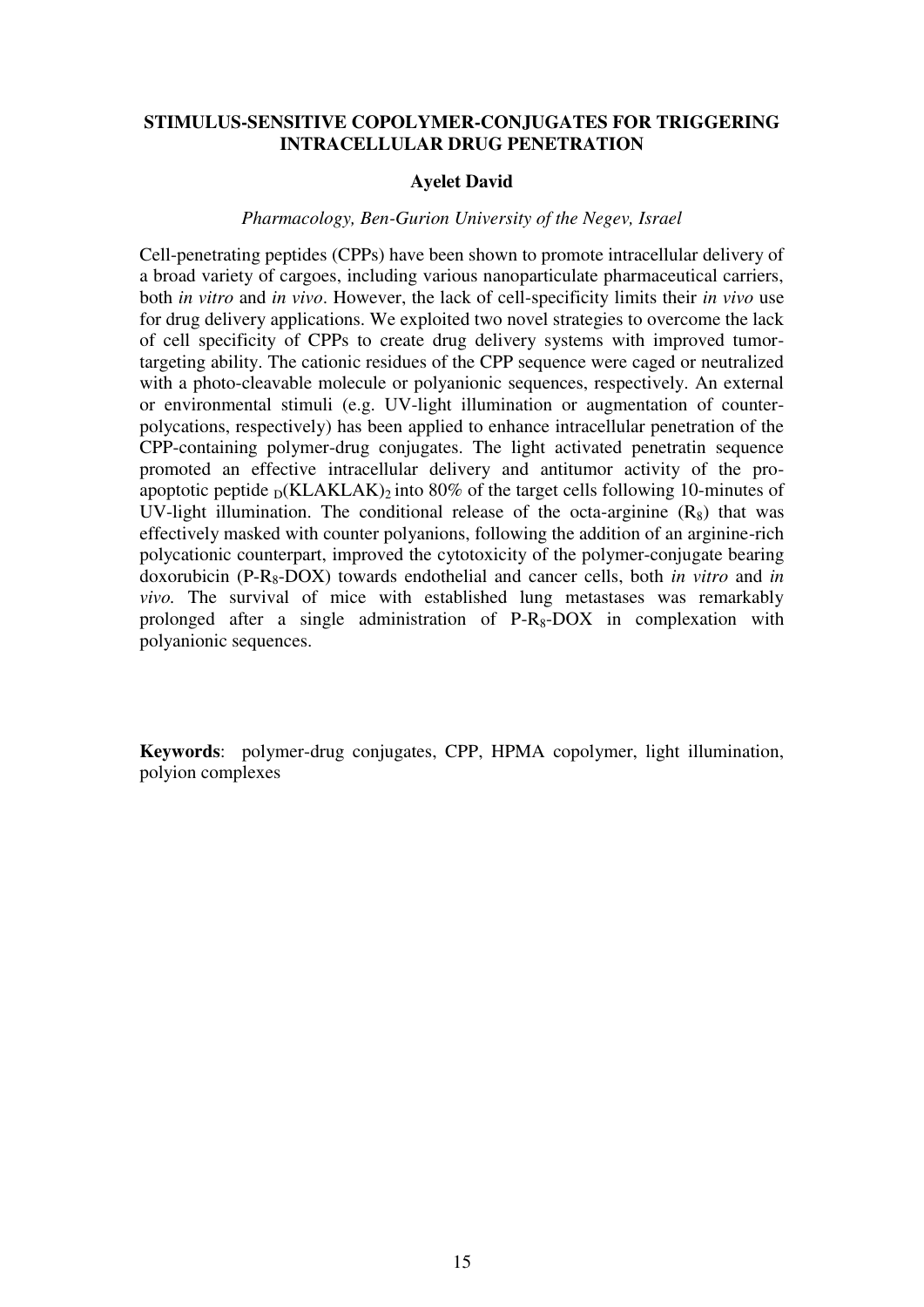#### **TARGETED DRUG-LOADED NANOPARTICLES FOR IMPROVED CANCER TREATMENT**

 **Simon Benita**, Taher Nasser, Nour Karra, Oren Giladi *The Institute for Drug Research of the School of Pharmacy, Faculty of Medicine, The Hebrew University of Jerusalem, Israel*

Despite significant progress in cancer research and wide availability of potent drugs, treatment efficacy is still hindered by the lack of pharmaco-selectivity to diseased cells, indiscriminate drug toxicities and poor patient compliance. Nanocarriers hold great potential in cancer treatment as they can selectively deliver high drug payloads to tumors by passive or active targeting processes while minimizing systemic exposure and adverse-effects. Active targeted polymeric nanoparticles are considered to be the most promising drug-loaded nanocarriers that can be conjugated to various ligands able to deliver the drug to the specific desired pathological tissue. This targeting strategy is based on the molecular recognition of tumor bio-markers which are over-expressed on cancer cells via specific vector molecules conjugated to the surface of the drug carrier. These vector molecules dictate the carrier's biological affinity to the desired site of action. The actual presentation will mainly focus on the potential for improving cancer treatment using twopaclitaxel palmitate-loaded nanoparticles (NPs) conjugated either to cetuximab or trastuzumab by means of oleyl cysteineamide, a novel synthesized amphiphilic linker molecule, anchored at the interface of NPs producing thiol surface activated NPs. Overall results, yielded by the cetuximab-conjugated NPs, indicate the potential of this promising platform for improved lung cancer treatment. In thetrastuzumab NP project, a radioisotope chelated using a DOTA derivative was also conjugated to the NP by the same linker molecule. This platform can make use of either a diagnostic or therapeutic radioisotope and represents an opportunity to further improve cancer treatment.

**Keywords**: cancer, nanoparticles, targeting, cetuximab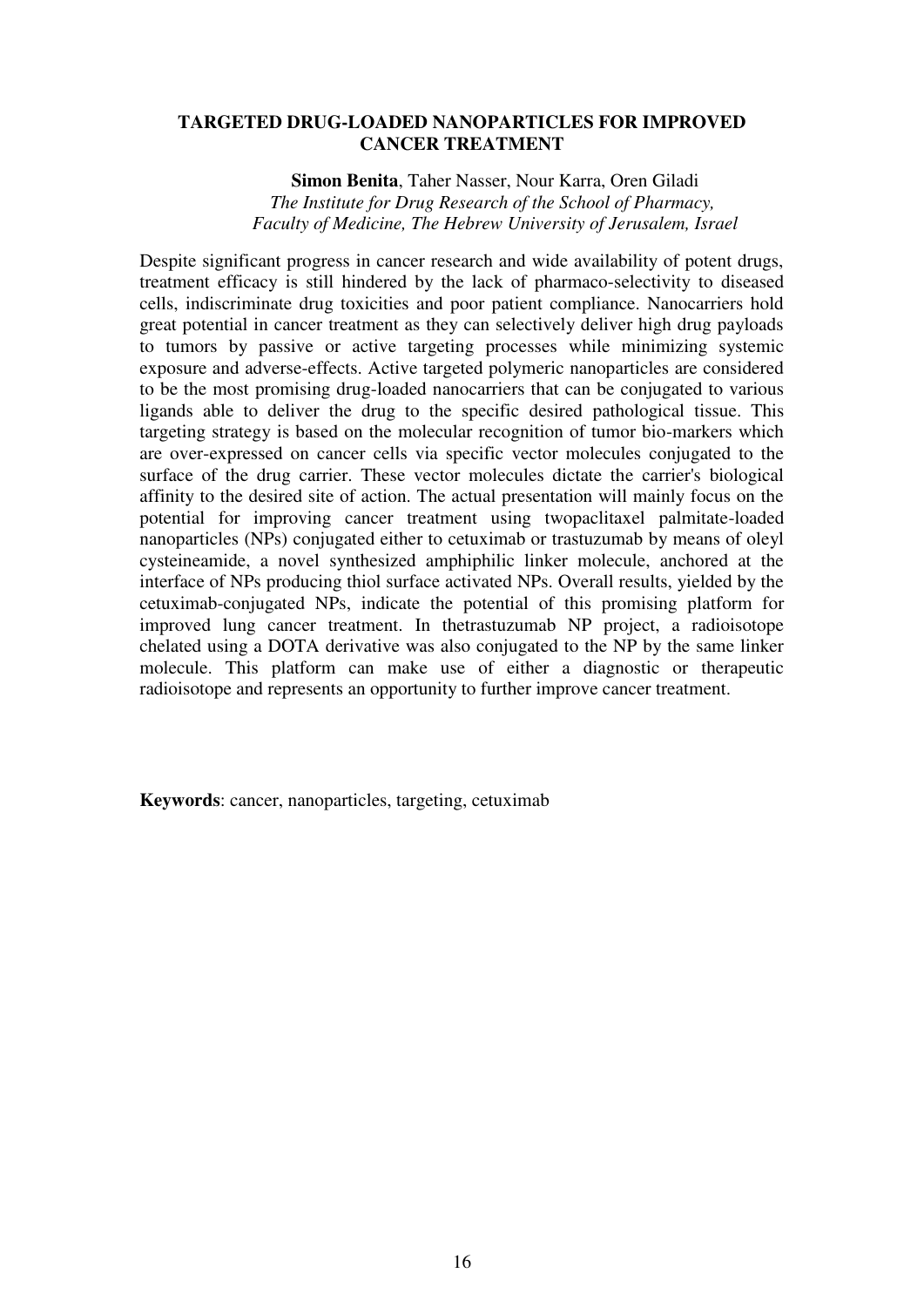#### **STUDYING DESIGN PRINCIPLES OF BISPECIFIC ANTIBODIES**

Lilach Vaks<sup>1</sup>, Rahely Hakim<sup>1,2</sup>, **Itai Benhar**<sup>1</sup> <sup>1</sup>*Molecular Microbiology and Biotechnology, Tel Aviv University, Israel* 2 *R&D, Fusimab, Israel*

Bispecific antibodies (BsAbs) are antibodies with two binding sites directed at different antigens, enabling therapeutic strategies not possible with conventional monoclonal antibodies (mAbs). Since bispecific antibodies are regarded as promising therapeutic agents, several bispecific design modalities have been evaluated, but as most of them are small recombinant fragments, their utility is limited. Therapeutic mAbs are mostly of the IgG format, and two criteria should be met to make bispecific IgGs; one is that each heavy chain will only pair with the heavy chain of the second specificity and not with a heavy chain identical to itself. The second is that each heavy chain will only pair with the light chain of its own specificity and not with the light chain of the second specificity. The first solution to first criterion was described in 1996 by a group of investigators from Genentech, termed "knobs into holes" (KIH). Until recently, no solutions for the second criterion were suggested. We present a solution for the second criterion; an engineered disulfide bond between the antibodies' variable domains, an approach termed disulfide stabilization, replacing the natural disulfide bond between the CH1 and CL domains. By combining KIH for the heavy chains and disulfide stabilization for light chains we efficiently produced several BsAbs using our recently-described system for expression of IgGs in bacteria ("Inclonals" technology) in in a mammalian cells expression system. In the presentation examples will be provided for the evaluation of some of these BsAbs and future directions of the study will be discussed.

**Keywords**: Therapeutic monoclonal antibodies, Bispecific antibodies, disulfide stabilization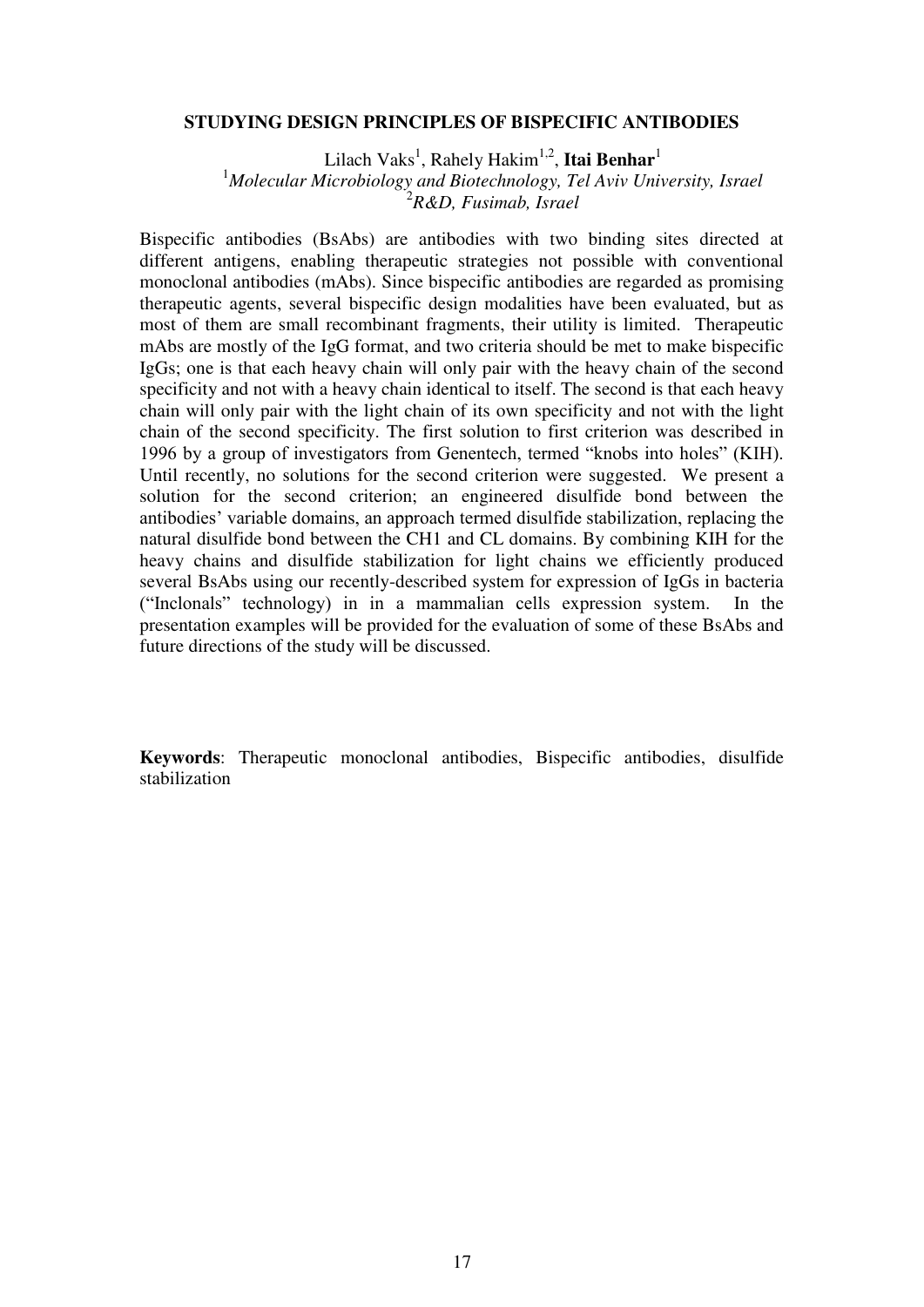## **CELL DERIVED VESICLES: TURNING NATURAL TARGETING TO SMART DRUG DELIVERY SYSTEMS**

## **Marcelle Machluf**

*Department of Biotechnology and Food Engineering, Technion, Israel*

Homing therapeutics using drug delivery systems to different pathological states need still to fulfill the 'magic-bullet' requirements, providing versatile site-specific targeting platforms to multiple disorders, in a clinically relevant design. In our lab we aim to target disorders such as HIV, cancer and inflammatory conditions of the heart using novel drug-delivery systems based on vesicles derived from the cytoplasmatic membranes of cells. In particular we emphasize the use of stem cells known to target, either naturally or when engineered, these pathological conditions, mostly through membrane interactions. These easily prepared vesicles resemble nano-liposomes in structure; however they are already armed with naturally or engineered unique ligands, which allow their in *vitro* and predominantly *in vivo* targeting to the area of interest while being rapidly cleared from non-targeted organs. Most importantly such vesicle can be designed to be non immunogenic paving the way for future clinical applications.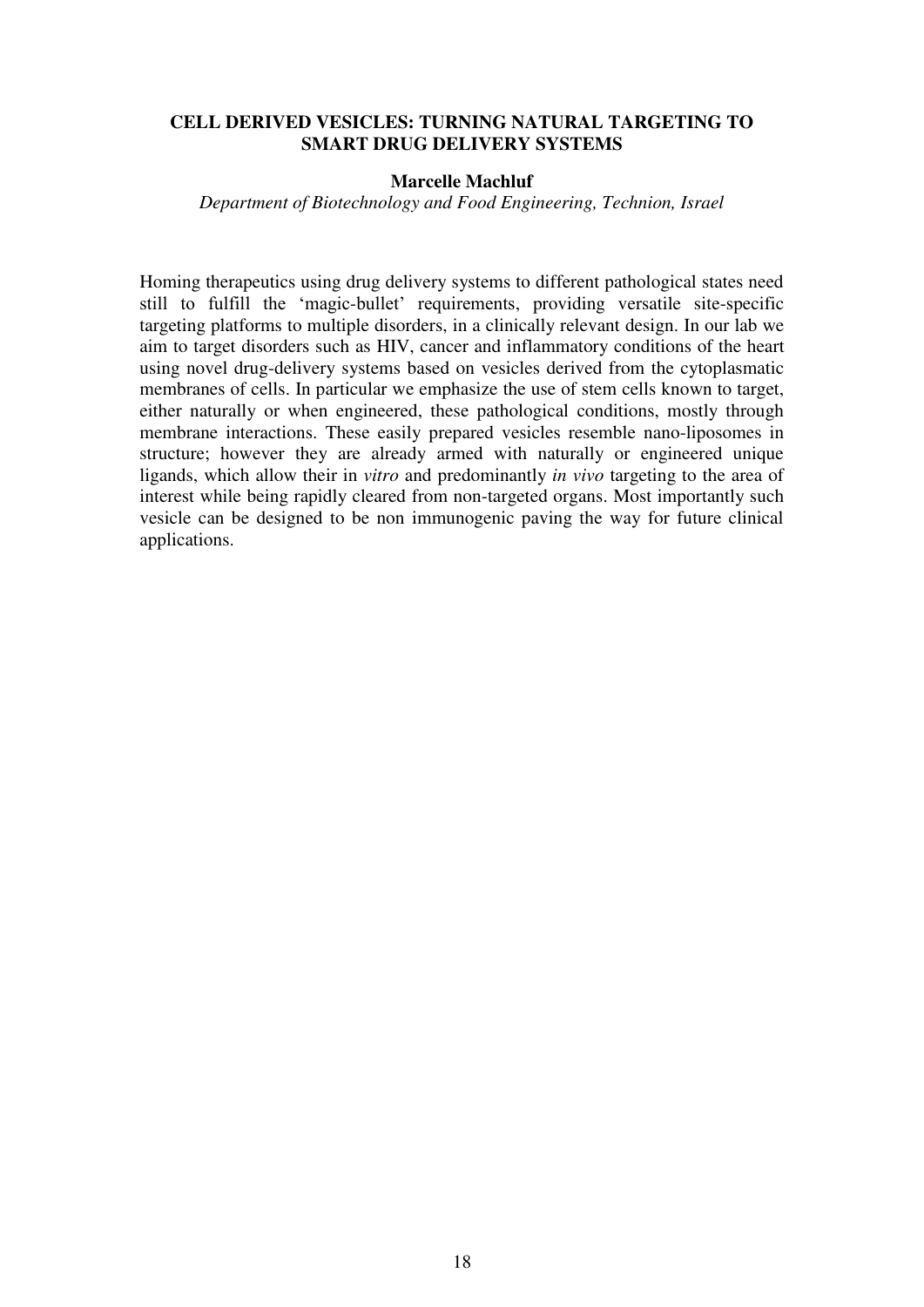# **DELIVERING INSTRUCTIVE CUES AND IMAGING BIOMOLECULES TO 3D ENGINEERED TISSUES**

Assaf Shapira, Michal Shuman, Neta Soffer-Tsur, **Tal Dvir** *Department of Biotechnology, Faculty of Life Sciences, Tel Aviv University, Israel*

Drug delivery systems have allowed the sustained release of bioactive molecules to engineered tissues, with marked effects on tissue function. In this talk I will present new approaches in the field of tissue engineering relying on natural control release systems supplying factors to engineered tissues. In addition, technologies allowing distinction between various cell types in 3D co-cultures, enabling real time monitoring of cell and tissue fate will be presented.

**Keywords**: 3D scaffolds, Tissue engineering, Growth factors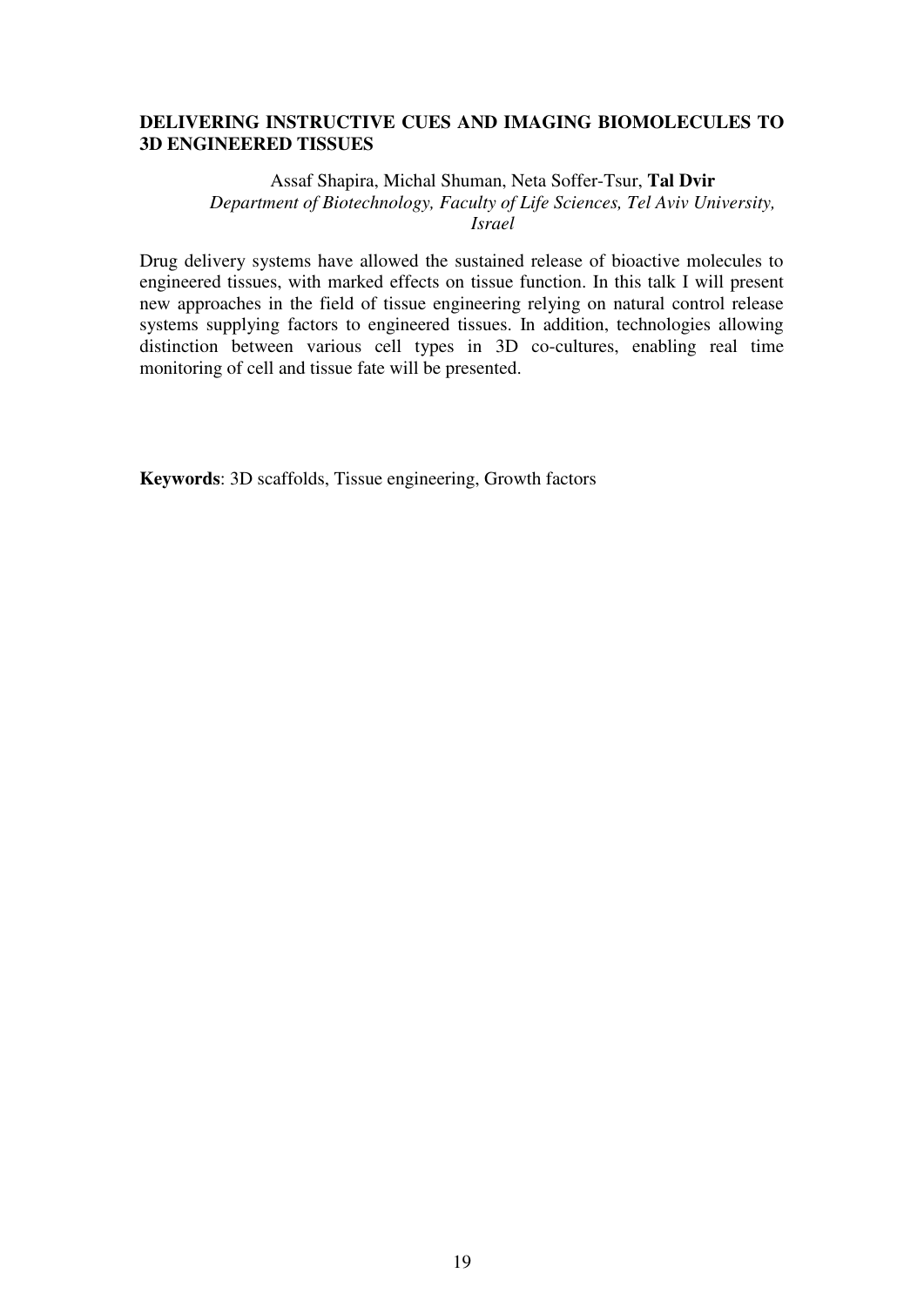# **CHOP, DOWNSTREAM TO ENDOPLASMIC RETICULUM STRESS, IS A CRITICAL REGULATOR OF ACETAMINOPHEN-INDUCED HEPATOTOXICITY**

**Boaz Tirosh**<sup>1</sup>, Dotan Uzi<sup>1</sup>, Oren Shibolet<sup>2</sup> <sup>1</sup>The Institute for Drug Research of the School of Pharmacy,  *Faculty of Medicine, The Hebrew University of Jerusalem, Israel* 2 *Liver Unit, Sourasky Medical Center, Israel*

The liver is a major site of drug metabolism and elimination and as such is susceptible to drug toxicity. Drug induced liver injury (DILI) is a leading cause of acute liver injury, of which acetaminophen (APAP) is the most frequent cause. APAP toxicity is initiated by the formation of its toxic metabolite NAPQI. However, downstream mechanisms underlying APAP-induced cell death are still unclear. Endoplasmic reticulum (ER) stress and the unfolded protein response (UPR) have recently emerged as major regulators of metabolic homeostasis. UPR regulation of the transcription repressor CHOP is known to promote cell death. We analyzed the role of the UPR and CHOP in mediating APAP hepatotoxicity.

**Methods**: A toxic dose of APAP was orally administered to wild type and CHOP knockout mice.

**Results**: ER stress and the UPR were activated 12h following APAP administration. CHOP was upregulated only following the induction of the UPR. CHOP knockout mice were protected from APAP induced damage and exhibited decreased liver damage and necrosis and increased survival. APAP metabolism in CHOP knockout mice was normal but glutathione depletion and oxidative stress were decreased. Remarkably, CHOP KO but not wt mice exhibited hepatocyte proliferation at sites of necrosis.

**Conclusions**: We suggest that APAP activates the UPR leading to up-regulation of CHOP which curtails regeneration following liver damage. Our findings raise a potential new point of view on the role of UPR in APAP toxicity. In this case, through the activation of CHOP, UPR interferes with liver regeneration.

**Keywords**: Drug induced liver injury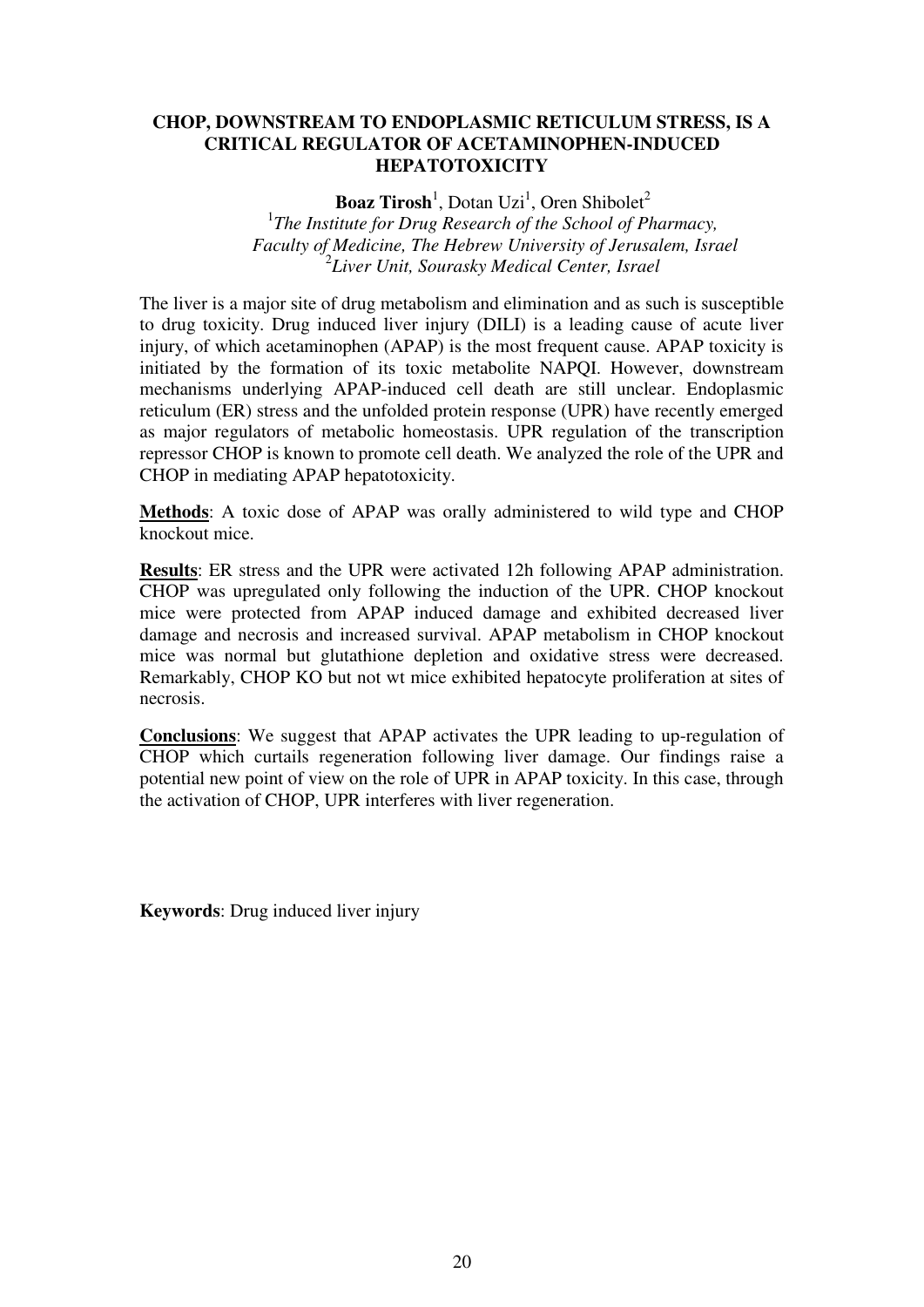## **NEXT STEP IN DRUG TARGETING: INSIDE CELLS AND TO INDIVIDUAL ORGANELLES**

#### **Vladimir P. Torchilin**

## *Director, Center for Pharmaceutical Biotechnology and Nanomedicine; Director, Center for Translational Cancer Nanomedicine, Northeastern University, USA*

Ideal drug carrier is expected: (a) to accumulate in required organ or tissue, then (b) penetrate inside target cells delivering there its load (drug or DNA), and then (c) target individual organelles. Organ or tissue accumulation could be achieved by the passive targeting via the enhanced permeability and retention effect or by antibodymediated active targeting, while the intracellular delivery could be mediated by certain internalizable ligands or by cell-penetrating ligands, while organelle targeting requires additional special arrangements.

This requires the development of multifunctional drug delivery systems (longcirculating, specifically targeted, and capable of cell penetration and organelle targeting) built in such a way that during the first phase of delivery, cell-penetrating function is "switched off". Upon accumulating in the target, protecting polymer or antibody attached to the surface of pharmaceutical carrier via the stimuli-sensitive bond should detach under the action of local pathological conditions and switch on the function allowing for the subsequent delivery of the carrier and its cargo inside cells.

Intracellular drug delivery with subsequent organelle targeting opens new opportunities in overcoming problems associated with multiple pathologies including lysosomal storage diseases and multidrug resistance (MDR) tumors. Delivery of deficient enzymes for the treatment of lysosomal diseases evidently requires specific targeting of lysosomes, while facilitating apoptotic cell death in MDR tumor would require targeting of mitochondria or lysosomes. Examples of specific targeting of lysosomes and mitochondria in cells illustrate the benefits of this new approach.

**Keywords**: drug delivery, lysosomal storage diseases, multidrug resistance (MDR) tumors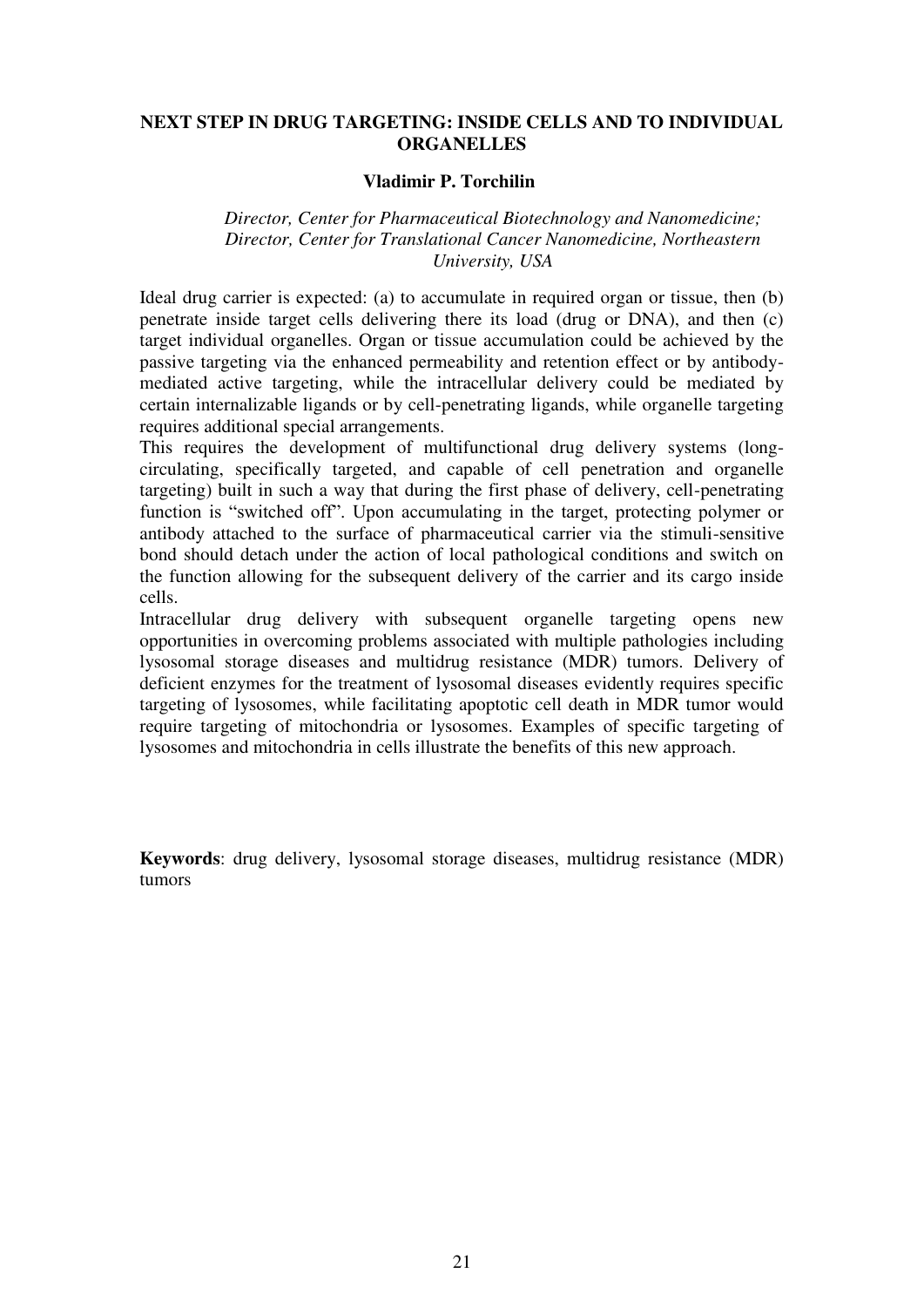## **PEGYLATED NANO-LIPOSOMES LOADED WITH AMPHIPATHIC WEAK ACID GLUCOCORTICOSTEROIDS FOR SUCCESSFUL SYSTEMIC TREATMENT OF ANIMAL MODELS FOR RHEUMATOID ARTHRITIS, MULTIPLE SCLEROSIS, CEREBRAL MALARIA AND CANCER**

Yuval Avnir<sup>1</sup>, Keren Turjeman<sup>1</sup>, Yaakov Naparstek<sup>2</sup>, Rina Ulmansky<sup>2</sup>, Simcha Evenchen<sup>1</sup>, Judith Waknine<sup>1</sup>, Jacob Golenser<sup>1</sup>, Yechezkel **Barenholz**<sup>1</sup>

1 *IMRIC, Hebrew University-Hadassah Medical School, Israel* <sup>2</sup>*Department of Medicine, Hadassah University Hospital, Israel*

Glucocorticosteroids (GC) are highly efficacious drugs in a wide range of diseases with an inflammatory component including RA, MS, CM and cancer (where they may have dual effects as anti-inflammatory and anticancer drugs). In the acute phase of these diseases steroids have to be given systemically at high doses. However, such systemic administration is limited by the severe adverse effects and the inferior pharmacokinetics (PK) and biodistribution (BD). This explains why a liposomal steroid formulation was an extensive development target since the use of liposomes as drug carriers was initiated (1971). However, so far, due to misunderstandings about the relevance of the physicochemical properties of most existing steroids, there is no such formulation in clinical use. We tried to think "out of the box" and to overcome the lack of suitability of most existing steroids by matching the selection of steroid pro-drugs with the right properties of the liposomes. The use of amphipathic weak acid GC pro-drugs enables achieving a stable remote loading at very high drug to lipid mole ratio (sufficient to get therapeutic efficacy) into pegylated nano-liposomes. These liposomes have a long circulation time that, due to the method of loading and the specific liposomes' lipid composition, retain enough drug during circulation so that when the nano-liposomes get selectively into the inflamed and/or cancerous tissue (due to the selective porosity of the blood vessels) there is a slow zero drug release there. Thus, superior therapeutic efficacy and therapeutic index over the free (non-liposomal) drug are achieved. In this presentation we will demonstrate the importance of using the optimized physicochemical variables of the liposomes and the drug to the successful development and the excellent in vivo performance of the liposomal steroid nano-drug in several animal models such as for RA, MS, CM and cancer. We will also show and explain the in vitro / in vivo correlation (IVIVC) of our preferred nano-drug formulations.

**Keywords**: Glucocorticosteroids, liposome, nano-drug

**Acknowledgments**: The Barenholz Fund, the ISF (partial support to the CM project). **References:** 

- 1. Avnir, Y., Ulmansky, R., Wasserman, V., Even-Chen, S., Broyer, M., Barenholz, Y., Naparstek, Y. Amphipathic weak acid glucocorticoid prodrugs remote loaded into nano sterically stabilized liposomes: A novel approach to treat autoimmune arthritis, *Arthritis Rheumatism,* 58(1), 119-129, 2008.
- 2. Zucker, D., Marcus, D., Barenholz, Y., Goldblum, A., Liposome drug's loading efficiency: A working model based on loading conditions and drug's physicochemical properties, *J. Control. Release*, 139, 73-80, 2009.
- 3. Ulmansky, R., Turjeman, K., Baru, M., Katzavian, Harel, M., Sigal, A., Naparstek, Y., Barenholz, Y., Glucocorticoids in nano-liposomes administered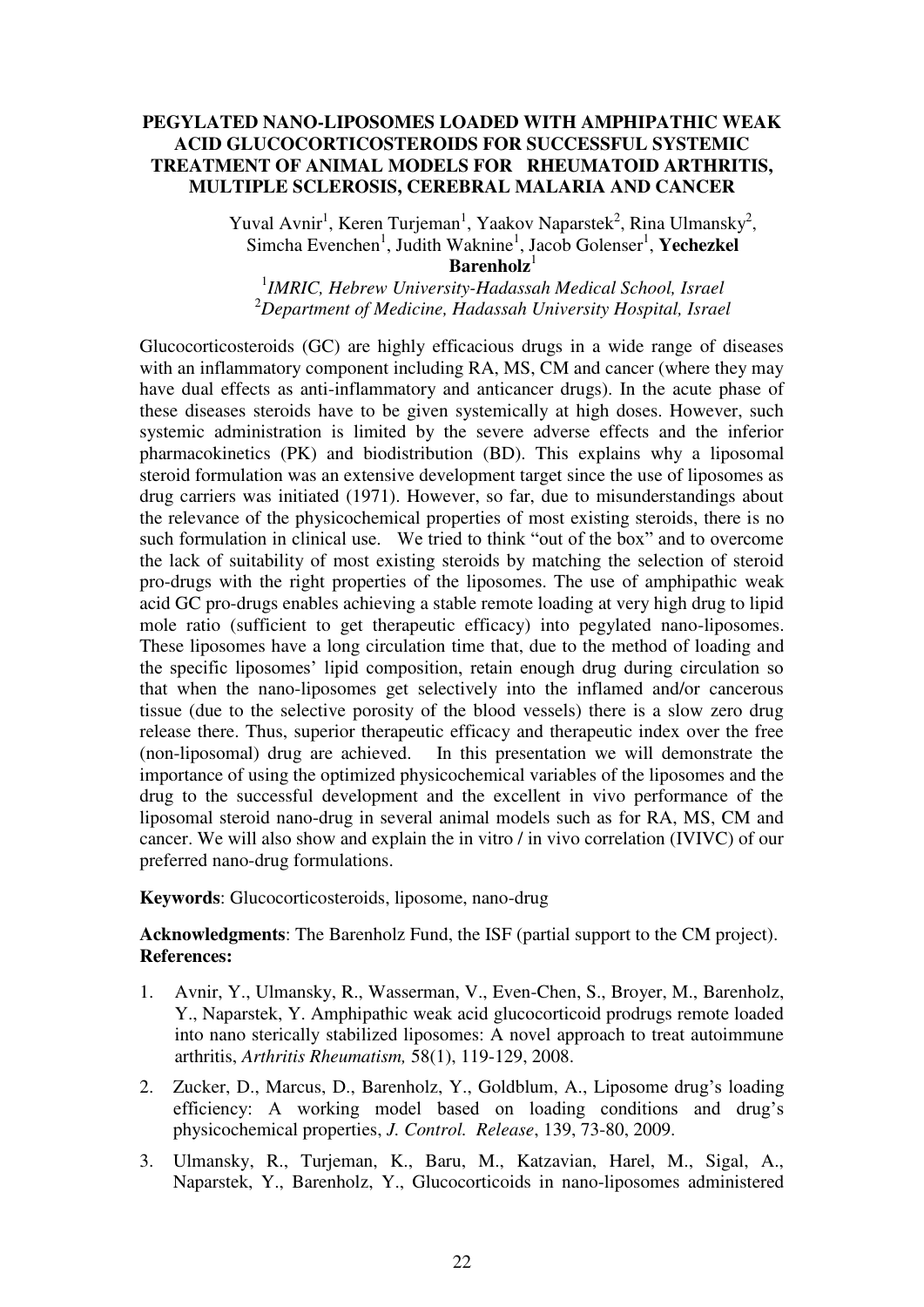intravenously and subcutaneously to adjuvant arthritis rats are superior to the free drugs in suppressing arthritis and inflammatory cytokines, *J. Control. Release*, 160, 299-305, 2012.

- 4. Avnir, Y., Barhum-Turjeman, K., Tolchinski, D., Sigal, A., Kizelstein, P., Tzemach, D., Gabizon, A., Barenholz, Y., Fabrication principles and their contribution to the superior in vivo therapeutic efficacy of nano-liposomes remote loaded with glucpcorticoids, *Plos ONE*, 6, 2012 (October 2011) issue 10 e25721 [\(www.plosone.org\)](http://www.plosone.org/) .
- 5. Cern, A., Golbraikh, A., Sedykh, A., Tropsha, A., Barenholz, Y., Goldblum, A., Quantitative structure – property relationship modeling of remote liposome loading of drugs, *J. Control. Release*, 160, 147-157, 2012.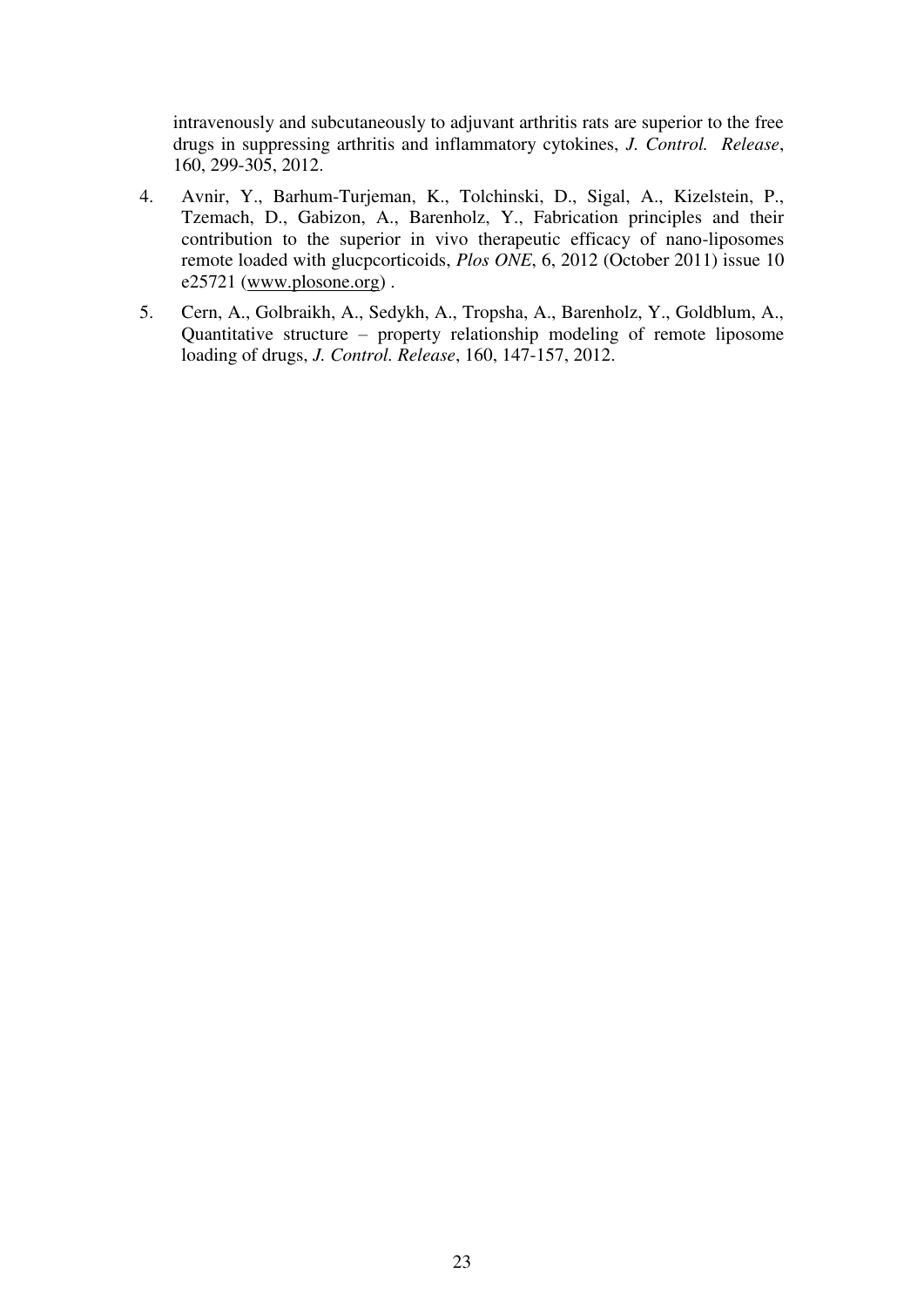## **A NOVEL FORMULATION OF LIPOSOME CO-ENCAPSULATED ALENDRONATE AND DOXORUBICIN FOR CANCER THERAPY**

#### **Alberto Gabizon**

*Oncology, SZMC, Israel* 

Nitrogen containing bisphosphonates (NBPs) are potent inhibitors of farnesyl pirophosphate synthase, the major enzyme of the mevalonate pathway with direct and indirect antitumor effects in various types of cancer, as well as important immunological effects.NBPs are currently under extensive evaluation for use in combination therapies for various anti-tumor applications. Rapid elimination from plasma by renal clearance, minimal tissue penetration (apart from bone), and poor cellular permeability substantially undermines their anti-tumor potential. To improve their pharmacokinetic profile and to enable co-delivery with chemotherapy, we developed a pegylated liposome formulation of a dissociable salt of the NBP, alendronate (Alend), with doxorubicin (Dox), a commonly used chemotherapeutic agent (PLAD).

Liposome encapsulated alendronate was used to generate a gradient to drive Dox into liposomes, forming a salt that holds these drugs in the liposome water phase. Thus the resulting formulation contains 2 active principles (Alend and Dox) with completely different mechanisms of action (known to be synergistic in some models) and nonoverlapping toxicities, in which one agent is the driving force for encapsulation of the other by remote loading. In addition, a folate-receptor targeted PLAD formulation was designed with long circulation time, allowing both passive and active tumor targeting using a folate ligand to facilitate intracellular delivery into tumor cells that over-express the folate receptor. *In vitro* and *in vivo* experiments done with PLAD in non-targeted form and in folate-receptor targeted form will be presented. This new formulation appears to be very stable with similar pharmacokinetics of Alend and Dox, and a circulation half-life comparable to that of pegylated liposomal doxorubicin sulfate (known commercially as DOXIL). Cytotoxicity tests in a number of human carcinoma cells lines demonstrated reduced IC50 values for the co-encapsulated formulations when compared to DOXIL, with further enhancement by folate-targeting in folate receptor expressing cell lines, suggesting synergism for the co-delivery of Alend and Dox. In vivo, improved efficacy of PLAD over DOXIL was found in the M109R mouse carcinoma model. An update on the pharmacology and development of this formulation will be presented.

**Keywords**: Alendronate, Doxorubicin, liposome, cancer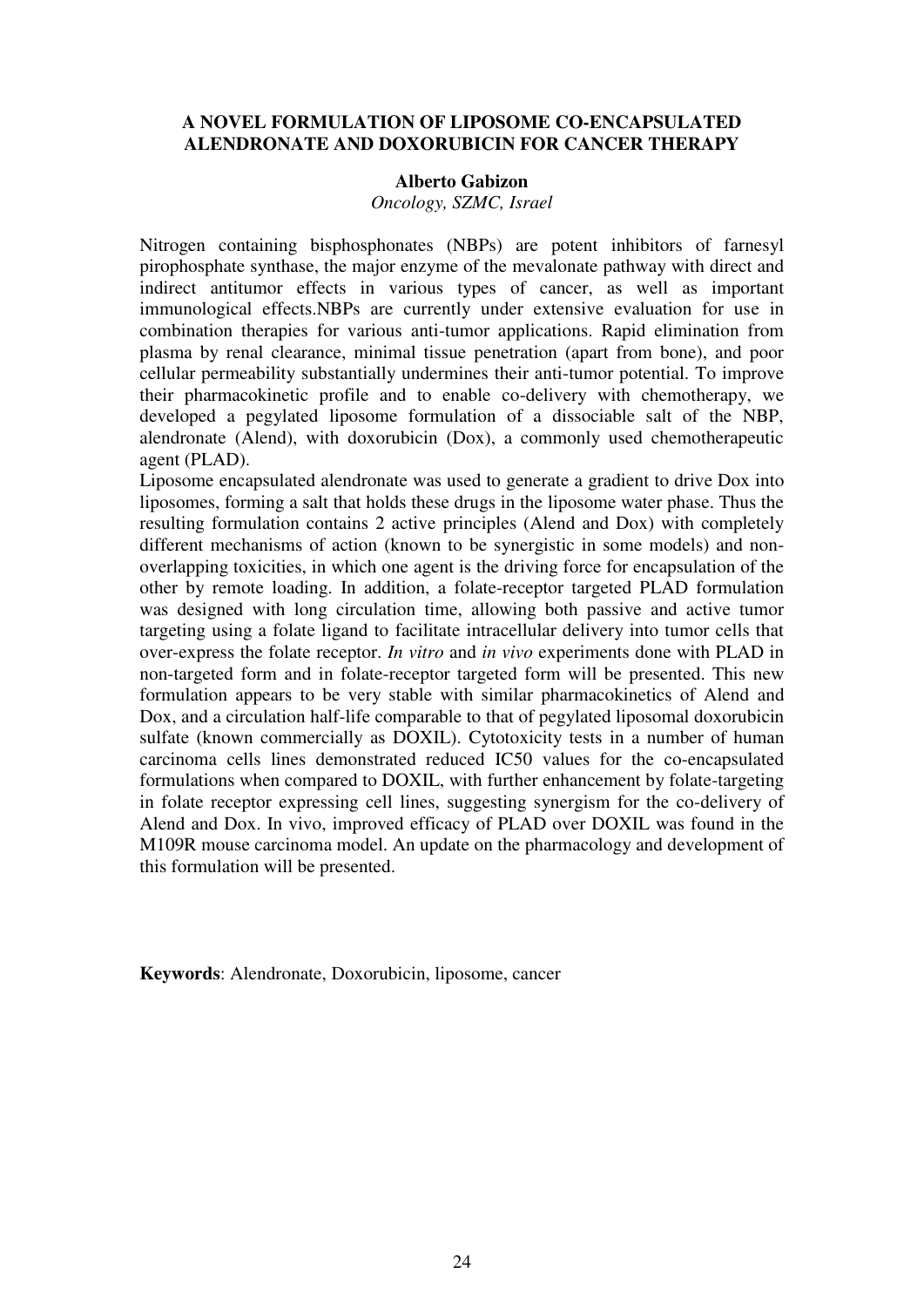## **GAGOMERS: NOVEL SAFE PARTICLE CLUSTERS FOR SYSTEMIC DELIVERY OF RNAI PAYLOADS**

#### **Dan Peer**

# *Laboratory of Nanomedicine, Department of Cell Research & Immunology, Faculty of Life Sciences, Tel Aviv University, Israel*

CD44, a well-documented cell surface receptor, is involved in cell proliferation, migration, ignaling, adhesion, differentiation and angiogenesis, which are important properties for normal and cancerous cell function. We recently developed particle clusters coated with hyaluronan, CD44 ligand, (termed gagomers; GAGs), and showed that they can deliver paclitaxel, and separately Mitomycin C (MMC) directly into CD44-overexpressing tumors in mouse tumor models.

We also showed that GAGs can bind to primary head and neck cancers (HNC) and deliver MMC to these cells in an efficacious manner, but not to normal cells taken from the same patient. Here we show that GAGs can entrap high amounts of RNAi payloads and deliver them directly into tumor-bearing mice in a selective manner without any bystander delivery. Next, we show that RNAi formulated in GAGs do not elevate cytokines, or induce interferon response or activate complement in human peripheral blood mononuclear cells, mice and rats. In addition, histology sections do not reveal any pathological changes in organs of the mononuclear phagocytic system (MPS) such as the liver, spleen, and lungs. In addition, no liver enzyme release or changes in metabolic parameters are observed. These results demonstrate the selective recognition of GAGs towards cancerous cells with an exquisite capability to deliver RNAi payloads and induce robust therapeutic gene silencing together with excellent safety profile. These credentials position GAGs as an attractive alternative to cationic formulations, which might be applicable in many types of cancer and inflammatory disorders.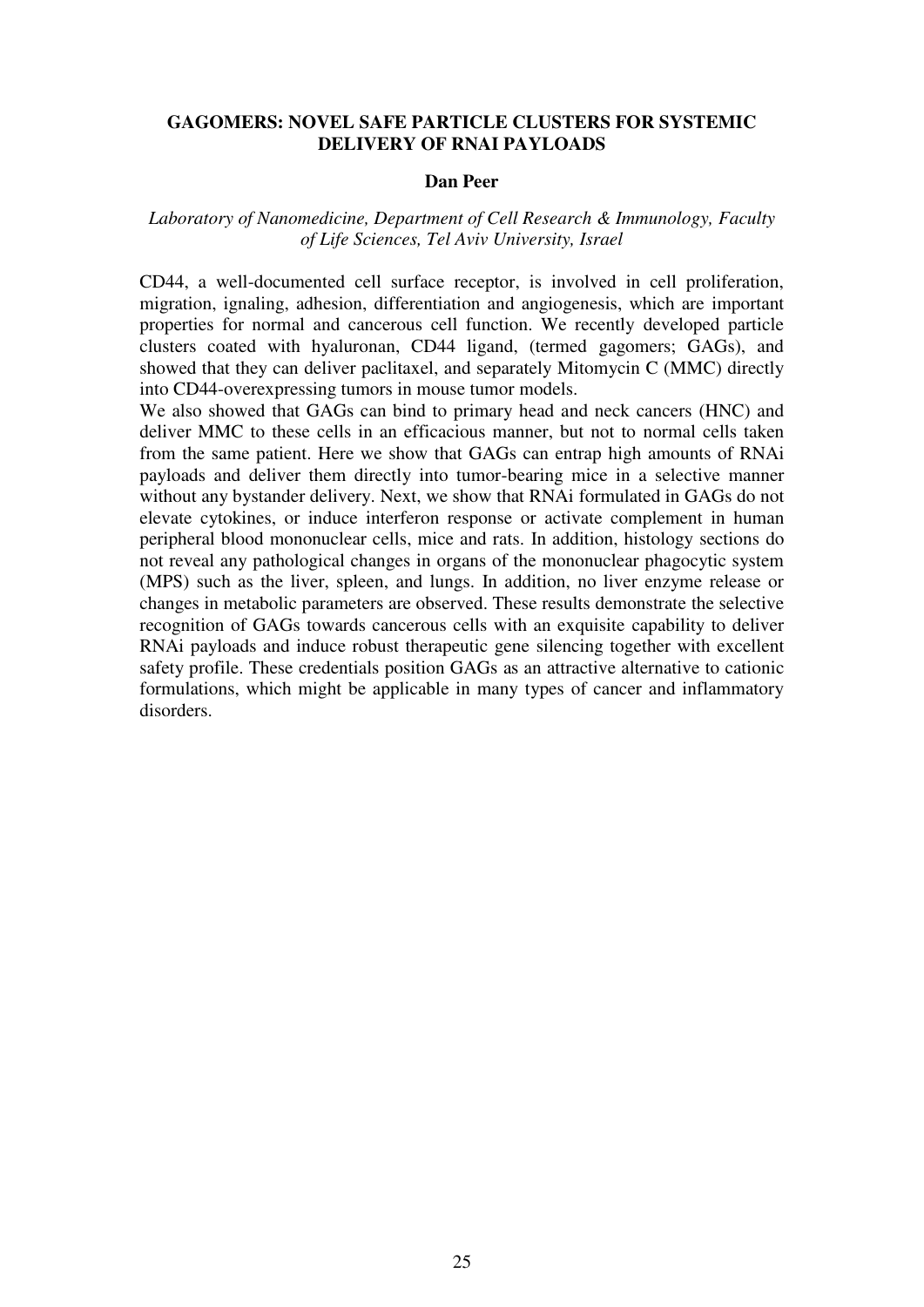# **IMPLEMENTATION OF QUALITY BY DESIGN- A NEW APPROACH TO DRUG DEVELOPMENT**

# **Mimi Kaplan**

*Institute for Standardization and Control of Pharmaceuticals, Pharmaceutical administration, Ministry of Health, Israel* 

An overview of Quality by Design approach to drug development will be presented, QbD elements discussed, an update given on current status of applications, and reference made to controlled drug delivery products.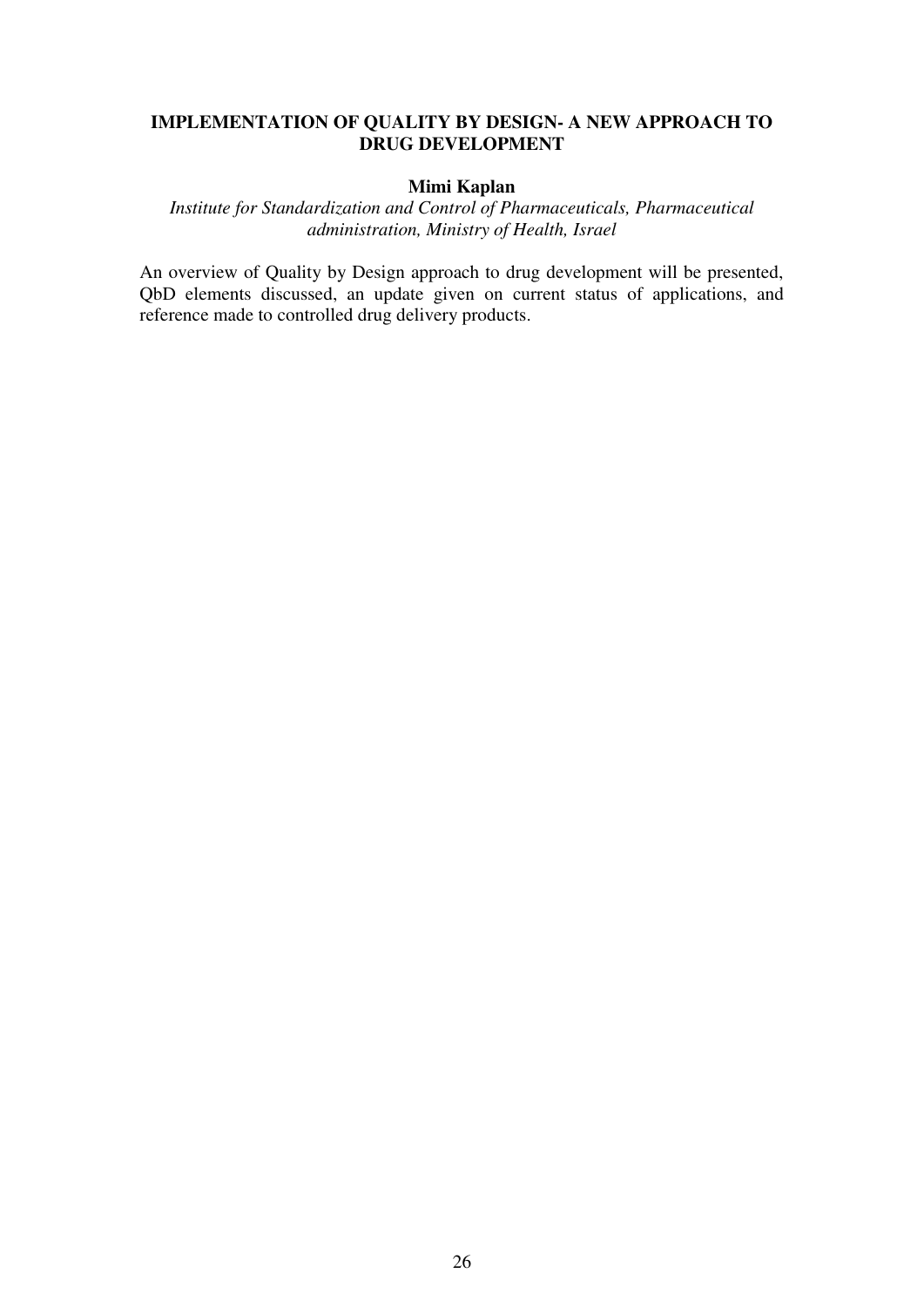# **ACUTE AND CHRONIC INFLAMMATIONS TREATED BY STEROID, NSAID AND ANTIOXIDANT DRUGS ENCAPSULATED ALONE OR IN COMBINATION IN BIOMATERIAL-BASED BIOADHESIVE CARRIERS**

 **Rimona Margalit**, Inbar Elron-Gross, Yifat Glucksam-Galnoy, Ilia Rivkin *Biochemistry and Molecular Biology, Tel Aviv University, Israel*

To increase efficacies and reduce severe adverse effects in treatments of acute and chronic inflammation, we formulated dexamethasone (Dex, a steroid), diclofenac (a NSAID) and N-acetyl-Cystein (NAC, an antioxidant), in collagomers, hyaluronan bioadhesive (HA-BAL) and collagen bioadhesive (COL-BAL) liposomes.

Exposure to toxic industrial chemicals (TIC) such as HCl and  $NH<sub>3</sub>$ causes respiratory damage and acute lung inflammation. HA-BAL encapsulating NAC and Dex (each alone and in combination) were successfully formulated in the liposomes and aerosolized with no material losses and no changes in formulation properties. The liposomal formulations outperformed the free drugs in protecting lung cells from TIC damage. Modeled by the ACI device, the liposomal aerosols have the ability to reach deep into human lungs. Protocols for animal model studies, recently launched, will be discussed.

Diclofenac and Dex (each alone and in combination) were formulated in HA-BAL, COL-BAL and collagomers, for the treatment of Osteoarthritis. High encapsulation efficiencies and slow-release performances were obtained, and retention of therapeutic activity for all carrier systems was verified in cell cultures by their impact on activity and expression of the COX enzymes. Using live-animal MRI, a single intra-articular injection of each of the tested drug-carrier formulations sufficed to reduce knee joint inflammation in OA rats over a time span of 17 days. The best performing system was the drug combination in HA-BAL - inflammation volume down to 12.9% from initial.

Using drug-carrier formulations and administration routes befitting the therapeutic indication has high potential to improve clinical outcomes in acute and chronic inflammations.

**Keywords**: inflammation, liposomes, bioadhesion, inhalation, osteoarthritis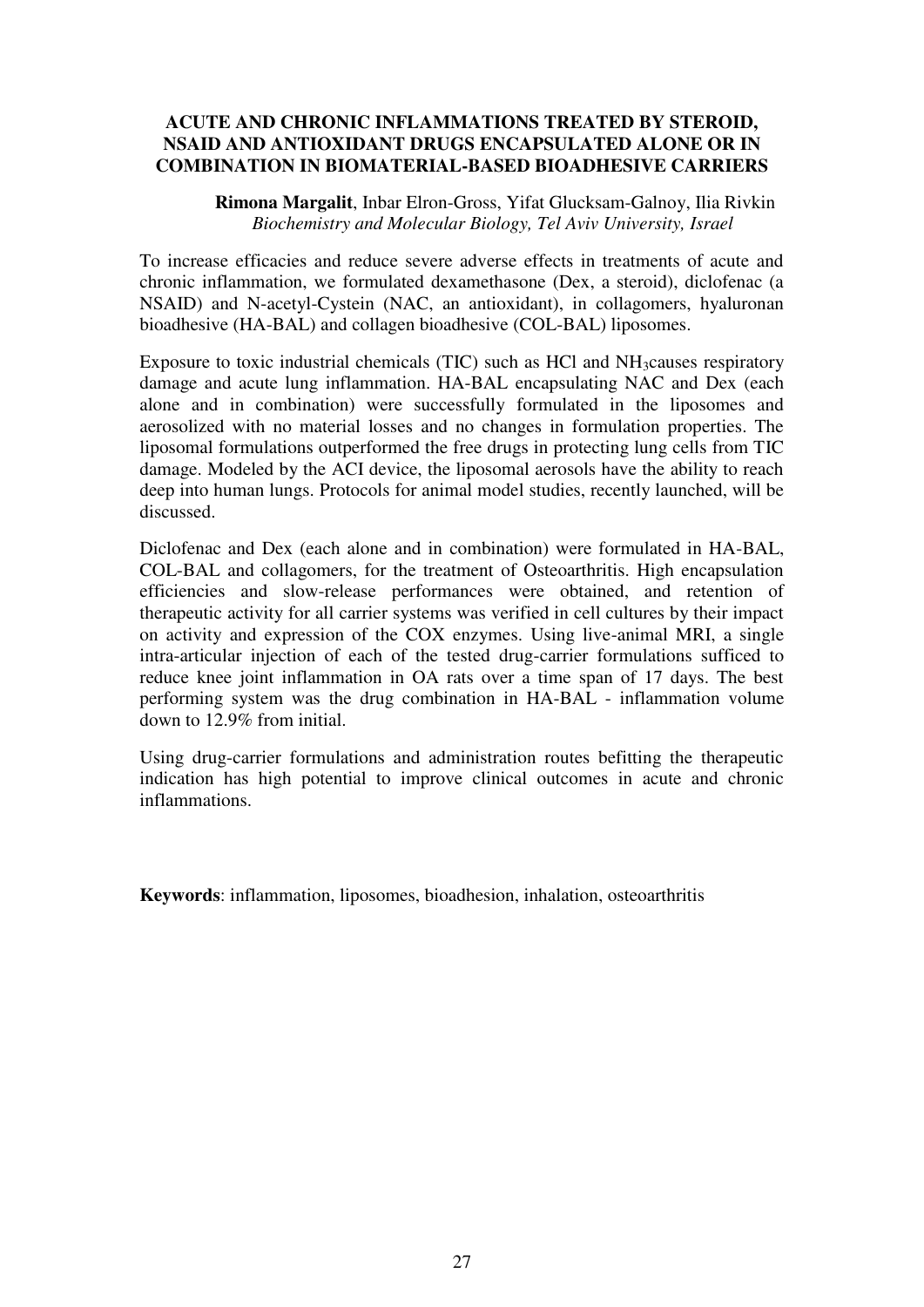### **TARGETED THERAPY = PERSONALIZED MEDICINE?**

#### **Aharon Schwartz**

*Jerusalem, Israel*

Personalized medicine has become the "white-knight" that will come to the rescue of the ailing health-care system. It will solve the "innovation-draught" problem, will improve the quality of medicine, reduce treatment side-effects, and solve the financial Targeted therapy is considered to be one of the pillars of the personalized medicine vision as it can be applied exclusively to patients who carry the target, thus improving therapy outcome and eliminating unnecessary side effects and costs. Furthermore targeted therapy associated with appropriate biological markers should improve dramatically  $R \& D$  efficiency. However, close examination will show that in the real world these premises should be questioned. In those cases where there is a clearly identified target (e.g. antibodies such as Herceptin against HER 2, or imatinib against bcr-able mutations) the use of the targeted therapies are not personalized to accommodate patient-specific characteristics. This is clearly reflected in the prescribing information of such drugs. In fact healthcare bodies and reimbursing bodies enforce strict clinical practice guidelines which by definition are not personalized. Furthermore according to recent survey conducted among industry R & D leaders only about 10% of future therapies will be combined with biomarkers, and in fact it is believed that the incorporation of biomarkers will increase rather then decrease development costs. Furthermore physicians, healthcare managers and health insurance bodies are reluctant to use and reimburse the routine use of biomarker testing. Beyond these mundane issues, recent research creates doubts about the whole concept of personalized medicine based on targeted therapy as: "….intratumor heterogeneity can lead to underestimation of the tumor genomic landscape portrayed from single tumor-biopsy samples and may present major challenges to personalized-medicine".

**Keywords**: Personalized medicine, Targeted therapy, R & D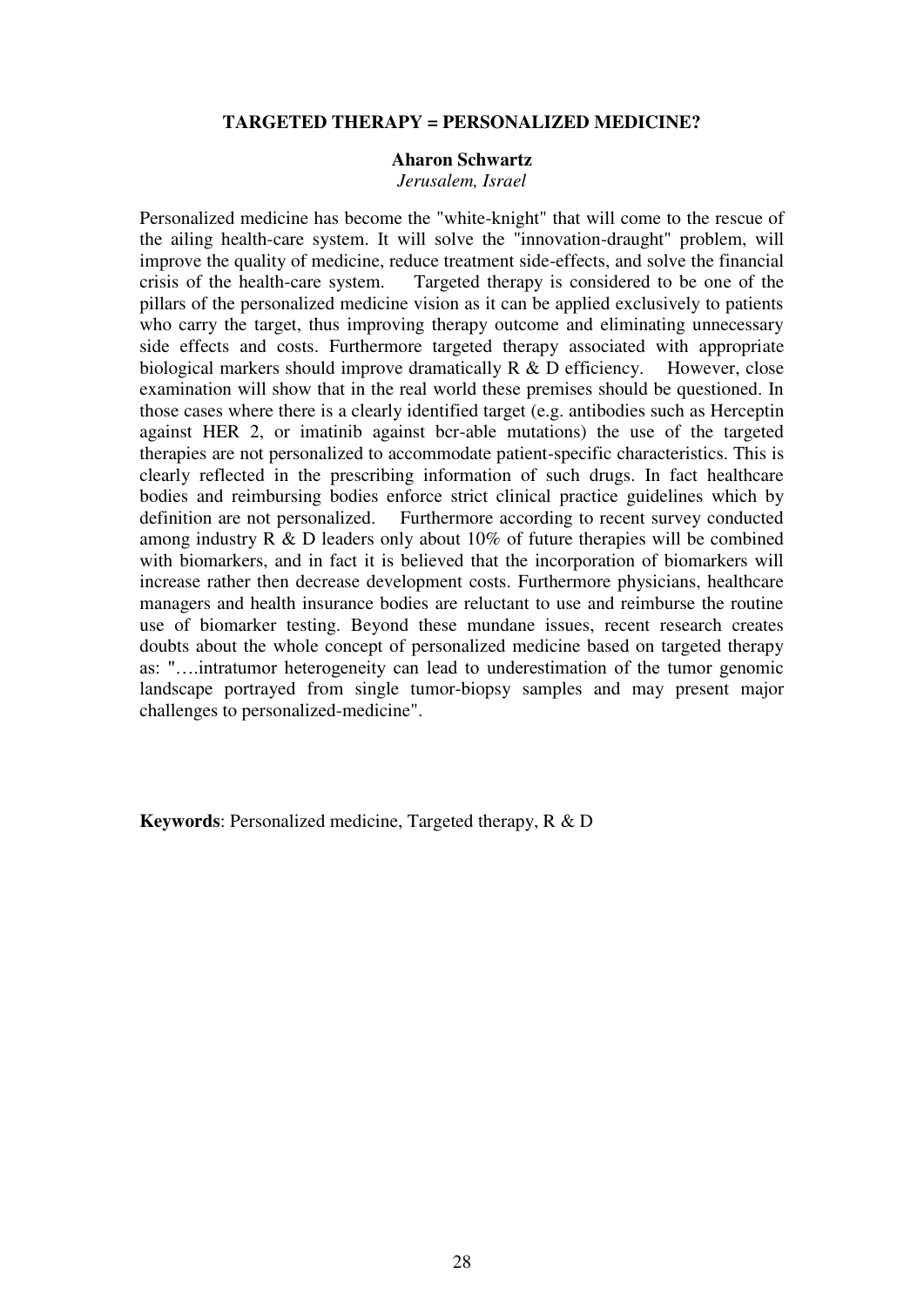#### **IP STRATEGY FOR DRUG DEVELOPMENT**

#### **Gal Ehrlich**

*Ehrlich & Fenster Patent Attorneys, Israel*

IP Strategy in general and IP strategy for drug development in particular is a very complex issue. After a brief introduction to the world of IP, the lecture will focus on the major IP issues associated with drug development, including,*inter alia*, the generation of an IP portfolio aimed at New Chemical Entity (NCE), NCE Analogs, NCE Optimization, Mechanism of action, Drug candidate, Formulation (e.g., controlled release), Manufacturing, Clinical trial (First indication …, Regimen , Dosing, Inclusion/Exclusion Criteria), Co-formulation, Up-scaling production, Isomers, Crystalline forms, Pro-drugs and Salts.

**Keywords**: Drug development, strategy, patents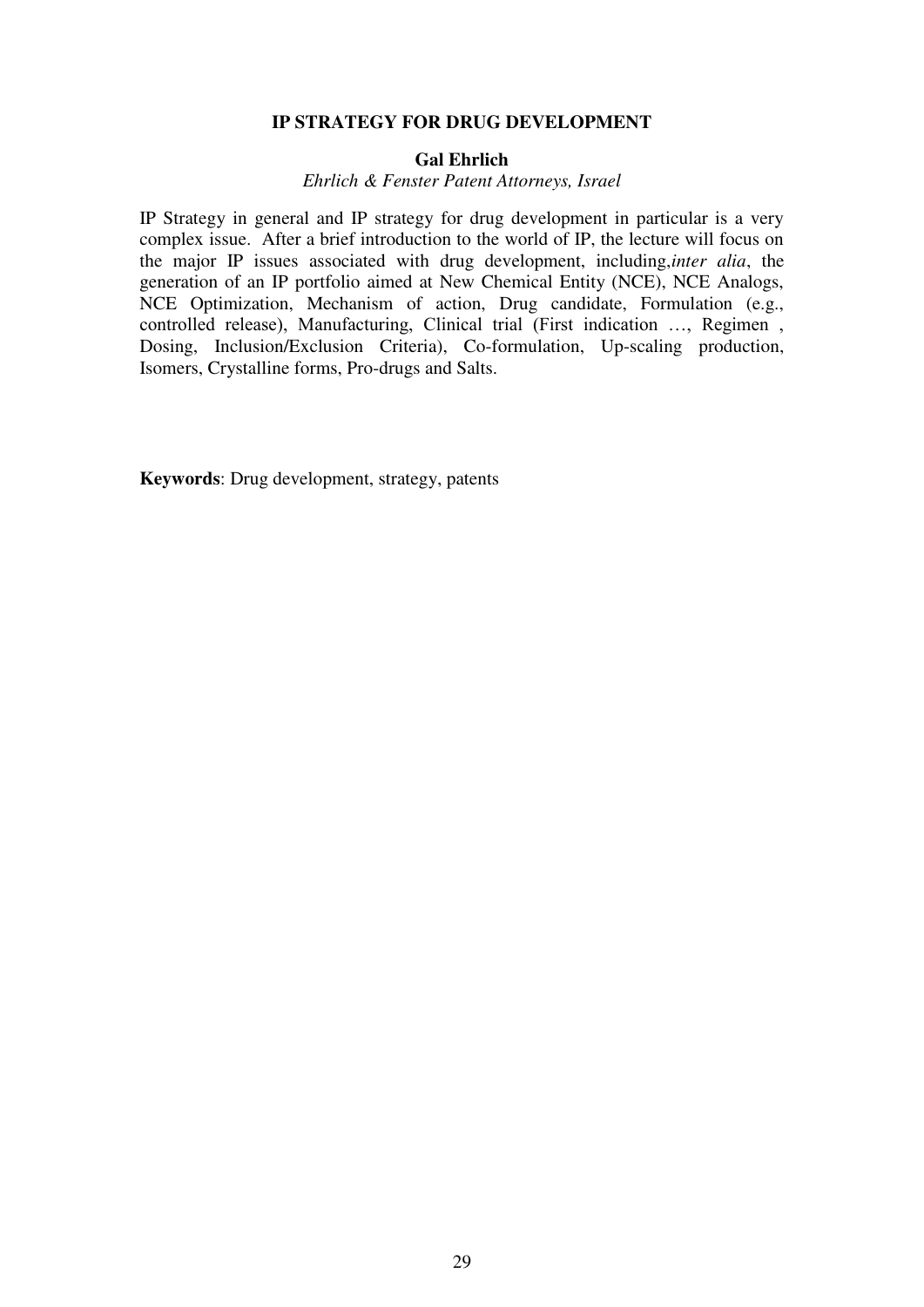# **BonyPidTM: A LIPID-AND-POLYMER-BASED NOVAL DRUG DELIVERY SYSTEM: PHYSICOCHEMICAL ASPECTS AND THERAPY**

Noam Emanuel<sup>1</sup>, Yosef Rosenfeld<sup>1</sup>, Or Cohen<sup>1</sup>, David Segal<sup>2</sup>, Yaakov Applbaum<sup>2</sup>, Yechezkel Barenholz $3$ 1 *R&D, PolyPid Ltd., Israel* <sup>2</sup>*Department of Radiology, Orthopedic Department, Hadassah University Hospital,* 

*Israel*

3 *Laboratory of Membrane and Liposome Research, IMRIC, Hebrew University— Hadassah Medical School, Israel*

Bacterial infection of bone may result in bone destruction which is difficult to cure due to poor accessibility to bone of systemically-administrated antibiotic and poor performance of currently available local antibacterial treatments. PolyPid Ltd developed a novel local drug delivery system based on self-assembly of pharmaceutically approved lipids and polymers that encapsulate doxycycline (Doxy). The formulation is self-assembled lipid matrix via the interaction of the lipids and biocompatible - biodegradable polymer. The entrapped Doxy is located within the anhydrous environment and therefore fully protected from long-term water-exposurerelated degradation. The fine coating of the bone filler by this formulation (BonyPid™) is capable of releasing active drug at zero-order kinetics for a predetermined period of up to 30 days.

 The wide angle X-ray analyses (WAXS) of BonyPid™ samples are suggesting that the polymer and lipid coating is a highly organized nano-substructure. The principle lipid in BonyPid™ formulation is isphosphatidylcholine. It was found that the length of the acyl chains can significantly alter the release rate of Doxy during the zero-order release phase.

The anti-infection activity of BonyPid™ was tested in the rabbit tibia model contaminated with  $5x10^5$  S. *aureus*. Both acute and chronic infection models were tested. Only BonyPid™ treatment demonstrated a statistically significant reduced bone absorption over the infected group (P<0.04) and significantly lower bacterial bone concentration (p>0.05).In addition, BonyPid<sup>TM</sup> did not reducebone hilling as compared to non-coated bone-filler.

Clinical evaluation is proposed for testing the efficacy and toxicity of BonyPid™.

**Keywords**: Bone infection, Antibiotic, Zero-order kinetics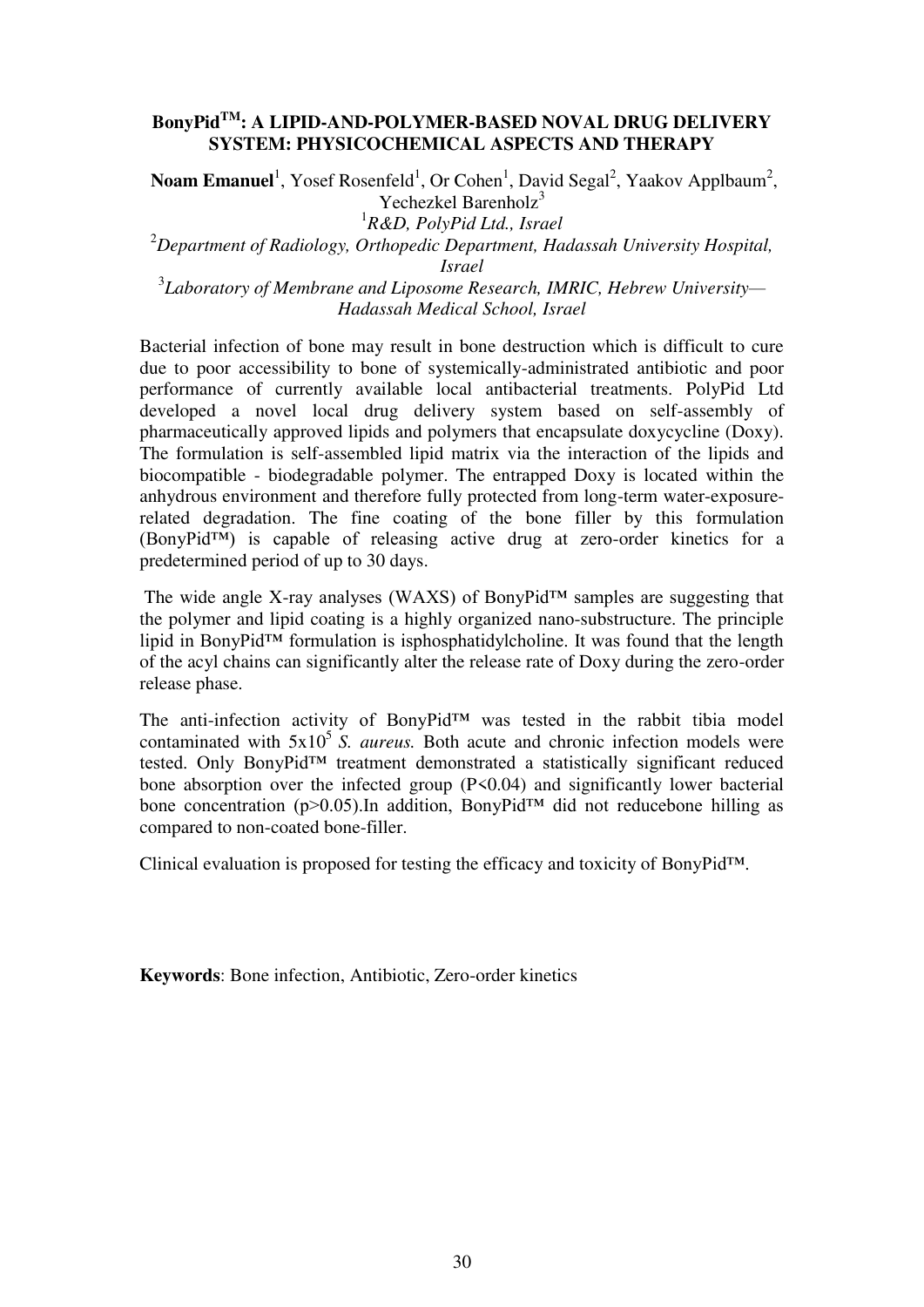#### **NANO-SILENCING FROM TRYPANOSOMES TO MAN**

**Shulamit Michaeli**<sup>1</sup>, Katya Buchman<sup>2</sup>, Emmanuel Lellouche<sup>1</sup>, Sally Zigdon<sup>1</sup>, Dror Eliaz<sup>1</sup>, Liron Israel<sup>2</sup>, Jean-Paul Lellouche<sup>2</sup> 1 *Faculty of Life Sciences, Bar-Ilan University, Israel* <sup>2</sup>*Department of Chemistry, Bar-Ilan Univeristy, Israel*

The challenge in developing siRNA/microRNAs into drugs lies on their ability to enter cells. Despite many existing studies involving nanoparticles (NPs) for such a delivery, basic knowledge is lacking on how NPs enter cells, release from the endocytic pathway and interact with the silencing machinery. In this study, we explored the mode of entry and the potential for gene silencing of two types of NPs building on a core of silica (SiO<sub>2</sub>) or CAN-maghemite (CAN-Fe<sub>2</sub>O<sub>3</sub>) functionalized with a thin adlayer of polyethyleneimine (PEI).

The NP entry to various cancer cells and trypanosome parasites as the causative agent of devastating diseases was investigated. The trypanosome surface is retractile to the entry of external materials due to a tight tubulin layer present underneath the plasma membrane enabling entry of size-limited particles (< 80 nm) via its flagellar pocket. Both silica-based and the CAN-maghemite particles enter all the cancer cells tested but only the 50 nm-sized CAN-maghemite ones enter *Trypanosoma brucei*. Different inhibitors were used to assess their mode of cellular entry. Data show that the mode of NP entry differs with the surface composition of the particle, suggesting that the entry of siRNA-covered NPs occurs via Caveole-mediated phagocytosis utilizing actins for entry. Efficient silencing was obtained for both **mRNA** and **mir-21** using both NP types. Studies are in progress to develop such tools for gene silencing in trypanosomes as potential drugs against parasite-mediated devastating diseases.

**Keywords**: Nanoparticle engineering, siRNA gene silencing, microRNA gene silencing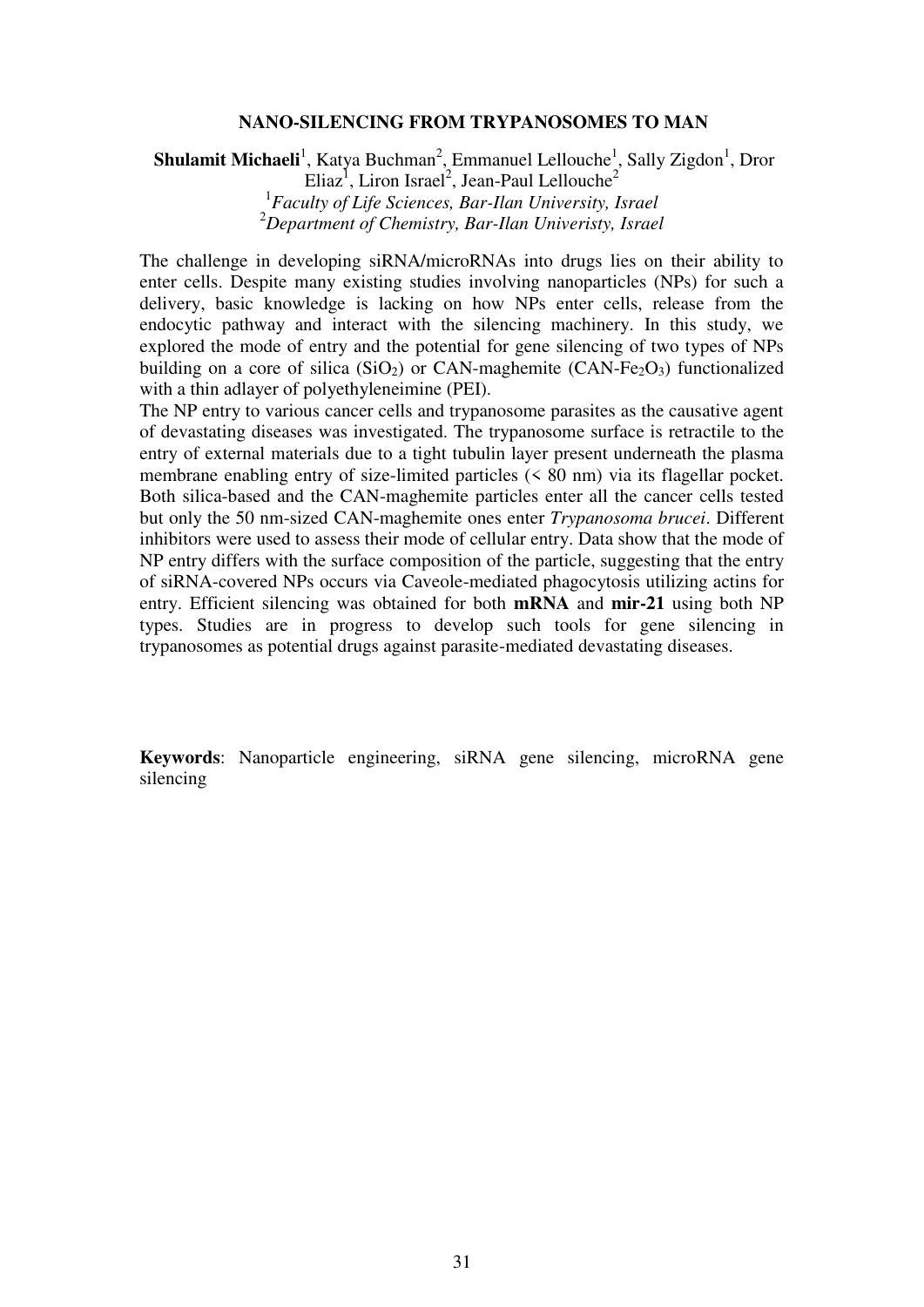# **TARGETING AND LYSIS OF BACTERIA, FUNGI AND CANCER BY HOST-DEFENSE-LIKE MEMBRANE ACTIVE PEPTIDES AND NANO-PARTICLE LIPOPEPTIDES**

## **Yechiel Shai**

# *The Weizmann Institute of Science, Rehovot, Israel*

Short peptides, lipopeptides, and protein toxins are produced by all forms of life and they utilize various mechanisms to combat pathogens invasion. Cationic host defense antimicrobial peptides (AMPs) are the largest group within this family. These peptides are characterized by a net positive charge and a threshold hydrophobicity, enabling them to target, bind, and lyse preferentially negatively charged membranes, which are enriched in the outer leaflet of bacteria, fungi, and slightly in cancer cells. Biochemical, biophysical and biological studies suggest that membrane lysis occurs after a threshold concentration has been reached. We named this process a "carpet" mechanism. Based on the "carpet" mechanism, we designed novel families of diastereomeric (containing D- and L-amino acids) peptides and nano-structured ultrashort lipopeptides. These compounds show cell specific killing activity against a variety of target cells. They have promising properties which make them attractive templates for the development of future antibiotics with new modes of action, to which it will be difficult for pathogens to develop resistance.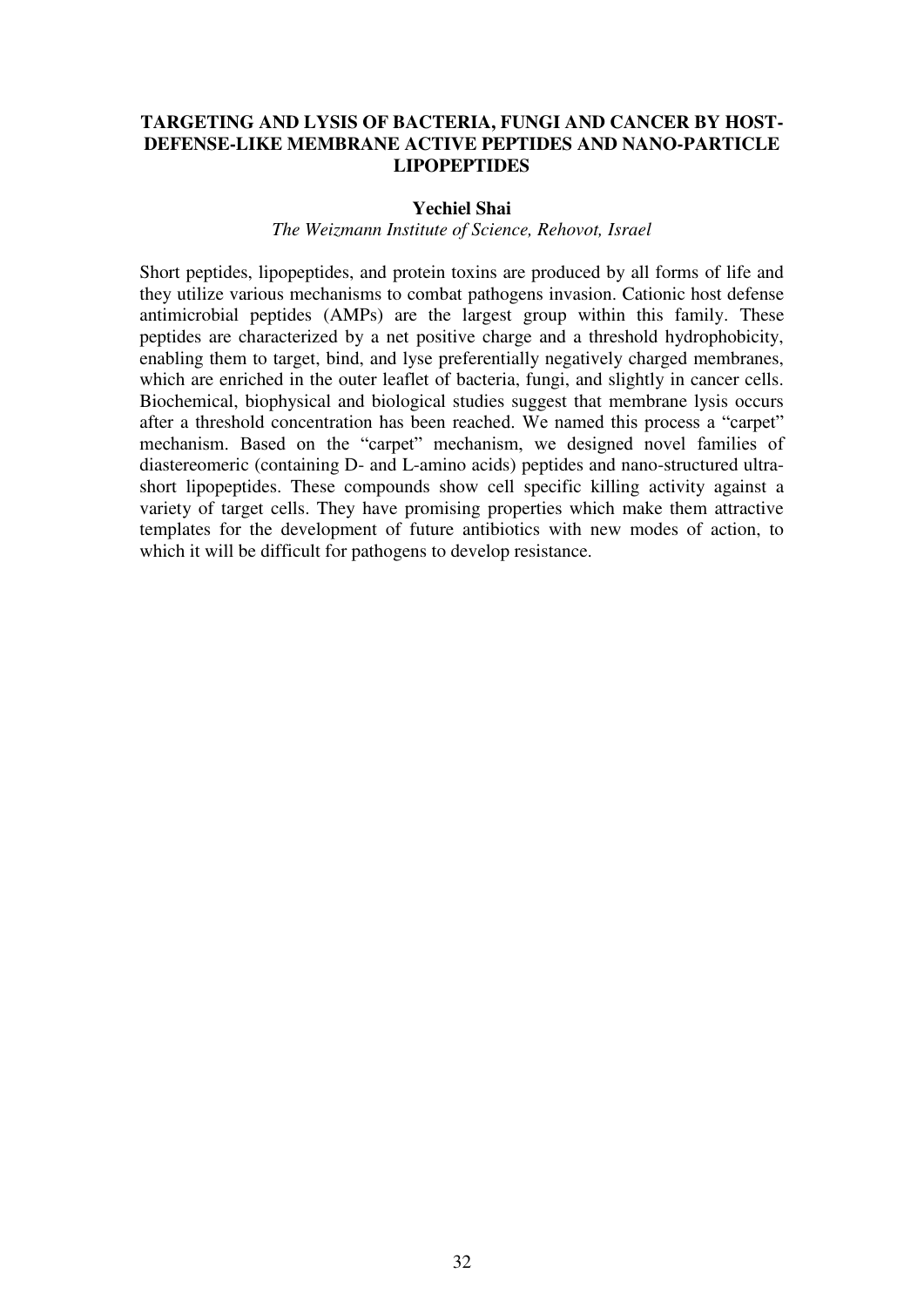# **CRYSTALLIZATION AND RELEASE OF RAPAMYCIN FROM METALLIC STENTS**

#### **Abraham Domb**, Shady Farah, Yair Levy, Wahid Khan

# *Department of Medicinal Chemistry, The Institute for Drug Research of the School of Pharmacy, Faculty of Medicine, The Hebrew University of Jerusalem, Israel*

Drug-eluting stents (DES) have become an accepted technology in intravascular intervention. Manufacturing methodologies of DES are based mainly on mechanical processes such as spray and dip coating of a polymer solution containing a drug. In the present work, several methods for applying rapamycin onto stents were developed, including electrocoating of pyrrole derivatives and direct crystallization of the drug onto metal surfaces.

Pyrrole and aromatic diazonium derivatives have been synthesized and applied onto stents by electropolymerization. These surface modifications allowed absorption of rapamycin or paclitaxel onto the stent surface that provided an extended release of the loaded drug. Rapamycin was crystallized onto the metallic surface in two steps, seeding with drug particles and crystal growth by immersing the stent into a solution of the drug. In vitro release was determined in phosphate buffer solution pH7.4 at  $37^{\circ}$ C.

Nanolayers onto metallic stents have been prepared by electrografting on acrylic monomers onto stainless steel stents following radical polymerization to form an organic thin layer which allowed improved adhesion of a drug loaded secondary layer which releases the drug for weeks without detachment of the coating under physiological conditions. Rapamycin nanocrystals have been seeded onto stents which served as nucleation spots for the farther crystal loading onto stents to form a nonpolymer drug eluting stent releasing the drug for weeks. DES can be achieved by either electrocoating of stent surface or by crystallization of the drug onto the stent surface.

#### **REFERENCES**:

1. Levy Y, Mandler D, Weinberger J, Domb AJ., Evaluation of drug-eluting stents' coating durability- clinical and regulatory implications, J Biomed Mater Res B Appl Biomater. 2009 Oct; 91(1):441-51.

2. Levy Y, Khan W, Farah S, Domb AJ, Surface Crystallization of Rapamycin on stents using a temperatureInduced process, Langmuir, 2012, in press.

**ACKNOWLEDGEMENTS**: This work was conducted in collaboration with Prof. Daniel Mandler and students.

**Keywords:** rapamycin, DES, crystallization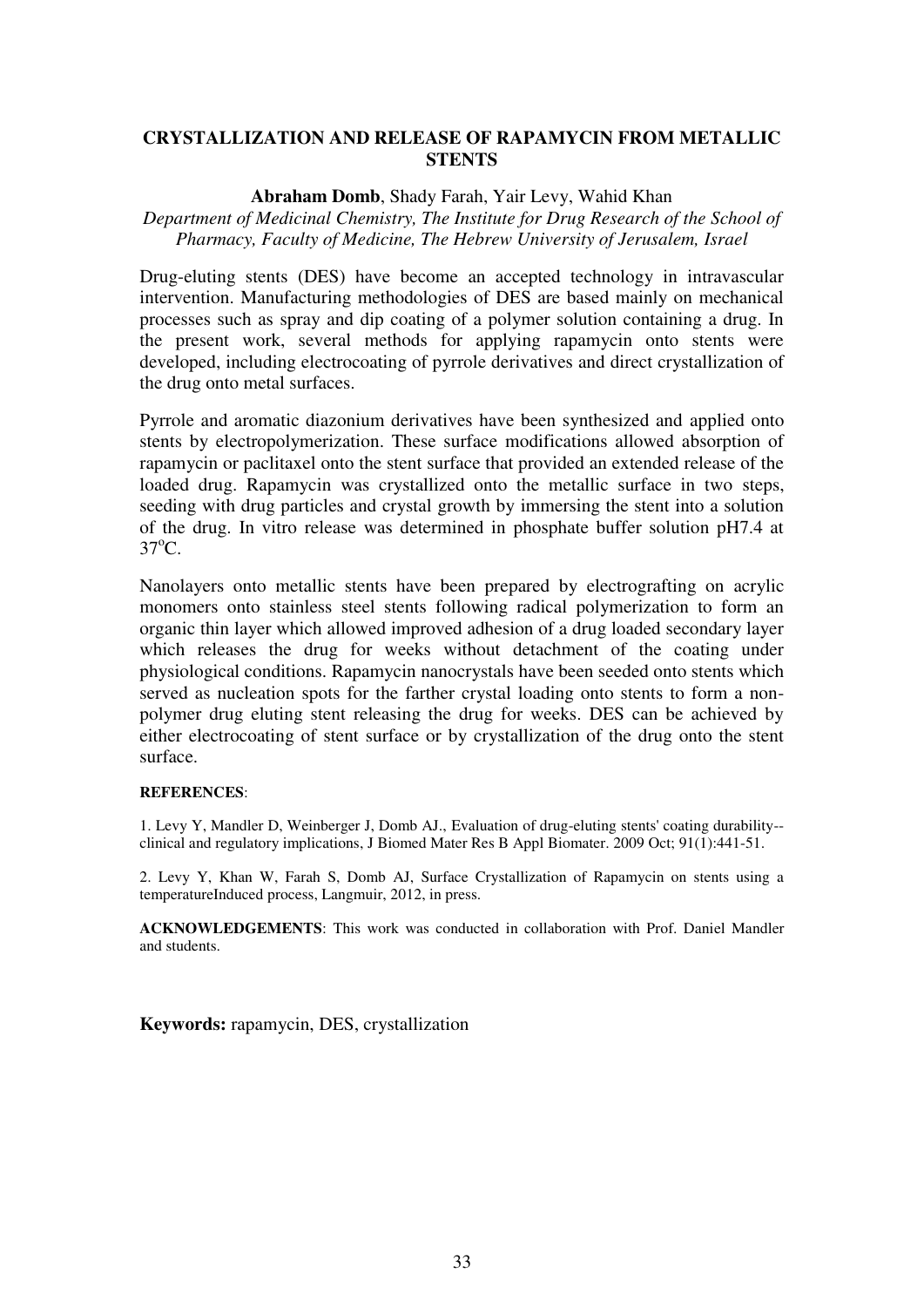#### **SELF-ASSEMBLY OF BIOMOLECULAR NECKLACES**

#### **Meital Reches**

## *The Institute of Chemistry, The Hebrew University of Jerusalem, Israel*

Nature utilizes simple building blocks such as nucleic acids, phospholipids and amino acids to create complex functional structures by the process of molecular selfassembly. In an effort to mimic this process *in vitro,* numerous studies have demonstrated the ability of DNA molecules, peptides and lipids to assemble into ordered structures. The potential of these structures in a wide range of nanotechnological and biotechnological applications is immense. Peptides, specifically, hold a great promise as biomolecular building blocks since they present diversity, easy to synthesize in large scale, and can be easily modified with biological and chemical groups. The ability to spontaneously form peptide-based structures with the degree of complexity found in nature is, however, still a challenge. The lecture will present a new approach for the spontaneous formation of biomolecular architectures via the self-assembly of peptides. Using this strategy we discovered a unique structure that combines elongated elements and spherical assemblies. The new structure resembles in its morphology to beaded strings as the spherical structures seem to be threaded on the elongated ones. We, therefore, termed these assemblies "biomolecular necklaces". This newly discovered peptide architecture can potentially serve as a scaffold in bioengineering applications or as a carrier for drug delivery.

**Keywords**: Self-assembly, peptide, molecular recognition, necklaces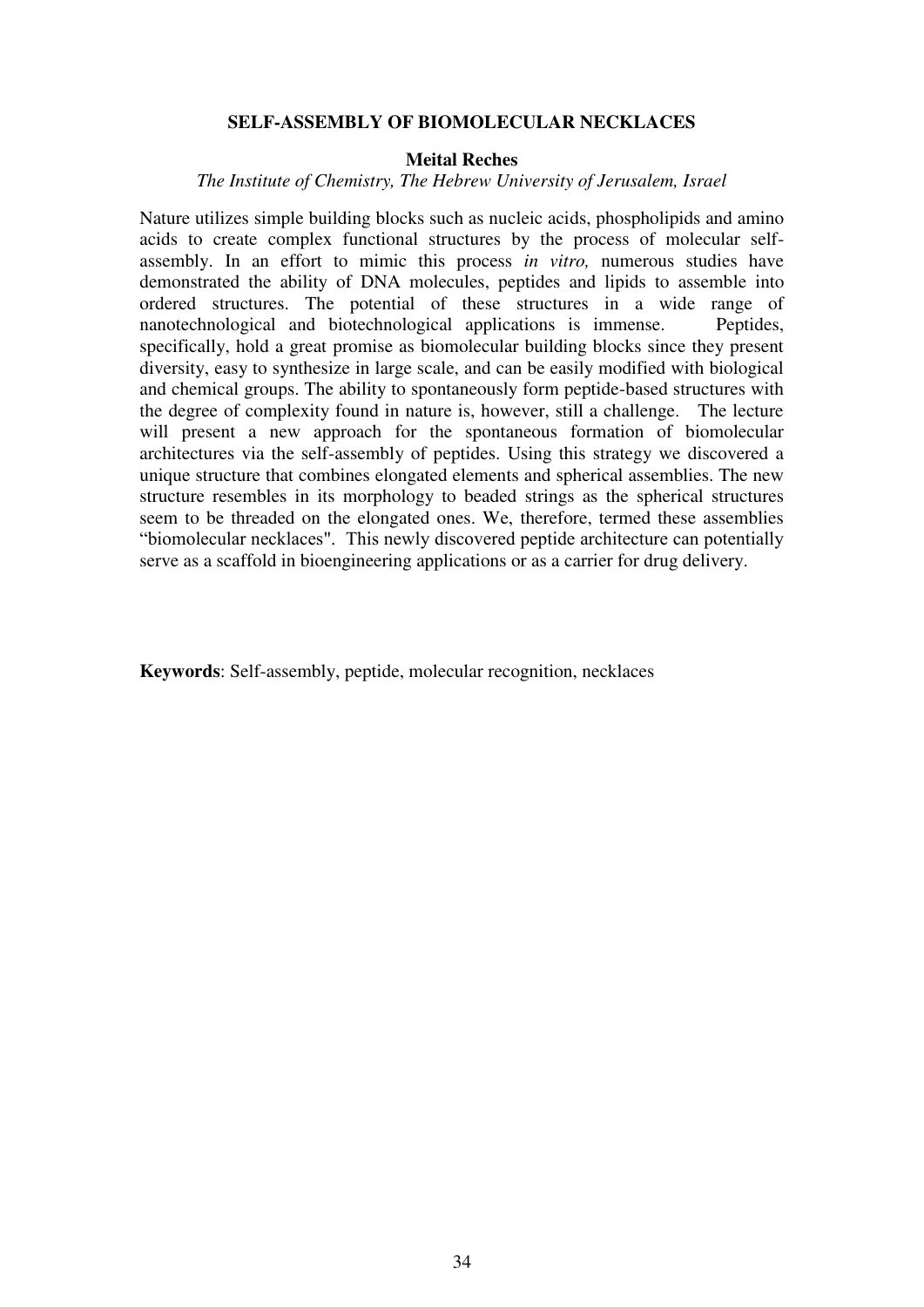## **REAL-TIME DIAGNOSTICS OF GI MALIGNANCY BY DRUG DELIVERY TOOLS**

#### **Abraham Rubinstein**

### *The Institute for Drug Research of the School of Pharmacy, Faculty of Medicine, The Hebrew University of Jerusalem, Israel*

Early detection is imperative for the prevention and efficient treatment of gastrointestinal (GI) malignancy. This could be attained by real time diagnosis, joining improved imaging and pharmaceutical approaches for the detection of biomarker molecules either in the lumen or the mucosa of the alimentary canal. We have exploited a variety of strategies to tackle this challenge. Employing a1- antitrypsin precursor (A1AT) as a secreted biomarker model of gastric carcinoma, we developed a platform with immunoassay capabilities, comprising a sensing and detecting compartments. It was made of a microarray-type support grafted with trypsin as a capturing moiety and a detecting compartment made of near infrared (NIR) fluorescently labeled nanoparticles conjugated to A1AT-specific antibodies (1).

For the early detection of colon polyps we prepared a fluorescently labeled (NIR range) cationized polyacrylamide aimed at targeting the overexpressed sialic acid in colonic malignant cells and tissues. The specific attachment of the polymer was tested in a series of cancer cells and found to be CRC staging dependent. The optimal polymeric product was tested, successfully, in gut sac preparations of the dimethylhydrazine induced rat model. To increase the polymer's targeting capabilities, a FITC labeled recognition peptide (EPPT1) that targets the transmembrane glycoprotein underglycosylated MUC-1 was conjugated to the polymeric backbone and tested in HT-29 and LS-147T cells, followed by an *in vivo* examination in an orthotopic mouse model. Only the lowest EPPT1 molar ratio in the dually recognition polymer increased the polymer binding to the cells, probably due to quenching phenomena and steric hindrance (2).

#### **References**

1. Khazanov E., Yavin E., Pascal A., Nissan A., Kohl Y., Reimann-Zawadzki M., and Rubinstein A., Detecting a secreted gastric cancer biomarker molecule by targeted nanoparticles for real-time diagnostics, *Phram. Res*. 29: 983-993, **2012**.

2. Bloch M., Kam Y., Yavin E., Moradov D., Nissan A., Ariel I. and Rubinstein A., The relative roles of charge and a recognition peptide in luminal targeting of colorectal cancer by fluorescent polyacrylamide, *Submitted*.

#### **Acknowledgments**

The work was supported in part by research grants from the NEMO consortium of the  $6<sup>th</sup>$  European framework program for research and technological development and the Biomedical Photonics consortium of the Israeli Ministry of Industry and Trade # 38813.

**Keywords**: *In vivo* diagnostics, GI malignancy, targeting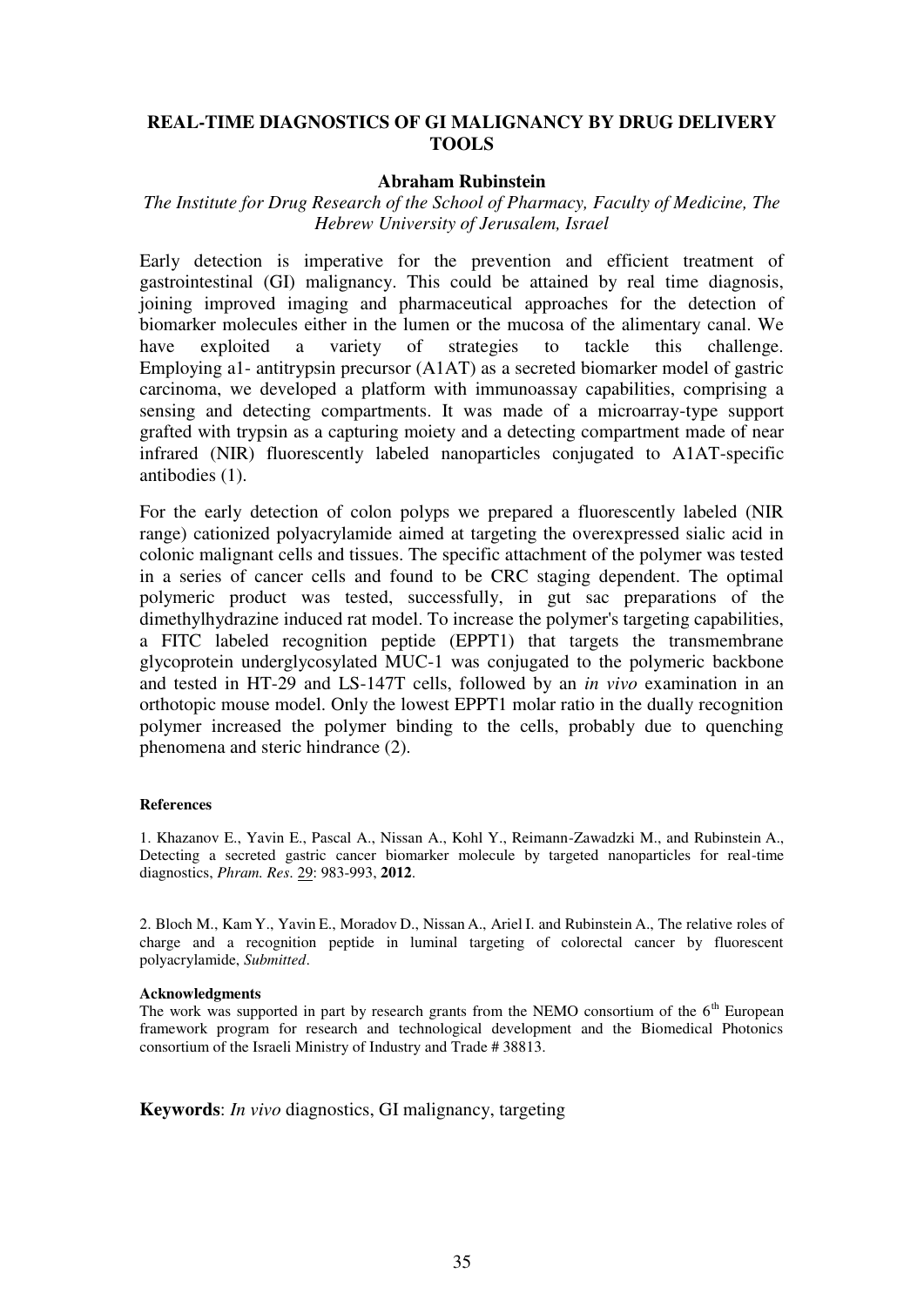#### **QUADRUGNOSTIC NANOPARTICLES FOR CANCER THERAPY**

**Yoav D. Livney**<sup>1,3</sup>, Ravit Edelman<sup>1</sup>, Inna Levitzky<sup>1</sup>, Yehuda G. Assaraf<sup>2,3</sup>

<sup>1</sup>Biotechnology and Food Engineering, Technion, Israel Institute of Technology,

*Israel*

2 *Biology, Technion, Israel Institute of Technology, Israel* <sup>3</sup>*Corresponding Authors*

Anticancer drug resistance frequently emerges, posing major obstacles towards curative therapy of various malignancies. Certain mechanisms of chemoresistance are mediated by ATP-driven multidrug resistance (MDR) efflux transporters of the ATPbinding cassette (ABC) superfamily. Recently, nanoparticle (NP)-based therapeutic systems have been developed that were rationally designed to overcome drug resistance by neutralizing, evading or exploiting various drug efflux pumps and other resistance mechanisms. Here we devised a novel nanomedicine platform which we term a "quadrugnostic nanoparticle"<sup>1</sup> (QNP), that is envisioned to be the next generation platform for simultaneous cancer diagnostics and therapeutics (theranostics). These QNPs will harbor in the same vehicle, **four** synergistic components including: (1) a selective targeting moiety, (2) a diagnostic imaging aid for the localization of the malignant tumor and its distant metastases, (3) a cytotoxic, small molecule drug(s) and (4) a chemosensitizer(s) aimed at neutralizing a welldefined drug resistance mechanism. We present the first QNP prototype based on selfassembling conjugates of a hydrophobic molecule conjugated to a hydrophilic polymer- hyaluronic acid, which also serves as an active-targeting moiety, targeting cancer cells overexpressing CD44 (e.g. ovarian cancer). In addition, this QNP will harbor a cytotoxic drug, and a chemosensitizer, to overcome MDR. The QNP will be also decorated by an imaging-aid. Preliminary results showed that the conjugates formed self-assembled NPs and bound hydrophobic cytotoxic drugs with high affinity. The following steps will include completing the construction of the quadrugnostic nanoparticles, and evaluating their cytotoxic activity against MDR cancer cells *in vitro* and *in vivo.*

#### **Reference**

1. Shapira, A.; Livney, Y. D.; Broxterman, H. J.; Assaraf, Y. G. Nanomedicine for targeted cancer therapy: Towards the overcoming of drug resistance *Drug Resistance Updates* **2011,** 14, (3), 150-163.

**Keywords***:* Cancer; Chemotherapy; Multi-drug resistance (MDR)*; Quadrugnostic; Nanomedicine*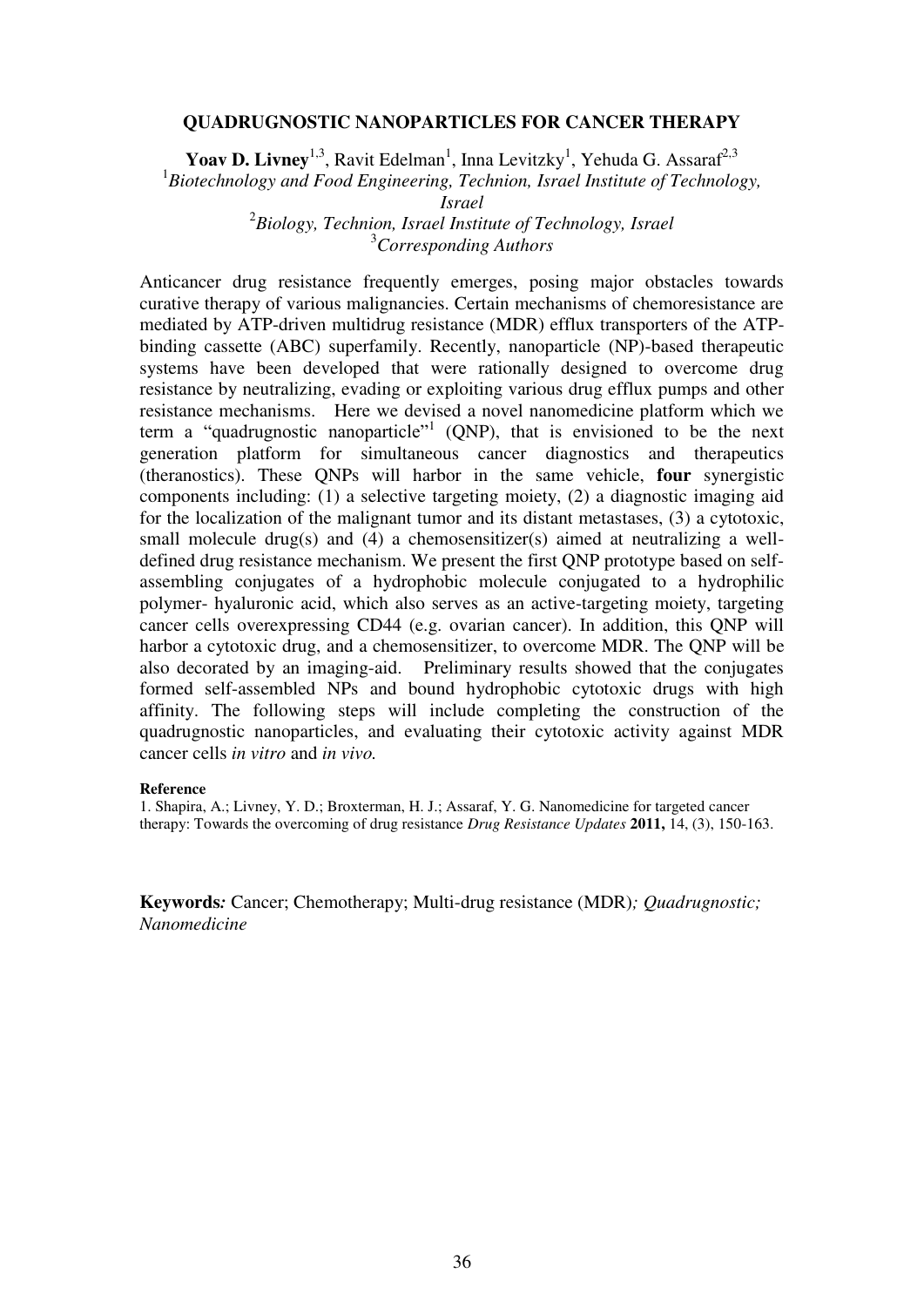#### **LIPOSOMAL BISPHOSPHONATE MECHANISM OF ACTION IN INHIBITING RESTENOSIS: EFFECT ON MONOCYTES SUBPOPULATIONS.**

Ksenia Ostrovsky, Nickolay Koroukhov, **Gershon Golomb** *The Institute for Drug Research of the School of Pharmacy, Faculty of Medicine, The Hebrew University of Jerusalem, Israel* 

Encapsulating a BP in a particulate delivery system, such as nano-liposomes (LIP-BPs), enables specific targeting and depletion of circulating monocytes and macrophages of the mononuclear phagocytic system (MPS). Partial and transient systemic depletion of monocytes and acrophages by LIP-BPs reduces neointimal hyperplasia and restenosis in animal models. Furthermore, a single IV injection of liposomal alendronate is now under phase II clinical trials for preventing in-stent restenosis. Recent studies have shown that monocytes are a heterogeneous population of cells. Based on several criteria (including size, granularity, expression of receptors to chemokines and activity) the monocytes can be divided into sub-populations of "classical" (CM) and "non-classical" (NCM). These sub-populations are characterized in human (CD14<sup>hi</sup>CD16<sup>-</sup> and CD14<sup>hi</sup>CD16<sup>+</sup> respectively), in mice (Ly6C<sup>hi</sup> and Ly6C<sup>low</sup> respectively) and in rat  $(CD43^{\text{low}}$  and  $CD43^{\text{hi}}$  respectively). "Classical" monocytes exhibit pro-inflammatory properties, while "non-classical" monocytes exhibit anti-inflammatory properties. We hypothesized that the effect of LIP-BPs on monocytes subpopulations could elucidate the pathophysiology of restenosis and the drug's mechanism of action. In this work we investigated the effects of liposomal alendronate (lipALN) on blood monocytes subpopulations in the rat balloon-injury model of restenosis. At the time of the injury animals were treated with a single injection of high-dose lipALN, low-dose lipALN or saline. CM and NCM were determined by FACS as ED1<sup>+</sup>CD43<sup>-</sup> and ED1<sup>+</sup>CD43<sup>+</sup>, respectively. High-dose lipALN changed the ratio of CM:NCM in favor of NCM at 24h, depleted monocytes after 48h and elevated CM at 7d, while low-dose lipALN treatment resulted inCM:NCM changed ratio in favor of NCM, persisted for 7d without monocytes depletion (vs. saline). It is concluded that the ratio of CM:NCM followed by depletion of monocytes by high-dose lipALN is associated with the therapeutic effect exhibited in restenotic rats.

**Keywords:** monocytes subpopulations, liposomal bisphosphonates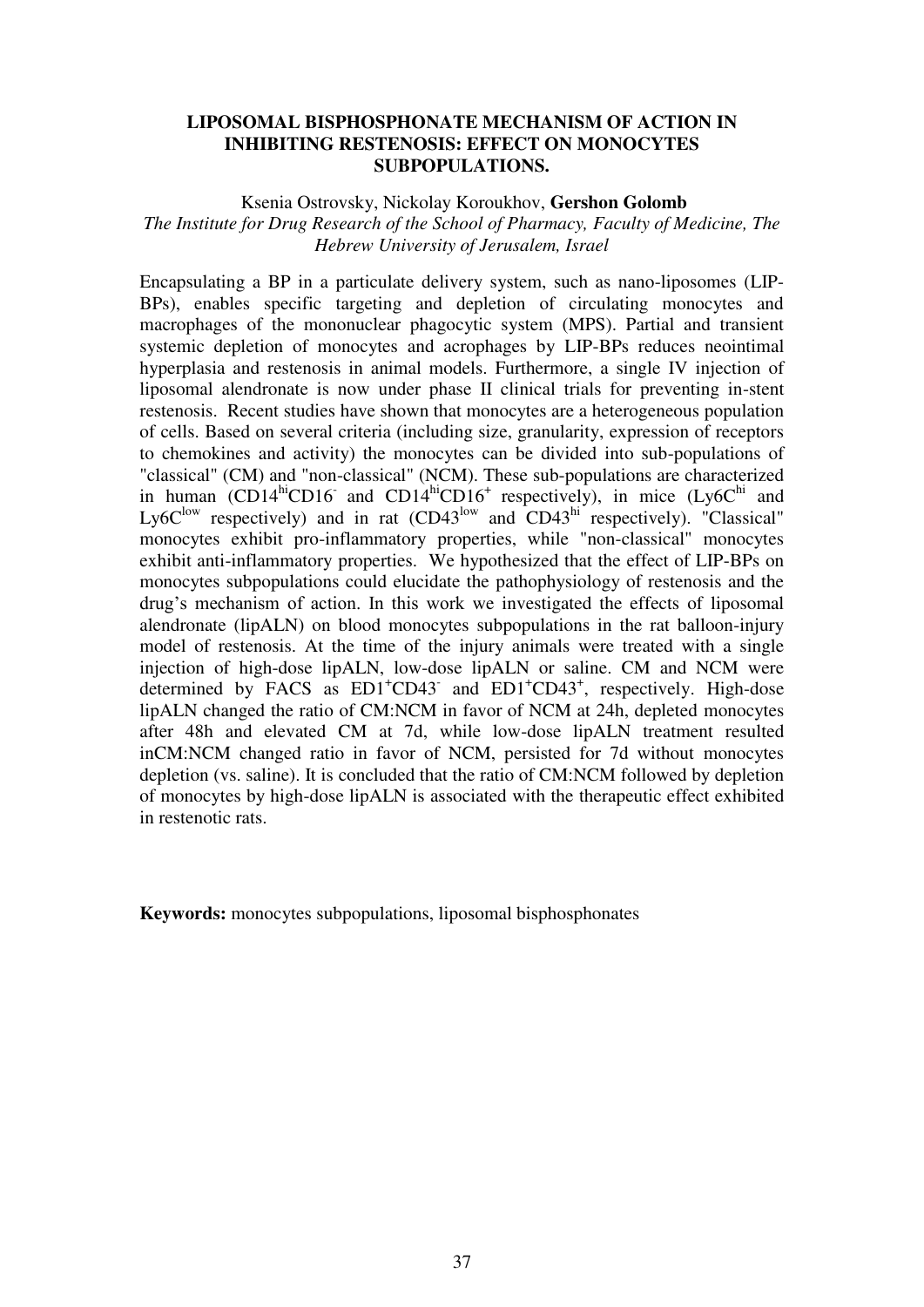#### **RELEASE OF ANTIBODIES FROM GOLD NANOSPHERES DURING SHORT-PULSE LASER PHOTOTHERAPY**

#### **Dvir Yelin**

*Biomedical Engineering, Technion, Israel*

A method for nano-manipulations of malignant cells have been recently developed in our laboratory, using gold nanospheres conjugated to specific antibodies and illuminated by ultrashort laser pulses of wavelength tuned to the particles' plasmonic resonance. While the targeting antibodies on the nanoparticles are used primarily for specific attachment of the nano-conjugates to the cancer cells, they can also be used for triggering the complement-dependent cytotoxicity system, once optically released from the nanoparticles. We have found that complement-dependent cytotoxicity had become significant following pulse illumination, indicating the release of the antibody molecules from the gold particles. The talk will review the possible mechanisms which may have led to this effect and discuss the overall context of this technology.

**Keywords**: gold nanoparticles, ultrashort pulses, cancer cells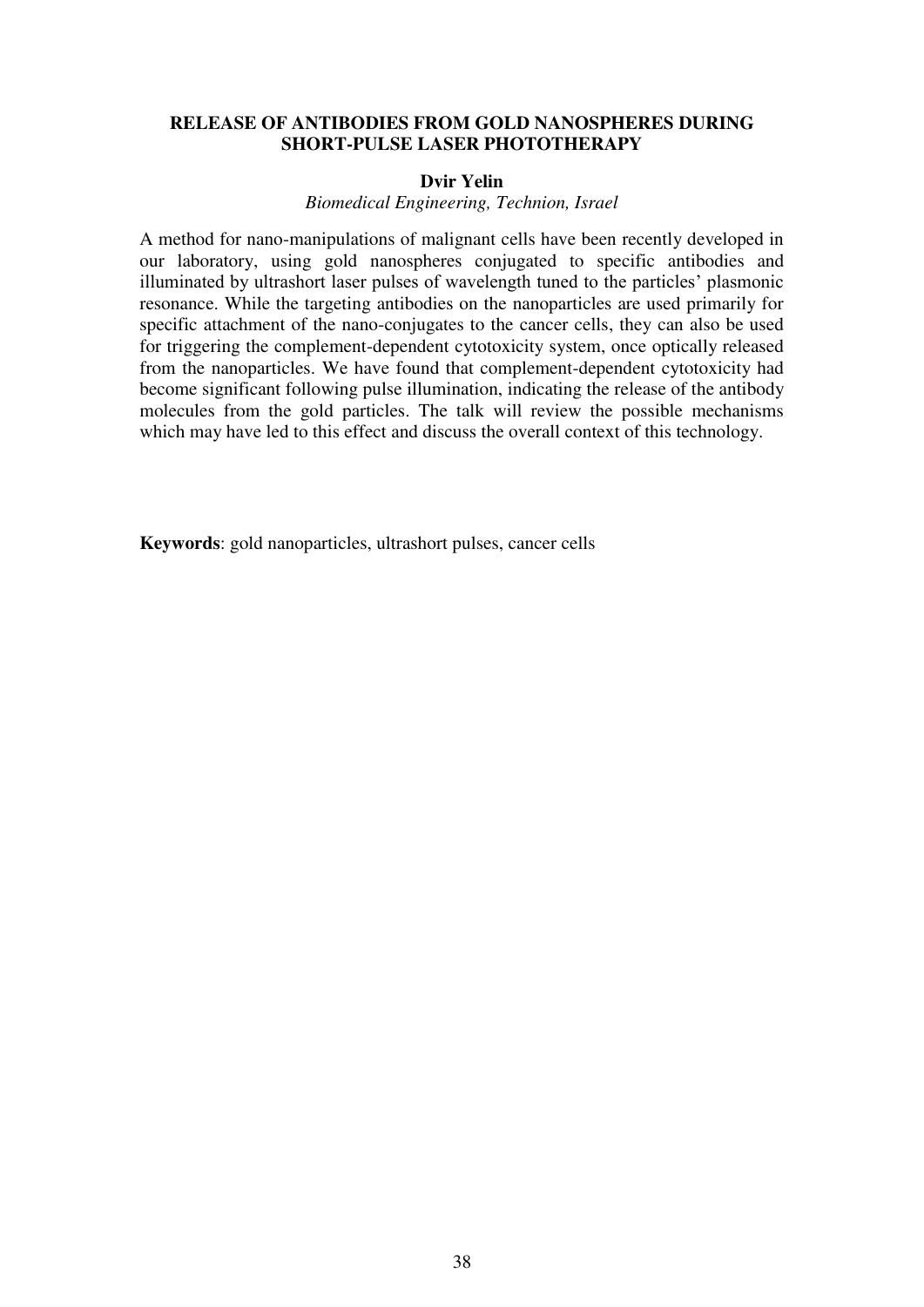# **GASTRIC RETENTIVE ORAL DOSAGE FORMS – WHEN REALITY MET THEORY**

# **Sigal Blau**

#### *Global Generic R&D, Teva Pharmaceutical Industries LTD., Israel*

Gastric retentive dosage forms have been developed in the past years to provide a solution for control release therapy for drugs with narrow intestine absorption window. The major investigated concepts are based on (1) low or high density tablets that float or sink in the gastric content, respectively, such that the transition to the small intestine is prevented; (2) dosage forms that contains bioadhesion compounds which adhere the dosage form to gastric tissue, such that passage through pylorus sphincter is delayed; (3) swelled dosage forms such that it becomes too large to pass through the pyloric.

Currently, the polymeric swelling monolithic systems are the most prominent marketed forms. In this presentation, we will describe some of our experience which accumulated during the development of generic versions to gastric swelling dosage forms, the effect of tablet size on gastric retention, and a novel concept of nonswelling gastric retentive dosage forms.

**Keywords**: Gastric Retentive, Swelling, Oral Dosage Forms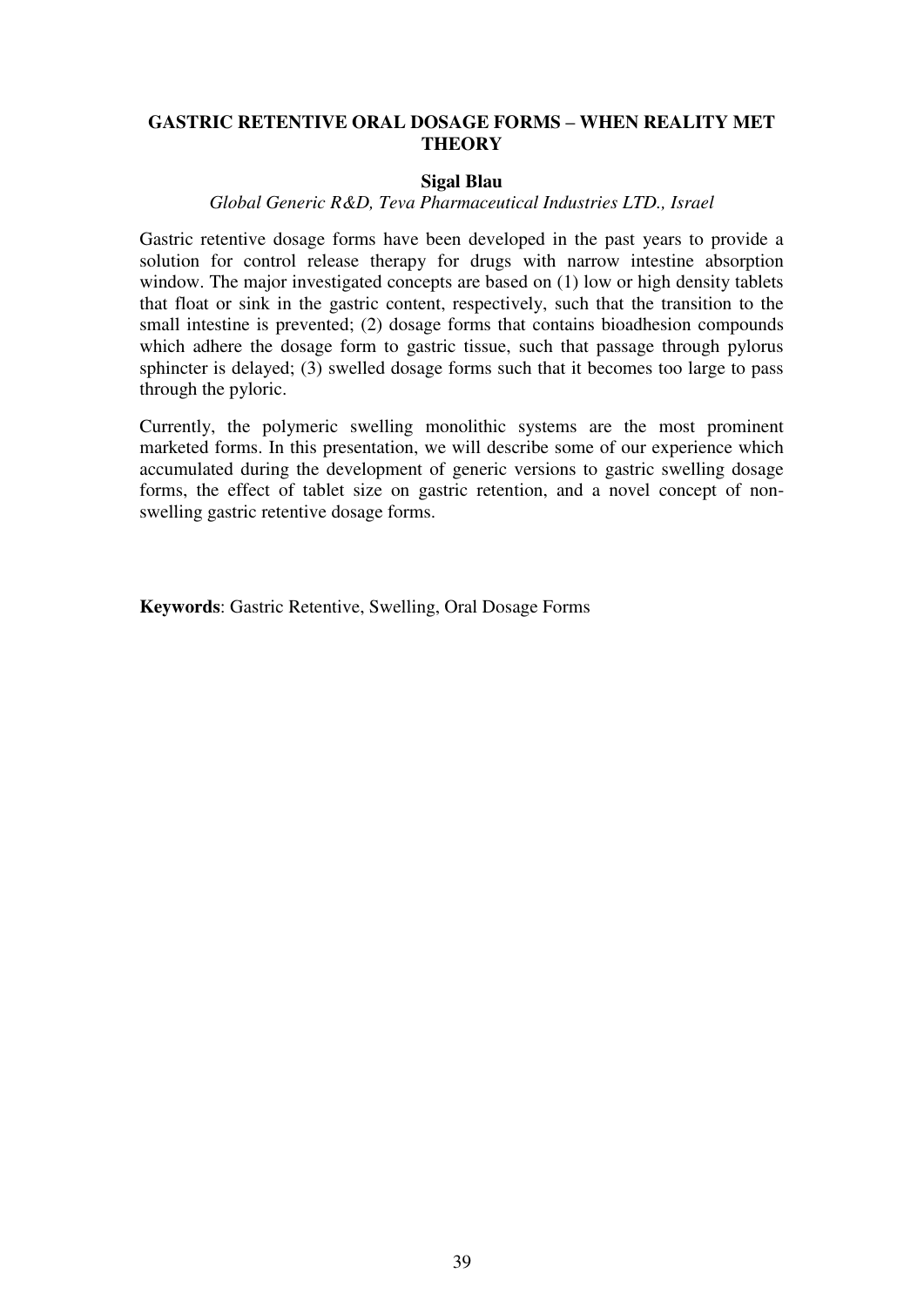#### **MOLECULAR TREES: FROM THE TEST TUBE TOWARDS BIOMEDICAL APPLICATIONS**

#### **Rainer Haag**

#### *Institut für Chemie und Biochemie, Institut für Chemie und Biochemie, Germany*

The diversified pathophysiological scenarios for many different disease conditions continually call for innovative and novel therapeutic approaches. In line with conventional treatment strategies, the application of nanotechnology in medicine and pharmaceuticals is a rapidly moving field that is gaining fast acceptance and recognition as an independent area of research and scientific endeavor.<sup>1,2,3</sup> The combination of a high density of endgroups and a compact well defined molecule structure makes dendritic architectures attractive for biomedical applications. The synergy between their multivalency and size in nanoscale provides a range of options for chemical "smartness" along their molecular scaffold to achieve environment sensitive modalities.

Due to their low degree of molecular weight dispersity, flexible design, and biocompatible nature, dendritic polyglycerols (PGs) have a broad range of potential applications in medicine and pharmacology.<sup>4,5</sup>

Dendritic polyglycerol architectures have already been demonstrated to be useful in therapeutic approaches related to multivalency because of the synergy between the nano-sized dimensions combined with the high density of functional groups.<sup>6,7</sup> A challenging approach to the application of multivalent interactions is the mimicry of functional biomacromolecules with therapeutic relevance.



#### **References:**

- (1) Duncan, R. (2006) *Nat. Rev. Cancer* **2006**, *6*, 688-701.
- (2) Haag, R., Kratz, F. *Angew. Chem. Int. Ed.* **2006**, *45*, 1198-215.
- (3) Gillies, E. R., Frechét, J. M. *Drug Discov. Today* **2005**, *10*, 35-43.
- (4) Calderón, M., Quadir, M., Sharma, S., Haag, R. *Adv. Mater.* **2010**, *22*, 190-218.
- (5) Khandare, J., Mohr, A., Calderón, M., Welker, P., Licha, P., Haag, R. *Biomaterials* **2010**, *31*, 4268-77.
- (6). Calderón, M., Welker, P., Licha, K., Fichtner, I., Graeser, R., Haag, R., Kratz, F. *J Control Release* **2011**, 151, 295–301.
- (7) Dernedde, J., Rausch, A., Weinhart, M., Enders, S., Tauber, R., Licha, K., Schirner, M., Zügel, U., von Bonin, A., Haag, R. *Proc Natl Acad Sci* **2010**, *107*, 19679-84.

**Keywords**: nanotechnology, dendritic polyglycerols, molecular trees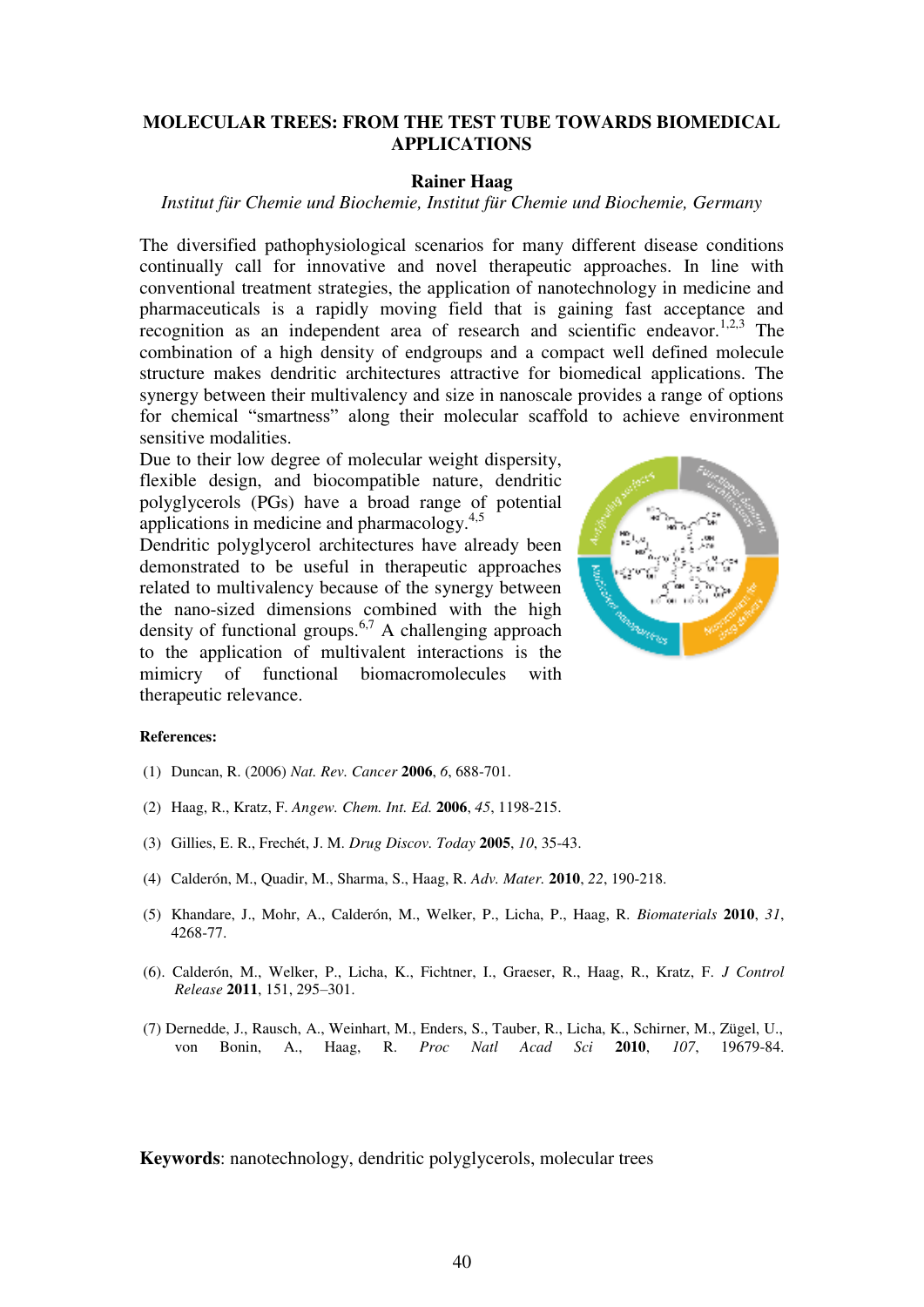#### **GOLD NANOPARTICLES AS COMPUTED TOMOGRAPHY IMAGING CONTRAST AGENTS**

#### **Rachela Popovtzer**

#### *Faculty of Engineering and The Institute of Nanotechnology and Advanced Materials, Bar-Ilan University, Israel*

Computed Tomography (CT) plays a critical role in overall cancer management: in diagnostics, staging and radiation therapy treatment planning. Recently, advanced radiation and surgical techniques have been developed, such asIntensity Modulated Radiation Therapy (IMRT) and focused robotic and endoscopic surgery that enable tumor targeting with sub-mm spatial resolution. However, these techniques are limited by the low specificity and sub-cm spatial resolution of tumor visualization and delineation provided by the CT. our recent progress in developing specifically targeted nanoparticle-based CT contrast agents for molecular imaging of cancer will be described, and in vivo applications for colorectal, head and neck, and brain cancer will be presented. This technique, which expands the role of CT beyond its present structural imaging capabilities and provides it with functional and molecular-based imaging capacities as well, is expected to improve treatment through early detection of millimeter-sized tumors using clinical CT.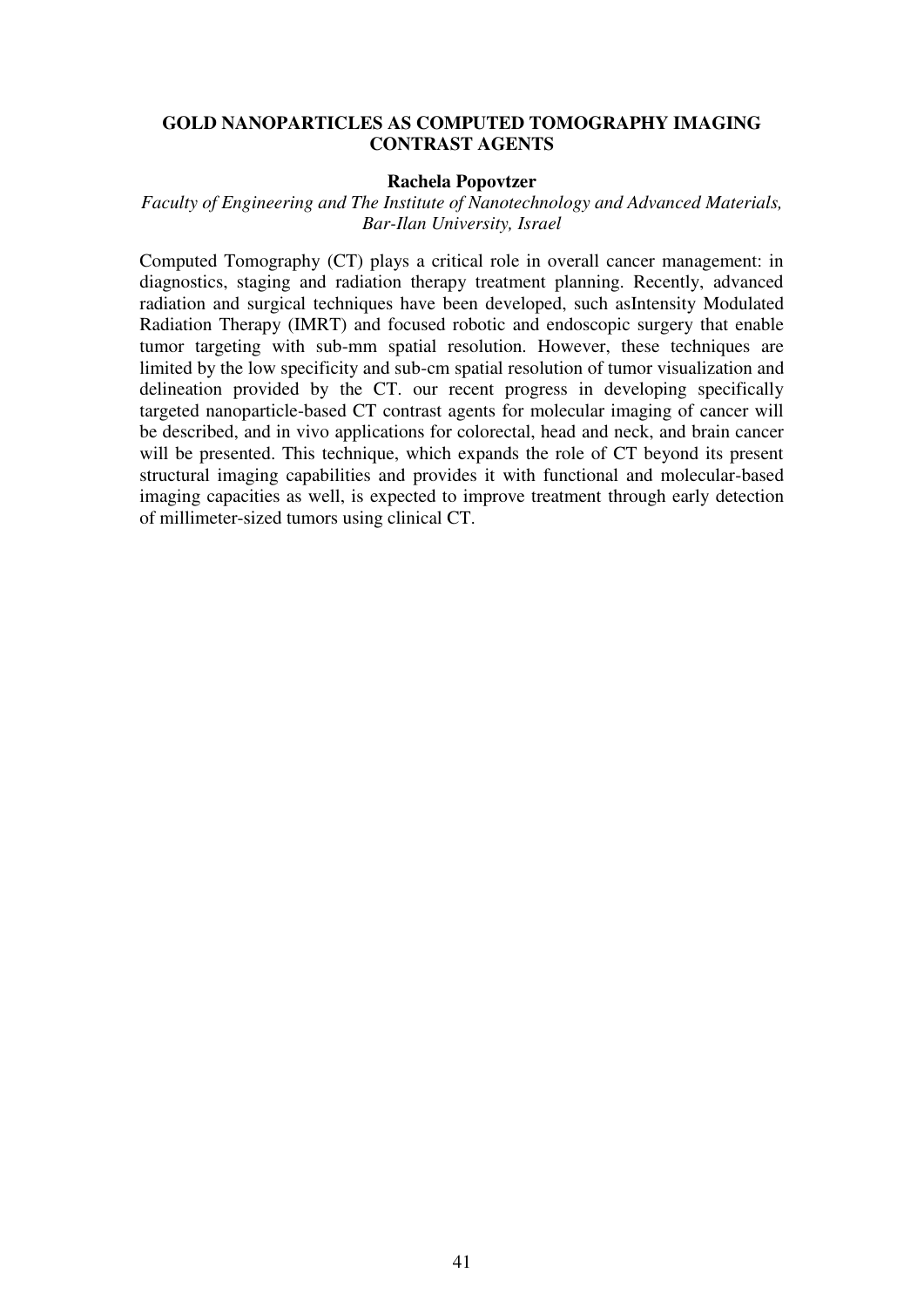#### **LIPOSOME IMAGING AGENTS FOR PERSONALIZING TREATMENT WITH NANOCARRIERS**

#### **Thomas L. Andresen**

*Micro- and Nanotechnology, Technical University of Denmark, Denmark*

Nanoparticles are well established as effective drug delivery systems and have potential in biomedical imaging as a diagnostic tool. We have recently developed a highly efficient method for utilizing liposomes as agents in positron emission tomography (PET) imaging giving high resolution images and allowing direct quantification of liposome tissue distribution and blood clearance. Our approach is based on remote loading f a copper-radionuclide  $(^{64}Cu)$  intopreformed liposomes and copper entrapment by an encapsulated copper-chelator. We show that the  $64$ Culiposomes provide quantitative*in vivo*imaging in canines with spontaneous tumors using PET. Seven canines with spontaneous tumors were included in the studywhere the main focus was to evaluate the EPR effect in large animals with spontaneous tumors and the performance of the developed liposome imaging agent.None of the included dogs displayed any anaphylactic, toxic or adverse reactions.Liposome circulating half-life ranged from 24.2 hours to 54.2 hours, with a mean half-life of  $35.0 \pm 4.24$  hours. The study showed that the EPR effect assures substantial tumor accumulation in some but not all spontaneous tumors in canines.The included carcinomas displayed higher mean and maximum uptake levels of liposomes relative to the included sarcomas. The<sup>64</sup>Cu-liposomes have potential as a diagnostic tracer in cancer diagnostics. We envision that the  $64$ Cu-liposomes will be an important tool for evaluating liposome performance in future and may become an important tool in selection of cancer patients for nanoparticle based chemotherapy.

**Keywords**: Cancer Imaging, Liposome, Diagnostics, Theranostics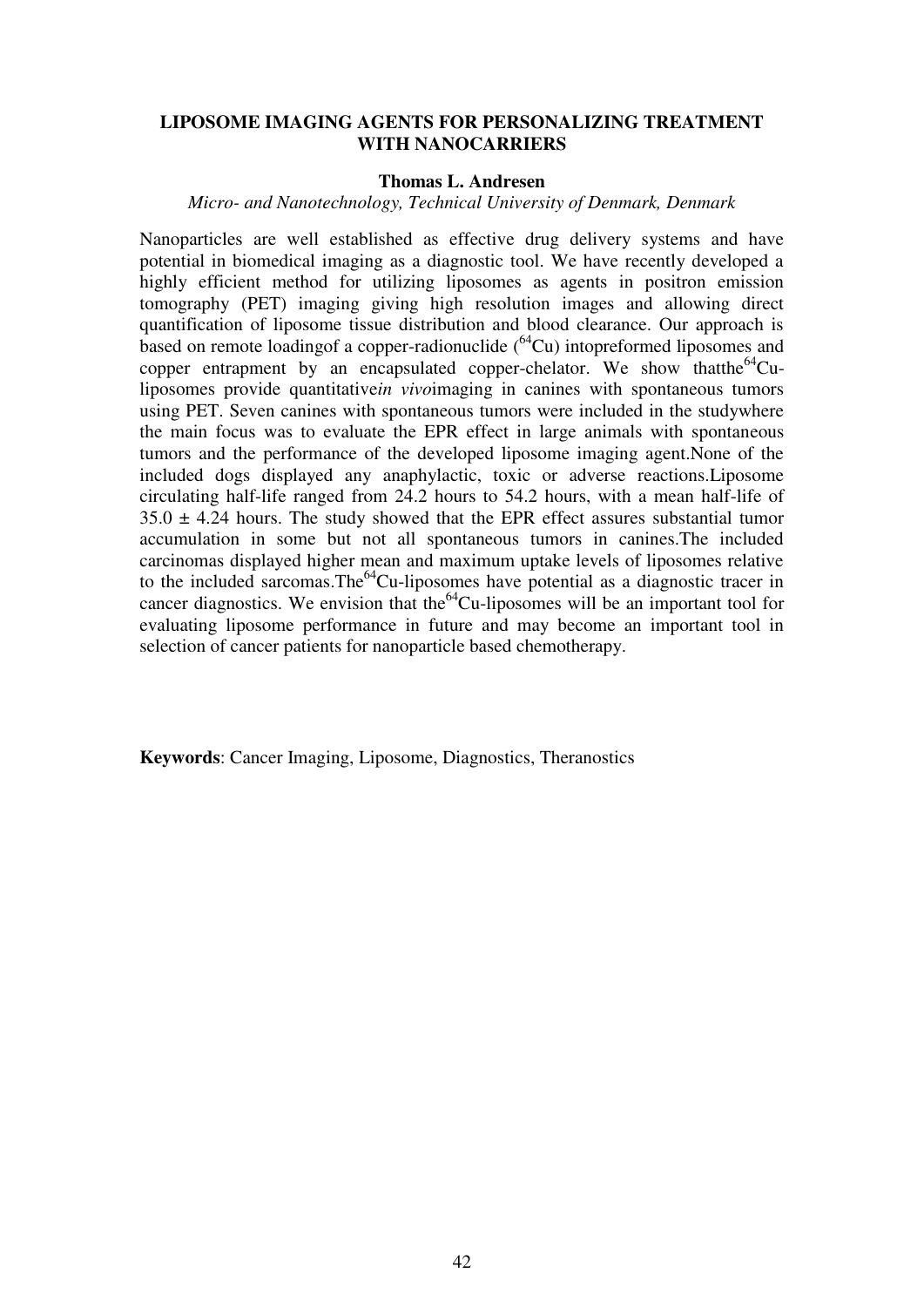#### **PEPTIDE NUCLEIC ACIDS (PNAs) IN CANCER DIAGNOSIS**

Eylon Yavin<sup>1</sup>, Yossi Kam<sup>1</sup>, Abraham Rubinstein<sup>1,2</sup>, David Halle<sup>3</sup>, Aviram Nissan<sup>3</sup> <sup>1</sup> Faculty of Medicine, The School of Pharmacy Institute for Drug Research, The *Hebrew University of Jerusalem, Israel*

2 *Affiliated with the Harvey M. Krueger Family Center for Nanoscience and Nanotechnology and the David R. Bloom Center of Pharmacy, Hebrew University of Jerusalem, Israel*

<sup>3</sup>*Department of Surgery, Hadassah, Hebrew University Medical Center, Mount Scopus, Israel*

Peptide nucleic acids (PNA) are DNA analogs that avidly bind to DNA and RNA and are highly resistant to degradation in a biological medium. We have exploited these molecules for two purposes: a) detection of endogenous mRNA in living cancer cells at a single base pair resolution and b) detection of a non-coding RNA that was found to be highly expressed in a variety of cancer cells. We have targeted the kRAS mRNA with PNAs modified with thiazole orange (TO) as a base surrogate (1) and shown that such PNAs light up in living (un-fixed) cancer cells upon hybridization to an RNA transcript with a specific mutation in kRAS (PANC-1 cancer cells). Importantly, the same PNA showed no detectable fluorescence in cells (HT29) that have a single mis-match to the designed PNA. (2) In addition, we have used cell permeable PNAs as molecular beacons (MBs) for the detection of a recently identified cancer biomarker (3), namely, colon cancer associated transcript-1 (CCAT-1). This non-coding RNA was detected by PNAs both in living cells expressing CCAT-1 and in human biopsies taken from CRC patients by fluorescence in-situ hybridization (FISH). These studies highlight the potential of PNA molecules in screening RNAs as bio-markers for the early detection of cancer.

#### **References**:

(1) O. Kohler, D. V. Jarikote, and O. Seitz, Forced intercalation probes (FIT Probes): thiazole orange as a fluorescent base in peptide nucleic acids for homogeneous single-nucleotide-polymorphism detection. *Chembiochem*, 2005, 6, 69-77.

(2) Y. Kam, A. Rubinstein, A. Nissan, D. Halle and E. Yavin, Detection of endogenous *k-RAS* mRNA in living cells at a single base resolution by a PNA molecular beacon, *Mol. Pharm.* 2012, 9, 685-693.

(3) A. Nissan, A. Stojadinovic, S. Mitrani-Rosenbaum, D. Halle, R. Grinbaum, M. Roistacher, A. Bochem, B. E. Dayanc, G. Ritter, I. Gomceli, *et al.* Colon cancer associated transcript-1: a novel RNA expressed in malignant and pre-malignant human tissues. *Int. J. Cancer* 2012*,* 130, 1598-1606.

**Keywords:** molecular beacon, peptide nucleic acids, non-coding RNA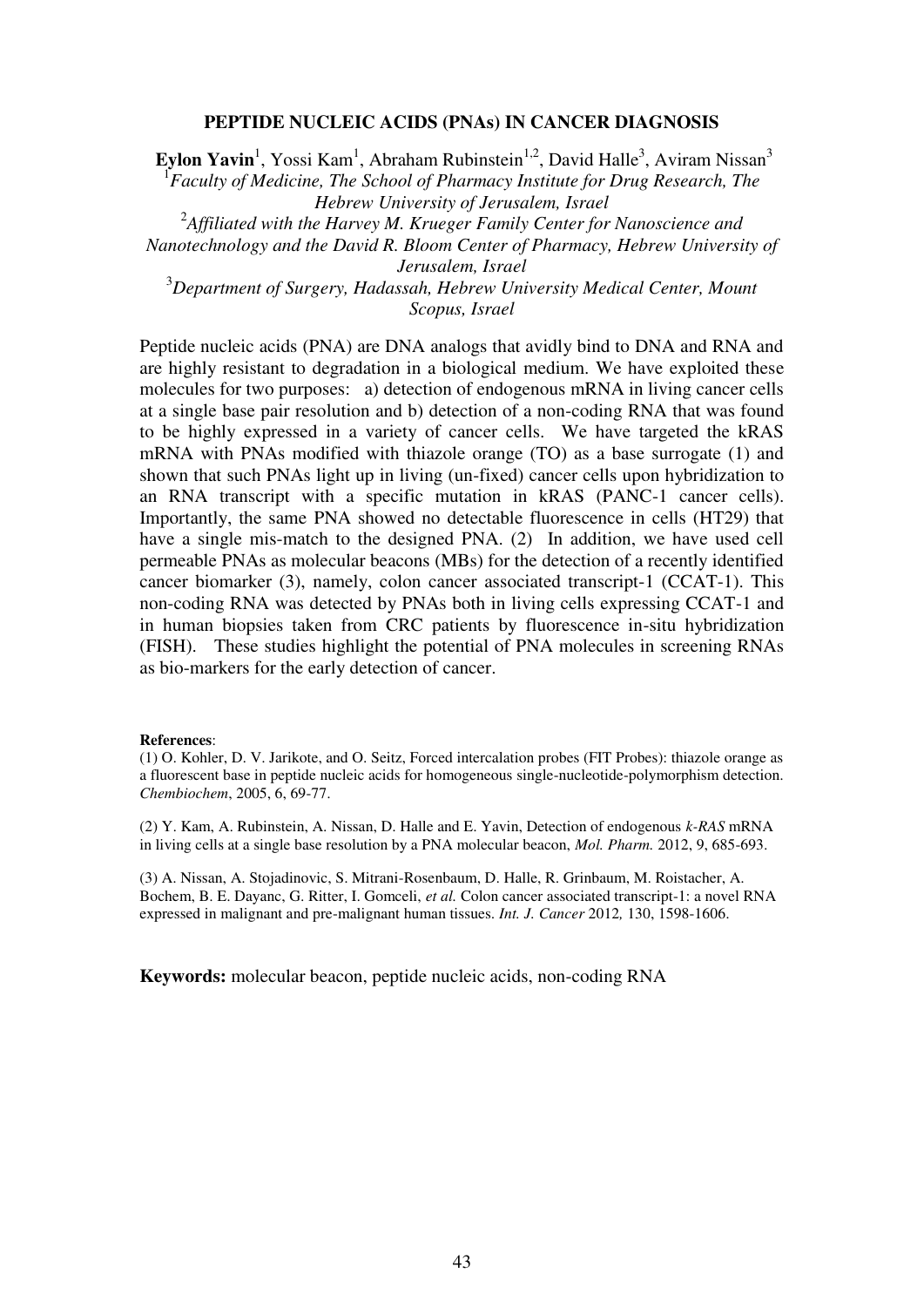#### **QUENCHED ACTIVITY BASED PROBES FOR SIMULTANEOUS DETECTION AND THERAPY OF CANCER**

Galia Blum<sup>1</sup>, Yael Ben Nun<sup>1</sup>, Avigdor Scherz<sup>2</sup> 1 *Pharmacy, The Hebrew University of Jerusalem, Israel* 2 *Biochemistry, The Weizmann Institute, Israel*

The cysteine cathepsins proteases are overexpressed in various cancers and are thought to be involved in tumor formation, tumor growth, tumor invasion, and metastasis. Development of sensitive and reliable probes is the bottleneck of the molecular imaging field. Here we describe the development of a technology that can be used for simultaneous detection and treatment of cancer over expressing cathepsins. In addition to providing a fluorescent signal upon target modification, the reporter serves as a photosensitizer that is then photo-activated to generate reactive oxygen species (ROS) leading to cell death of the cancerous tissue. Our designed agents consist of a quenched fluorescent reporter that is activated by specific covalent modification of the target cathepsin proteases found primarily in cancer cells. We present here the development of photodynamic quenched activity-based probes and non-quenched control probes. These probes were evaluated *in vitro* for quenching efficiency, cathepsin binding, cell permeability, cathepsin selectivity and importantly, cell killing capability by light activation. We are currently evaluating the quenched probes for non-invasive imaging capabilities and photodynamic therapy applications in subcutaneous cancer mouse models. This technology is attractive since it targets photosensitizers to cancer tissue by protease overexpression in addition to reducing the light toxicity of photosensitizers achieved by the quenching technology. Furthermore, the generation of a fluorescent signal in areas of high cathepsin activity in vivo is attractive for the Nano medicine field allowing for the identification of regions of high drug release from Nano-carriers.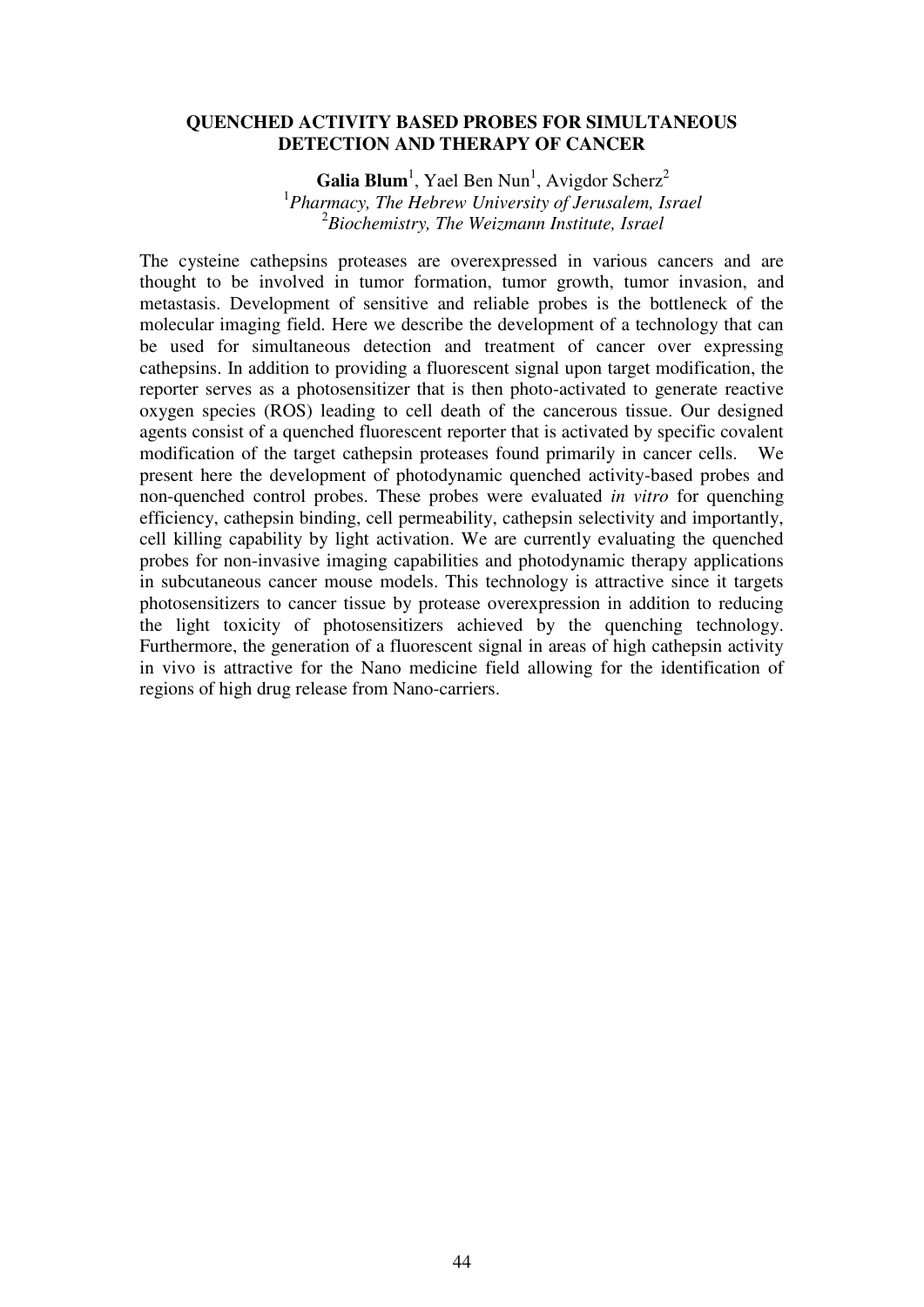#### **DIRECTED EVOLUTION OF AFFINITY SCAFFOLDS FOR DRUG DELIVERY AND BIOMEDICAL DIAGNOSTICS**

Niv Papo<sup>1</sup>, Adam Silverman<sup>2</sup>, Jennifer Lahti<sup>2</sup>, Jennifer Cochran<sup>2</sup> <sup>1</sup>*Department of Biotechnology Engineering, Ben-Gurion University of the Negev, Israel*

#### <sup>2</sup>*Department of Biological Engineering, Stanford University, USA*

Significant crosstalk exists between receptors that mediate angiogenesis, such as vascular endothelial growth factor receptor-2 (VEGFR2) and  $\alpha_{\nu} \beta_3$  integrin. Thus, agents that inhibit both receptors would have important therapeutic potential. Here, we used an antagonistic VEGF ligand as a molecular scaffold to engineer dualspecific proteins that bound to VEGFR2 and  $\alpha_{\nu} \beta_3$  integrin with antibody-like affinities and inhibited angiogenic processes *in vitro* and *in vivo*. Mutations were introduced into a single-chain VEGF (scVEGF) ligand that retained VEGFR2 binding, but prevented receptor dimerization and activation. Yeast-displayed scVEGF mutant libraries were created and screened by high-throughput flow cytometric sorting to identify several variants that bound with high affinity to both VEGFR2 and  $\alpha_{\rm v}$ β<sub>3</sub>integrin. SPR and cell binding assays showed that the dual-specific proteins can simultaneously engage both receptors. Compared to mono-specific scVEGF mutants that bind VEGFR2 or  $\alpha_{\nu} \beta_3$  integrin, dual-specific proteins more strongly inhibited VEGF-mediated receptor phosphorylation, capillary tube formation, and proliferation of endothelial cells cultured on Matrigel or vitronectin-coated surfaces. Moreover, dual-specificity conferred complete inhibition of VEGF-mediated blood vessel formation in Matrigel plugs *in vivo*. The dual specificity was also associated with near-complete neutralization of VEGF corneal micropocket angiogenesis in mice and with high tumor uptake, as observed using whole body near-infrared (NIR) optical imaging in glioblastoma xenograft mouse model. Instead of relying on antibody associating domains or physical linkage, this work highlights an approach to creating dual-specific proteins where additional functionality (affinity) is introduced into a protein ligand to complement its existing biological properties. These protein engineering tools allow us to evolve other molecular 'scaffolds' and generate proteins with novel binding specificities and desired properties for applications in drug and gene delivery as well as in medical diagnostics.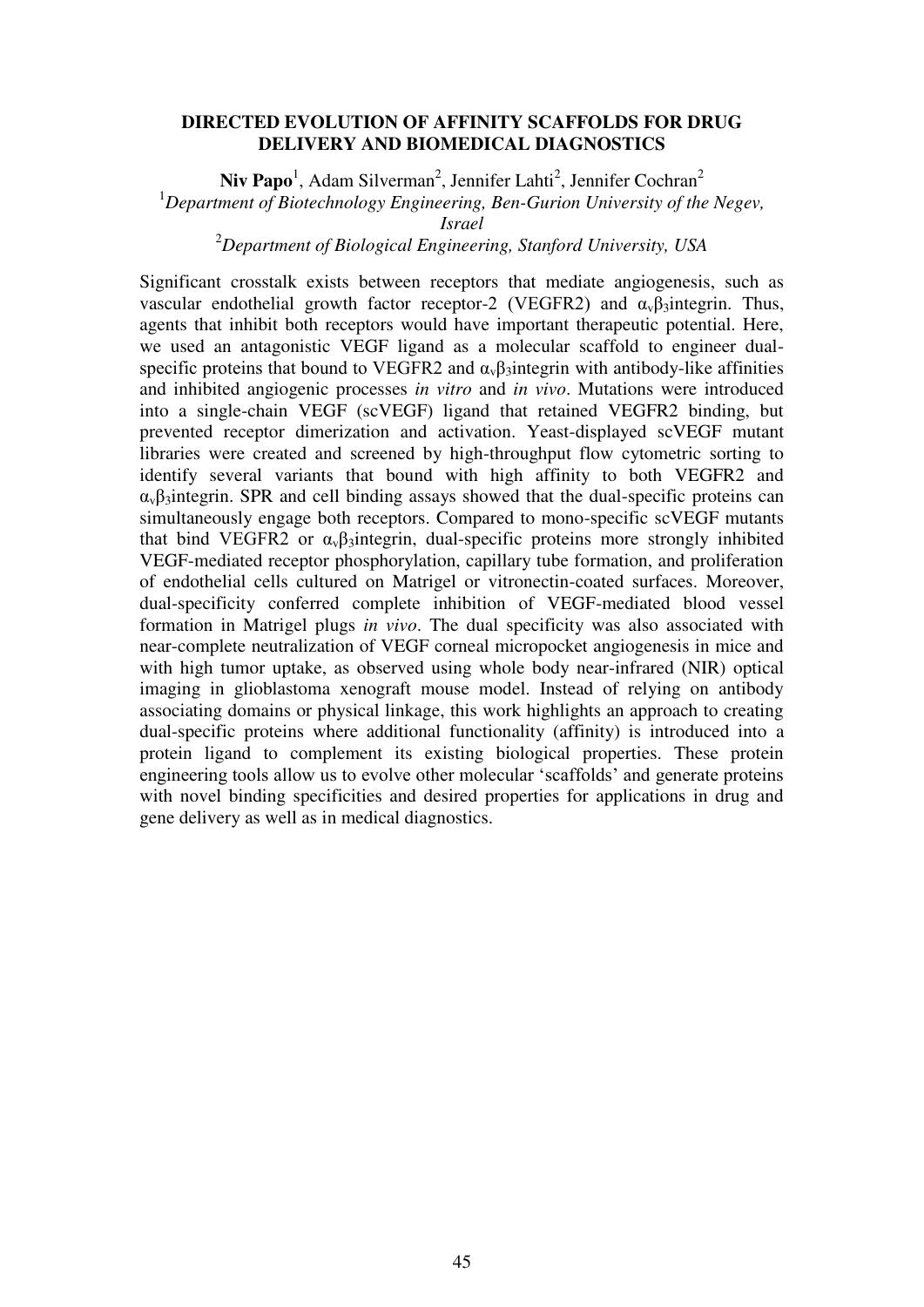# **BENEFITS OF DIFFERENT CHARACTERIZATION TECHNIQUES FOR DRUG DELIVERY APPLICATION**

# **Yael Shaked**

*Sales & Applications, Dr. Golik, Israel*

There is a range of particle and molecule characterization tools which can be applied to drug development to allow better understanding of drug delivery systems and to aid rapid product development.

This short talk will provide an overview of how size, charge, molecular weight and structure can be assessed using advanced technologies as Dynamic Light Scattering (DLS), Electrophoretic Light Scattering (ELS) and Gel Permeation Chromatography (GPC/SEC).

Routinely uses within the controlled release area to improve suspension stability, maximize shelf-life, detect early stage aggregation in antibody formulations, quantify conjugation success for PEGylated proteins and measure drug carrier charge and size will be introduced and discussed.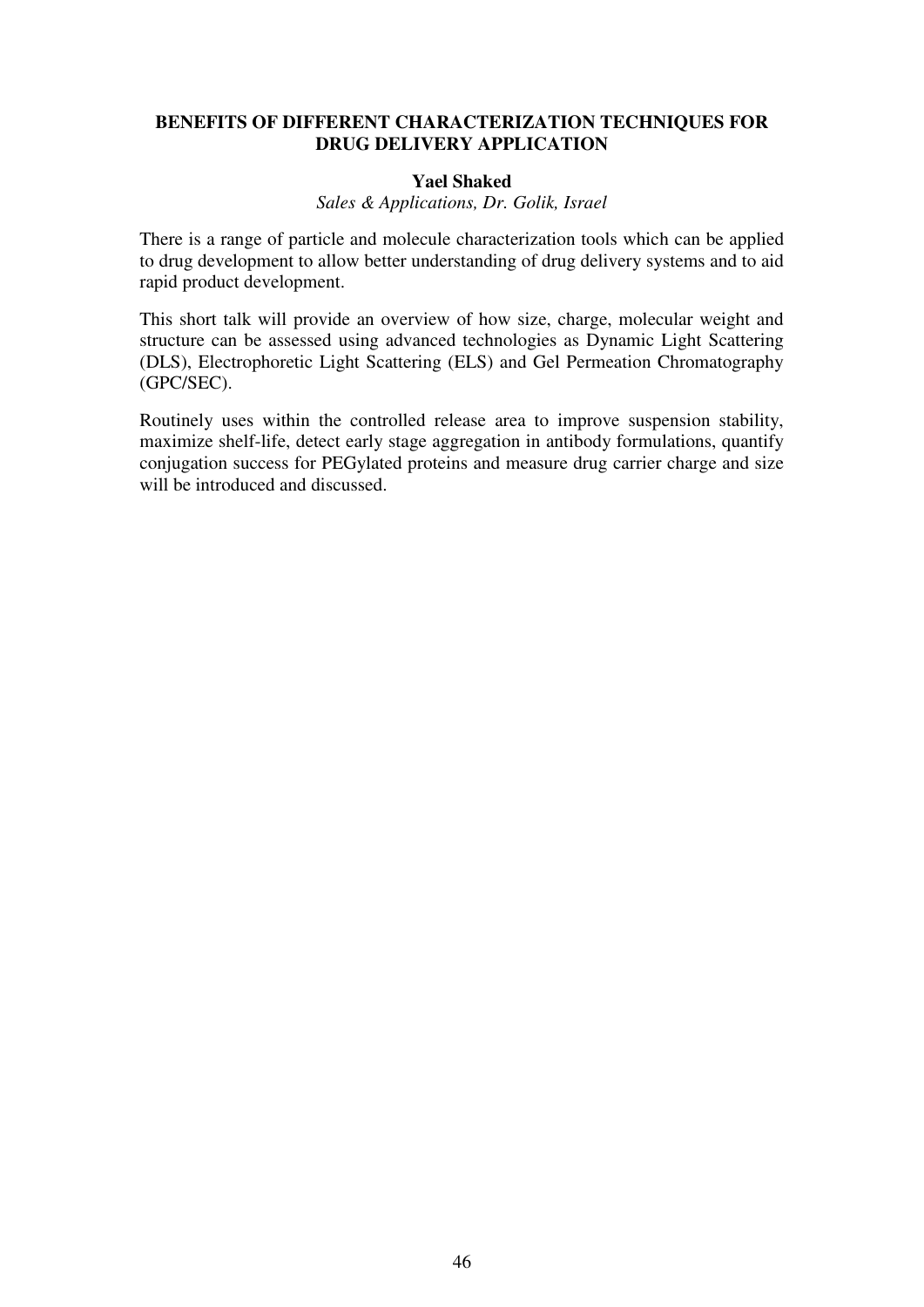#### **HYBRID PEG-DENDRITIC SCAFFOLDS AS NANO-CARRIERS FOR DRUG AND GENE DELIVERY**

#### **Roey Amir**

*School of Chemistry, Tel Aviv University, Israel*

Dendrimers are very attractive scaffolds for the delivery of therapeutics and/or diagnostic probes, with the two major approaches of loading being: encapsulation and functionalization of the chain ends. While both approaches seem to be promising, they suffer from drawbacks due to the limited amount of cargo molecules and control over the stability of the loaded carriers. A novel delivery platform based on orthogonally functionalized hybrid dendritic-linear delivery systems that offer significant advantages in terms of loading capacity, stability and biocompatibility was developed. Evaluation of its biological activity reveals strong positive dendritic effect and promising properties. Furthermore, the interesting influence of the core architecture on the bioactivity of these hybrid macromolecules is demonstrated by their application as drug and gene delivery platforms.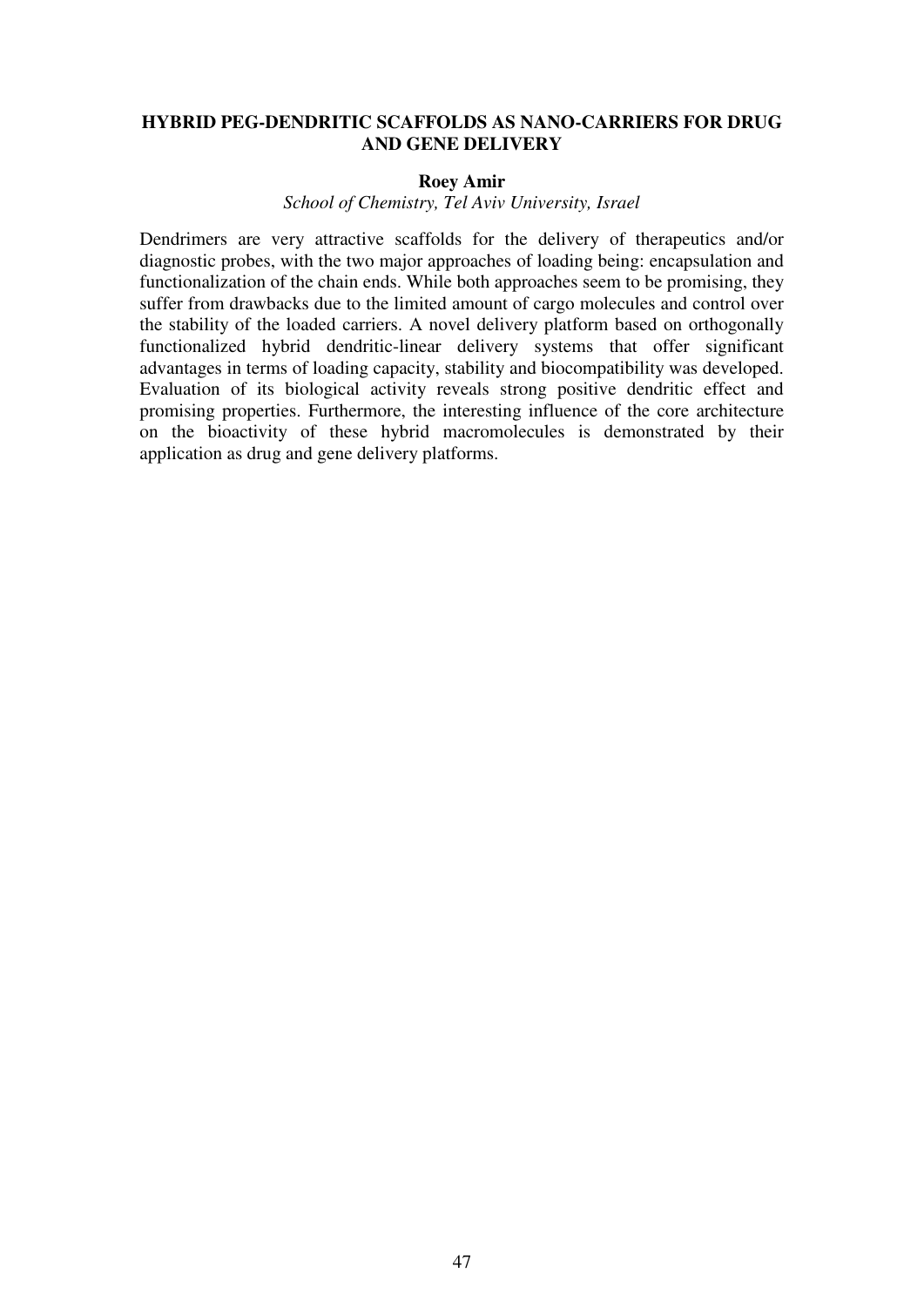#### **THE MECHANISM OF ASSOCIATION AND TECHNOLOGICAL APPLICATIONS OF SELF-ASSEMBLED PEPTIDE NANOSTRUCTURES**

#### **Ehud Gazit**

#### *Department of Molecular Microbiology & Biotechnolgy, Faculty of Life Sciences, Tel Aviv University, Israel*

In spite of grave clinical consequence, the mechanism of amyloid formation is not fully understood. We have suggested, based on experimental and bioinformatic analysis, that aromatic interactions may provide energetic contribution as well as order and directionality in the molecular-recognition and self-association processes that lead to the formation of these assemblies. This is in line with the well-known central role of aromatic-stacking interactions in self-assembly processes. Our works on the mechanism of aromatic peptide self-assembly, lead to the discovery that the diphenylalanine recognition motif self-assembles into peptide nanotubes with a remarkable persistence length. Other aromatic homodipeptides could self-assemble in nano-spheres, nano-plates, nano-fibrils and hydrogels with nano-scale order. We demonstrated that the peptide nanostructures have unique chemical, physical and mechanical properties including ultra-rigidity as aramides. We also demonstrated the ability to use these peptide nanostructures as casting mold for the fabrication of metallic nano-wires and coaxial nano-cables. The application of the nanostructures was demonstrated in various fields including electrochemical biosensors, tissue engineering, and molecular imaging [1-3].

#### **References**:

1. Reches, M. & Gazit, E. (2003) Casting Metal Nanowires Within Discrete Self Assembled Peptide Nanotubes. *Science* **300**, 625-627.

2. Mahler, A. et al. (2006) Novel Self-Assembled Gel Biomaterial Composed of Modified Aromatic Dipeptide. *Adv. Mater.* **18**, 1365-1370.

3. Adler-Abramovich, L. et al. Self-Assembled Organic Nanostructures with Metallic-Like Stiffness. *Angew. Chem. Int. Ed Engl.* **49**, 9939-9942.

**Keywords**: Self-Assembly, Peptide Nanostructures, Nanospheres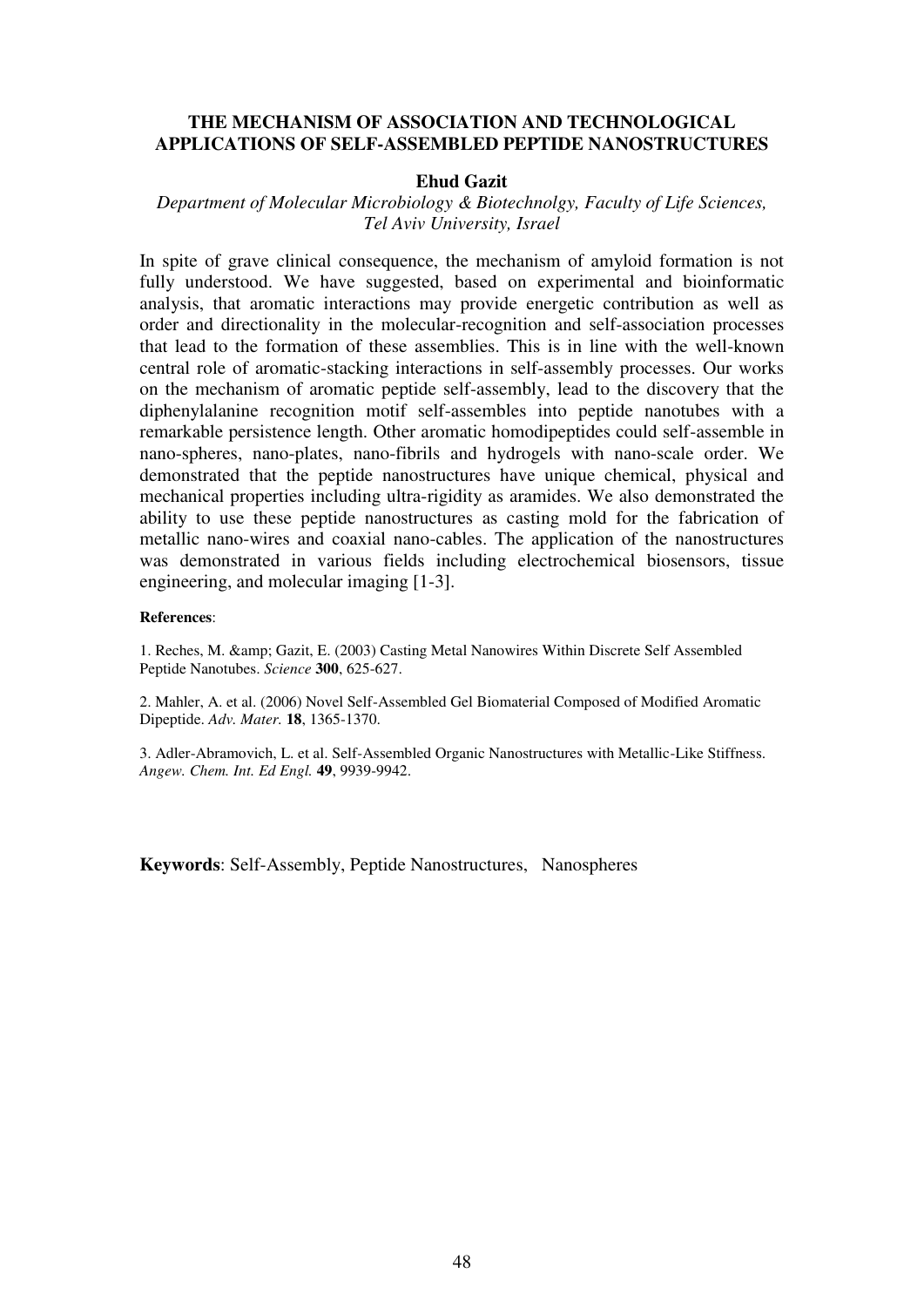# **Abstracts of posters selected for short oral presentations**

Wednesday, September 5, 2012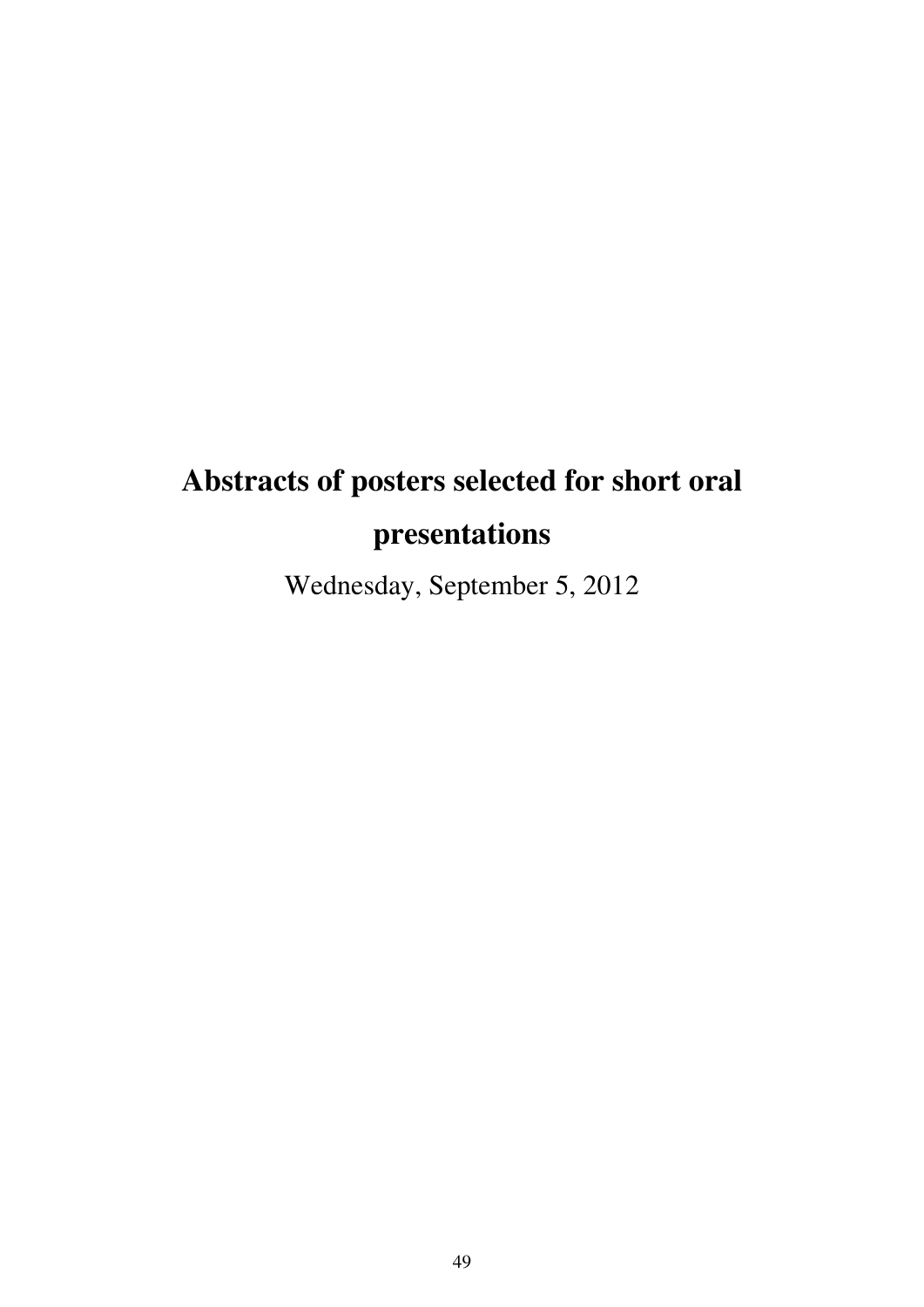#### **CONTROLLED RELEASE OF RITUXIMAB FROM GOLD NANOPARTICLES FOR PHOTOTHERAPY OF MALIGNANT CELLS**

 **Gili Bisker**, Daniella Yeheskely-Hayon, Limor Minai, Dvir Yelin *Biomedical Engineering, Technion, Israel*

Releasing drug molecules at their targets with high spatial and temporal accuracy could aid numerous clinical applications which require low systemic damage and low side effects. Nano-carriers of drugs are an attractive solution for such task, allowing specific accumulation in tumors and gradual release of their payload. Here, we utilize gold nanospheres conjugated to Rituximab, an anti-CD20 monoclonal antibody-based drug, for carrying and releasing the drug upon irradiation of specifically tailored femtosecond laser pulses. The released anti-CD20 molecules retain their functionality and ability of triggering the complement-dependent cytotoxicity. This effect comes in addition to cell necrosis caused by the plasmonic nanometric shock waves emanating from the nanospheres and rupturing the plasma membranes. Main advantages of the presented technique include high spatial and temporal resolution, low toxicity and high repeatability and consistency due to the morphological stability of the nanospheres.

**Keywords**: Rituximab; Gold nanoparticles; Femtosecond pulses;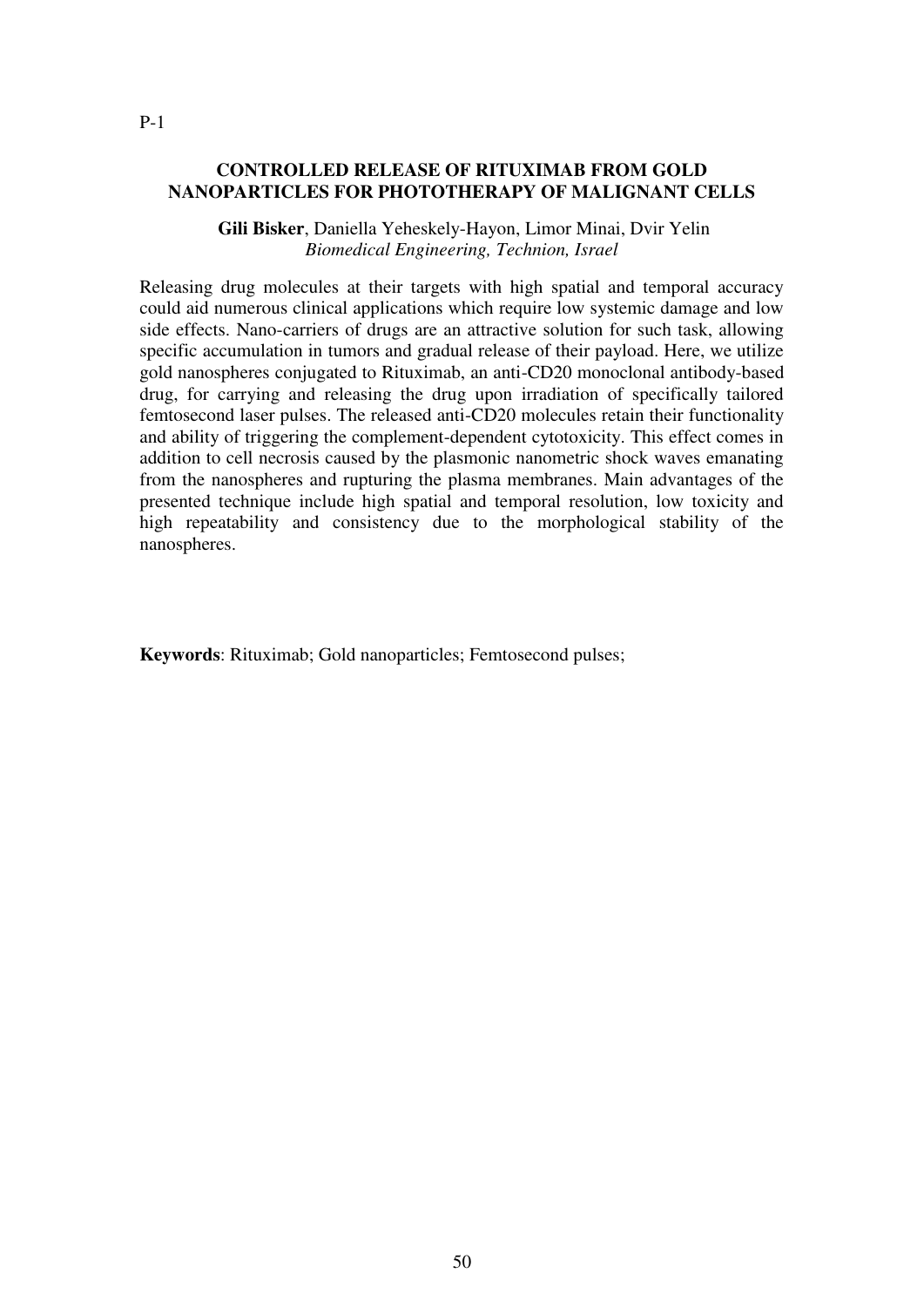#### **BRAIN DELIVERY OF PROTEINS USING BOLAAMPHIPHILIC NANO-SIZED VESICLES: MECHANISMS AND EFFICIENCY**

**Eliahu Heldman**<sup>2</sup>, George R. Dakwar<sup>1</sup>, Ibrahim Abu Hammad<sup>1,2</sup>, Maria Popov<sup>2</sup>, Charles Linder<sup>3</sup>, Sarina Grinberg<sup>4</sup>, David Stepensky<sup>1</sup>

*Department of Pharmacology, Ben-Gurion University of the Negev, Israel Department of Clinical Biohemistry, Ben-Gurion University of the Negev, Israel Department of Biotechnology Engineering, Ben-Gurion University of the Negev, Israel*

<sup>4</sup>*Department of Chemistry, Ben-Gurion University of the Negev, Israel*

**Background**: The blood-brain barrier (BBB) prevents drugs' permeability into the brain and limits management of brain diseases. Specialized delivery systems are urgently required to overcome this barrier and to achieve efficient delivery of therapeutic agents to the brain. We have developed nanovesicles made of novel bolaamphiphilic compounds that can encapsulate macromolecules and can potentially deliver them into the brain.

**Aims**: To explore: 1) the mechanisms and efficiency of vesicle uptake by brain capillary endothelial cells *in vitro*, and 2) the ability of the novel vesicles to deliver proteins to the brain *in vivo*.

**Methods**: Nano-vesicles encapsulating a model protein (BSA-FITC) were prepared from bolaamphiphiles with acetylcholine head groups by film hydration followed by sonication and were characterized using analytical approaches. Uptake of the vesicles by brain microvessel endothelial cells (b.End3) was determined using FACS and confocal microscopy Tissue distribution of the encapsulated protein following systemic administration of the vesicles to mice was analyzed by fluorescence microscopy of tissue sections.

**Results**: Nanometric positively charged bolavesicles that efficiently encapsulated the model protein were prepared. The *in vitro* stability of bolavesicles with cleavable ACh head groups was significantly increased by pyridostigmine, suggesting that inhibition of ChE may be used to extend the circulatory survival of the vesicles *in vivo*. Internalization of the bolavesicles was inhibited at  $4^{\circ}$ C and in presence of endocytosis inhibitors, indicating an active uptake mechanism by the cells. Following intravenous administration of bolavesicles to mice pretreated with pyridostigmine, significant amount of fluorescence was detected in various tissues, particularly the brain, indicating high permeability of the bolavesicles via biological barriers, including the BBB.

**Conclusions**: Cationic bolavesicles with ACh head groups can deliver their cargo across biological barriers, including the BBB, via endocytosis-based processes. The mechanisms of uptake and trafficking of bolaamphiphilic vesicles across the BBB are currently investigated in our laboratories.

\*This study was supported by the Israel Science Foundation grant No 973/11.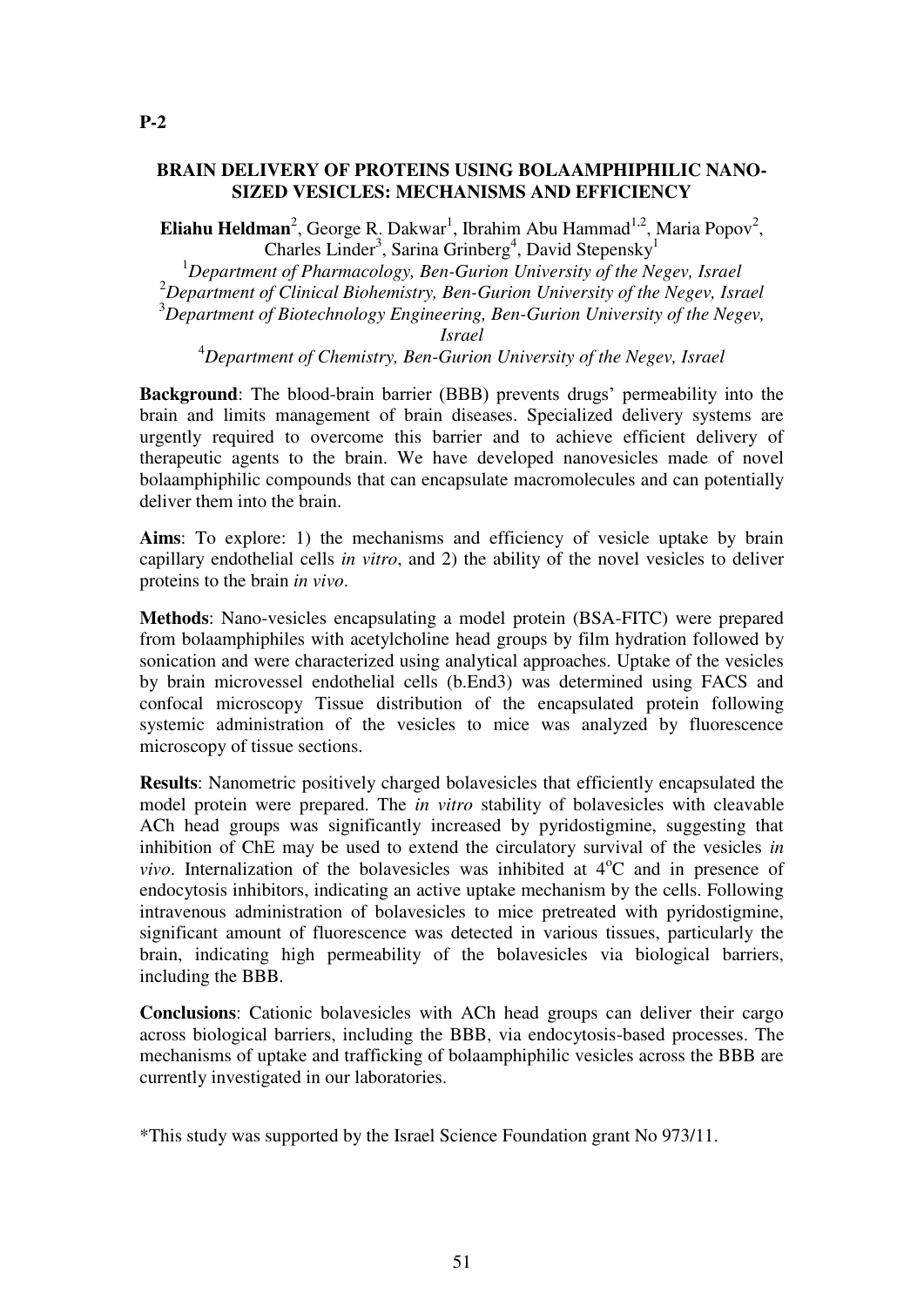# **HYALURONIC ACID BASED QUADRUGNOSTIC NANOPARTICLE FOR CANCER THERAPY**

# **Ravit Edelman**<sup>1</sup>, Yehuda Assaraf<sup>2</sup>, Inna Levitzky<sup>1</sup>, Yoav Livney<sup>1</sup> 1 *Biotechnology and Food Engineering, Technion, Israel* 2 *Biology, Technion, Israel*

Conventional chemotherapy requires sequential high doses of drug combinations which cause severe toxic side effects and exhibits limited efficacy due to the frequent emergence of drug resistance phenomena, particularly multidrug resistance (MDR). An additional challenge posed by cancer is the diagnostic localization of tumors and their distant metastases.

In the current research we developed a novel nanomedicine platform which we term a "quadrugnostic nanoparticle", that is envisioned to be the next generation platform for simultaneous cancer diagnostics and therapeutics (theranostics): These Quadrugnostic Nanoparticles (QNPs) harbor in the same vehicle, four synergistic components, including a selective targeting moiety, a cytotoxic drug, a chemosensitizer for overcoming a well-defined mechanism of MDR, and a diagnostic element for the localization of the malignant tumor and its distant metastases. The prototype QNPs are based on self-assembling conjugates of a hydrophilic polymer and a hydrophobic molecule. As the hydrophilic polymer, we chose hyaluronic acid, which also serves as an active-targeting moiety, targeting cancer cells overexpressing CD44 (e.g. ovarian cancer). Moreover, this QNP harbors a cytotoxic drug, and a chemosensitizer that overcome MDR based on a specific ABC drug efflux transporter. The QNP are decorated by an imaging-aid.

Preliminary results reveal that the conjugates formed self-assembled NPs and bound hydrophobic cytotoxic drugs with high affinity. The following steps will include completing the construction of the quadrugnostic nanoparticles, and evaluating their cytotoxic activity towards MDR cancer cells *in vitro* and *in vivo.*

**Keywords:** Cancer; Multidrug resistance (MDR)*; Chemotherapy; Quadrugnostic; Nanomedicine*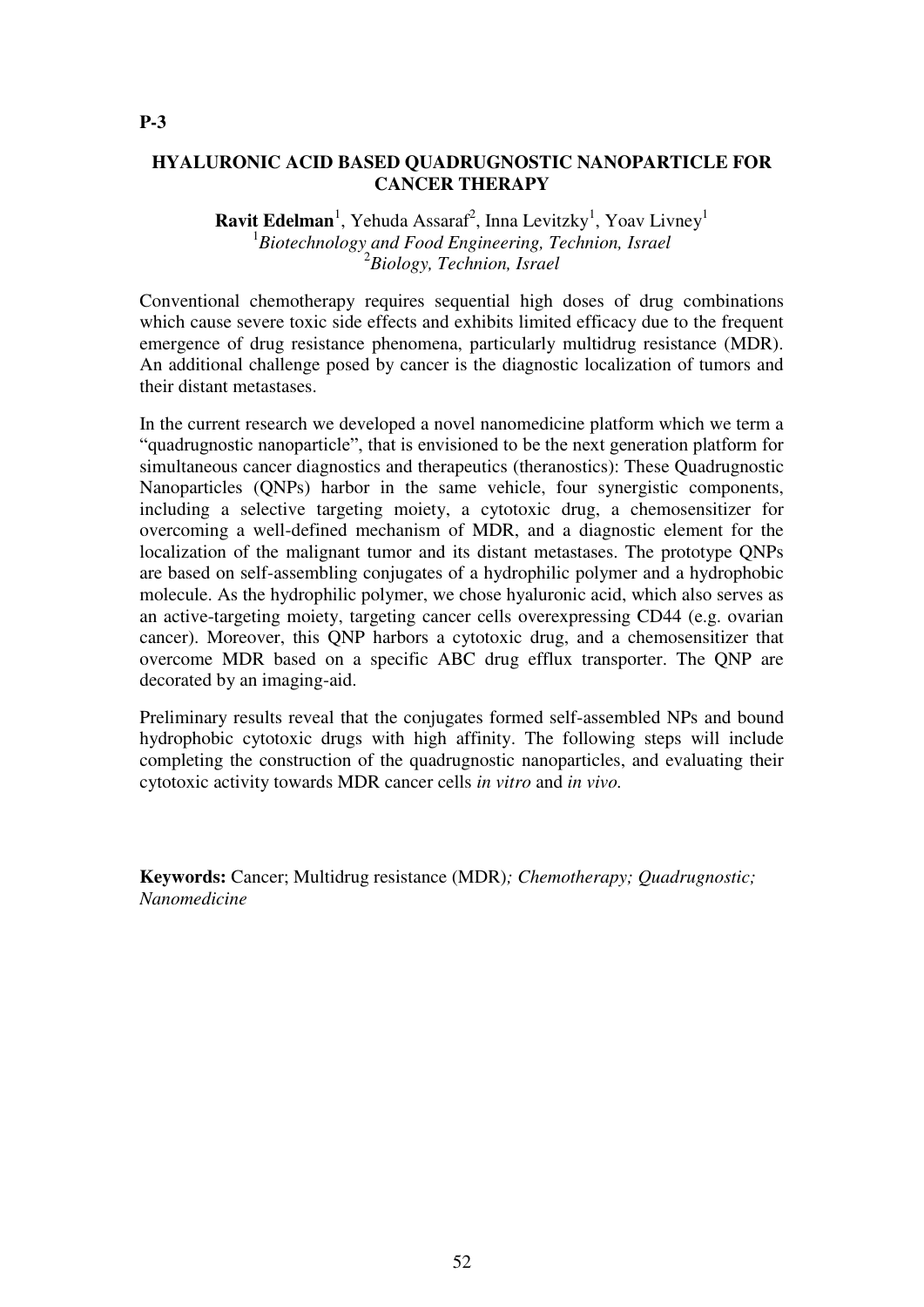#### **OVERCOMMING PACLITAXEL RESISTANCE WITH ANTI-ANGIOGENIC AND ANTICANCER RGD-BEARING NANOMEDICINE**

Anat Eldar-Boock<sup>1</sup>, Joaquin Sanchis<sup>2</sup>, Ruth Lupu<sup>3</sup>, Maria J. Vicent<sup>2</sup>, Ronit Satchi- $Fainaro<sup>1</sup>$ 

<sup>1</sup>*Department of Physiology and Pharmacology, Sackler School of Medicine, Tel Aviv University, Israel* <sup>2</sup>*Medicinal Chemistry Unit, Polymer Therapeutics Laboratory, Centro de Investigación Príncipe Felipe, Spain* <sup>3</sup>*Mayo Medical Laboratories, Mayo Clinic, USA*

Overcoming drug resistance, emerging either on recurring cancer or metastasis, is a major challenge of cancer treatments. The combination of anti-angiogenic therapy with cytotoxic therapy offers a promising therapeutic approach. One such combination can be achieved exploiting the multvalency of polymer therapeutics. It has been shown that polymer conjugation of paclitaxel (PTX), a potent cytotoxic and anti-angiogenic drug, improved its pharmacokinetic profile. We hypothesized that actively targeting PTX via the  $\alpha_{\nu} \beta_3$ -integrin, presents an attractive therapeutic strategy for breast cancer. Interestingly, overexpression of  $\alpha_{\nu}\beta_3$ -integrin, occurring on tumor endothelial and some epithelial cells during tumor growth, invasion, and metastasis, was found to correlate with PTX-resistance of breast cancer cells.

We designed and synthesized a novel polyglutamic acid (PGA)-PTX-E- $[c(RGDfK)_2]$ nano-scaled conjugate. Polymer conjugation converted PTX to a water-soluble macromolecule, which passively targeted the tumor tissue exploiting the enhanced permeability and retention (EPR) effect. The E- $[c(RGDfK)_2]$  was utilized as an additional active targeting moiety to the  $\alpha_v \beta_3$  integrin. PGA is enzymaticallydegradable by cathepsin B, leading to PTX release. PGA-PTX-E- $[c(RGDfK)_2]$ displayed a potent anti-angiogenic therapy, determined by several, well-established, *in vitro* assays. Preferential tumor accumulation of the RGD-bearing conjugate in orthotopic mammary tumors inoculated in mice, lead to enhanced antitumor efficacy and a marked decrease in toxicity compared with free PTX (Eldar-Boock *et al*., Biomaterials, 2011). The correlation between  $\alpha_{\nu}\beta_3$ -integrin expression on metastatic tumor cells and acquired PTX-resistance was determined *in vitro*.

Taken together, inclusion of an active targeting moiety to integrin expressing-cells has the potential to manipulate and overcome acquired drug resistance, as an antiangiogenic and anticancer therapy.

**Keywords:** Polymer therapeutics, angiogenesis, overcoming drug-resistance, integrin, paclitaxel.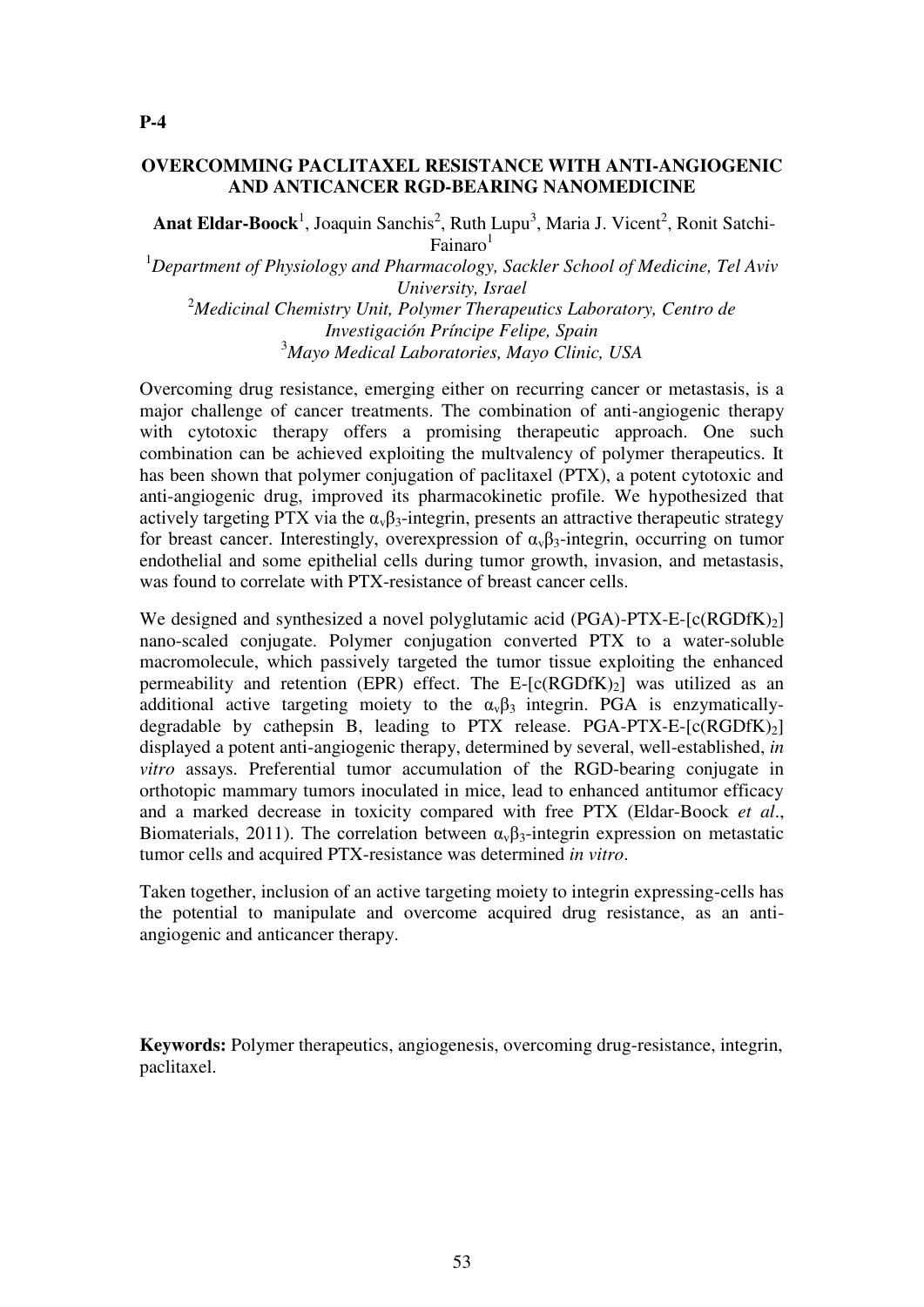#### **POLYION COMPLEXES FOR GENE DELIVERY TO DENDRITIC CELLS**

**Adi Golani**, Ayelet David *Pharmacology, Ben Gurion University, Israel*

**Background:** Dendritic cells (DCs) are a family of specialized antigen presenting cells (APCs) that detect antigens and initiate a wide spectrum of immune responses against them. These characteristics make them promising candidates for immunotherapy manipulations as gene carriers for cancer therapy.

**Aims:** To design and synthesize a targeting peptide-PEG-**-**PEI block-copolymer that would spontaneously complex with tumor antigen encoding-DNA, and deliver it selectively into dendritic cells.

**Methods:** The cysteine harboring peptides DC3 (PRQPTSHYSPYF) and *scrm* (control, YPHFPSRPYQST) were synthesized by a solid phase synthesis method. A 3.5 kDa NHS-PEG-MAL and a 25 kDa linear PEI were reacted, and DC3 or *scrm* were then linked to the MAL double bond to give DC3-PEG-**-**PEI or *scrm*-PEG--PEI. Block-copolymers and DNA were mixed for spontaneous complexation. Ideal N/P ratio for complexation was determined by gel retardation assay. Particle size and surface charge were determined by DLS and ζ-potential measurements, respectively. Specificity of DC3 to dendritc cells (DC2.4) was determined by flow-cytometry.

**Results:** MALDI-TOF analysis confirmed the identity of the synthesized peptides. <sup>1</sup>H-NMR spectra showed that the conjugation process of DC3-PEG-**-**PEI and *scrm*-PEG--PEI was carried out successfully. Gel retardation assay marked N/P=8 as the ideal ratio for complexation. The complexes generated were of 100-150nm as required for IV injection. ζ-potential measurement showed reduced positive charge for PEGylated as compared to non-PEGylated particles. FACS analysis confirmed the specificity of DC3 to DC2.4 cells. Conclusions: The DC3-PEG--PEI/DNA system demonstrated all the required physicochemical characteristics for efficient gene delivery into dendritic cells. In accordance, *in vitro* transfection efficiency and safety are currently being evaluated.

**Keywords:** Dendritic cells, Immunotherapy, Gene delivery.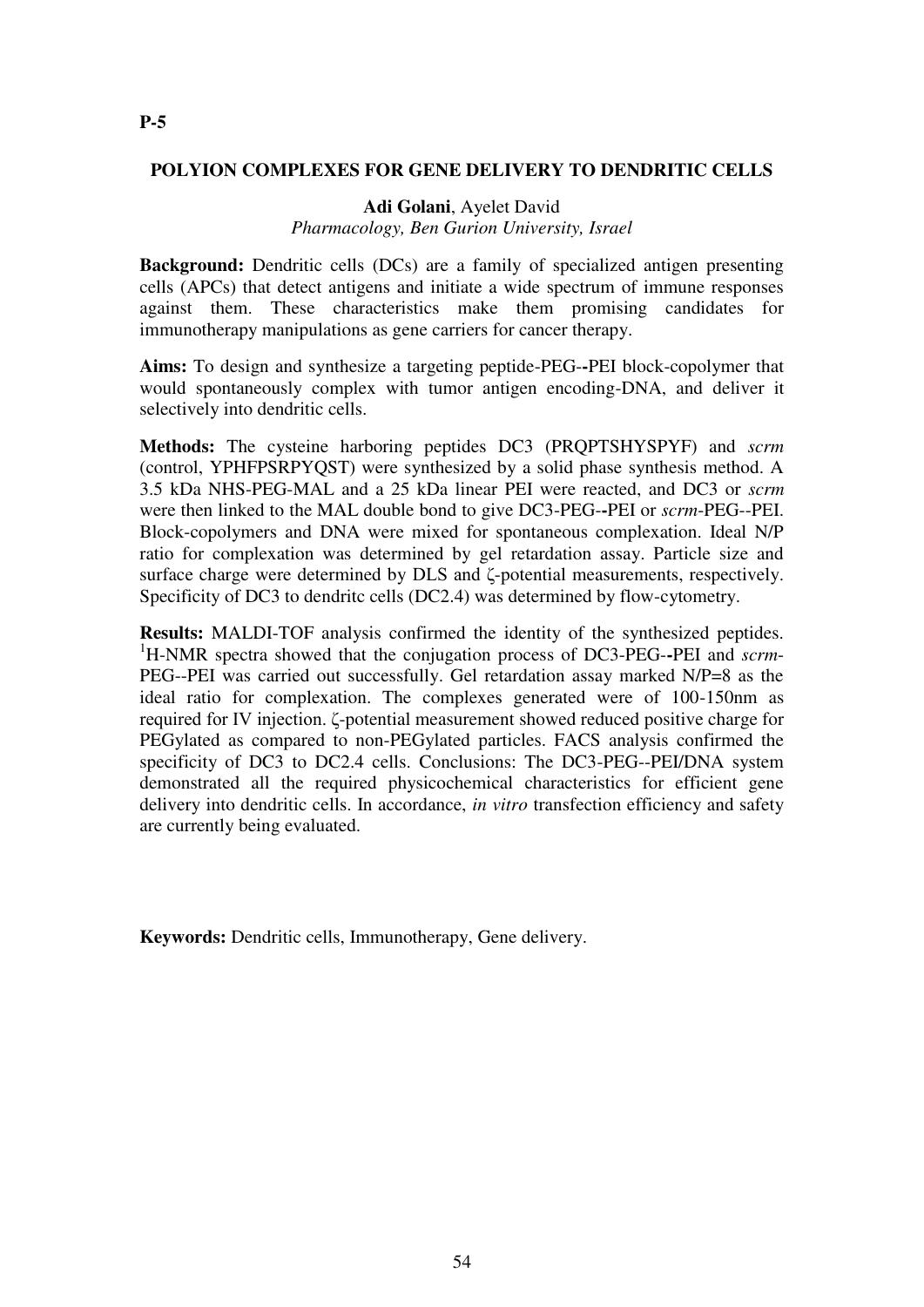# **A NOVEL BIOLISTIC TECHNOLOGY FOR CONTROLLED DELIVERY OF NANO-STRUCTURED POROUS SI DRUG CARRIERS**

Neta Zilony<sup>1,2</sup>, Adi Tzur<sup>3</sup>, Ester Segal<sup>3,4</sup>, Orit Shefi<sup>1,2</sup> *Faculty of Engineering, Bar Ilan, Israel Institute of Nanotechnologies and Advanced Materials, Bar Ilan, Israel The Inter-Departmental Program of Biotechnology, Technion, Israel Russell Berrie Nanotechnology Institute, Technion, Israel*

In this work, a novel biolistic technology, based on a pneumatic capillary gene gun, is developed for fast, accurate, and highly localized delivery of porous Si (PSi)-based nanostructured carriers and their therapeutic cargo.The particles are tailored to carry and release a model anticancer drug, Mitoxantrone, at different release profiles. The combination of the engineered particles and the biolistic technology enables the delivery of therapeutic payloads into cancerous cells at the single cell level.

Our unique biolistic setup enables using helium pressure as high as 25 psi due to an active vacuum suction that allows non-destructive delivery. The gun targets with a high precision multiple cells at once and the volume of the tissue affected by a single shot and location can be easily adjusted by varying the diameter of the gun nozzle and the accelerating pressure.

First, we delivered our PSi particles into agarose gels, which simulate soft tissue, in order to characterize and calibrate the penetration depths distribution at different He pressures and distances from the target sample. Next, drug loaded PSi particles and neat particles were successfully delivered into breast carcinoma (MDA-MB-231) cells in culture using the optimized set-up conditions. Cell viability trials following the delivery of neat-PSi particles demonstrated no damage to the cells due to the biolstic technology. A clear cytotoxic effect was detected after the delivery of drug loaded PSi particles, compared to the control plates. This study presents a new approach for highly controlled drug delivery application over time and location.

**Keywords**: Porous silicon, biolistic delivery, therapeutics-carrying nanoparticles.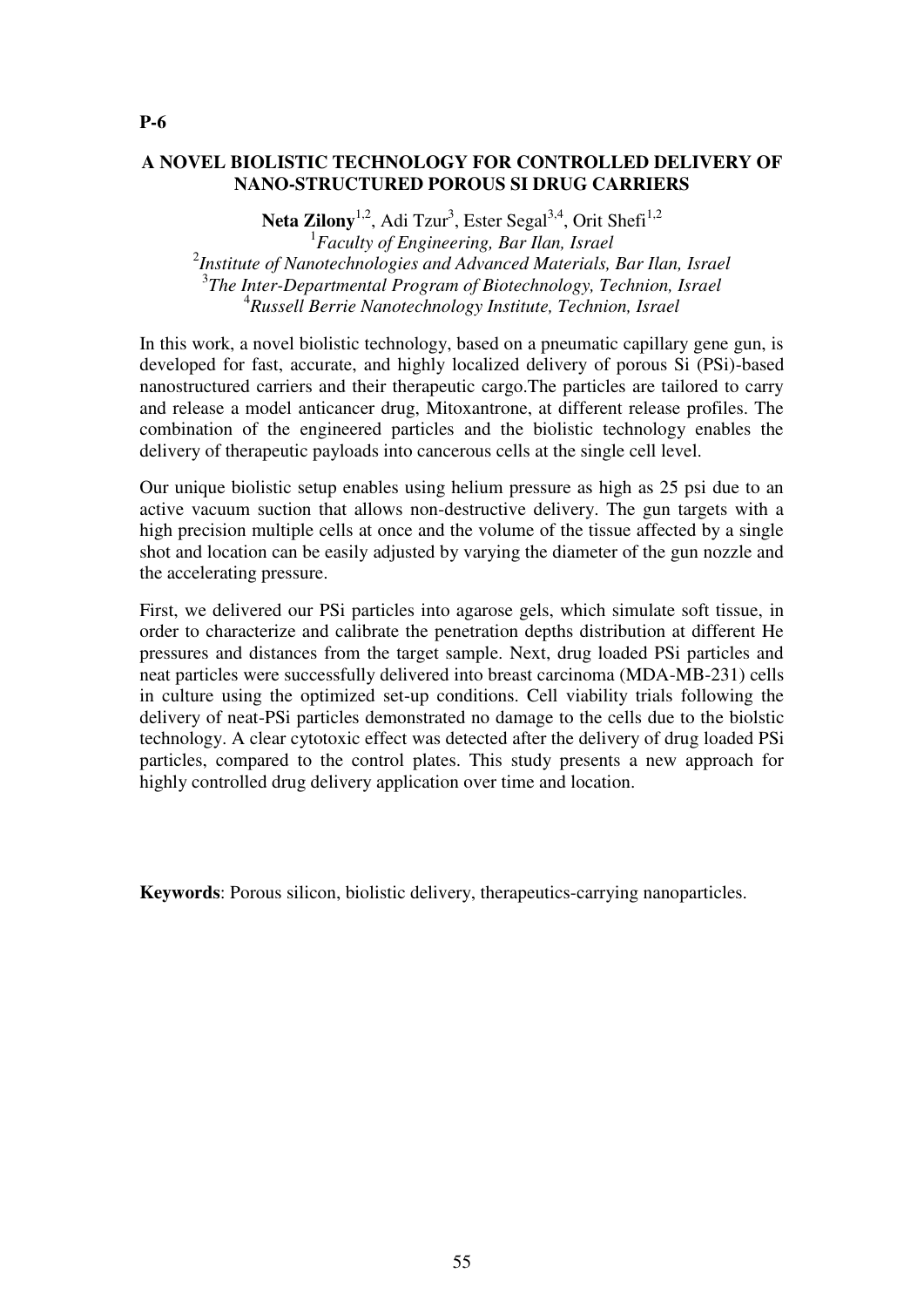#### **NOVEL SOMATOSTATIN ANALOG CONJUGATES FOR PANCREATIC CANCER DETECTION**

**Talia Shekhter**<sup>1</sup>, Mor Oron-Herman<sup>2</sup>, Genady Kostenich<sup>2</sup>, Yosef Salitra<sup>1</sup>, Ludmila Buzhansky<sup>1</sup>, Arie Orenstein<sup>2</sup>, Ehud Gazit<sup>1</sup> <sup>1</sup>*Molecular Microbiology & Biotechnology, Tel-Aviv University, Israel* 2 *Advanced Technology Center, Sheba Medical Center, Israel*

Pancreatic cancer remains a devastating disease with a 5-year survival rate of less than 5%. This is as a result of the fact that cancer-specific symptoms occur only at an advanced stage. Recent advances in diagnostic methods and therapeutic approaches have increased the possibility of improving the existing poor prognosis. Tumor targeted delivery based on differential properties of cancer cells has emerged as a powerful methodology for the treatment and diagnosis of cancer. Somatostatin receptors are often over-expressed in many growth-control altered primary human cancers. Thus, these receptors may be employed as binding sites for the selective delivery of cytotoxic drugs and imaging molecules to the cancer cells. Somatostatin is a small cyclopeptide hormone consisting of 14 or 28 amino acids. Some synthetic analogs of somatostatin have already been used clinically for detection and treatment of neuroendocrine tumors. However, these analogs show unsatisfactory selectivity. We developed a novel fluorescent somatostatin analog (PTR 3207-86) which has unique and superior properties: Increased chemical and metabolic stability (days), high tumor selectivity (10-100 T/NT ratios), bioavailability and improved pharmacokinetics, therefore it may be utilized as an excellent targeting agent. This analog, and some other novel somatostatin labeled analogs were designed and synthesized by solid phase peptide synthesis (SPPS), based on backbone cyclization in order to achieve better selectivity and affinity towards the various receptor subtypes and to allow personalized medicine.

**Keywords**: Tumor targeted delivery, somatostatin analogs, solid phase peptide synthesis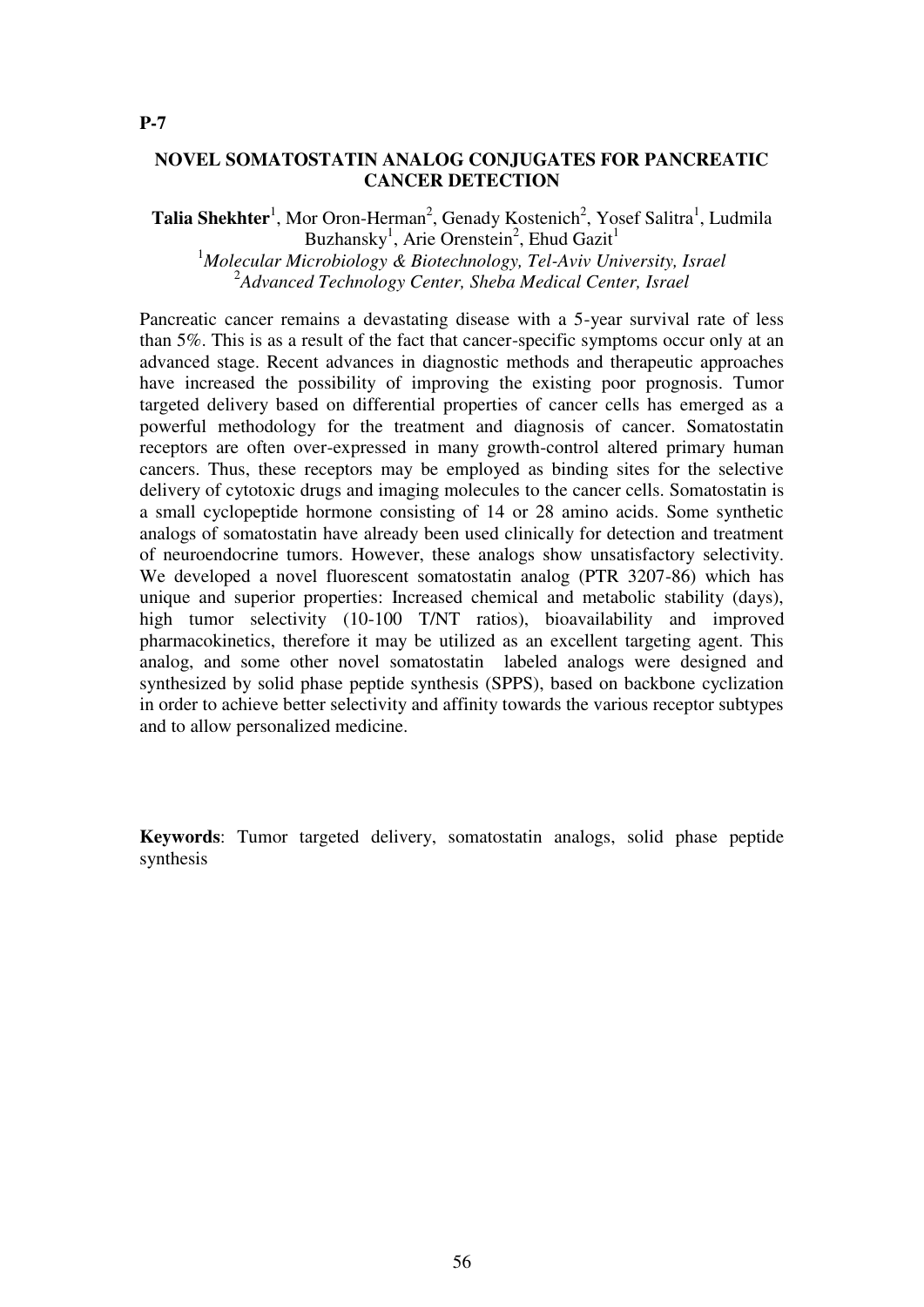#### **TARGETED SIRNA LIPOSOMES AND NANOPARTICLES**

#### Meital Naim, **Mirjam M. Nordling-David**, Gershon Golomb *Institute for Drug Research, Faculty of Medicine, The Hebrew University of Jerusalem, Israel*

Osteopontin (OPN) and the fibroblast growth factor receptor 1 (FGFR1) are proteins involved in cancer development and progression, thus inhibiting their expression utilizing siRNA technology represents a promising therapeutic strategy. Successful application *in-vivo* has significant obstacles due to the short half-life of siRNA molecules, large molecular size and high negative charge density which limits their cellular uptake. A safe and effective delivery system of siRNA would be targeted nanoparticles composed of poly(lactic-co-glycolic acid) (PLGA) or lipid based liposomes, which are biocompatible and can protect the siRNA from degradation and at the same time providing effective uptake at the tumor site.

We encapsulated siRNA against FGFR1 and OPN in polymeric and lipid–based nanoparticles. Targeting to extracellular matrix, which is abundant in angiogenic subendothel layer of the tumor, was achieved by decorating the outer layer of the particles with a linked navigator peptide possessing high affinity to proteoglycans. Results show that the siRNA was effectively encapsulated into polymeric nanoparticles using a double emulsion system and into liposomes as a liposomelipoplex complex. The size of the nanoparticles and liposomes was under 200nm. The targeted nanoparticles and liposomes were also linked to the fluorescent dye, BODIPY, and flow cytometry results showed effective uptake in rat primary smooth muscle cells that naturally shed proteoglycans. In ongoing in vivo studies we examine the bioactivity of the siRNA nanoparticles.

**Keywords**: siRNA, Nanoparticles, Liposomes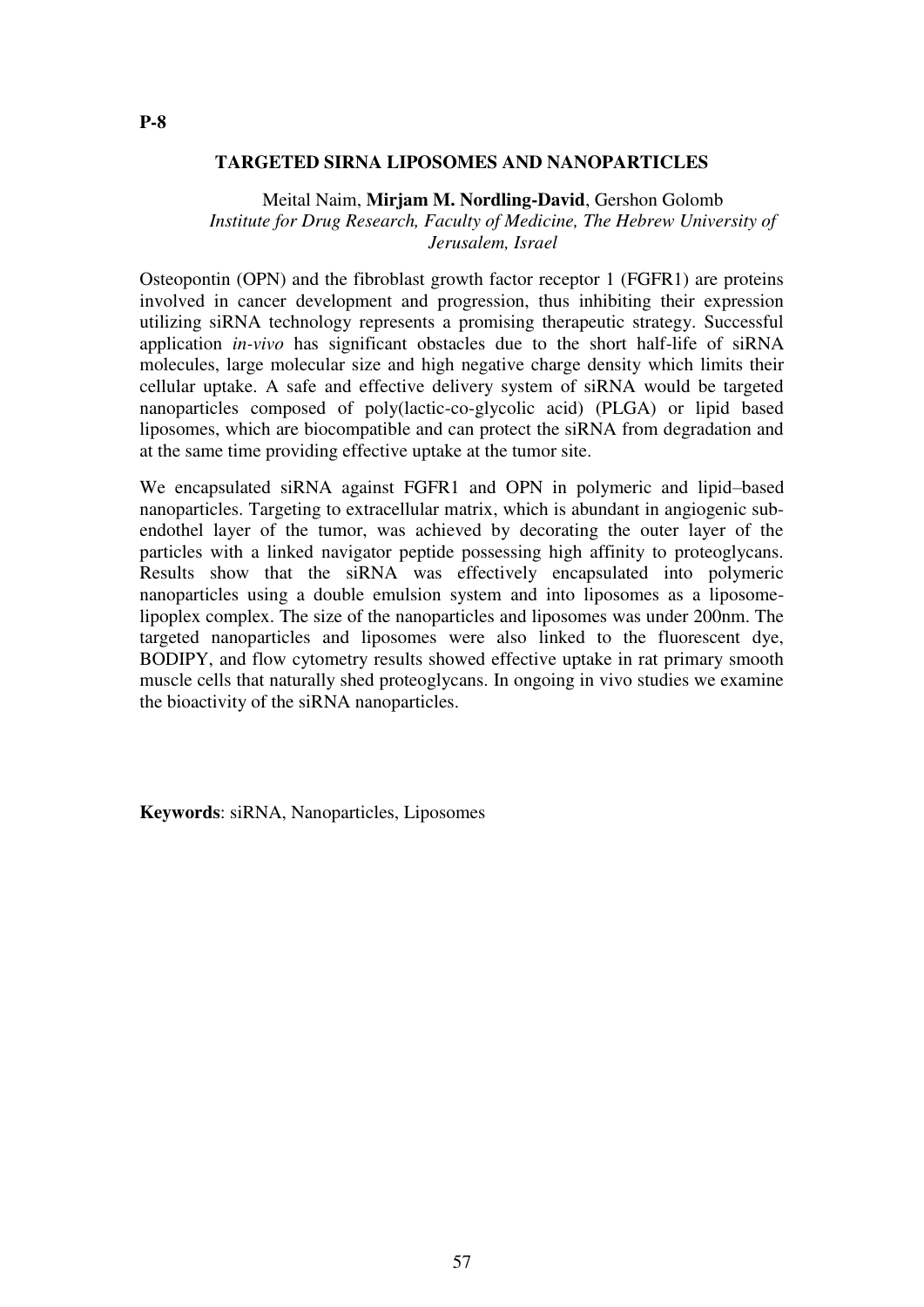# **FOLATED DRUG DELIVERY SYSTEMS OF DOXORUBICIN: A COMPARATIVE STUDY**

Anna Scomparin<sup>1</sup>, Anat Eldar-Boock<sup>1</sup>, Shiran Ferber<sup>1</sup>, Galia Tiram<sup>1</sup>, Hilary Shmeeda<sup>2</sup>, Alberto Gabizon<sup>2</sup>, Stefano Salmaso<sup>3</sup>, Paolo Caliceti<sup>3</sup>, Ronit Satchi- $Fainaro<sup>1</sup>$ 

<sup>1</sup>*Department of Physiology and Pharmacology, Sackler School of Medicine, Tel Aviv University, Israel*

<sup>2</sup>*Department of Oncology, Shaare Zedek Medical Center and Hebrew University-School of Medicine, Israel*

<sup>3</sup>*Department of Pharmaceutical Sciences, University of Padova, Italy*

Supramolecular drug carriers accumulate in tumors by passive targeting via the enhanced permeability and retention (EPR) effect. The conjugation of targeting moieties results in receptor-mediated selective drug delivery. Folic acid (FA) is widely used as targeting agent due to overexpression of folate receptor (FR) on many types of cancer cells. We compared the pharmacological activity of two drug delivery systems bearing doxorubicin (Dox) as the active drug and FA as the targeting moiety. In the first approach, two pullulan (Pull)-based conjugates were synthesised, with and without FA, namely Pull-PEG-FA-Dox and Pull-PEG-Dox. The second drug delivery system is PEGylated liposomal doxorubicin (PLD, Doxil™) and its folate version obtained by ligand post-insertion into the commercial formulation (PLD-FA).The specific binding of Pull-PEG-FA-Dox and PLD-FA to the FR was demonstrated by a competition assay using [3H]FA on FR-overexpressing human ovarian carcinoma KB cells. Internalization and cellular trafficking of the drug delivery systems were evaluated by following doxorubicin fluorescence using laser scanning confocal microscopy. Both folate-targeted systems showed a 5-fold increase in activity compared with the non-targeted carriers, in inhibiting the proliferation of KB cells in vitro. Treatment of KB carcinoma-bearing mice with both delivery systems resulted in no difference in the anticancer activity of PLD and PLD-FA, both equally efficient in reducing the tumor size, while the Pull-PEG-FA-Dox conjugate displayed enhanced activity compared to the non-targeted Pull-PEG-Dox. This study constitutes the first side by side comparison of two actively-targeted systems, polymer therapeutics versus nanoparticulate systems evaluated in the same mouse tumor model.

**Keywords**: pullulan prodrugs, liposomes, active targeting.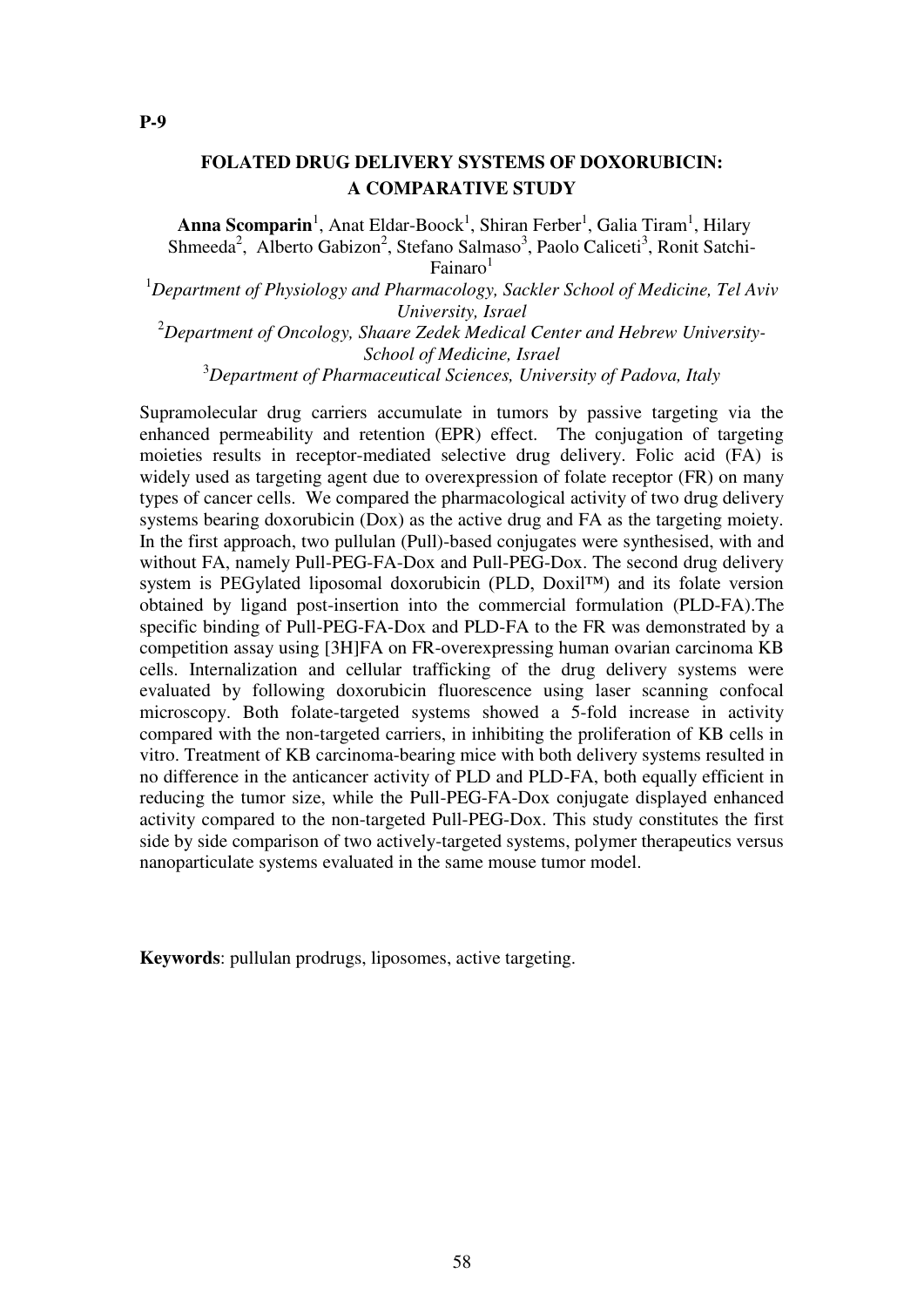#### **PHARMACOKINETIC AND EFFICACY STUDY OF CISPLATIN FORMULATED IN A NEW INJECTABLE POLYMER**

**Wahid Khan**, Moran Haim Zada, Ariella Shikanov, Boris Vaisman, Abraham J. Domb

*Institute of Drug Research, School of Pharmacy, The Hebrew University of Jerusalem, Israel*

Injectable biodegradable polymer poly(sebacic-*co*-ricinoleic acid), P(SA-RA) is currently under development for intratumoral delivery of drugs for treating solid tumors. In the present work, formulation development, pharmacokinetic and efficacy studies of cisplatin formulated with P(SA-RA) polymer was carried out. Polymercisplatin formulation was prepared successfully and the pharmacokinetic data reflects the lower maximal concentrations and sustained release of cisplatin in polymercisplatin formulation compared to standard cisplatin administration. Further, in efficacy study a single intratumoral or near the tumor injection of polymer-cisplatin significantly reduced the tumor size compared to the standard cisplatin treatments. No toxicity as well as no macroscopic and/or microscopic changes in or near the injected area was observed, proving biocompatibility and acceptability of polymerformulation. In conclusion, the developed formulation demonstrated controlled release and significant efficacy in delivering cisplatin and exhibits potential for further clinical development.

**Keywords**: Poly(sebacic-co-ricinoleic acid), cisplatin, localized delivery system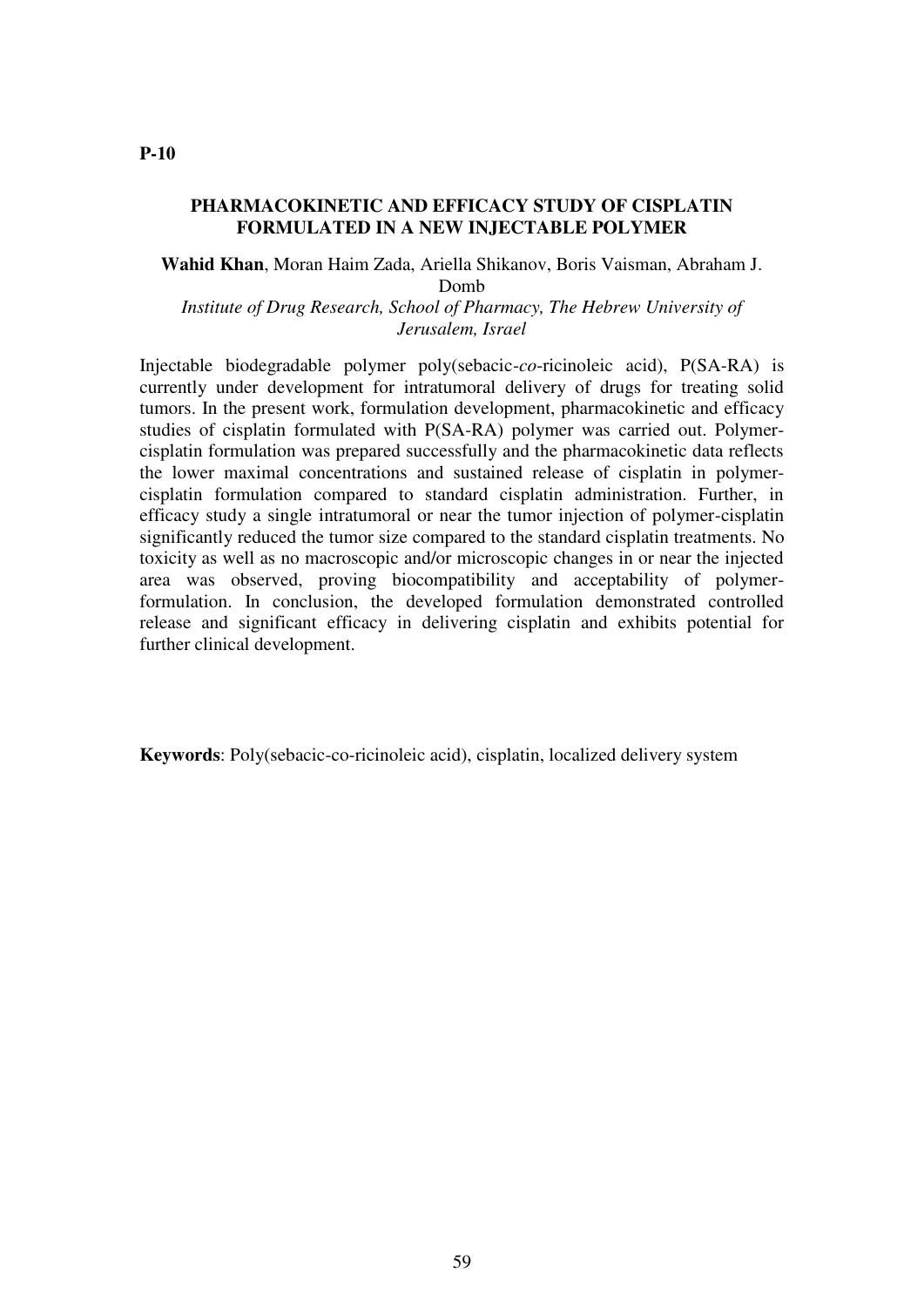#### **CROSSING THE BARRIER: NEW PATHWAY FOR DELIVERING MOLECULES ACROSS THE CELL'S PLASMA MEMBRANE**

**Nadav Ben-Dov**, Inna Rozman Grinberg, Rafi Korenstein *Physiology and Pharmacology, Tel Aviv University, Israel*

The uptake of therapeutic cargo into the cell's cytoplasm requires the utilization of portals to cross the plasma membrane barrier. Naturally occurring portals involve highly regulated pathways which consist of transport systems for specific low molecular weight molecules or endocytic pathways for specific high molecular weight substances. Our recent discovery [1] of *proton-induced-uptake (PIU)*, which describe the massive de-novo creation of plasma membrane vesicles, can be exploited for an efficient delivery of various impermeable moieties into the cells, in a relatively short time. High proton concentrations at the external surface of the plasma membrane neutralize the negative charge of the phospholipids polar-heads which leads to a transversal asymmetry in surface charge density. This electromechanic disturbance in membrane deformation energy can be balanced by the membrane adapting new conformation to its spontaneous curvature with possible energetic preference to occur at pre-existing tension lines. The result, demonstrated by TEM images, is the formation of caveolae-like membrane nanostructures which rapidly recycle back to the plasma membrane, while releasing their content into the cytoplasm. The formation of these membrane invaginations is accompanied by enhanced uptake of molecules and particles (e.g. polysaccharides, polynucleotides and nanoparticles [1, 2]) into the cell interior. PIU is shown to be independent of the known pathways of receptor mediated endocytosis, macropinocytosis and membrane penetrating peptides/proteins. In vitro studies demonstrate the enhanced delivery of anti-mitotic agents to cell cultures and the insertion of naked DNA plasmids, oligo-nucleotides and siRNA into the cytoplasm.

#### **References:**

1. Ben-Dov and Korenstein (2012). Enhancement of Cell Membrane Invaginations, Vesiculation and Uptake of Macromolecules by Protonation of the Cell Surface. PLoS one, 7(4) e35204

2. Ben-Dov, Rozman Grinberg and Korenstein (2012). Electroendocytosis is driven by electrochemically generated protonation of the cell membrane. Bioelectrochemistry, Pending.

**Keywords**: Plasma membrane, Drug delivery, Endocytosis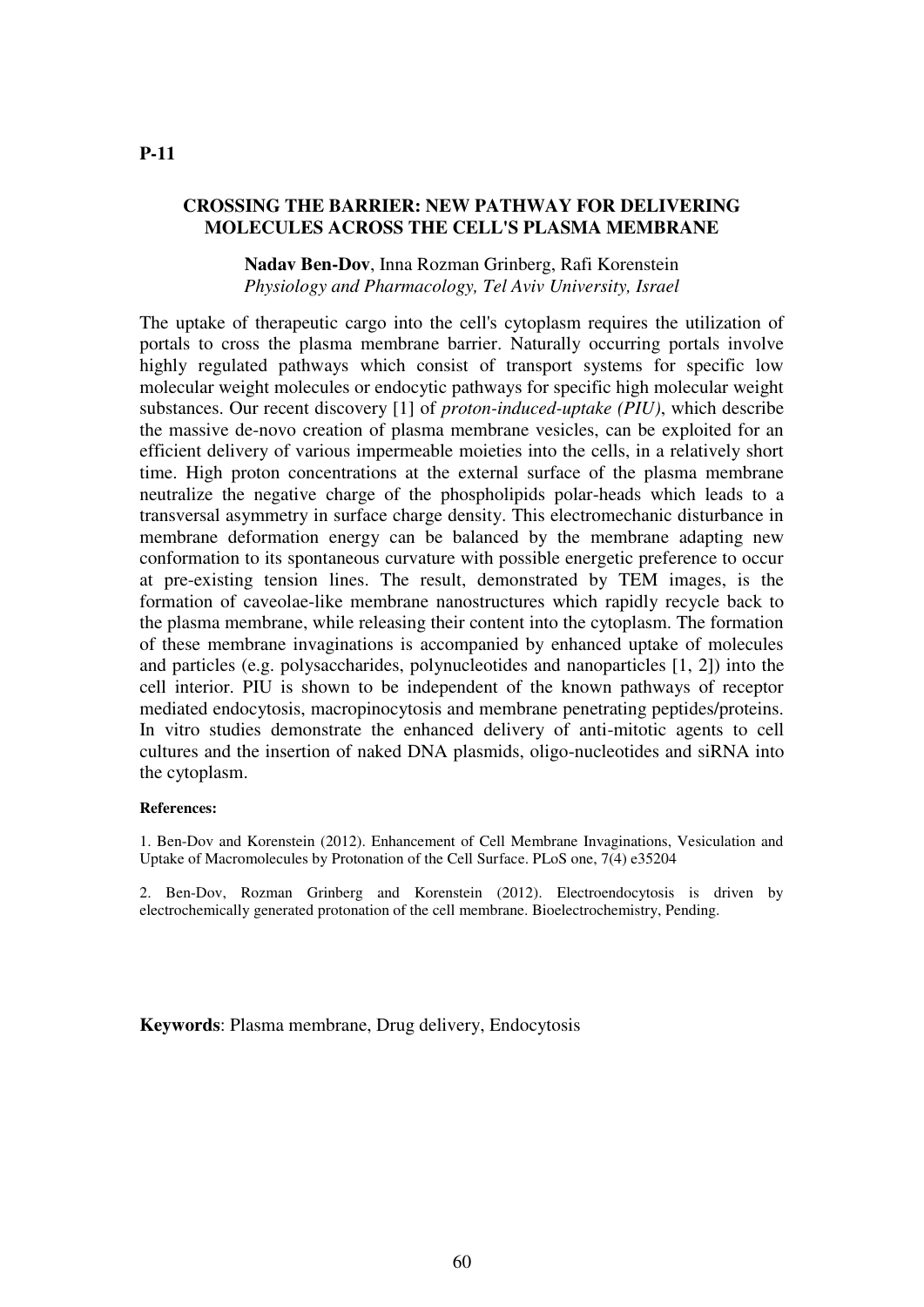# **DESIGN AND EVALUATION OF DRUG LOADED CETUXIMAB IMMUNONANOPARTICLES PREPARED USING A NOVEL LINKER MOLECULE**

 $\bf{Nour~Karra}^1$ , Taher Nassar<sup>1</sup>, Juergen Borlak<sup>2</sup>, Simon Benita<sup>1</sup> <sup>1</sup>The Institute for Drug Research, The School of Pharmacy, Faculty of Medicine, The *Hebrew University of Jerusalem, Israel* <sup>2</sup>*Center of Pharmacology and Toxicology, Medical School of Hannover, Germany*

Lung cancer is the leading cause of cancer-related death worldwide. With current treatments, the five-year survival rate remains low, ceiling at 16%. Active targeting of nano-sized delivery systems has emerged in recent years as an attractive approach for improved cancer treatment. The conjugation of nanoparticles (NPs) to targeting ligands promotes specific binding and internalization of the carrier cargo to cancer cells while avoiding indiscriminate drug distribution and systemic toxicity. We have designed a delivery system to target the epidermal growth factor receptor (EGFR), over-expressed in lung cancer. Oleyl cysteineamide, a novel synthesized amphiphilic linker molecule, was anchored at the interface of paclitaxel palmitate (pcpl) loaded PLGA NPs producing thiol surface activated NPs. Cetuximab, an anti-EGFR monoclonal antibody was covalently conjugated to surface activated pcpl NPs via thioether bonds, to produce cetuximab pcpl INPs with high conjugation efficiency and drug load. *In vitro* studies in A549 cells exhibited specific binding and enhanced intracellular uptake and cytotoxicity of INPs compared to non targeted NPs. *In vivo*, cetuximab pcpl INPs presented clear therapeutic efficacy in mice compared to non targeted controls. Overall results indicate the potential of this promising platform for improved lung cancer treatment.

**Keywords**: cancer, nanoparticles, targeting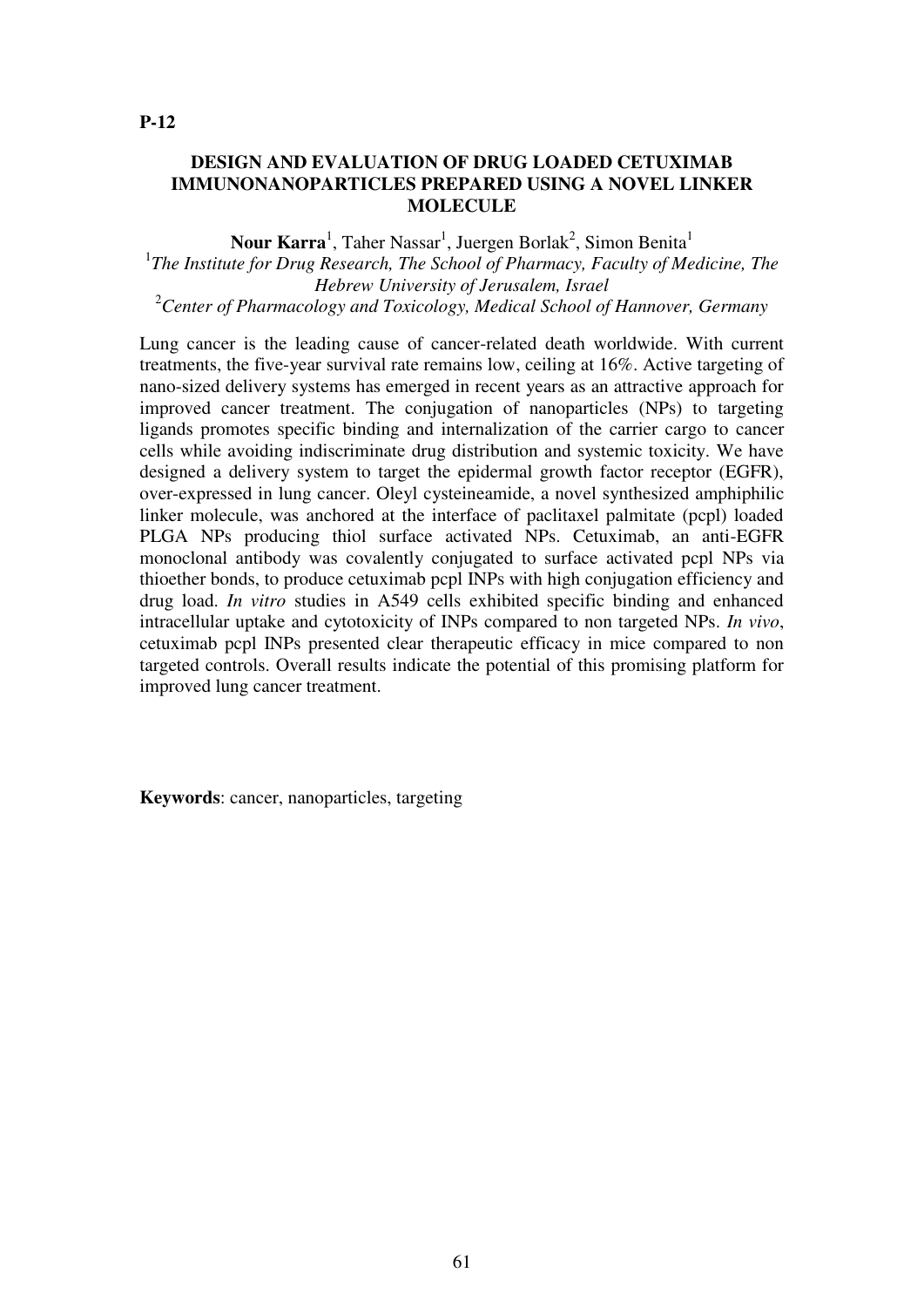#### **SIMULTANEOUS CHEMOTHERAPY AND RADIOTHERAPY OF TUMORS**

# **Brenda Laster**<sup>1</sup>, Joseph Kost<sup>2</sup>

# <sup>1</sup>*Nuclear Engineering, Ben Gurion University, Israel* <sup>2</sup>*Chemical Engineering, Dean Faculty of Engineering, Ben Gurion University, Israel*

The advantage of inserting a controlled release porphyrin directly into anatomicallyaccessible malignant tumors has enabled the Photon Activation Therapy (PAT) technique to become a potential clinical modality [1]. The two independent and simultaneous actions of the palladium-tagged porphyrin, PdTMPyP4, offer both a chemotherapeutic and radiotherapeutic benefit to cancer patients. The TMPyP4 component binds and stabilizes G-quadruplex (GQ) structures in DNA and in the telomeres, ultimately inhibiting the activation of telomerase [2]. Activated telomerase prevents the shortening of the telomeric ends of DNA and confers immortality to cancer cells [3]. A photoelectric effect can be induced in the Pd component by implanted iodine-125 brachytherapy seeds, whose energies stimulate the release of densely ionizing Auger electrons in the GQ and cause non-reparable damage to the structures. The controlled release of PdTMPyP4 is a therapeutic necessity for successful PAT because both actions of the drug require its long term presence in tumor. The c-myc oncogene is the most unstable of all oncogenes, readily copies itself, and stimulates telomerase activation. Continuous stabilization of the GQ in the promoter region of c-myc prevents its over-expression and inhibits telomerase activation. Equally necessary is the continued availability of Pd atoms for their constant release of Auger electrons. Because low dose rate brachytherapy procedures involve the interstitial placement of radioactive seeds directly into the tumor, we have developed a rod using the poly(lactide-co-glycolide) polymer PdTMPyP4/PLGA as the drug delivery system. In preliminary studies we show retardation in the growth rate of a highly chemo-resistant breast tumor model after intratumoral rod insertion.

#### **References:**

1. Laster, B.H., et al.,*Photon activation therapy and brachytherapy.*Brachytherapy, 2009. 8(3): p. 324- 30.

2. Grand, C.L., et al.,*The cationic porphyrin TMPyP4 down-regulates c-MYC and human telomerase reverse transcriptase expression and inhibits tumor growth in vivo.*Mol Cancer Ther, 2002. 1(8): p. 565-73.

3. Herbert, B., et al.,*Inhibition of human telomerase in immortal human cells leads to progressive telomere shortening and cell death.*Proc Natl Acad Sci U S A, 1999. 96(25): p. 14276-81.

**Keywords:** Photon Activation Therapy; telomerase inhibition; intratumoral injection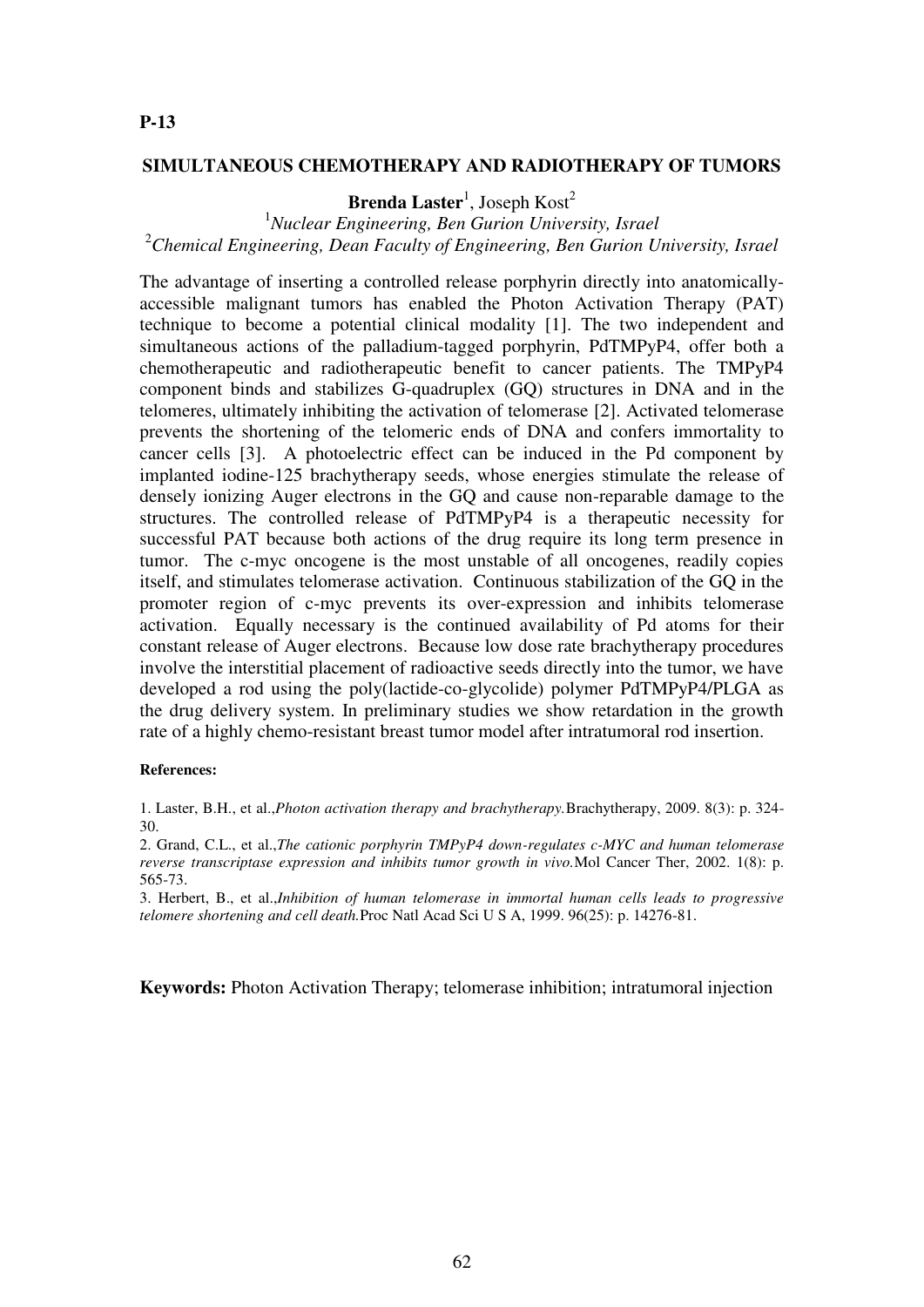Alexander Andriyanov<sup>1</sup>, Daniel Zucker<sup>1</sup>, S. Nahum Goldberg<sup>2</sup>, Yechezkel

Barenholz<sup>1</sup>

1 *Biochemistry and Molecular Biology, HUJI, IMRIC, Israel* 2 *Radiology Department, Hadassah Medical Center, Israel*

We hypothesized that combining thermal ablation and nanoliposomal chemotherapy would act synergistically to improve therapeutic efficacy of these two anticancer therapy modalities. The former anticancer treatment is based on in-situ tumor heating using radiofrequency (RF). Two different nanoliposomal formulations were fabricated and evaluated: liposomes encapsulating a combination of vincristine and topotecan as two drugs in one liposome, named LipoViTo, and liposomes encapsulating doxorubicin (Doxil® ).

 Nude mice were injected with either lung cancer (A549) or medulloblastoma (Daoy) cells. After 4-5 weeks, the mice developed tumors with a diameter of ~14-15 mm. Two days after treatment with RF ablation and/or chemotherapy, the mice were sacrificed. The tumors were excised and sliced to thin disks. Histopathological studies included staining for mitochondrial enzyme activity and measuring the necrosis area. Combination as modality treatment (nanoliposomes and RF) was compared to single modality treatments (nanoliposomes or RF).

For medulloblastoma, the most efficacious treatment was the combination of LipoViTo with RF, while for lung cancer it was the combination of Doxil with RF. Concentrations of drugs in tumor tissue after chemotherapy with RF were higher compared to single therapy with liposomes alone.

Survival curves for 90 days in animals bearing human medulloblastoma were determined. Both combinations, LipoViTo plus RF and Doxil plus RF, were superior in improving survival to each single treatment, chemotherapy or RF.

In conclusion, the combination of RF and nanoliposomal chemotherapy is superior in both types of cancerto RFor nanoliposomes alone. However, for optimization of the chemotherapeutic drug has to be selected according to the cancer type.

**Keywords**: Nanodrug, Chemotherapy, Radiofrequency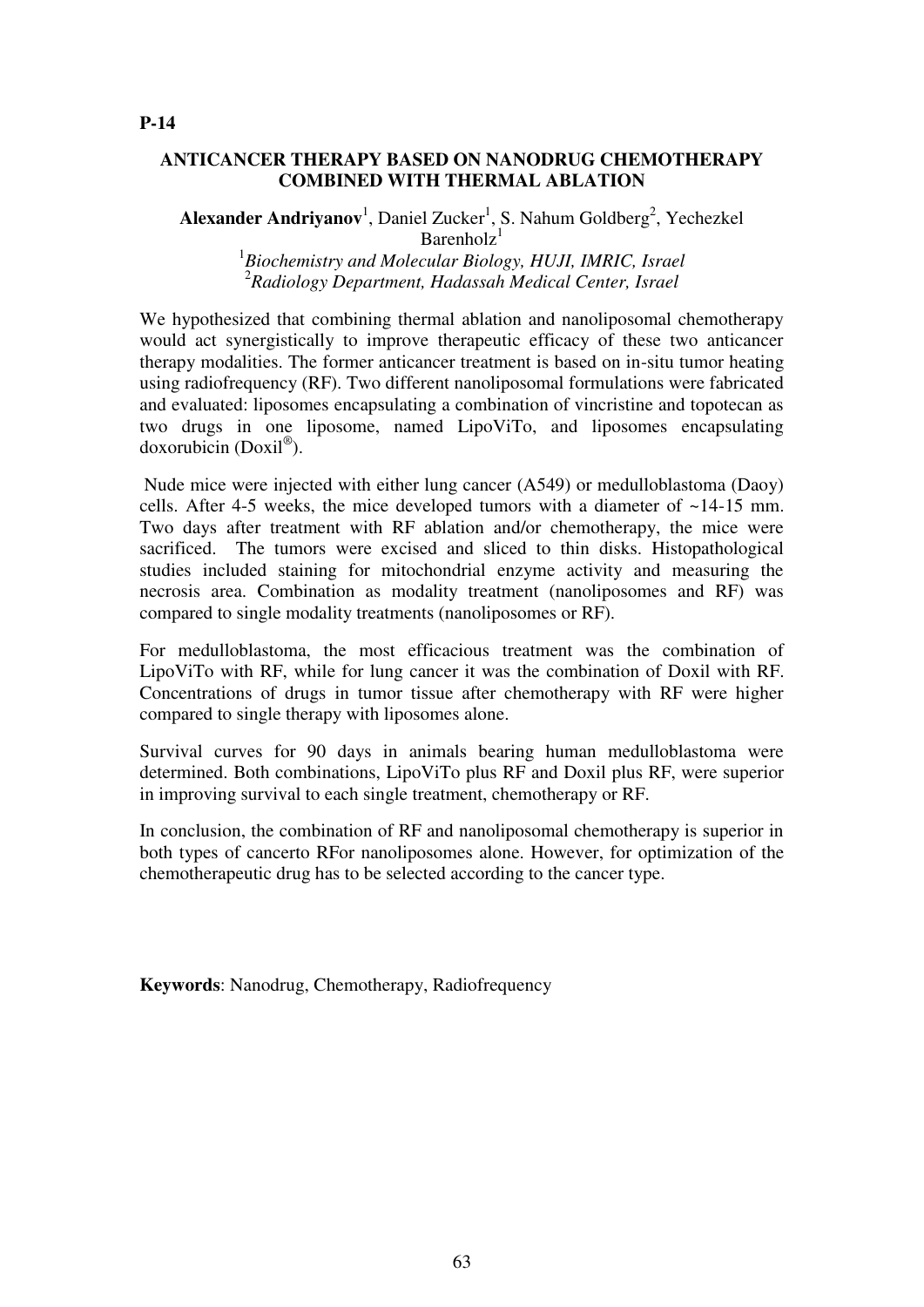# **AN IMPROVED PEGYLATED LIPOSOMAL DOXORUBICIN WITH SIGNIFICANTLY LOWER PPE THAN DOXIL®**

**Yaelle Felsen**<sup>1,2</sup>, Doron Friedman<sup>1,2</sup>, Tal Berman<sup>1,2</sup>, Yaacov Toledo<sup>1,2</sup>, Yechezkel

Barenhol $z^{1,2}$ 

1 *LipoCure, Ltd, Israel*

<sup>2</sup>*Membrane and Liposome Research, Hebrew University of Jerusalem, Israel*

The high demand for Doxil® during the current shortage is a good demonstration of its high utility. Doxil® has many advantages over free doxorubicin (Solomon and Gabizon (2008) Clin. Lymphoma Myeloma 8:21-34, Barenholz (2012) J. Control. Release, *in press*). The excellent drug retention, combined with the very long circulation time of Doxil® allow the liposomes to accumulate in the skin in high doses, inducing skin toxicity, a phenomenon known as "palmar-plantar erythrodysesthesia" (PPE) or "hand-foot syndrome" (Gabizon *et al.* (1994) Cancer Research 54:987-992). In clinical studies and current routine treatments at 50 mg/m<sup>2</sup> dosing every 4 weeks, more than 50% of patients treated with Doxil® developed PPE. The prevalence of this side effect limits the maximum tolerated dose (MTD) of Doxil® to 50 mg/m<sup>2</sup> (compared with 60 mg/m<sup>2</sup> for free doxorubicin). In this study we introduce a novel formulation of doxorubicin encapsulated in PEGylated long circulating liposomes (DOX003) designed to reduce the PPE effect. Our preliminary experiments with rats demonstrate that DOX003 shows an improved safety profile with regard to PPE and gross toxicity compared to Doxil®. Our results demonstrate that under the same treatment conditions tested and at equal doses and total amounts of doxorubicin, the treatment with DOX003 resulted in a much lower severity of PPE and toxicity compared with the rats injected with  $Doxil<sup>®</sup>$  in terms of general health (body weight, appearance) and clinical PPE symptoms. **Based on the above results (and on unimpaired efficacy), DOX003 is on its way to clinical trials.**

**Keywords**: liposomes, Doxil®, PPE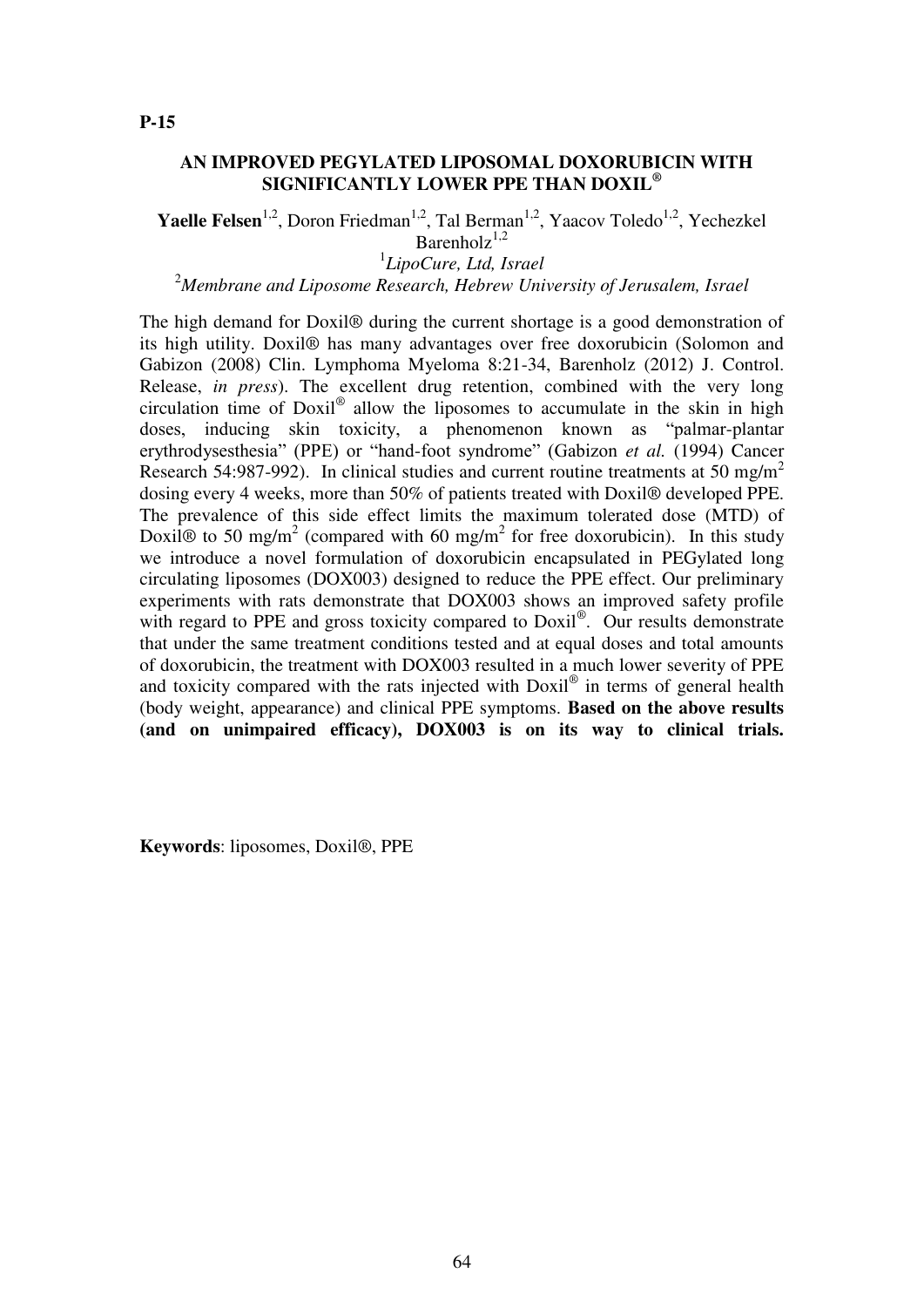# **Abstracts of posters selected for short oral presentations**

Thursday, September 6, 2012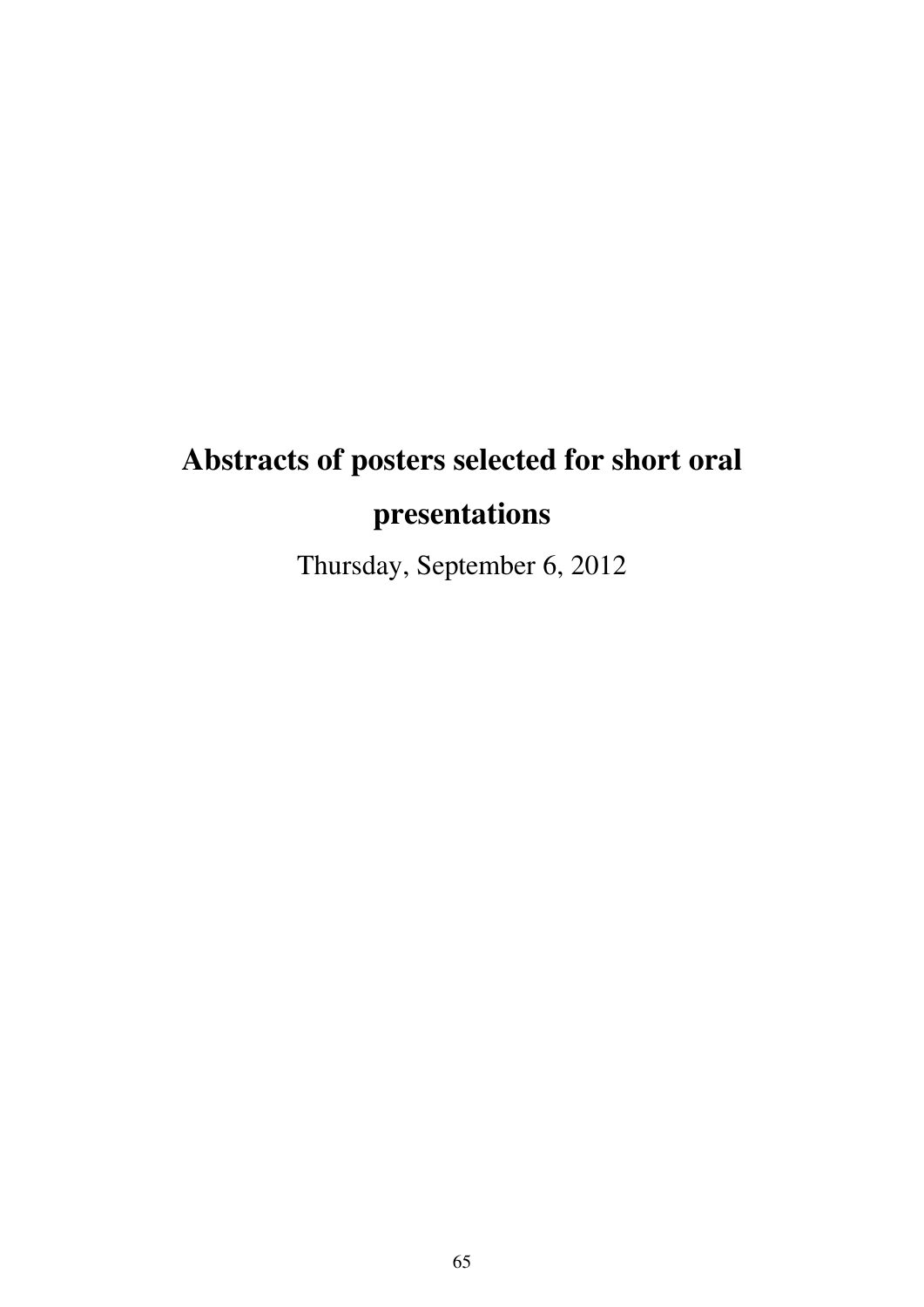# **ELUCIDATING THE MECHANISM OF INTERACTIONS BETWEEN MESENCHYMAL STEM CELL DERIVED NANO-VESICLES AND CANCER CELLS**

#### **Yael Lupu**, Marcelle Machluf

*Department of Biotechnology and Food Engineering, Technion, Israel*

#### **Introduction:**

In our lab we are developing a targeted delivery system for cancer therapy, which is based on unique vesicles produced from the cell membrane of mesenchymal stem cells (MSC), which are known for their homing capability. These cell derived vesicles (CDV) benefit surface molecules of the MSC and thus may preserve their targeting mechanism. We aim to study the interactions between the CDV and cancer cells.

#### **Materials and Methods**:

 CDV were prepared by sonication and extrusion and characterized for morphology, size distribution, zeta potential, and surface protein presentation using transmission electron microscopy, dynamic light scattering, flow cytometry, and mass spectrometry. The effect of an encapsulated anti-cancer drug on the viability of prostate cancer cells (PC3) was evaluated using the alamarBlue<sup>®</sup> assay.

#### **Results:**

 CDV prepared from MSC had a spherical shape with both unilamellar and multilamellar structures. The average size and zeta potential of the produced CDV was  $127.3\pm8.1$  nm and  $-15.9\pm1.6$  mV, respectively. Flow cytometry analysis of surface proteins presented on the produced CDV revealed that several markers were completely retained, while others were partly retained or lost during preparation. Using mass spectrometry more than 500 proteins were identified. Treating PC3 with a CDV encapsulated anti-cancer drug had significant effect on cell viability compared to the free drug in the same concentration.

# **Conclusions:**

The CDV system benefits optimal features such as a nano-scale size and presentation of integrins involved in cell-cell and cell-extracellular matrix interactions. The feasibility of the CDV system was proven by an increased cytotoxic effect of an encapsulated anti-cancer drug on cancer cells.

**Keywords**: Vesicles, Mesenchymal stem cells, Cancer.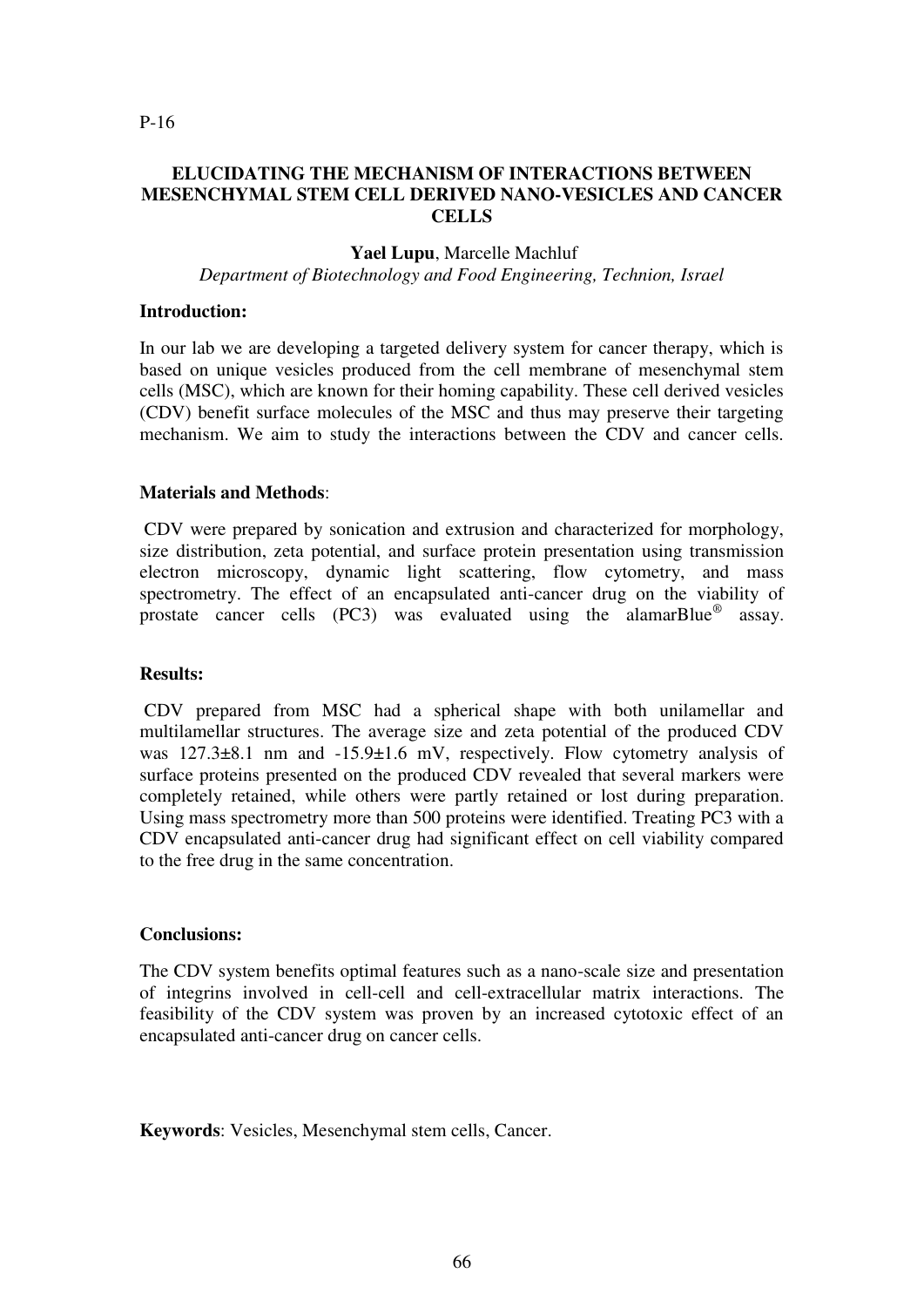# **CONTROLLED PENETRATION OF HPMA-R8 COPOLYMERS INTO TUMORS USING BIODEGRADABLE POLYANIONS**

#### **Yosi Shamay**, Ayelet David *Pharmacology, Ben gurion University, Israel*

One of the greatest challenges for tumor targeted drug delivery systems (DDS) is to achieve deep and efficient penetration to all regions of the tumor while minimizing internalization into healthy tissues. A way to face this challenge is to utilize short cationic peptide sequences, named cell penetrating peptides (CPP) that can transport different payloads into mammalian cells without requiring specific receptors. The cationic amino acids, lysine and arginine are essential for cell penetration through electrostatic interactions with the negatively charged cell membrane and can be manipulated to control the activity of CPPs. Previous reports of selective CPP activation include enzymatic digestion, acidic pH and light irradiation. We report herein the development of a polymeric DDS that is based on biocompatible nondegradable N-(2-hydroxypropyl) methacrylamide (HPMA) copolymers bearing multiple copies of the CPP octa-arginine (R8) which is electrostatically complexed with various biodegradable polyanions. The HPMA-R8 copolymer can rapidly penetrate cells only after dissociation of the coplexes. The dissociation could be either externally triggered by the addition of protamine, or attained over time using the appropriate biodegradable polyanion. HPMA-R8 containing doxorubicin copolymers (HPMA-R8-DOX) were complexed with poly-L-glutamate (PGA) and were shown to significantly prolong survival of mice bearing B16 melanoma lung metastases.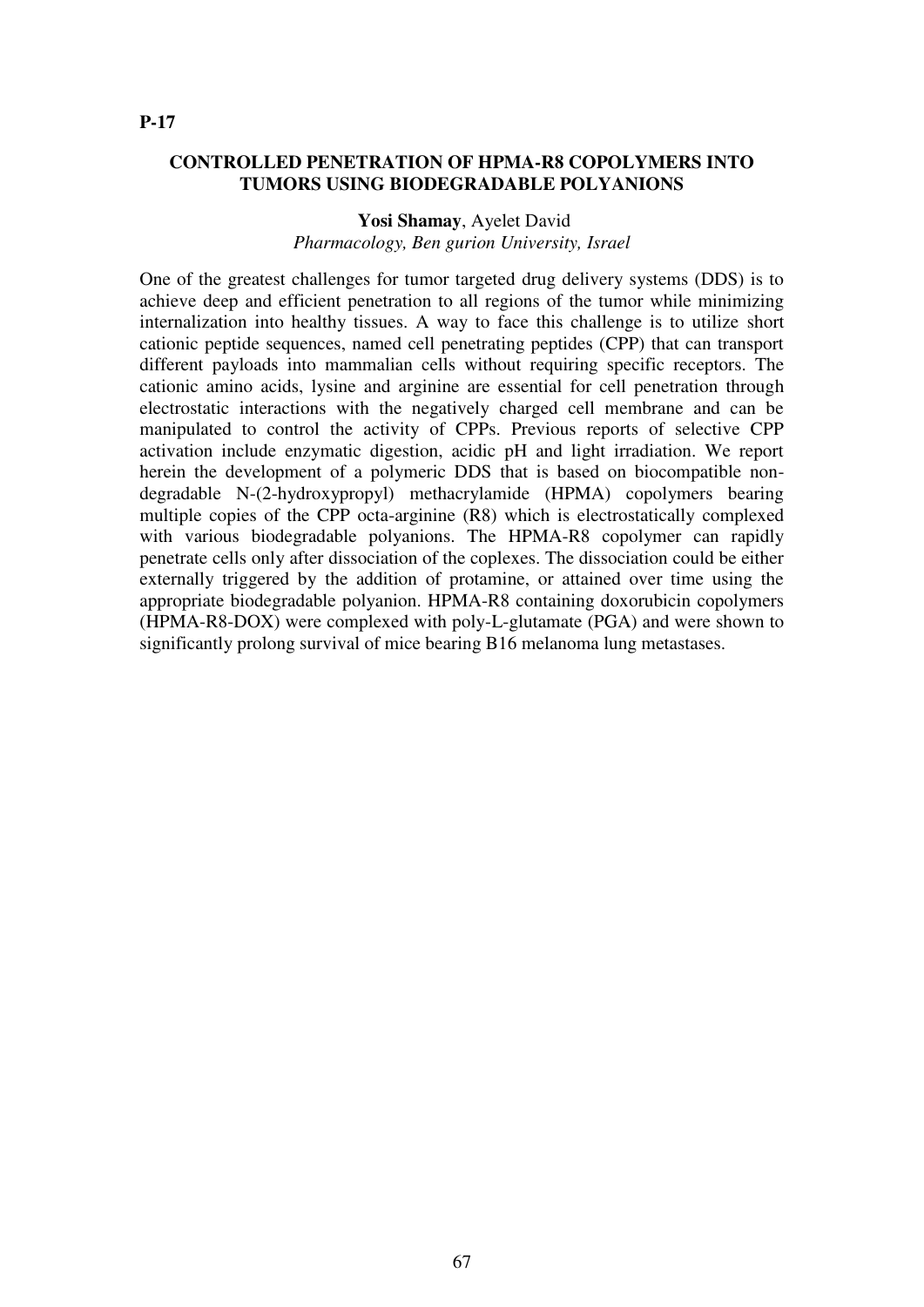# **THE MECHANISM OF ULTRASOUND EFFECT ON CHORIOAMNION MEMBRANE MASS TRANSPORT**

#### **Aharon Azagury**, Yair Adato, Joseph Kost *Chemical engineering, Ben Gurion University of the Negev, Israel*

Researchers have long been seeking and developing new noninvasive methods in every field of medicine. These methods include sonophoresis, a noninvasive method that utilizes Ultrasound (US) in order to enhance skin permeability. Previous results obtained in our lab showed that US also enhances reversibly mass transport across Chorioamnion (CA) membrane. In this study we evaluated the mechanism of US effect on CA membranes mass transport. The CA is comprised of two membranes, Chorion and Amnion (maternal and fetal side respectively). The CA membranes were exposed to potassium indigo trisulfonate (PIT) color after US exposure in two configurations: US facing Chorion or Amnion. We used two solutions, double distilled water (DDW) and degassed DDW (to minimize cavitational effects). CA membrane images of pre and post treatments were taken and analyzed using specially constructed MATLAB™ based code. The results showed that Amnion is more permeable than the Chorion. Also CA membranes exposed to US display an increase in new localized transport regions (LTRs) formation and causes pre-existing LTRs to be more permeable. We hypothesized that the Chorion is rate limiting membrane. And indeed we noticed that when the Chorion is exposed to US, the Amnion is stained almost immediately.

The use of degassed DDW resulted in a decrease in new LTRs formation, while color intensity in those LTRs remained the same. Since the CA membrane has many LTRs to begin with combined with our previous observation that US effect on CA membrane is short term, suggests that acoustic streaming is the dominant mechanism of US enhancement.

**Keywords:** Ultrasound, Chorioamnion membrane and image analysis.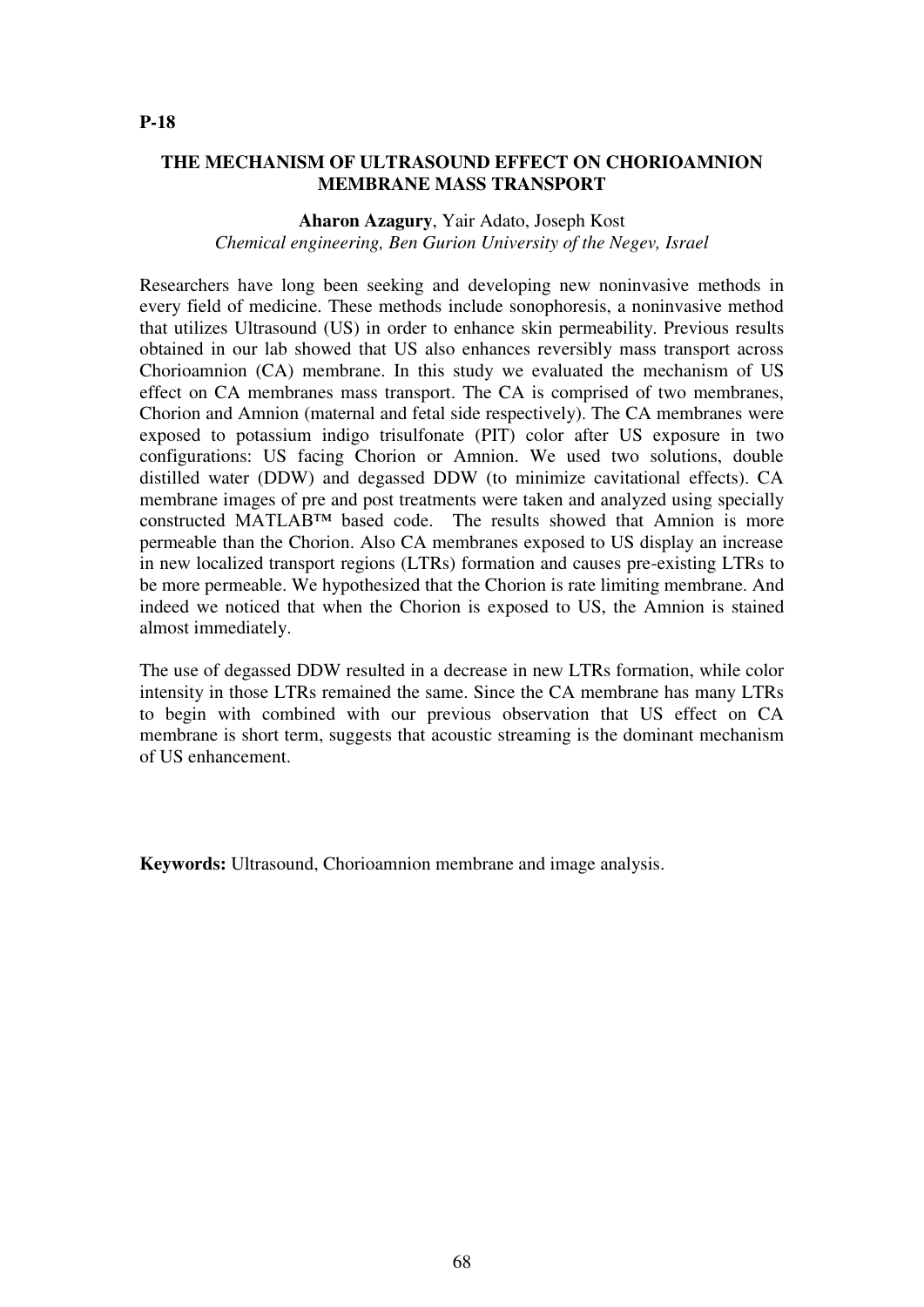# **STEM CELL DERIVED NANO-VESICLES, A NEW DELIVERY PLATFORM FOR CANCER TARGETED THERAPY**

#### **Naama Toledano Furman**, Tomer Bronshtein, Limor Sertshuk, Nitzan Letko, Yael Lupu, Eyal Winshtein, Limor Baruch, Marcelle Machluf *Faculty of Biotechnology and Food Engineering, Technion – Israel Institute of Technology, Israel*

The ultimate goal in cancer drug-delivery is a 'magic-bullet' that provides a versatile platform for site-specific targeting of multiple cancers, implemented in a clinically relevant and non-toxic design. Here, we present a novel drug-delivery system based on vesicles composed from the cytoplasmatic membranes of mesenchymal stem-cells (MSC), known for their natural targeting of multiple cancers and hypoimmunogenicity. Encompassing MSC surface proteins and armed with their unique targeting capabilities, the vesicles may be loaded with various drugs and as demonstrated *in-vitro*, can be selectively targeted against multiple cancers.

Cell derived vesicles (CDV) preparations were shown to resemble common nanoscaled drug delivery systems in size and morphology. Bio-distibution *in vivo* assay showed accumulation of CDV at the tumors, 24 hr and 1 week post IP administration. A single systemic administration of sTRAIL-loaded vesicles, made from human or rat MSC, achieved specific inhibition of human prostate tumor in nude mice demonstrating active inter-species *in-vivo* targeting.The nano-vesicles rapidly cleared from non–target organs, with neither apparent toxicities nor side effects, implying towards the safety of this system, which may be readily modified to target various MSC-susceptible cancers and other pathologies.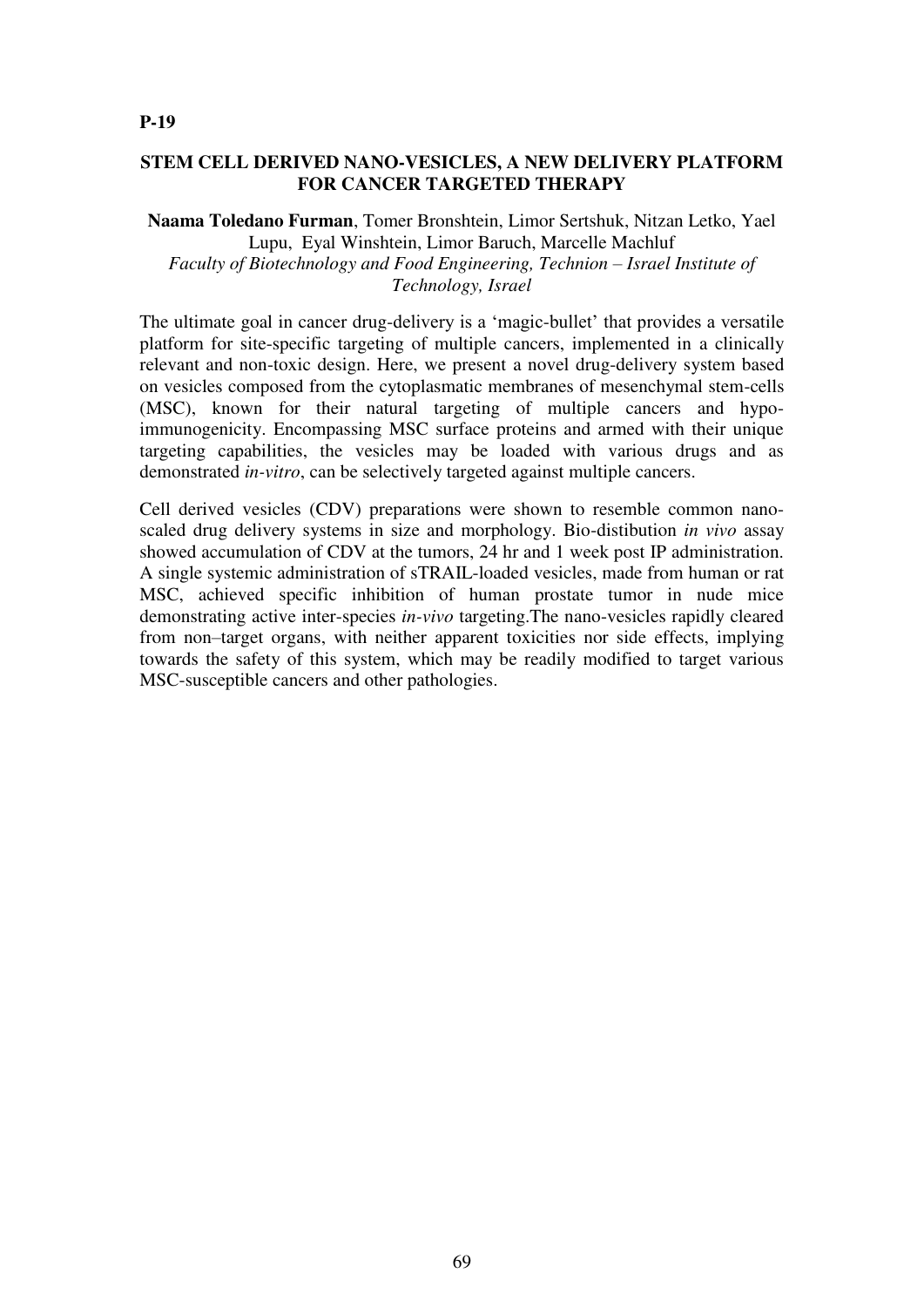#### **DEVELOPMENT OF NANO-SCALED POLYMERIC CARRIERS FOR INTEGRIN-ASSISTED DOXORUBICIN DELIVERY**

 $\mathbf{Dina}\ \mathbf{Polyak}^1, \mathbf{Cl}$ audia Ryppa $^2$ , Felix Kratz $^2$ , Boris Polyak $^3$ , Ronit Satchi-Fainaro $^1$ *Department of Physiology and Pharmacology, Tel Aviv University, Israel Division of Macromolecular Prodrugs, Tumor Biology Center, Germany Department of Surgery, Drexel University College of Medicine, USA*

Differences in the structure and behavior of normal and tumor tissues are utilized for designing drug delivery systems (DDS) facilitating tumor-selective delivery of a drug or a prodrug . Polymer therapeutics at a nano-scaled size of approximately 10-150 nm extravasate from the tumor leaky neovasculature and accumulate selectively in tumor tissues due to the enhanced permeability and retention effect . Together with this passive targeting mechanism, active targeting strategies using ligands or antibodies directed against selected tumor determinants amplify the specificity of these therapeutic nano-scaled DDS. We designed and synthesized Doxorubicin-entrapped polylactic-*co*-glycolic acid (PLGA) nanospheres, poly(ethylene glycol)-Phe-Lysdoxorubicin (PEG-FK-DOX, cleaved by cathepsin B) and PEG-E-maleimidocaproic acid hydrazide (EMCH)-DOX (hydrolyzed in the acidic endosome) linear conjugates. Both polymers are clinically-approved, biocompatible, non-toxic and nonimmunogenic polymers. These DDSs were compared in terms of hydrodynamic diameter volume distribution and their toxic effect on human and murine cancer cell lines. According to their properties, a lead compound was selected and further conjugated with an RGD peptidomimetic moiety,  $E$ -[c(RGDfK)<sub>2</sub>], which actively and selectively targets endothelial and tumor cells overexpressing  $\alpha_{\nu}\beta_3$  integrin. Using semi-quantitive RT-PCR technique and FACS analysis, overexpression of  $\alpha_{\nu}\beta_3$ integrin was validated in HUVEC and U-87 MG cells. PEG-DOX-E- $[c(RGDfK)_2]$ conjugate and free DOX exhibited similar cytotoxic effect on U-87 MG human glioblastoma cells. In addition,  $PEG-DOX-E-[c(RGDfK)_2]$  inhibited the proliferation of human endothelial cells and their attachment to fibrinogen-coated wells. Preliminary intravital non-invasive imaging studies using near-infrared probes revealed that a PEG-E- $[c(RGDfK)_2]$ -cyanine conjugate preferentially accumulated in mCherry-labeled-DA3 murine mammary tumors inoculated orthotopically in female BALB/c mice (Polyak *et al.,Polymers for Advanced Thechnologies,*2011). Altogether, our results show a proof of principle for selective delivery of DOX to proliferating endothelial and cancer cells overexpressing  $\alpha_{\nu}\beta_3$  integrin.

**Keywords**: αvβ3 integrin, doxorubicin, drug delivery system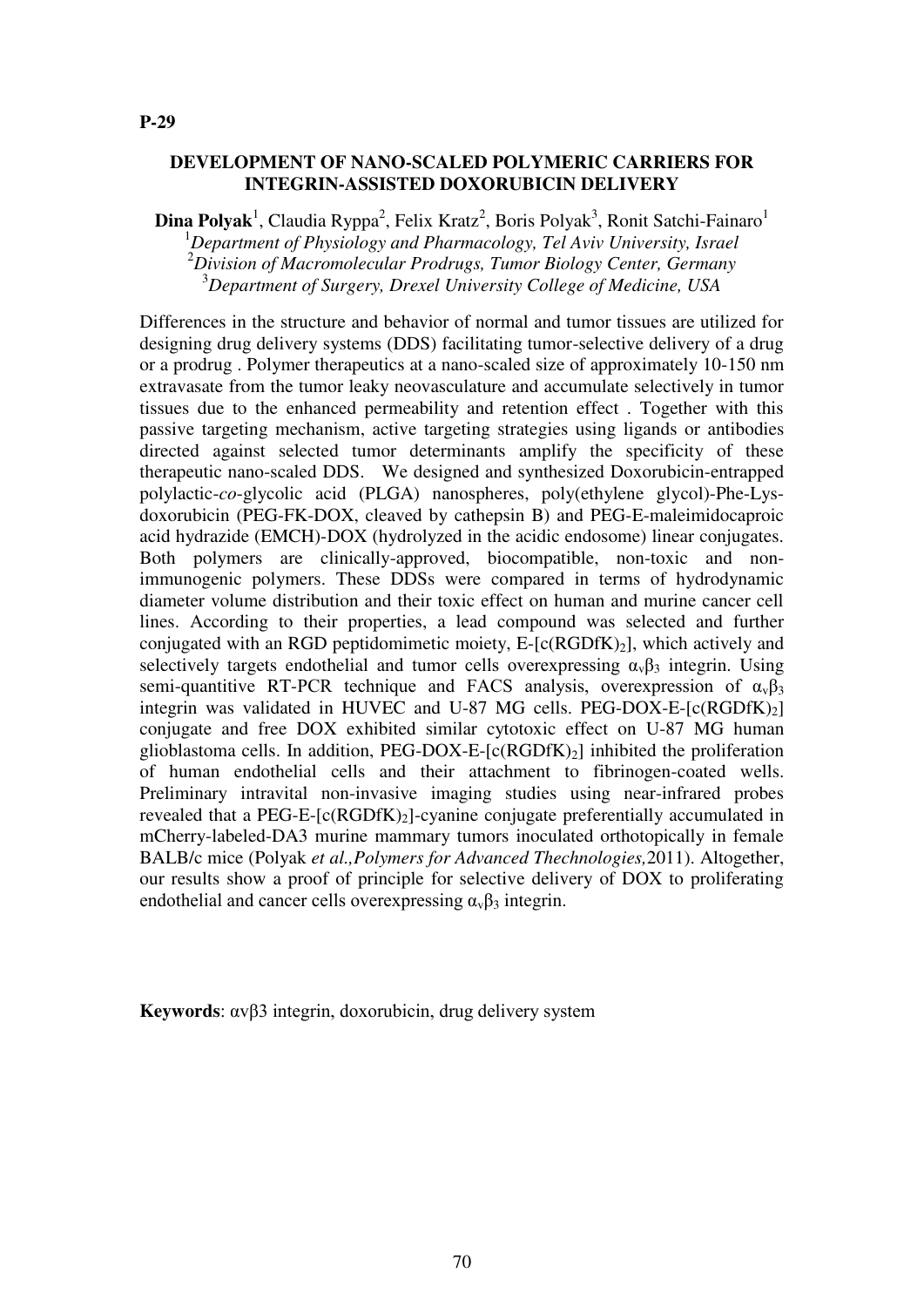#### **TARGETED RADIOLABELED IMMUNO-NANOPARTICLES FOR TREATMENT OF HER-2/***NEU* **POSITIVE CANCERS**

**Oren Giladi**<sup>1</sup>, Taher Nassar<sup>1</sup>, Orit Jacobson<sup>2</sup>, Eyal Mishany<sup>2</sup>, Simon Benita<sup>1</sup> <sup>1</sup>The Institute for Drug Research of the School of Pharmacy, The Hebrew University *of Jerusalem, Israel* <sup>2</sup>*Cyclotron/Radiochemistry Unit/Nuclear Medicine Department, Hadassah Hebrew University Hospital, Israel*

Taxane nanoparticles (NPs) are being investigated to improve the therapeutic treatment of various cancers. Conjugation of cell-specific ligands to NP surfaces have shown improved outcomes, however, such targeted delivery systems do not eradicate the tumors and alternative approaches are sought for improving treatment. In this study, a combined, trifunctional nanoparticulate drug delivery system (NDDS) was developed consisting of PLGA, paclitaxel palmitate, trastuzumab and a DOTAderivative chelated radioisotope. The NP concentrations of trastuzumab, DOTA, drug and <sup>111</sup>Indium were determined as well as the particle size distribution, zeta potential, morphology and *in-vitro* drug release profile. The NDDS cytotoxicity, specificity and cell internalization were evaluated. The obtained NPs were spherical, exhibiting a mean diameter of 70nm. Trastuzumab and DOTA were successfully conjugated to the NPs surface, with a density of over 100 and 10,000 molecules per NP, respectively. FACS and laser confocal microscopy images indicated that trastuzumab affinity to the HER2 receptor did not decrease following conjugation to the NPs. Furthermore, incubation of <sup>111</sup>Indium-loaded trastuzumab-DOTA-NPs to HER2 overexpressing cells elicited increased internalization and indicated that the radioisotope chelating properties of DOTA were retained following the conjugation to NPs. Indeed, the improved drug internalization of the NDDS, probably mediated by endocytosis, resulted in an increased cytotoxic effect as observed in PC-3 cell line overexpressing the target antigen. These results show promise towards the implementation of a combined drug and radioisotope targeted delivery system that should be evaluated in animal models prior envisioning the possibility of preclinical development.

**Keywords**: Nanomedicine, Radioimmunonanoparticles, Trastuzumab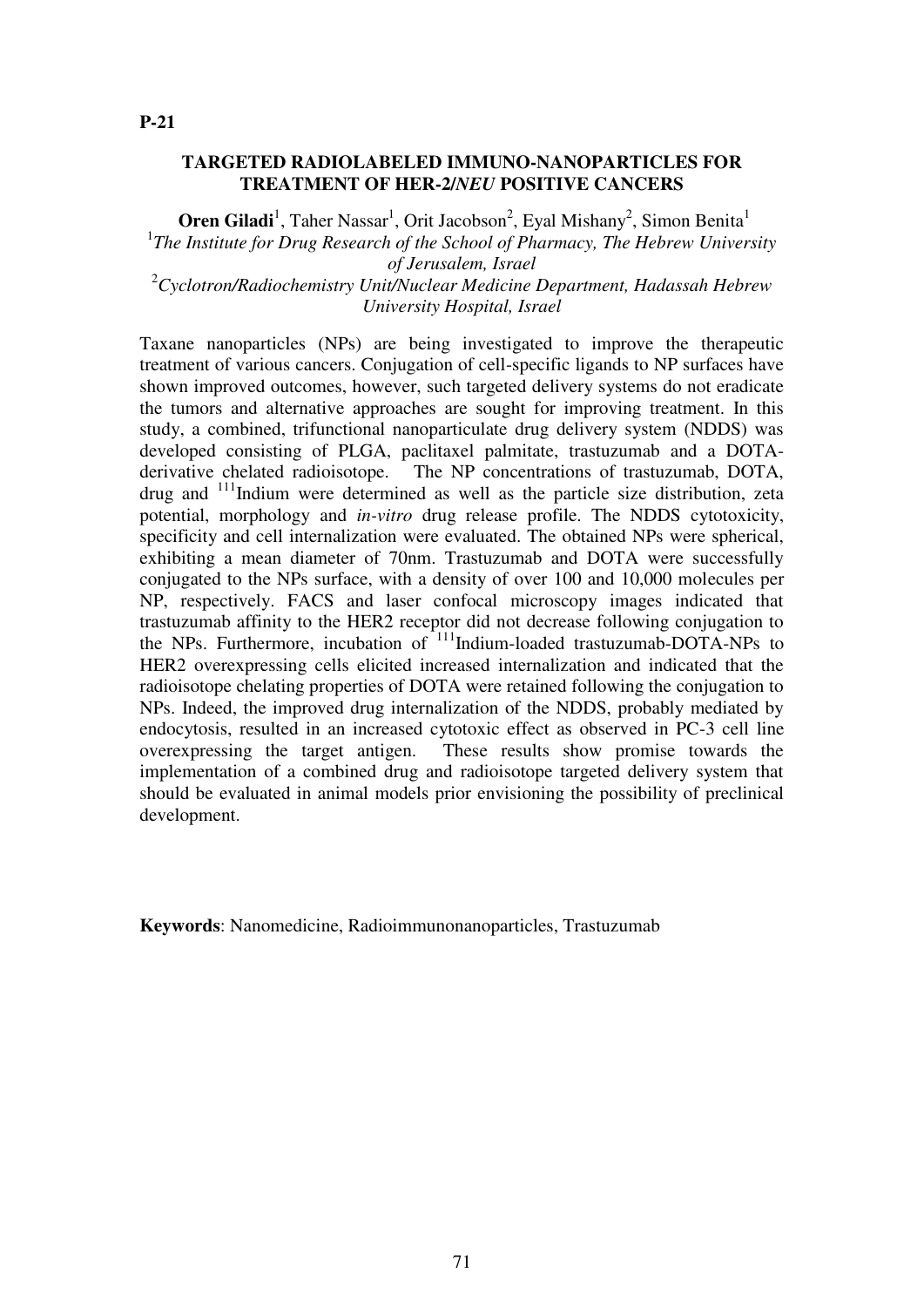#### **DETECTION OF ENDOGENOUS K-RAS MRNA IN LIVING CELLS BY MOLECULAR BEACONS**

Yossi Kam<sup>1</sup>, Abraham Rubinstein<sup>1,3</sup>, Aviram Nissan<sup>2</sup>, David Halle<sup>2</sup>, Eylon Yavin<sup>1</sup> <sup>1</sup> Faculty of Medicine, The School of Pharmacy Institute for Drug Research, The *Hebrew University of Jerusalem, Israel*

<sup>2</sup>*Department of Surgery, Hadassah - Hebrew University Medical Center, Israel* 3 *Affiliated with the Harvey M. Krueger Family Center for Nanoscience and Nanotechnology and the David R. Bloom Center of Pharmacy, The Hebrew University of Jerusalem, Israel*

Detection of mRNA alterations is a promising approach for identifying biomarkers as means of differentiating benign from malignant lesions. By choosing the *K-ras* oncogene as a target gene, two types of molecular beacons (MBs) based on either phosphothioated DNA (PS-DNA-MB) or peptide nucleic acid (TO-PNA-MB, where TO = thiazole orange) were synthesized and compared *in vitro* and in cancer cells. Their specificity was examined in wild-type *K-Ras* (HT29) or codon 12 point mutations (Panc-1, SW480) cell lines. Incubation of both beacons *in-vitro* with total RNA, extracted from the three cell lines, showed higher fluorescent signal detected for target (Panc-1) than in single mismatch mRNA transcripts. Cell transfection studies were conducted using the cationic polymer polyethyleneimine (PEI). Because PEI is insufficient for the formation of polyplexes with neutral backbone PNAs, TO-PNA-MB was hybridized with partly complementary DNA to form PNA-DNA hybrid with a net negative charge. This created a PNA-DNA-PEI polyplexes that, in turn, were able to transfect the tested cells with the PNA-DNA hybrid. A specific fluorescence was detected in cells expressing the fully complementary RNA transcript (Panc-1). No detectable fluorescence in cells expressing the K-Ras mRNA (single mismatch to the designed TO-PNA-MB) was observed. In contrast, PS-DNA-MB showed no fluorescence in all cell lines tested, post PEI transfection.

Based on the fast hybridization kinetics and on the single mismatch discrimination found for TO-PNA-MB, we believe that such molecular beacons are promising for in vivo real-time imaging of endogenous mRNA with single nucleotide polymorphism (SNP) resolution.

**Keywords**: in-vivo imaging, K-ras oncogene, molecular beacon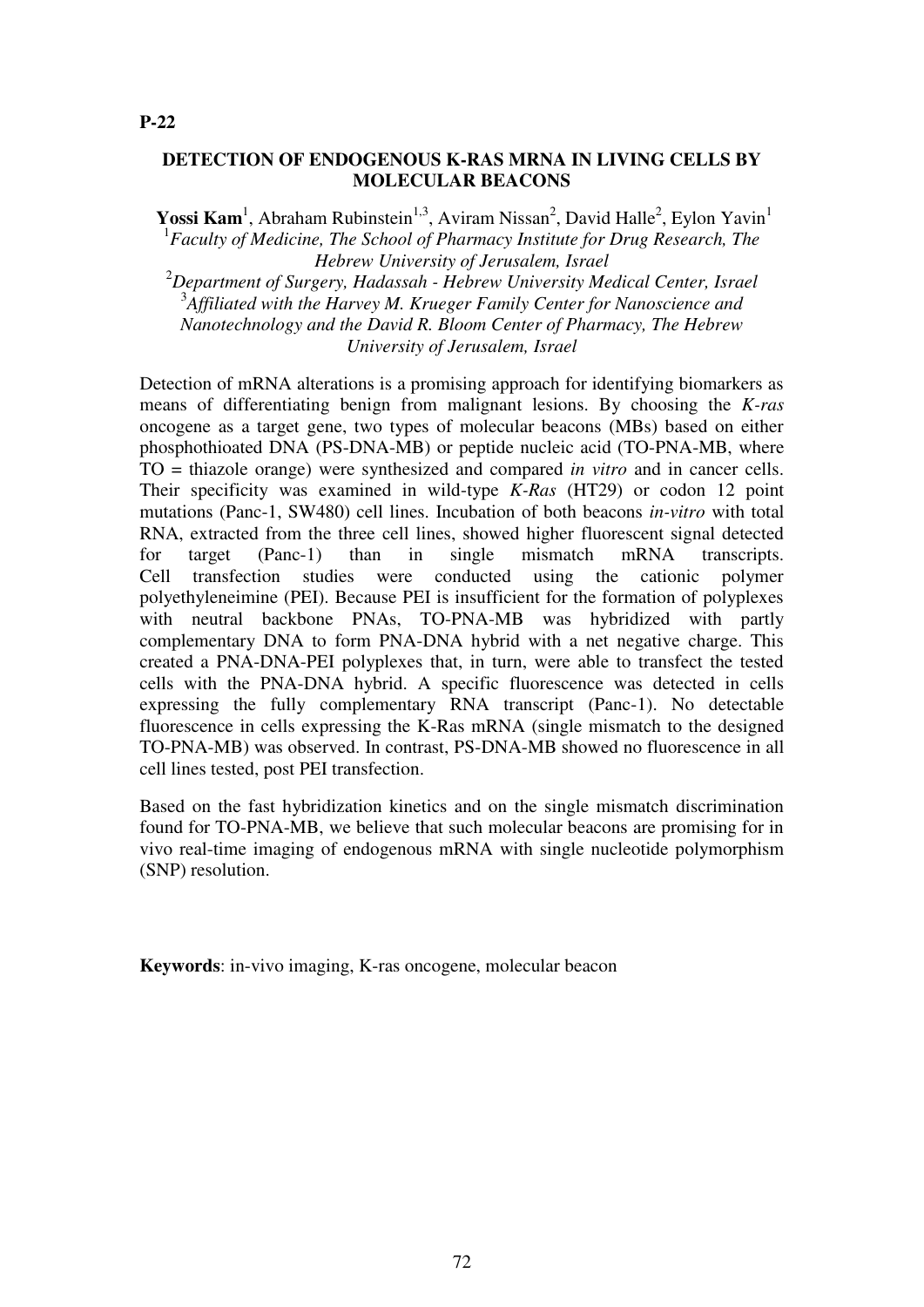# **GLUCOSE COATED GOLD NANOPARTICLES FOR COMBINED FUNCTIONAL AND STRUCTURAL CT IMAGING**

**Tobi Reuveni**, Menachem Motiei, Hana Panet, Rachela Popovtzer *Faculty of Engineering and the Institute of Nanotechnology and Advanced Materials, Bar–Ilan University, Israel*

PET-CT, which is the main molecular imaging modality in clinical use, has the great advantage of combining functional and structural imaging. PET-CT adds new clinical information and has been shown to consistently impact treatment decisions, particularly for evaluation of nodal and metastatic disease. However, PET-CT has low resolution (< 8 mm), short active timespan of radiopharmaceutical contrast-agents, complex image fusion and reconstruction, and high cost. The development of Glucose-coated gold nanoparticles (Gluco-AuNP), which serve as combined functional and structural CT imaging contrast agents, will be described. We quantitatively demonstrate, in vitro and in vivo, using Flame atomic absorption spectroscopy and CT, that Gluco-AuNP specifically target areas of increased metabolic activity and tumor cells. This development may expand the role of CT beyond its present structural imaging capabilities, endowing it with both functionaland molecular-based imaging capabilities.

**Keywords**: Functional imaging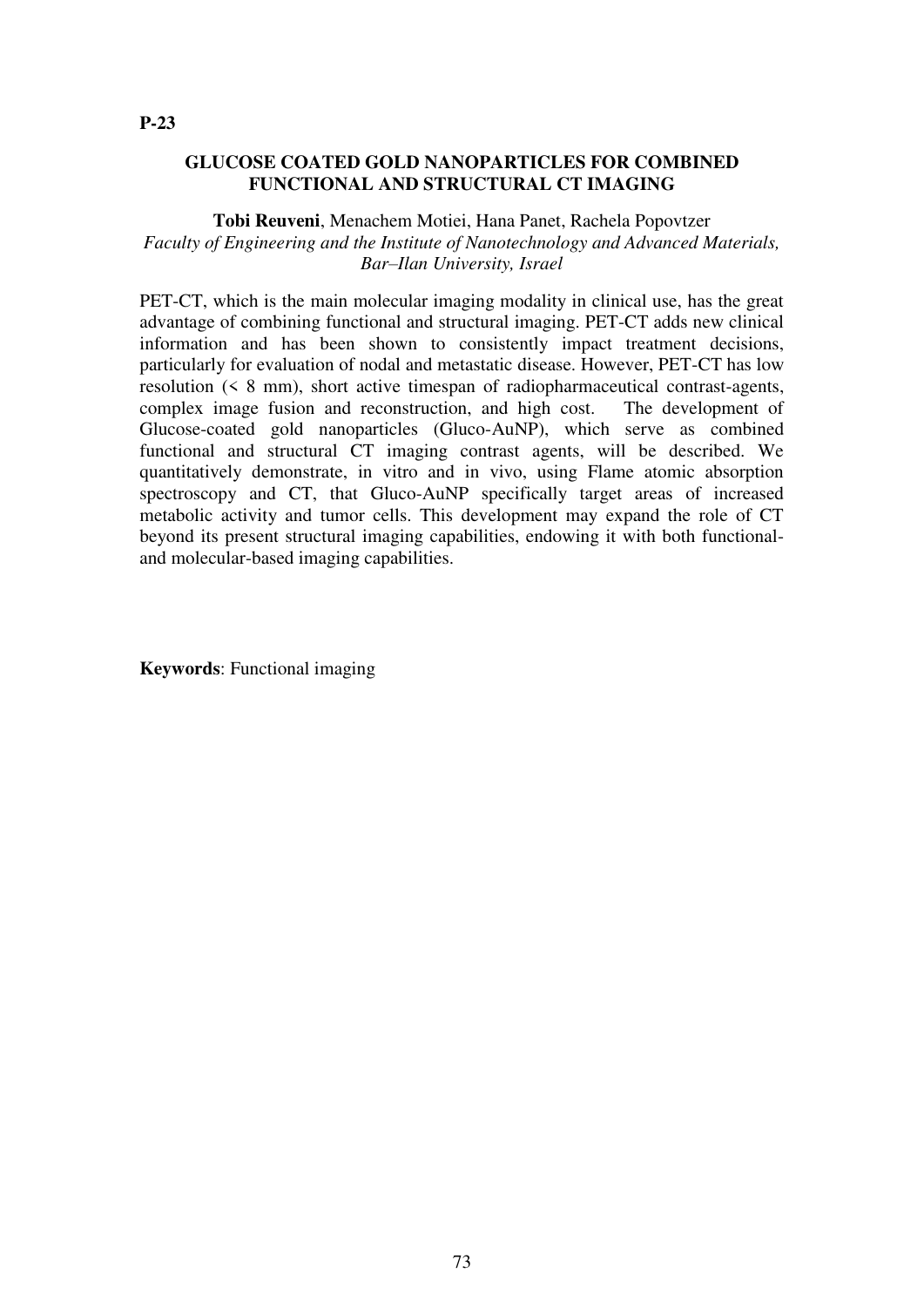#### **HYALURONAN COATED NANOARTICLES: THE INFLUENCE OF THE MW ON CD44-HYALURONAN INTERACTION AND IMMUNE RESPONSE**

**Shoshy Mizrahy**<sup>1,2</sup>, Sabina Rebe Raz<sup>3</sup>, Sayed Hossein Hashemi<sup>4</sup>, Hong Liu<sup>3</sup>, Maria G.E.G. Bremer<sup>3</sup>, Moein Moghimi<sup>4</sup>, Dan Peer<sup>1,2</sup>

*Cell research and Immunology, Tel-Aviv University, Israel Center for Nanoscience and Nanotechnology, Tel-Aviv University, Israel RIKILT, Wageningen University and Research centre, Netherlands Department of Pharmaceutics and Analytical Chemistry, University of Copenhagen, Denmark*

Hyaluronan (HA), a naturally occurring glycosaminoglycan, exerts different biological functions depending on its molecular weight ranging from 4000-10M Da. While high Mw HA (HMw-HA) is considered as anti-inflammatory, low Mw HA (LMw-HA) has been reported to activate an innate immuneresponse. In addition, opposing effects on cell proliferation mediated by the HA receptor CD44, have also been reported for high and low Mw HA. We have previously demonstrated that HMw-HA can be covalently attached to the surface of lipid nanoparticles (NPs), endowing the carriers with long circulation and active targeting towards HA-receptors (CD44 and CD168) highly expressed on tumors. Here we present a small library of HA-coated NPs distinguished only by the Mw of their surface anchored HA ranging from 6.4 kDa to 1500 kDa. All types of NPs exerted no effect on macrophages, T cells and ovarian cancer cells proliferation. In addition, no induction of cytokines or complement activation was observed. The affinity towards the CD44 receptor was found to be solely controlled by the Mw of the NPs surface-bound HA, from extremely low binding for LMw-HA to binding with high affinity for HMw-HA. These findings have major implications for the use of HA in nanomedicine as LMw-HA surface modified-NPs could be a viable option for the replacement of polyethylene glycol (PEG) when passive delivery is required, lacking adverse effects such as complement activation and cytokine induction, while HMw-HA-coated NPs could be used for active targeting to CD44 overexpressing tumors and aberrantly activated leukocytes in inflammation.

**Keywords**: Hyaluronan, Nanomedicine, complement activation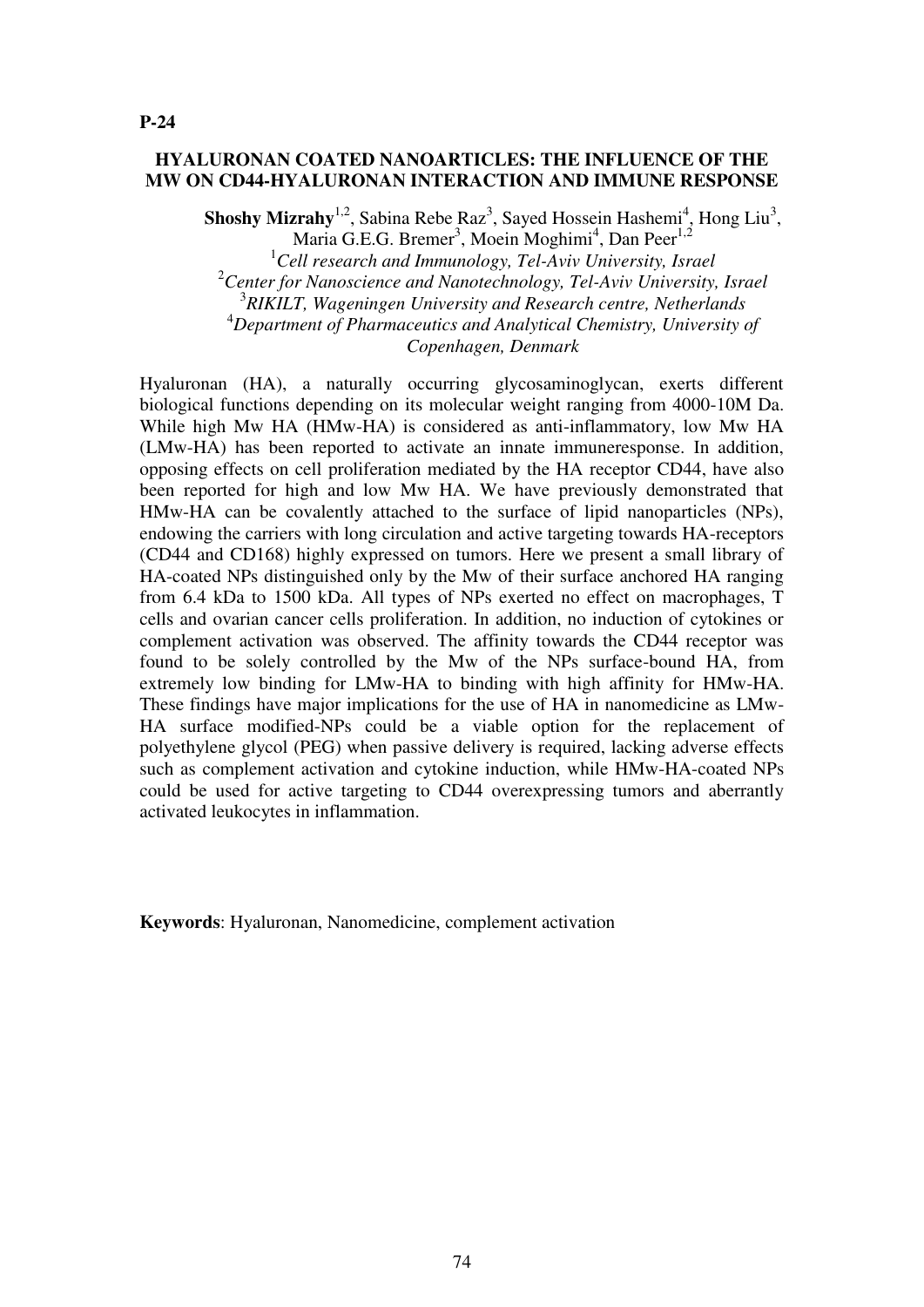### **ORALLY BIOACTIVE MUCOADHESIVE INTESTINAL POLYPEPTIDE DELIVERY SYSTEMS**

Hila Epstein-Barash<sup>1</sup>, Vivek Gupta<sup>2</sup>, Jonathan Behr<sup>1</sup>, Baruch Harris<sup>1</sup>, Samir

Mitragotr<sup>2</sup> 1 *Entrega, Entrega, USA* <sup>2</sup>*Chemical Engineering, UCSB, USA*

One of the major challenges of therapeutic polypeptides remains the necessity of an invasive route of delivery (i.e. injection) due to poor bioavailability through noninvasive routes. Several strategies have been proposed to increase oral bioavilabilty, including permeation enhancers, enzyme inhibitors, and encapsulation technologies. However, despite significant research in the area, oral delivery of polypeptides still poses a significant challenge. Here we describe addressing this challenge with an engineering solution: developing an oral delivery system which is capable of delivering clinically relevant doses of polypeptides through the intestinal epithelium while maintaining the integrity and functionality of the intestine. This novel system consists of a mucoadhesive device specifically designed to promote unidirectional release to and absorption via the small intestine epithelium, while protecting the polypeptide from degradation in the gastrointestinal tract. Results are presented with salmon calcitonin as model drug. When calcitonin-containing wafers were incubated with PBS, the drug was released in a time-dependent manner over 5 hours, and wafers showed strong adhesion to the mucosa of porcine intestine. Release profile and adhesive strength can be controlled by modifying the composition of the wafer and backing layer. In *in vitro* studies, wafers enhanced transport of calcitonin across Caco-2 monolayers without damaging the tight junctions. *In vivo* studies with mucoadhesive wafers demonstrated a significant increase in oral bioavailability of calcitonin ( $C_{\text{max}}$  10.3 ng/ml vs. 0.8 ng/ml with control drug solution injected into the intestine) resulting in 22% decrease in plasma calcium concentration as compared to minimal decrease with control.

**Keywords**: Mucoadhesive, Polypeptides, Oral delivery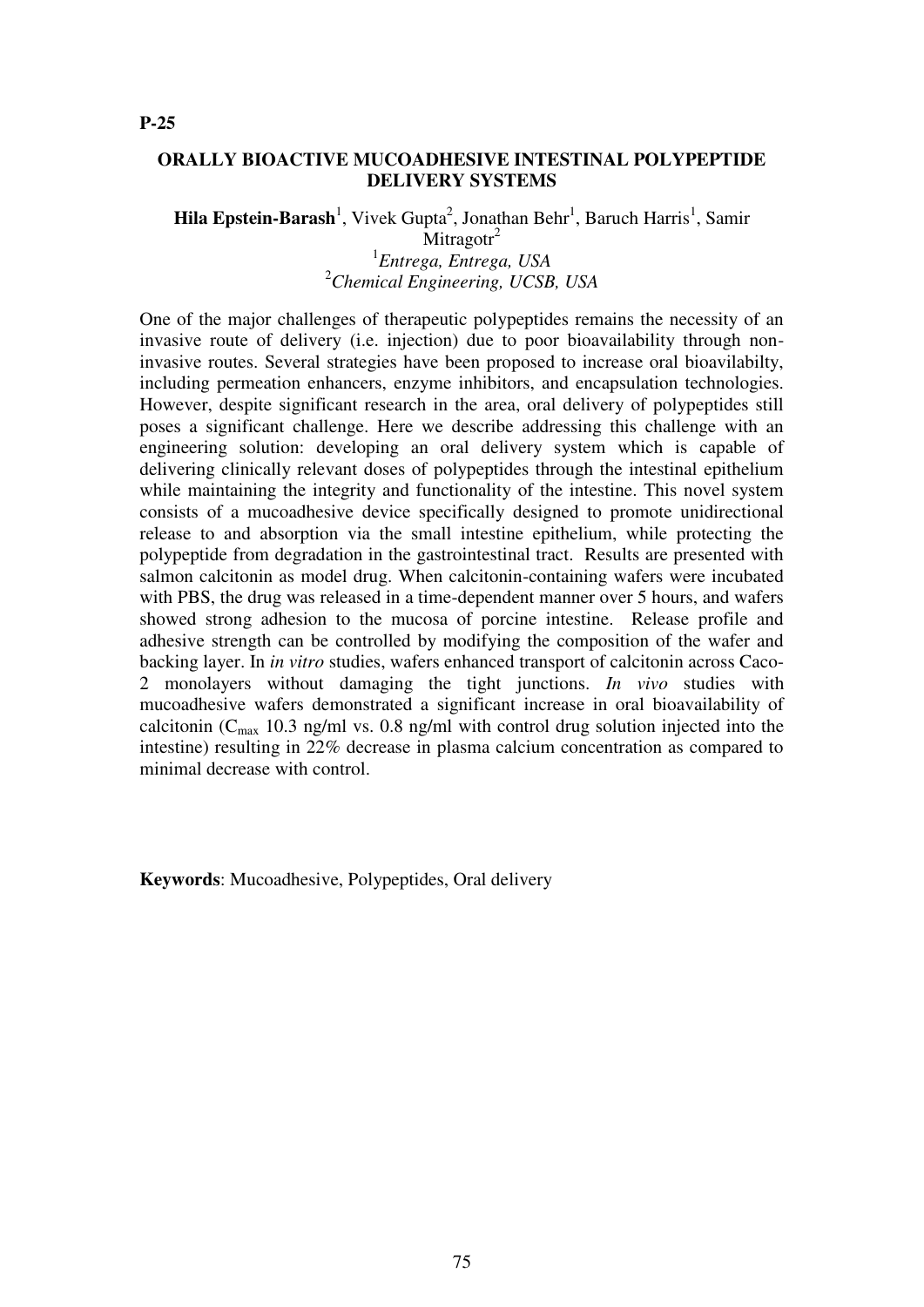# **EFFECTIVE SUBLINGUAL DELIVERY OF FLUMAZENIL FORMULATION FOR REVERSING THE RESIDUAL SLEEPINESS EFFECT OF HYPNOTIC DRUGS**

**Shimon Amselem<sup>1</sup>, Nir Peled<sup>2</sup>** 

<sup>1</sup>*CEO & Founder, Nextar ChemPharma Solutions Ltd, Israel* <sup>2</sup>*CEO & Founder, Coeruleus Ltd, Israel*

Residual sedative effect is a frequent side effect of hypnotics. The consequences of having residual daytime sleepiness and drowsiness are numerous like morning somnolence, decreased neurocognitive performances, and an increased risk for car or other accidents.

Flumazenil is a generic drug, extensively used for 20 years with excellent safety and efficacy profile. It binds GABA<sub>A</sub>receptor with high affinity and specificity and antagonizes the sedative effects of benzodiazepines and other hypnotic drugs by competitive interaction. The current predominant clinical use of Flumazenil is in emergency rooms to reverse benzodiazepine intoxications or in operating rooms following anesthesia to counteract the sedative effect of hypnotic drugs. Flumazenil is currently available only for intravenous (IV) injection at low concentrations (0.1mg/mL solution).Following IV administration, the onset of clinically apparent effect is rapid and usually occurs within 1 to 5 minutes. The drug has a short elimination time of approximately 1 hour. Following oral administration Flumazenil is rapidly absorbed but bioavailability is low (16%) because of significant presystemic elimination.

Flumazenil was formulated using inclusion and stacking complexations to increase its solubility reaching 4mg/ml and 12mg/ml concentrations respectively. The formulations were administered sublingually using a metered-dose spray to get rapid absorption and fast onset of action. A proof of concept study with the 4 mg/ml formulation was demonstrated in a successful phase I/IIA clinical study in 20 subjects. The hypnotic effect of brotizolam and zolpidem was reversed 20 minutes following sublingual administration of flumazenil, and the effect lasted for at least 60 minutes. Having an efficient and concentrated on-demand Flumazenil sublingual spray of rapid effect might prevent the consequences of residual sedative effects of hypnotic drugs. Coeruleus Ltd. received FDA approval for a fast track 505(B)2 and plans a phase IIB clinical study under IND.

**Keywords**: Flumazenil, sublingual, sleepiness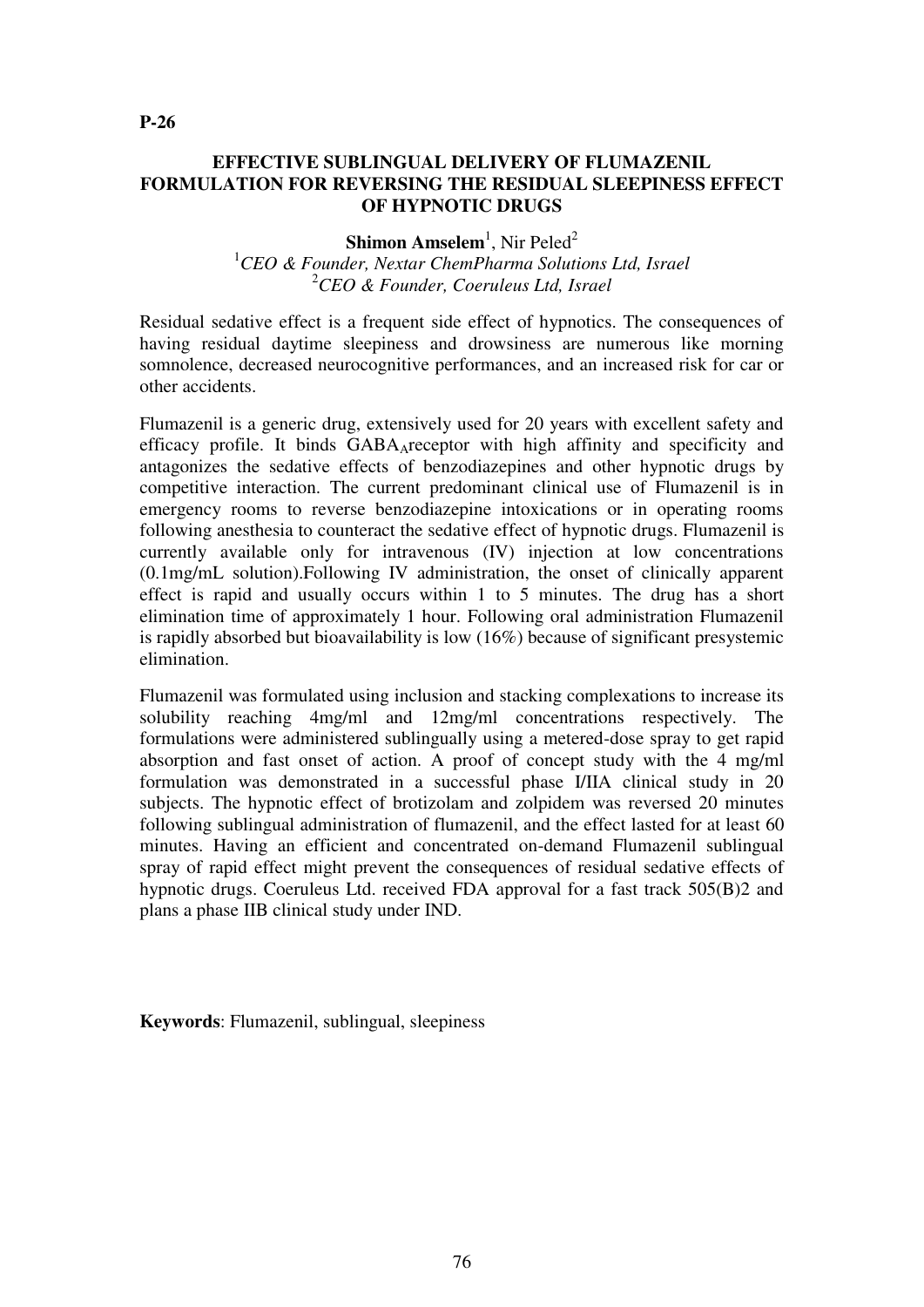# **PLANT CELLS AS ORAL DELIVERY VEHICLE OF HUMAN RECOMBINANT GLUCOCEREBROSIDASE FOR THE TREATMENT OF GAUCHER DISEASE**

#### **Salit Tzaban**, Yoseph Shaaltiel *Research and development, Protalix Biotherapeutics,Israel*

Gaucher disease is caused by the reduced activity of a lysosomal enzyme, glucocerebrosidase (GCD). Enzyme replacement therapy (ERT) with recombinant GCD has been proven safe and effective in efficacious in treating Gaucher symptoms. To date, ERT is given once bi-weekly using IV administration. The need for oral protein formulations has been recognized by patients and researchers, though so far, no success has been reported with globular proteins. For a protein to be delivered orally, it needs to survive the GI tract and also be absorbed across the intestine to the blood stream. Plant cells have the unique attribute of a cell wall which makes them more resistant to passage through the gastrointestinal (GI) tract, and thus makes them an optimal vehicle for oral delivery of a recombinant protein without the need for extra protection. We explored the delivery of human recombinant GCD (rGCD) that was over expressed in carrot cells, via the oral route. Results show the advantage of plant cells as a vehicle to protect rGCD against degradation along the GI tract*in-vitro*. In addition, we fed rats and pigs with rGCD containing cells and monitored the absorbance of the enzyme in the blood circulation and target organs, namely the liver and the spleen. In this study we were able to show the advantage of rGCD containing plant cells for oral treatment of Gaucher disease.

**Keywords**: oral delivery, plant cells, Gaucher's disease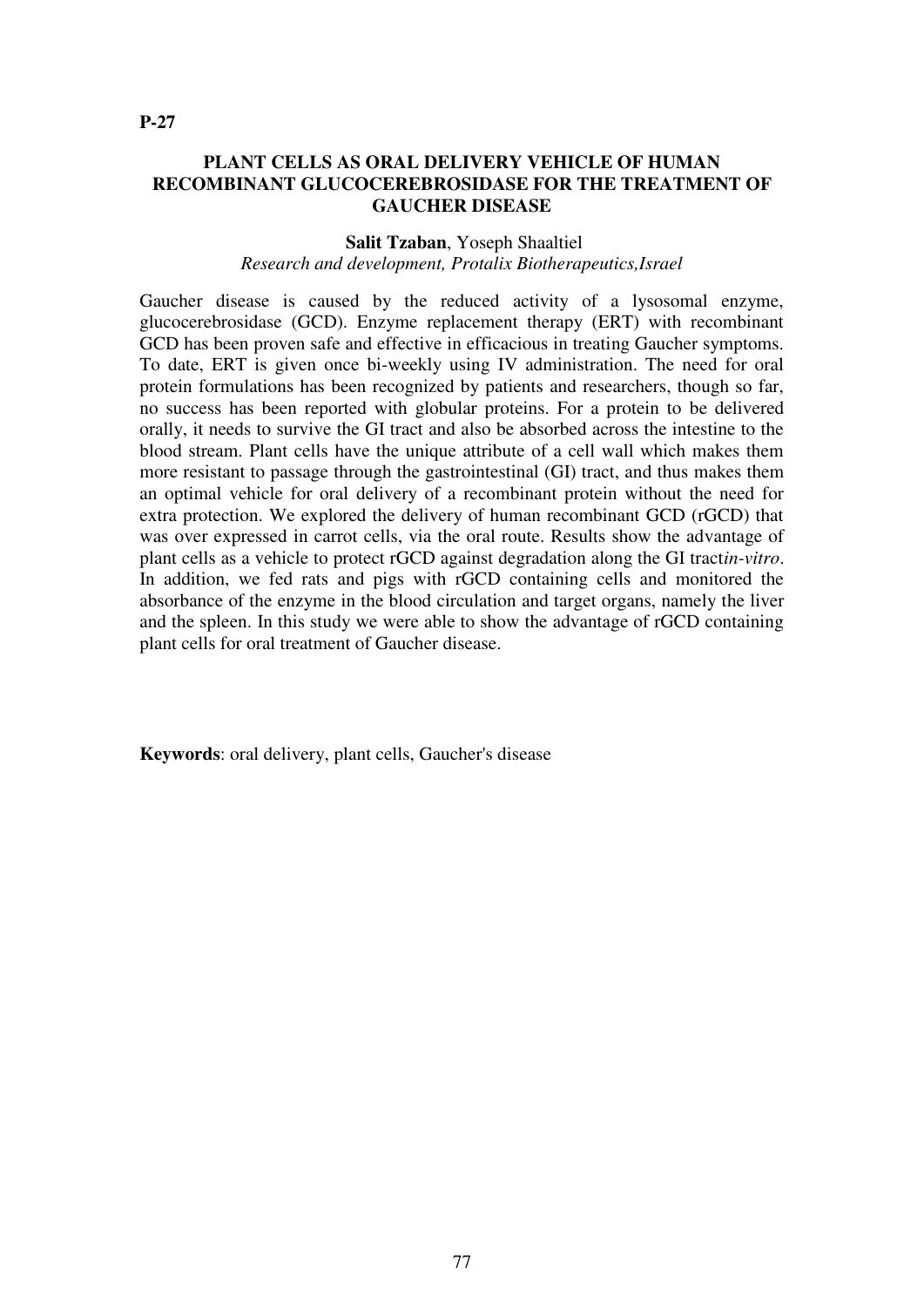Yaniv Dolev<sup>1</sup>, Izhak Etsion<sup>2</sup>, Yechezkel Barenholz<sup>3</sup>

<sup>1</sup>*Moebius Medical Ltd., Israel*

2 *Faculty of Mechanical Engineering, Technion Israeli Institute of Technology, Israel* 3 *Faculty of Medicine, Hebrew University of Jerusalem, Israel*

Moebius Medical is developing a lubricating, intra-articular injectable solution for diarthrosis (synovial joints).

The healthy articular cartilage is smooth and has low friction -- allowing the bones in a joint to glide smoothly over one another upon movement. The osteoarthritis cartilage is thinned, eventually completely worn out, resulting in a "bone against bone" joint, reduced motion, and pain.

We studied and compared liposomes of various lipid compositions either in the form of small unilamellar vesicles (SUV) or large multilamellar vesicles (MLV) using a cartilage-on-cartilage model that has been developed in order to assess the lubrication capabilities and wear and tear reduction

DMPC/DPPC-MLVs was found to be the best bio-lubricant and the best anti-wear protector in these models (Sivan *et al.* 2009, Verberne *et al.* 2010). The mechanism of action of these liposomes involves hydrophilic lubrication related to high level of PC head group hydration at the LD phase and its unique softness at temperatures slightly above the SO to LD phase transition temperature (Sivan *et al.* 2009). Intra-articular injection of radiolabeled of DMPC/DPPC-MLV demonstrated prolonged durability (more than 28 days) in the joint (Dolev *et al.* in preparation). Local toxicology studies proved that intra-articular injection of a high dose of DMPC/DPPC-MLV in rabbits and rats is safe. A series of studies according to ISO-10993 confirmed its high biocompatibility.

A "First in man" study of this DMPC/DPPC-MLV is now being conducted at Hadassah Medical Center / Orthopedic Department.

**Keywords**: osteoarthritis, bio-lubricant, DMPC/DPPC-MLV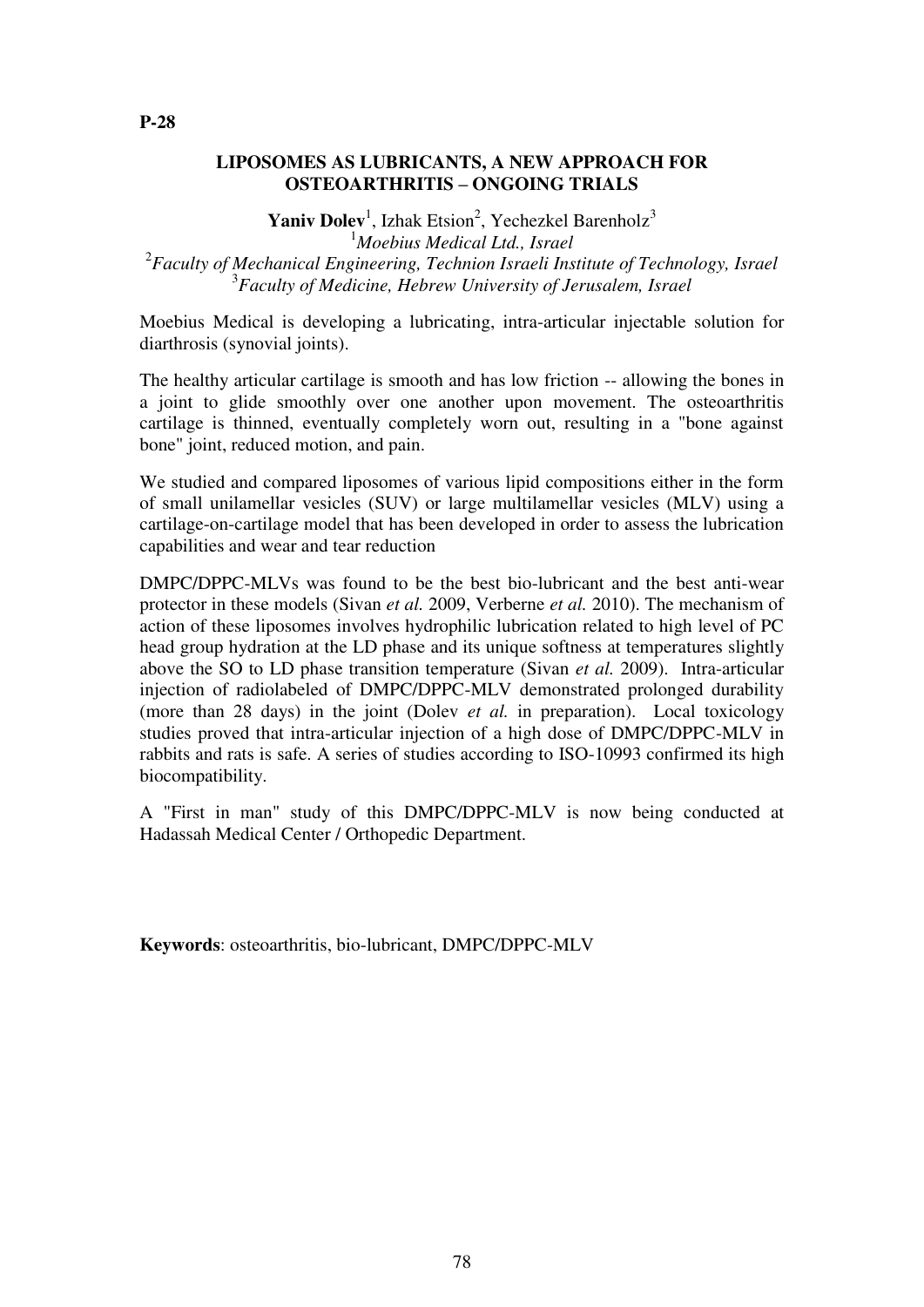# **PATENT PROTECTION FOR INNOVATIONS IN ANTI-ANGIOGENIC THERAPY**

## **Joseph Wyse**, Keren Hagai *Patents, Dr. Eyal Bressler Ltd., Israel*

Anti-angiogenic therapeutics are one of today's most rapidly advancing areas of medical research. New nano-drug approaches promise new applications. Are these new approaches being translated into commercial drug, diagnostic or theranostic activity which will benefit the patient? Are these new approaches able to leverage patent activity into an income stream for further research to offset R&D costs and make profits? Are Israel's research efforts in this burgeoning field adequately served by patenting activity?

Our survey and analysis of the patent literature already provides some strong indications. The type of patent activity is presented, together with the patent activity of leading players in the field, and strategies are suggested for researchers to maximise patent value and financial benefit of future advances in the field. The patenting position of Israeli research groups is particularly emphasised in our analysis of patent data. Methods for coordinating the R&D timeline, funding timeline, marketing timeline and regulation timeline with the patent lifecycle are presented. The patent implications of start–up–to–strategic partner joint ventures are discussed.



# **Anti-Angiogenic Therapy, Patenting Trends:**

**Keywords**: patent nano anti-angiogenic

#### **P-29**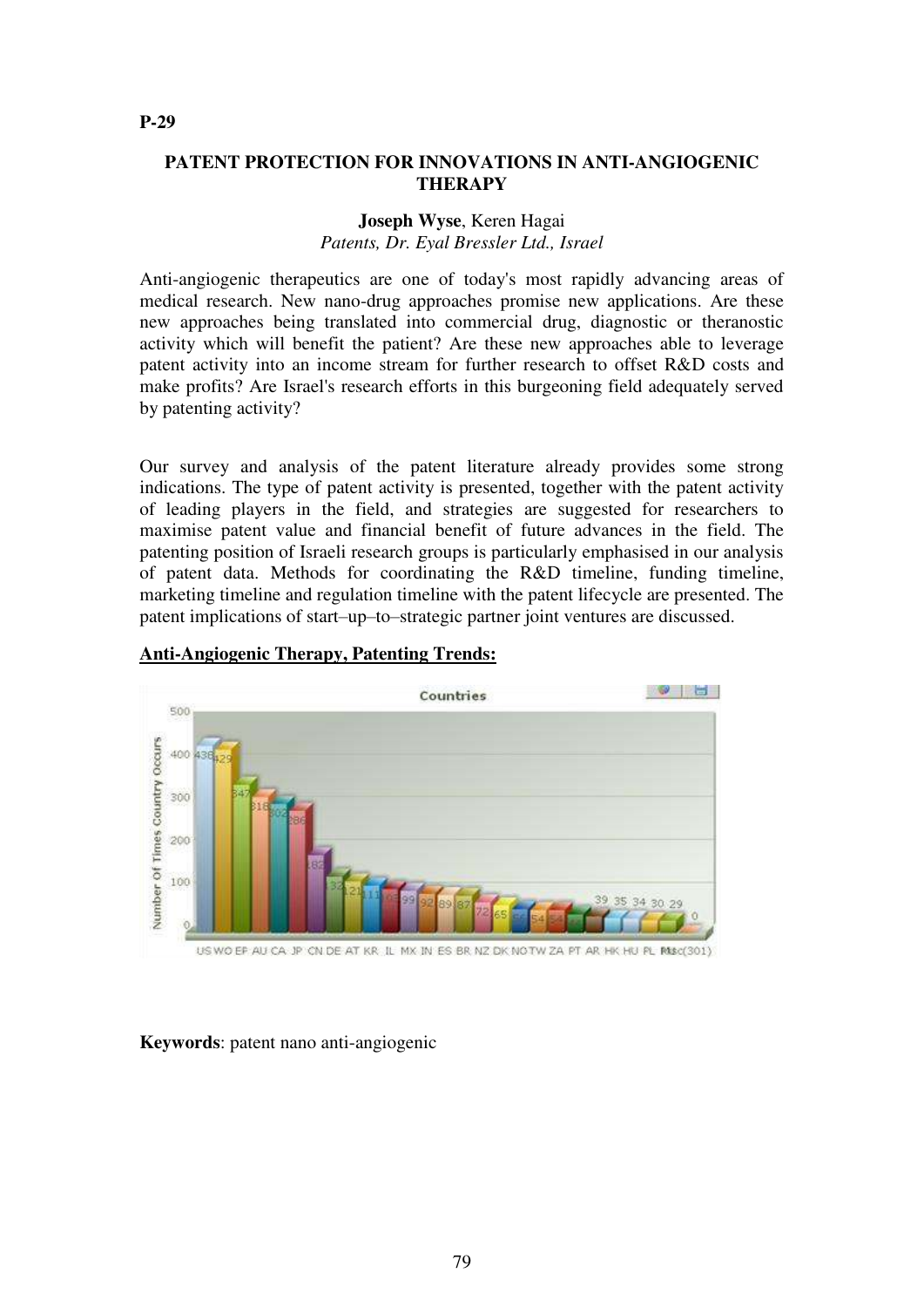# **BREAK-THROUGH IN THE PROCESSING AND CONTROLLLING OF BIODEGRADEABLE MICRO-CAPSULES AS DRUG CARRIRERS**

#### **Tal Sarid**

*Application, Dr. Golik, Israel*

Micro-Encapsulation is a powerful tool in the area of controlled drug delivery. This technique can be applied to slow and controlled release of drugs, protection of active compounds from immune systems, and to solubility enhancement and phase transfer. This straightforward and flexible method was specially designed for the immobilization of drugs, enzymes, cells, microbes and vitamins in biodegradable polymeric capsules. These capsules can be produced from a large variety of polymers such as Alginate, Gelatin, Chitosan and in different sizes and shapes. The major principles of micro-Encapsulation will be presented along with case studies which emphasize the importance of it. A new technique for processing and controlling Micro-capsules will be introduced. This technique is of great importance for the pharmaceutical and food research and development departments and for the chemical and biological research in academia.



**Key words**: Micro-Capsules, Drug delivery, Controlled release.

#### **P-30**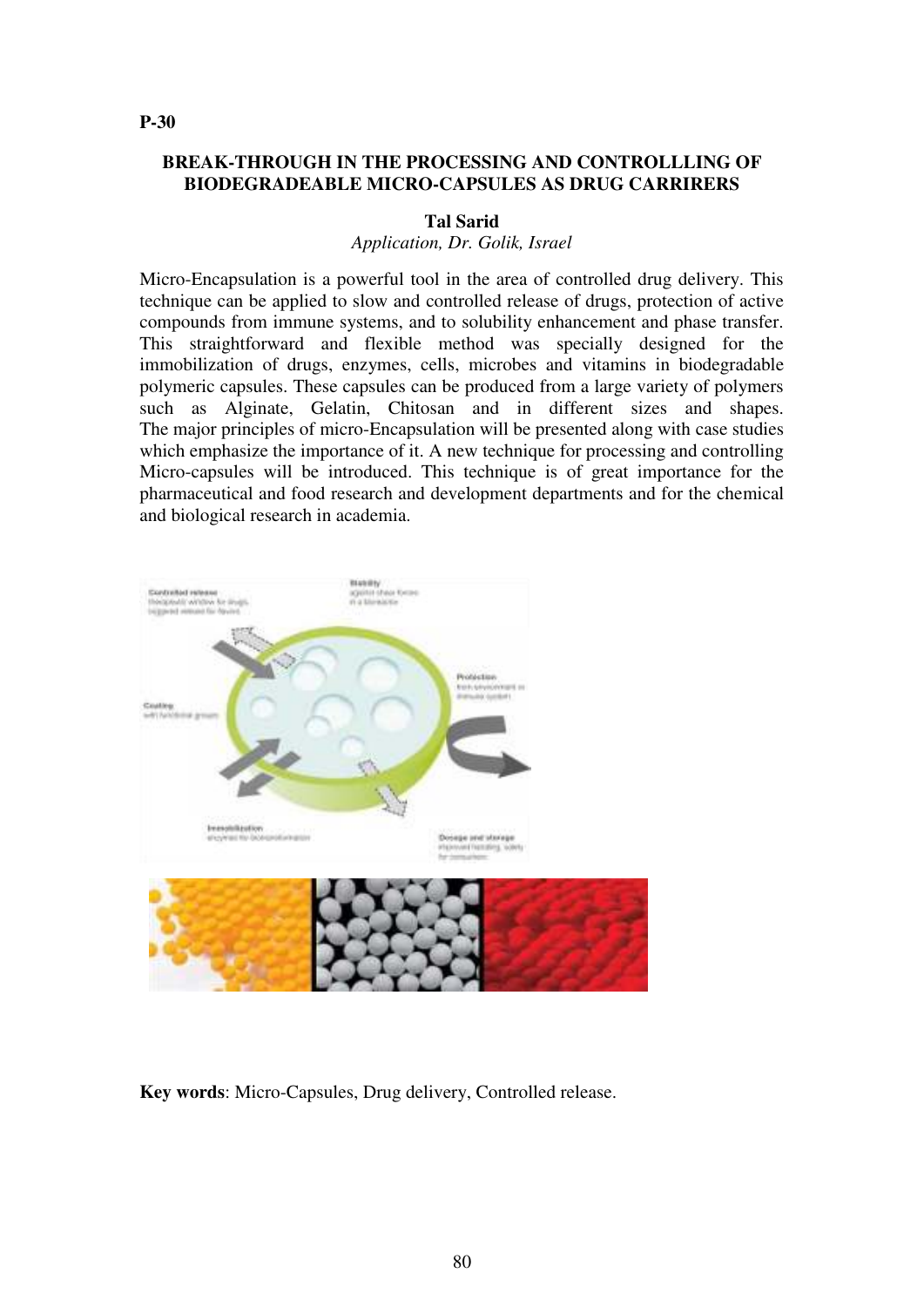**Abstracts of Posters**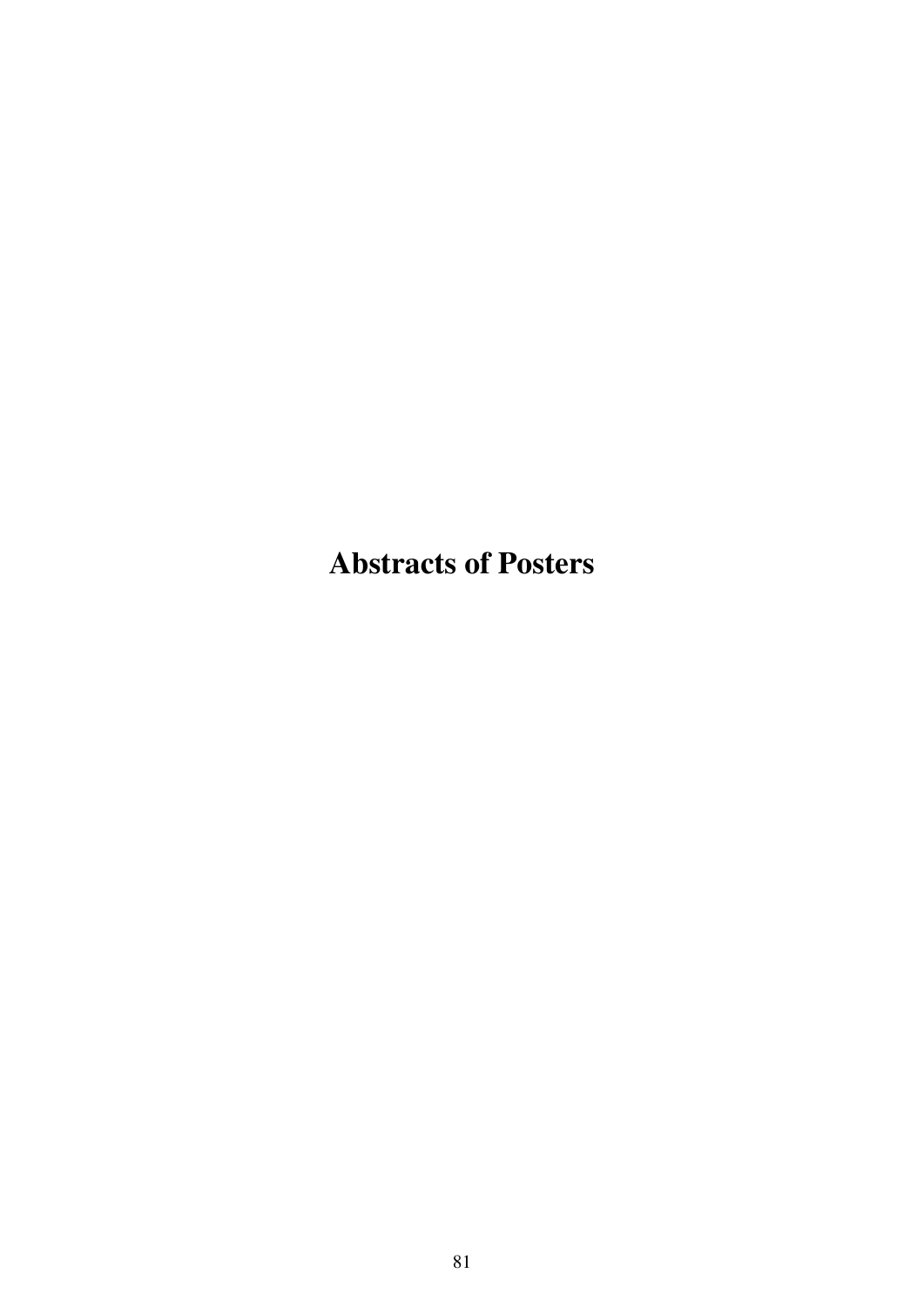## **PHARMACOKINETIC-PHARMACODYNAMIC MODELING ANALYSIS OF THE OPTIMAL LOCAL DELIVERY RATE OF TNF-α-NEUTRALIZING ANTIBODIES IN RHEUMATOID ARTHRITIS**

#### **David Stepensky**

#### *Department of Pharmacology, Ben-Gurion University of the Negev, Israel*

**Introduction:** Anti-TNF-α antibodies that are used to manage rheumatoid arthritis (RA) can interact with  $TNF-\alpha$  in the synovial fluid and in other locations in the body. The relative contribution of these local vs. systemic anti-TNF- $\alpha$  effects has been analyzed recently for adalimumab using a model with three sites of antibody-TNF- $\alpha$ interaction<sup>1</sup>. Based on this analysis, intraarticular sustained release formulations can improve the balance of local vs. systemic effects, as compared to the systemic administration of the drug.

**Objectives:** To estimate the optimal local delivery rate of TNF-α-neutralizing antibodies in rheumatoid arthritis using intraarticular sustained release formulations.

**Methods:** The available data from the scientific literature on the variability in the RA disease state and the pharmacokinetics of TNF-α-neutralizing antibodies were analyzed using a target-mediated drug disposition (TMDD) model with three sites of antibody-TNF- $\alpha$  interaction. Dose-response of intraarticular adalimumab in the individual patients and its dependence on the individual variability factors have been analyzed.

**Results:** Intraarticular adalimumab administration using sustained release formulations can improve the balance of local vs. systemic anti-TNF-α effects. Based on the average data, the optimal rate of intraarticular adalimumab delivery (the therapeutic window) was in the range of 4.4-14.1 pmol/hr/L. The disease state (the baseline TNF- $\alpha$  secretion rates in the individual compartments) was the highest source of inter-patient variability in the anti-TNF-α effects of adalimumab. As a result, the optimal local delivery rate of adalimumab in the individual patients ranged from 0.3- 4.0 to 52-66 pmol/hr/L.

**Conclusions:** Inter-patient variability of the disease state substantially affects the therapeutic window of anti-TNF-α antibodies. Therefore, sustained release formulation that continuously releases anti-TNF-α antibody at a certain pre-set rate will lead to suboptimal responses in high proportion of the individual patients. Adjustment of drug dosage based on the individual variability factors is required to optimize the balance of local vs. systemic anti-TNF-α effects.

**References:** 1. Stepensky D. Local vs. systemic anti-TNF-alpha effects of adalimumab in rheumatoid arthritis: pharmacokinetic modeling analysis of interaction between a soluble target and a drug. Clin Pharmacokinetics, in press, 2012.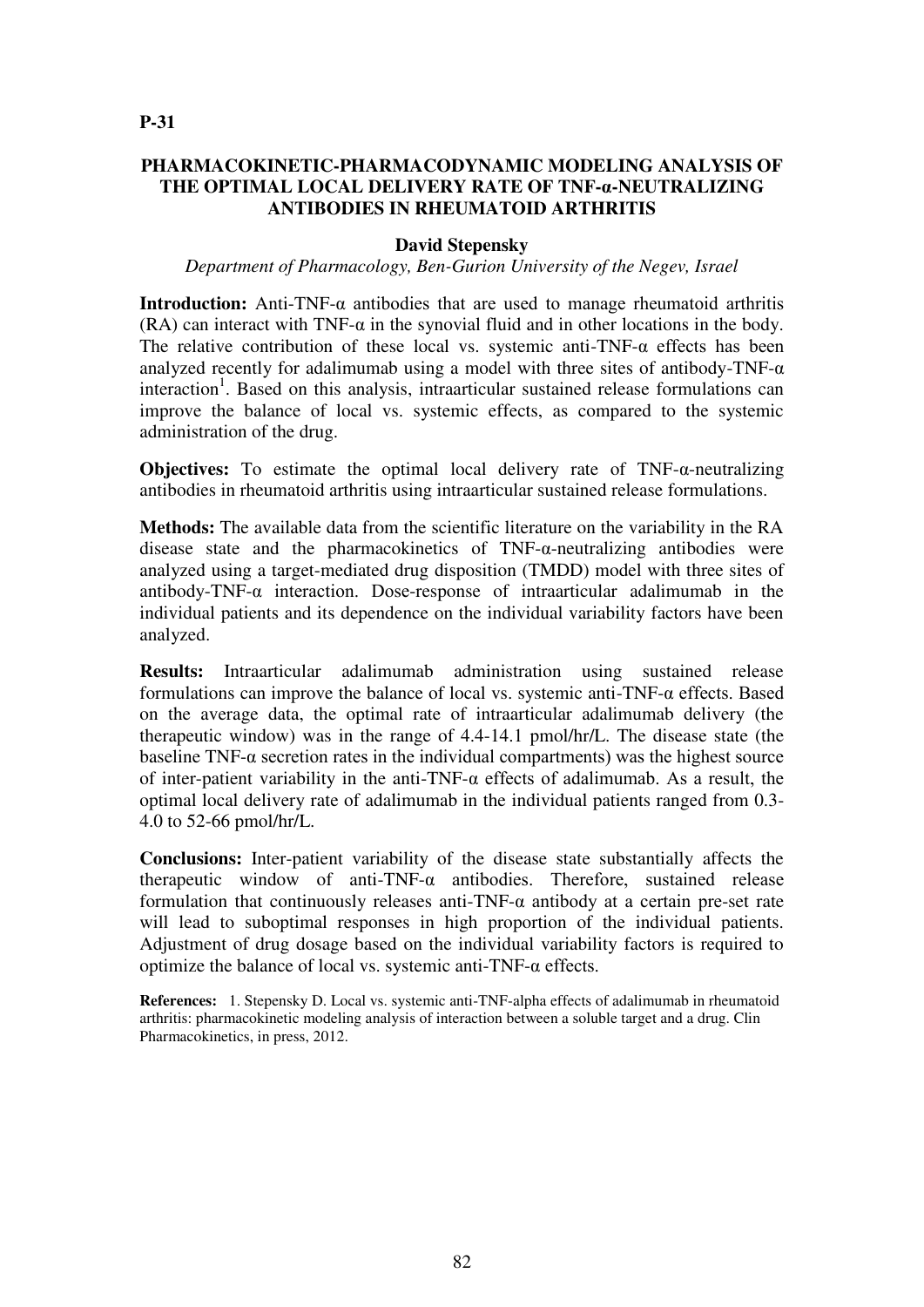# **DEVELOPMENT OF ANALYTICAL APPROACHES FOR QUANTITATIVE CHARACTERIZATION OF NANO-DRUG DELIVERY SYSTEMS INTENDED FOR INTRACELLULAR TARGETING**

#### **David Stepensky**, Veronika Kaplun

*Department of Pharmacology, Ben-Gurion University of the Negev, Israel*

**Background**: Many biopharmaceuticals act on intracellular targets and should reach the site of action in specific organelle in order to exert pharmacological effect. Due to the limited permeability and stability of biopharmaceuticals, efficient delivery requires encapsulation of these agents into specialized drug delivery systems targeted to the intracellular site of action. We devise new approaches of targeted delivery of antigenic peptide to the endoplasmic reticulum of the antigen-presenting cells for anticancer vaccination.

**Objectives**: 1) development of endoplasmic reticulum (ER)-targeted delivery system, based on nanoparticles (NPs) loaded with antigenic peptide and surface-decorated with peptidic targeting residues. 2) analytical characterization of the developed system and assessment of the targeting residues' conjugation efficiency.

**Methods**: Antigenic peptide-loaded PLGA-based NPs were prepared using a double emulsion technique and were decorated using a novel 3-stage conjugation approach. We applied/developed a panel of analytical tools (HPLC, spectroscopy and imagingbased) to assess the amount and stability of the surface-conjugated targeting residues, drug encapsulation efficiency and kinetics of drug release.

**Results**: We have generated spherical NPs with desired morphology, encapsulation efficiency, and cargo release kinetics. Following individual conjugation steps, we observed characteristic changes of the NPs' FTIR spectra indicating successful conjugation process. Decoration with targeting residues affected the uptake and intracellular trafficking of NPs and effectiveness of these processes was dependent on the type of the cells used in the experiments.

**Conclusions**: The applied analytical tools allow quantitative analysis of the developed NPs and their optimization (to enhance the drug encapsulation capacity and efficiency of decoration with the targeting moieties). The optimized NPs and the developed analytical tools will be used to assess the feasibility of intracellularly-targeted delivery, to identify the primary parameters that limit the targeting efficiency, and to develop delivery systems that can efficiently reach the target organelles and release their cargo in a controlled fashion.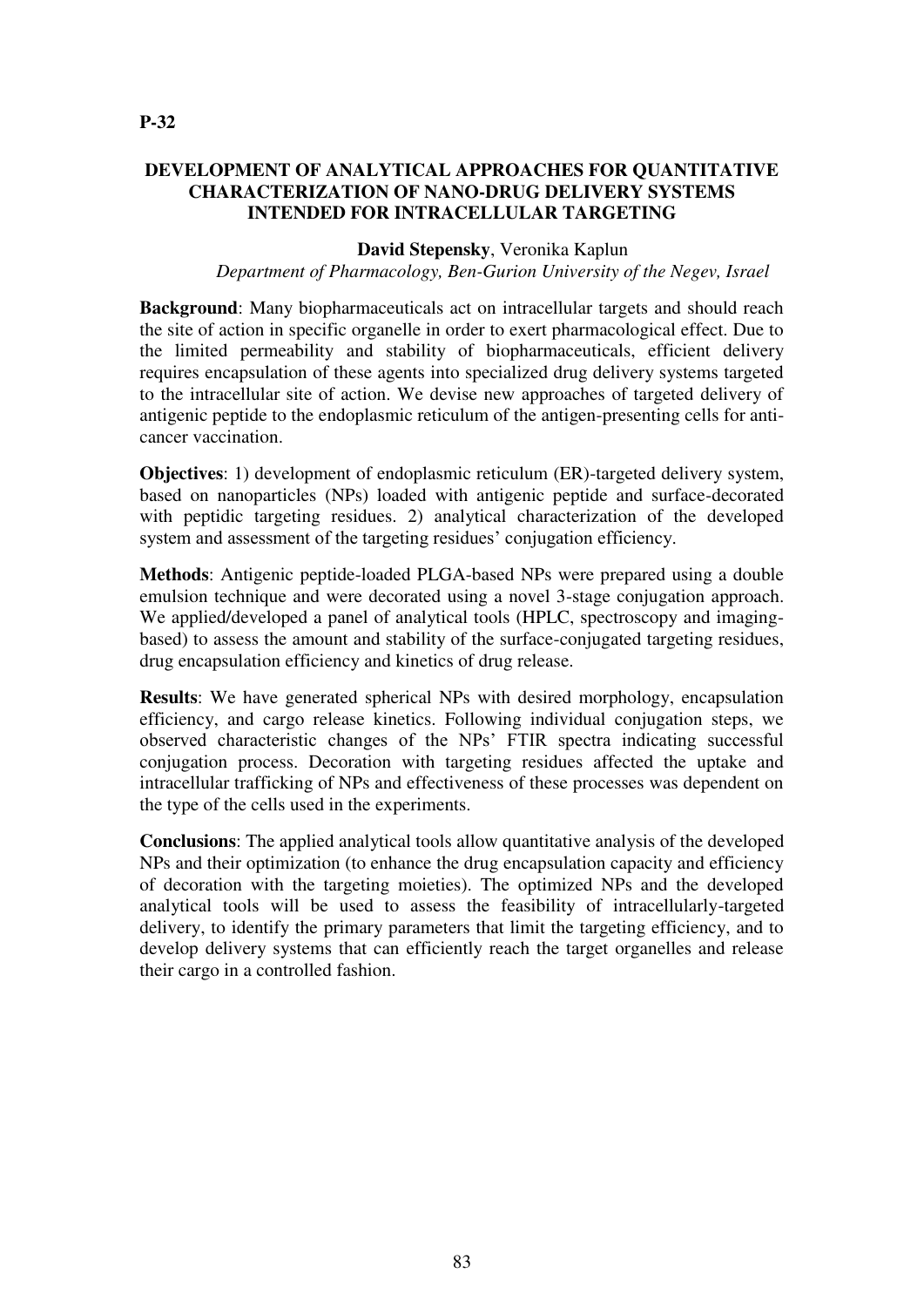#### **TOXICITY ASSESSMENT OF COMPOUNDS RELEASED FROM DISPOSABLE MEDICAL DEVICES USING A NEW** *IN VITRO* **ASSAY**

**David Stepensky<sup>1</sup>, George R. Dakwar<sup>1</sup>, Veronika Kaplun<sup>1</sup>, Lena Kojukarov<sup>1</sup>, Pavel** Gorenbein<sup>2</sup>, Ilana Schumacher<sup>2</sup>, Diana Kontorovich<sup>2</sup>, Carola Förster<sup>3</sup>, Elie Beit-

Yannai<sup>1</sup>

<sup>1</sup>*Department of Pharmacology, Ben-Gurion University of the Negev, Israel* 2 *Research & Quality Control Laboratory, The Medical Corps, Israel* <sup>3</sup>*Department of Anesthesia and Critical Care, University of Würzburg, Germany*

**Introduction:** Disposable medical devices (DMDs) release potentially toxic extractable materials during their use. *In vitro* safety assessment of DMDs is usually performed using L-929 mouse keratinocytes. However, cells that are present in the patient's blood vessels are predominantly exposed to the extractables that reach the systemic circulation and may be more suitable for the safety assessment of DMDs.

#### **Objectives:**

1) To develop a new *in vitro* method for safety assessment of DMDs based on the mouse cEND brain endothelial cells.

2) To apply this method for toxicity assessment of extractables from intravenous infusion sets of different design from a variety of manufacturers.

**Methods:** We analyzed infusion sets from different manufacturers that varied in design and storage time. cEND cells were incubated with extracts of individual parts of the infusion sets (tube, cup, latex), and relative toxicities were analyzed using MTT test, DCFH-DA-based analysis of reactive oxygen species formation, apoptosis and cell cycle analyses.

**Results:** We identified a pattern of yellowing of the infusion sets upon storage and revealed that it originated from the latex part. Extracts of the individual parts of the infusion sets were toxic to the cEND cells leading to enhanced formation of the reactive oxygen species, inhibition of the cells' metabolic activity, alterations of the cell morphology, induction of apoptosis and cell death. The MTT test and the light microscopy were the most informative parameters for *in vitro* toxicity assessment of the studied extracts.

**Conclusions:** Infusion sets release extractables that can be toxic to the endothelial cells of the patients that receive infusion. cEND mouse brain endothelial cells appear to be appropriate for *in vitro* analysis of infusion sets toxicity and we suggest to use them to analyze the safety and stability of infusion sets and other medical devices that release extractables into the systemic circulation.

#### **References:**

Dakwar GR, Kaplun V, Kojukarov L, Gorenbein P, Schumacher I, Kontorovich D, Förster C, Beit-Yannai E, Stepensky D. Toxicity assessment of extracts from infusion sets in cEND brain endothelial cells, Int J Pharmaceut 2012, in press.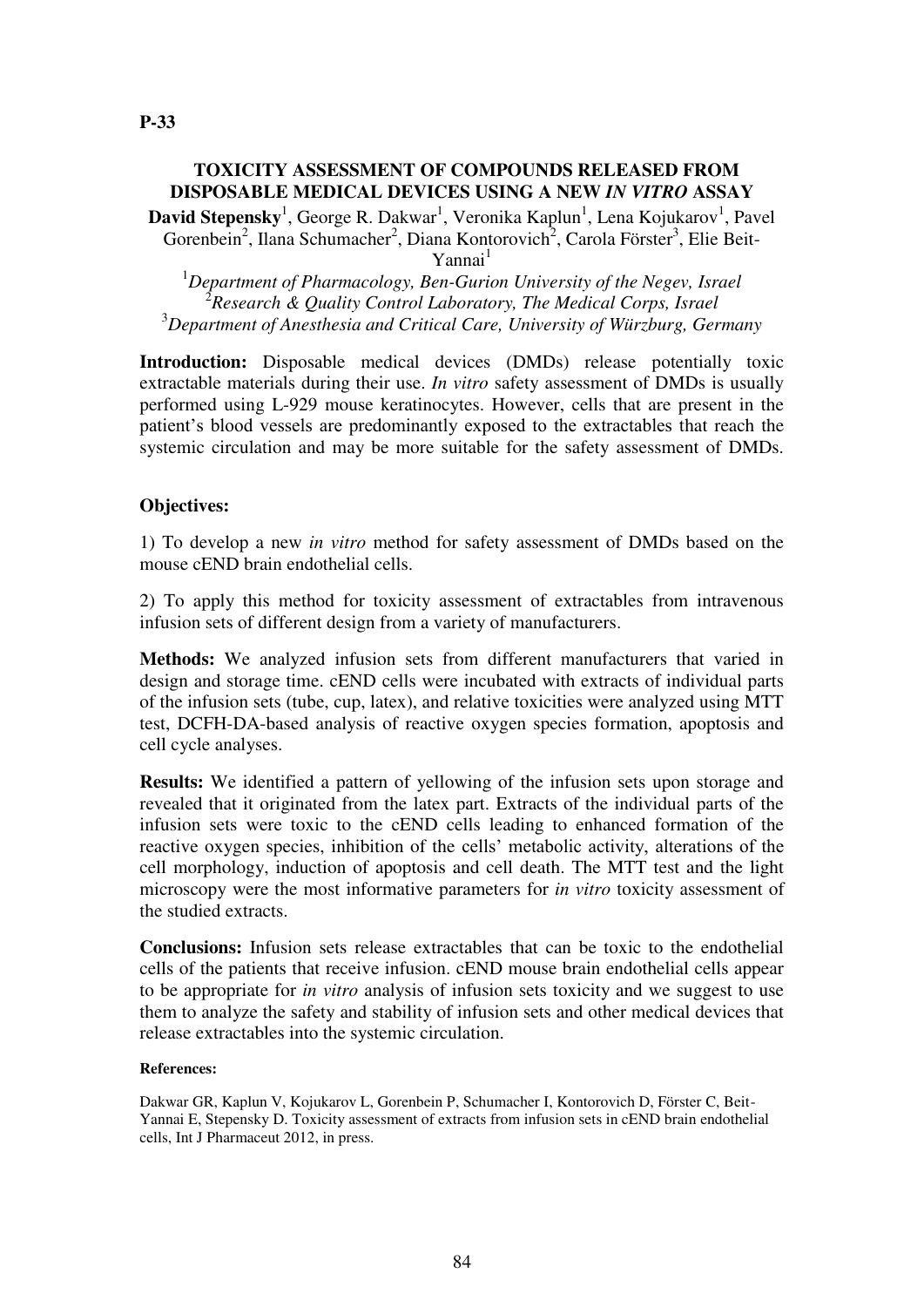## **A SIMPLE NOVEL APPROACH FOR THE CALCULATION OF "PACKING PARAMETER" VALUES OF AMPHIPHILES**

Daniel Zucker<sup>1</sup>, Thomas Andersen<sup>1</sup>, Yechezkel Barenholz<sup>2</sup> <sup>1</sup>*Micro- and Nanotechnology, Technical University of Denmark, Denmark* 2 *Biochemistry and Molecular Biology, IMRIC, The Hebrew University, Israel*

Amphiphiles can associate into a variety of structures in aqueous solution. The shapes of these aggregates are determined by geometric constrains of their hydrophilic "heads" and hydrophobic "tails" cross areas. Packing parameter (PP) is defined as the ratio between the hydrophobic and the hydrophilic cross area of the molecule, and it determines the expected shapes of the aggregates that form<sup>1</sup>: PP<0.67 is characteristic for micelle forming amphiphiles,  $0.67 < P$ P $\le 1.0$  is characteristic for liposomes, and amphiphiles with  $PP > 1$  self-aggregate into inverted phases. The packing parameter is not generally calculable *a priori*. The experimental measurement of the packing parameter is not simple since it requires expertise in X-ray diffraction techniques<sup>2</sup> and surface tension measurements of amphiphiles at the air/water interface<sup>3</sup>, both methodologies require special instrumentation. We created a database of different amphiphile molecules with their packing parameters, which we found in the scientific literature. For each of the molecules the following data was estimated from their chemical structure: number of carbon chains, the length of the carbon chains, number of double bond kinks, number of H-bonds, number of ions at pH 7, number of atoms that are bound to a charged atom, and number of stable ions. The PP was calculated using a non-linear regression of multiple variables, which takes into consideration these parameters. Our simple algorithm can predict a PP that is close to the PP determined experimentally in various publications. Even when the algorithm deviates from the real PP, it does not confuse between micelles, liposomes, and inverted phases.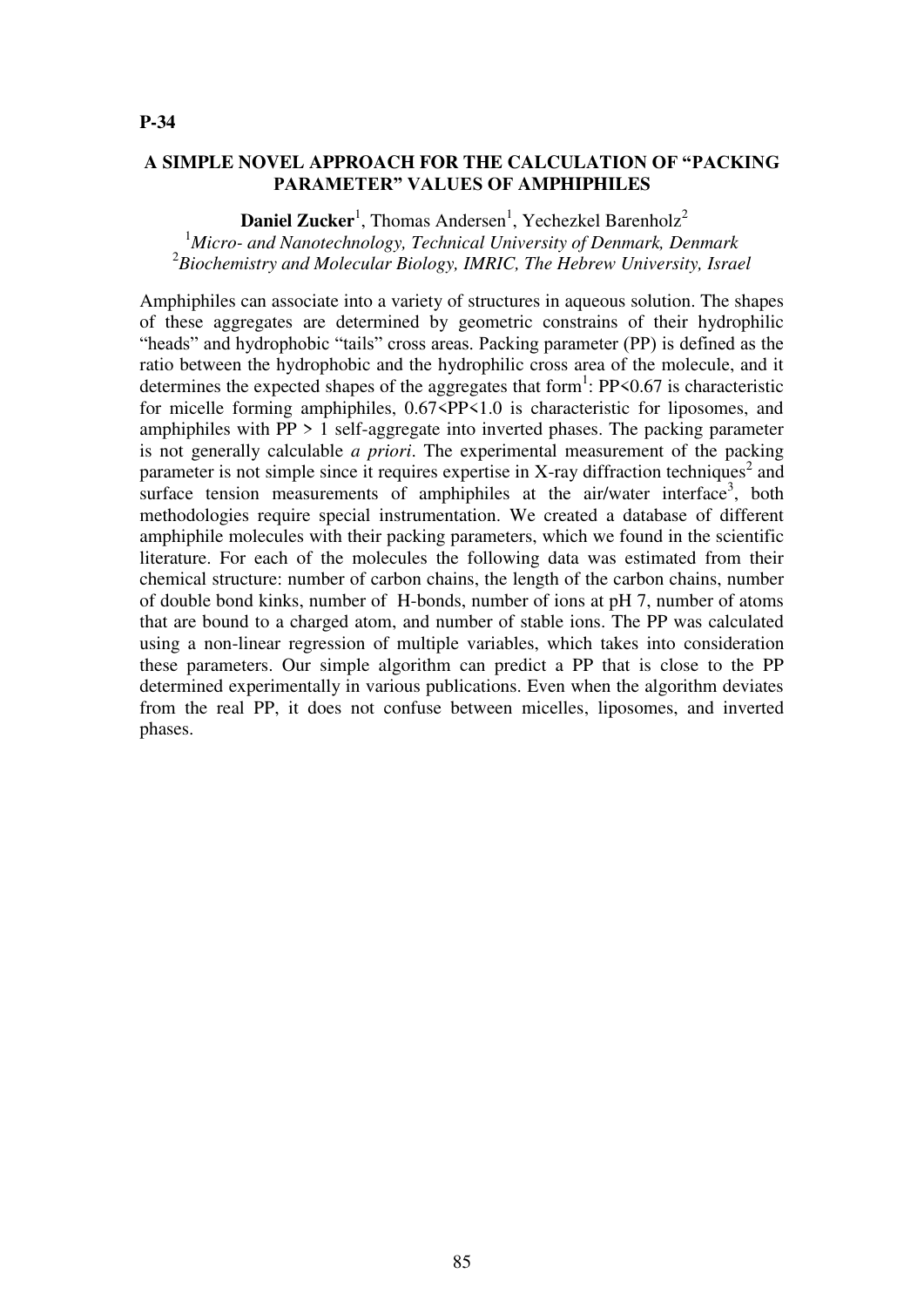# **THERAPEUTIC ULTRASOUND WAVES FOR THE DELIVERY OF GENES INTO CELLS: MECHANISTIC STUDIES**

**Noa Cohen**, Tom Haber, Marcelle Machluf *Biotechnology and Food Engineering, Technion – Israel Institute of Technology, Israel*

# **Background**

The mechanisms by which therapeutic ultrasound (TUS) mediates gene delivery into cells remains poorly understood. Understanding the mechanism by which TUS delivers genes into cells, its bioeffects on cell membrane, the kinetics of DNA trafficking to the nucleus and its time of expression are crucial in order to improve transfection efficiency and allow better control of this modality.

## **Methods**

Experiments were performed to evaluate the effects of TUS (if exist) on: (1) the cytoplasmatic membrane, (2) DNA intracellular trafficking and (3) nuclear transport. In these experiments the effects of different factors on TUS mediated transfection were studied.

The effect of TUS on the viability of the cells was measured using the AlamarBlue® assay. The effect of TUS on cell morphology, DNA transport and kinetics in the cells and on the nucleus were also studied.

## **Results & Conclusions**

Our results imply that TUS mediated transfectionis a complex process which involves several different mechanisms. Endocytic pathway as well aspore formation,play an important role in TUS mediated transfection. DNA intracellular traffickingmay include pathways that rely on both microtubules and actin fibers.

TUS did not affect the viability of the cells. In-situ Time-laps imaging revealed that during TUS application the nucleus undergoes reversible morphological changes.

**Keywords**: Gene Delivery, Mechanism, Ultrasound.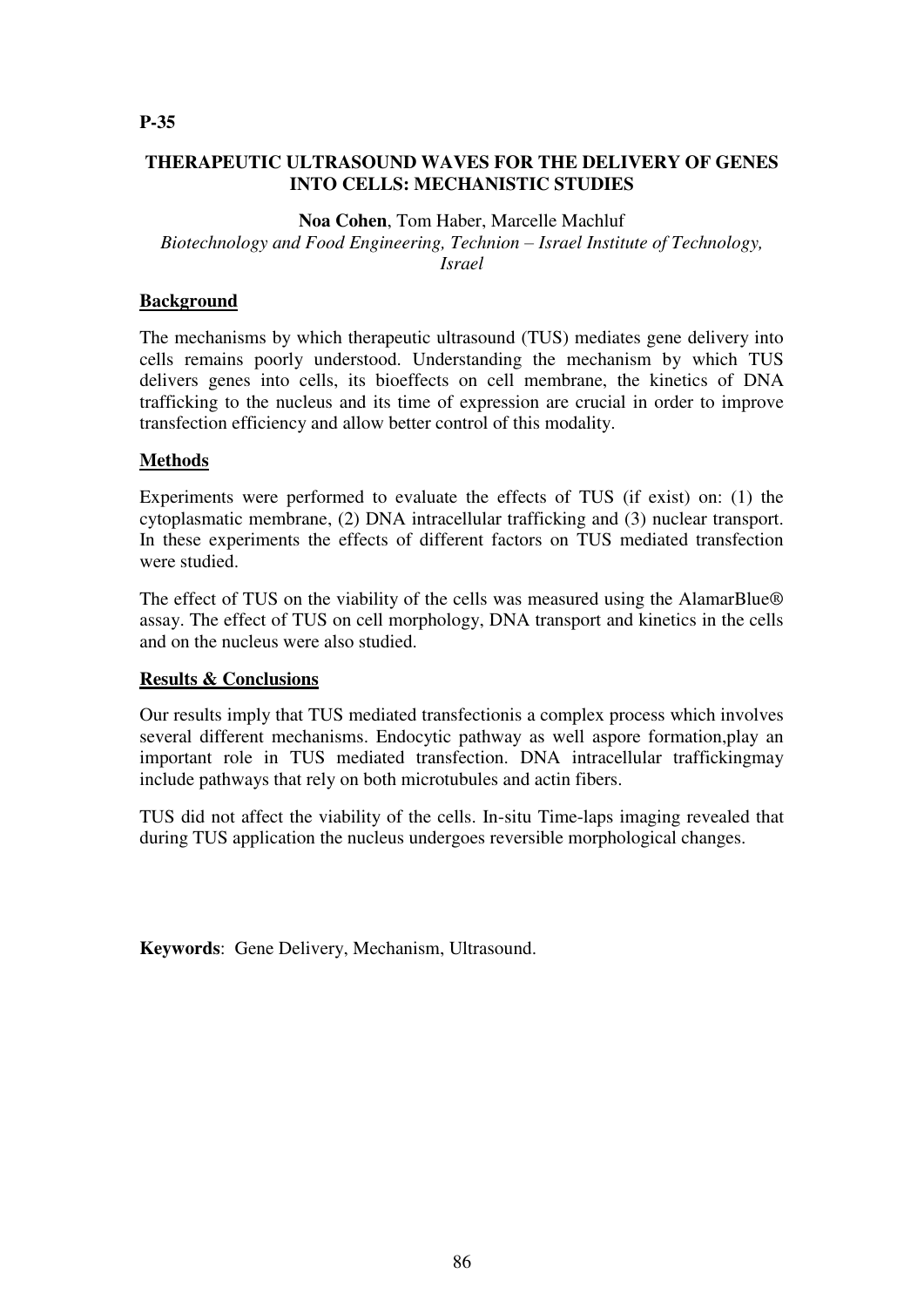# **DEVELOPING POLYMERIC DELIVERY SYSTEM FOR THE ENTRAPMENT OF INSULIN-PRODUCING STEM AND LIVER CELLS.**

**Deborah Chaimov**<sup>1</sup>, Irit Meivar - Levy<sup>2</sup>, Sarah Ferber<sup>2</sup>, Marcelle Machluf<sup>1</sup> 1 *Faculty of Biotechnology and Food Engineering, Technion, Israel* 2 *The Endocrine Institute, Sheba Medical Ctr, Israel*

# **Introduction**

Microencapsulation of living cells in a biocompatible and semi-permeable polymeric membrane was proven to be an effective method for continuous drugs delivery and for immunoprotection of the cells. Addition of extra cellular matrix (ECM) to the encapsulation system regulates the activities of adherent cells, including proliferation, differentiation and cellular secretion level of insulin by activating the desired cell signaling via integrin-ligand-bonds and subsequently stimulating the gene expression level. We propose to encapsulate human liver cells (Hum-Hep) or human mesenchymal stem cells (hMSC) after transduction with pancreatic and duodenal homebox gene-1 (PDX-1), which induced trans-differentiation into functional insulinproducing cells, as a possible diabetic therapy application.

# **Methods**

Hum-Hep cells and human mesenchymal stem cells (hMSC) were transduced using recombinant adenovirus containing PDX-1 gene. Transduced cells were encapsulated in alginate-PLL mixed with ECM isolated from pancreatic tissue. The effect of encapsulation parameters on cell viability and insulin secretion was followed using AlamarBlue and C-peptide secretion, respectively.

## **Results**

Encapsulated cells were viable for more than 120 days. Moreover, the morphology of the encapsulated cells showed that they grow and spread in their surrounding especially around micro pieces of ECM. C-peptide measured 5 days after initial exposure to the viral transduction, revealed that the encapsulated hMSC had significantly higher secretion levels than non-encapsulated hMSC.

## **Conclusion**

Our findings demonstrate that the microenvironment within the microcapsule is permissive for cell survival and insulin secretion. Therefore, entrapped insulin producing cells can be considered as a platform to replace deficient pancreatic β–cells while circumventing the shortage in tissue availability and the need for anti-rejection treatment.

**Keywords**: Cell encapsulation, Mesenchymal stem cells, Extracellular matrix.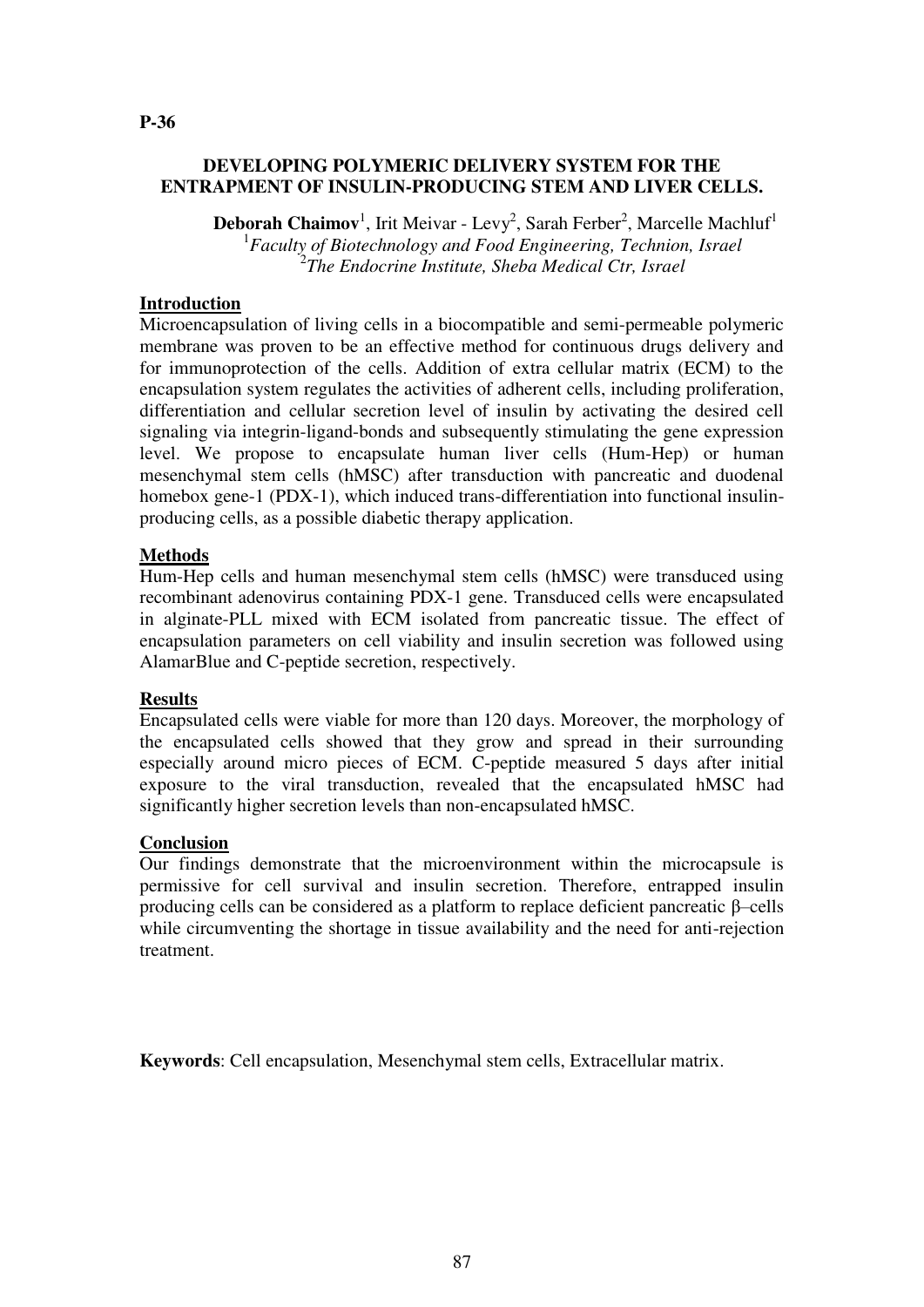#### **NUMERICAL SIMULATION OF THERMOSENSITIVE LIPOSOMES DELIVERY TO TUMORS USING HIGH INTENSITY FOCUSED ULTRASOUND**

# **Luai Khoury**<sup>1</sup>, Joseph Kost<sup>2</sup>, Giora Enden<sup>1</sup>

1 *Biomedical Engineering, Ben*‐*Gurion University of the Negev, Israel* <sup>2</sup>*Chemical Engineering, Ben*‐*Gurion University of the Negev, Israel*

The efficacy of cancer chemotherapy can be greatly enhanced by targeting thermosensitive drug-containing liposomes using high intensity focused Ultrasound (HIFU) (Dromi *et al.,* 2007). We have developed a theoretical model of mass transport describing the spatial and transient drug distributions in epithelial mesenchymal transitions (EMT) and epithelial tumors. In this model, the effects of HIFU on increasing the tumor microvasculature permeability (Watson *et al.,* 2012) and liposomes' rupture (Dromi *et al.,* 2007) are considered. In addition, we also took into account the influence of tumor cell apoptosis and necrosis on drug transport into the tumor (Zhang, Mi, Yang, & Xu, 2009). The model predictions agree well with published experimental results (Watson *et al.,* 2012). Thus, the model has been used to simulate nano-sized liposomes drug distribution in the tumor post HIFU application. Simulation results show that HIFU enhances liposomes accumulation in the tumor. Accumulation is greatest when the time between HIFU treatment and liposomes injection was less than one hour. Moreover, HIFU shortened greatest liposomes accumulation time compared to untreated (control) tumors from 26 h to 15 h. This model can be used to predict the treatment outcome and optimize the clinical protocol.

**Keywords:** HIFU, liposomes, mathematical model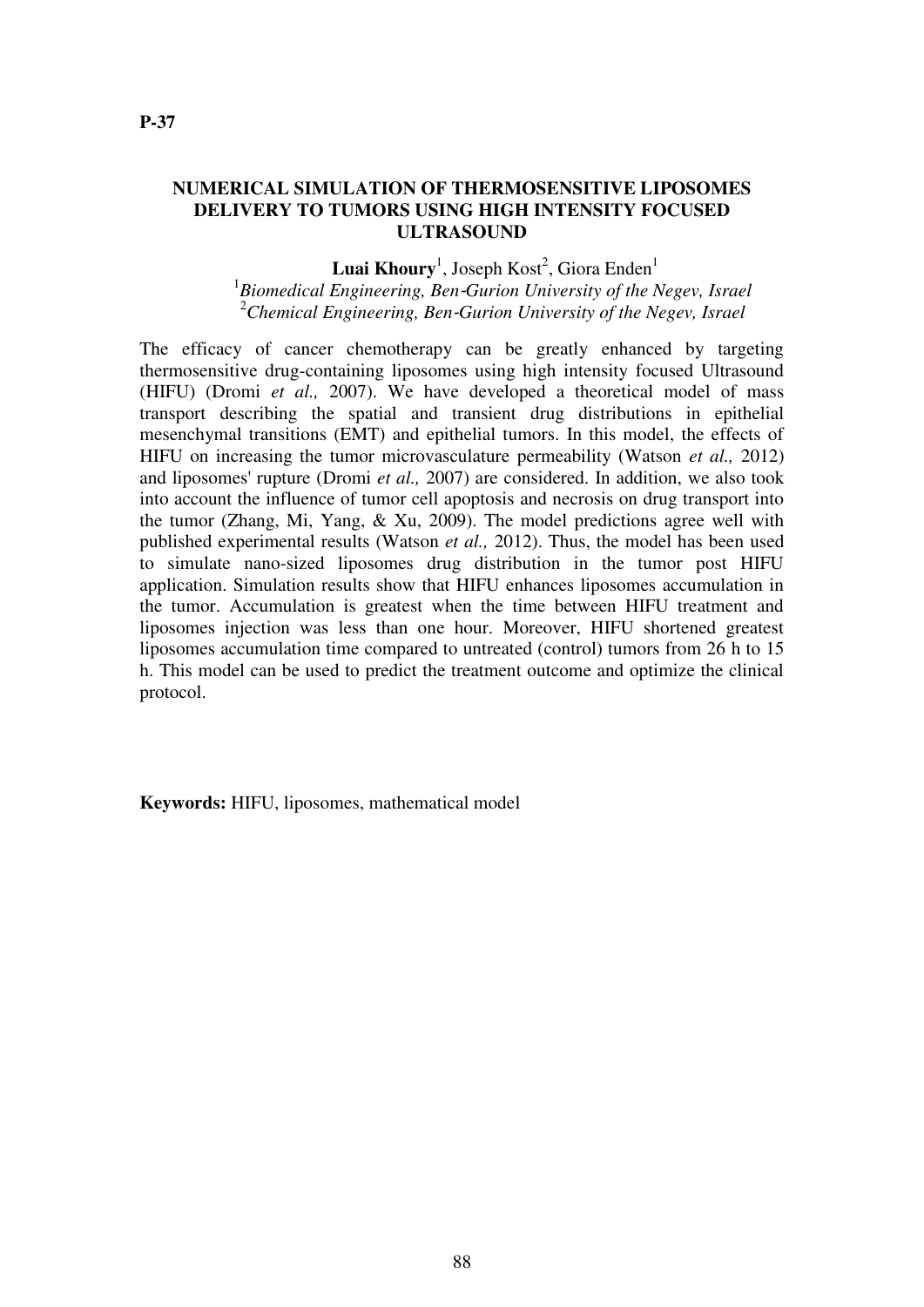**P-38** 

# **LAMININ DERIVED PEPTIDE – POLYMER CONJUGATE FOR SELECTIVE TARGETING PACLITAXEL TO CD44 EXPRESSING CANCER CELLS**

#### **Lina Shpirt**, Ayelet David *Pharmacology, Ben Gurion University, Israel*

**Background:** Conventional chemotherapy is limited because of its non-specificity, poor pharmacokinetics and multi-drug resistance. We have hypothesized that CD44 targeted polymer conjugates would increase therapeutic effect of Paclitaxel (PTX) owing to the passive tumor accumulation and rapid internalization into CD44 overexpressing cells and could further have the potential to overcome drug efflux pumps due to different (receptor-mediated) mechanism of cell entry, when compared to free drug.

**Methods:** A CD44-targeted delivery system based on the water-soluble N-(2 hydroxypropyl)methacrylamide (HPMA) copolymer was designed. The polymer possesses the laminin based peptide A5G27 as a ligand for targeting the CD44 cellsurface receptor, associated with a wide variety of tumors and the metastatic spread of cancer. FITC-labeled HPMA copolymer precursor having active ester groups for peptide attachment was first synthesized by radical precipitation polymerization. A5G27 was conjugated to the copolymer precursor via p-nitrophenyl (ONP) aminolysis. <sup>1</sup>HNMR was used to characterize the copolymer. The weight average molecular weight (Mw) and polydispersity (I) of the copolymer were determined by SEC. ONP and FITC content was determined using spectrophotometry. The binding and internalization of A5G27 containing copolymers to CD44-expressing cells was determined by means of flow cytometry.

**Results and Discussion:** The binding of the targeted HPMA copolymer bearing A5G27 peptide to CD44-overexpressing cells *SK-OV-3* and *B16-F10*, was significantly higher relative to the control, non-targeted copolymer. The ability of the CD44 targeted polymer PTX conjugate system to overcome P-gp resistance in P-gp overexpressing cell line is currently being investigated.

**Keywords:** HPMA, CD44, A5G27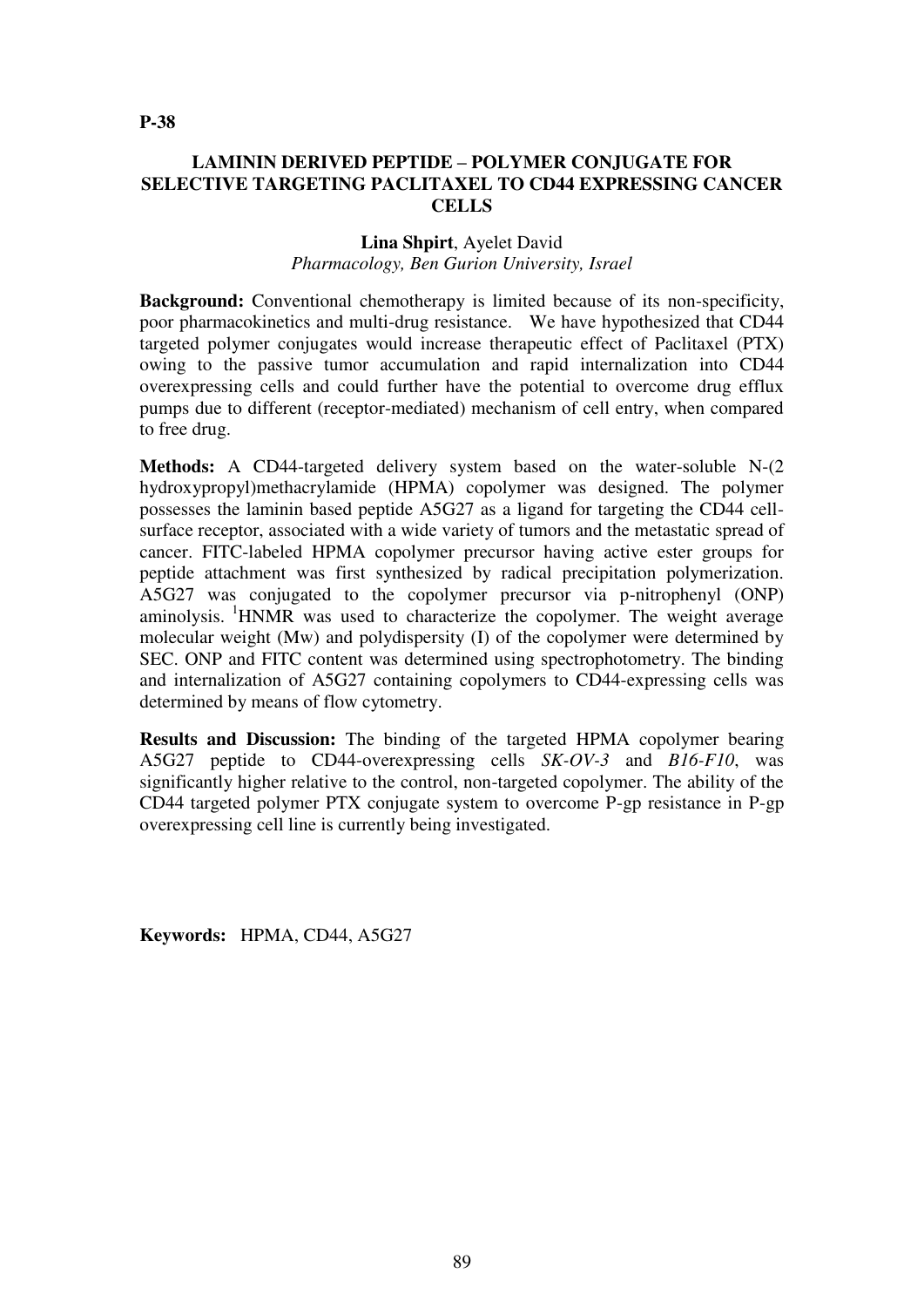# **INJECTABLE GELS BASED ON PORCINE CARDIAC EXTRACELLULAR MATRIX FOR MINIMALY INVASIVE DELIVERY OF CELLS TO INFRACTED HEART.**

#### **Yael Efraim**, Marcelle Machluf

*Faculty of Biotechnology and Food Engineering, Technion – Israel Institute of Technology (IIT), Israel*

# **Introduction**

Cardiovascular disease continues to be the leading cause of death, suggesting that new therapies are needed to treat the progression of heart failure post myocardial infarction. While acellular and cellular cardiac patches are applied surgically to the epicardial surface of the heart, injectable materials offers the prospective advantage of minimally invasive delivery directly into the myocardium. We have developed a unique heat based gel that can serve as an injectable scaffold for human induced pluripotent stem cells (hIPSC) for myocardium rejuvenation.

## **Materials and Methods**

Gels were prepared by solubilyzing decellularized porcine cardiac extra cellular matrix (pcECM) and studying its combination with polymers such as chitosan in different concentration and cross linker genipin. The gels were than characterized by scanning electron microscopy (SEM), and mass spectrometer. The mechanical properties were measured with plate reometer. hIPSC were cultivated within the gels and viability, proliferation and differentiation towards the cardiac linage were evaluated using Alamar Blue assay and Immunofluorescent staining.

## **Results**

Gels contained mostly collagen (more than 70%) were assemble in the form of thin fibers mesh (down to 5nm width). Mechanical strength of the gels elevated by increasing chitosn and genipin concentrations and all the gels showed support of cultivation of embryonic bodies derived from hIPSC.

## **Conclusions**

Injectable material based on pcECM offers the potential for minimally invasive cells delivery to the heart. Furthermore the ability to cultivate hIPSC and their derivative within such construct may bring unique value to the cardiac engineering field of personalized medicine.

**Keywords**: cardiac, injectable gel, extracellular matrix.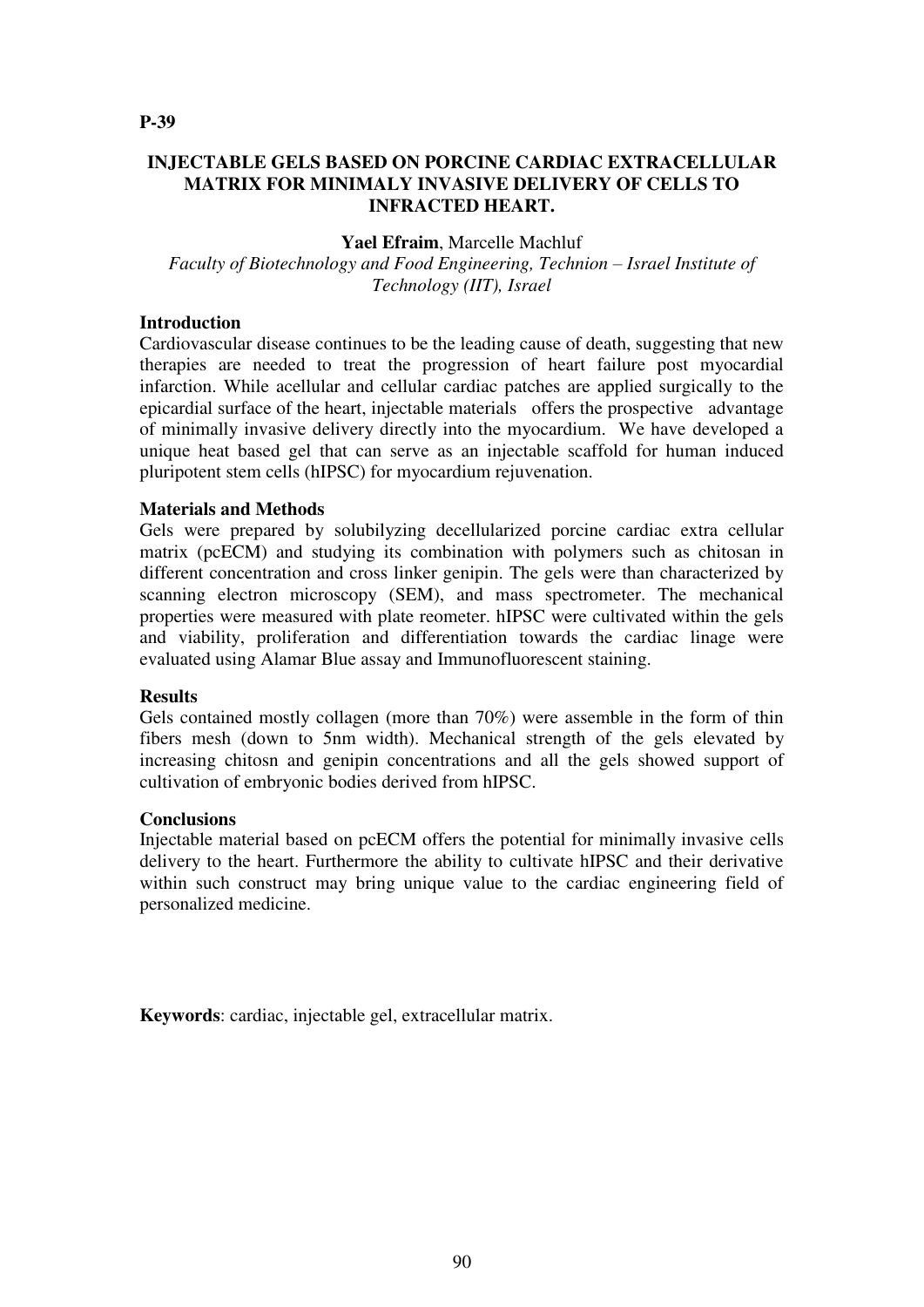#### **P-40**

#### **FOCUSED ULTRASOUND TRIGGERED POLYMER DEGRADATION, AN APPROACH FOR NONINVASIVE RESORPTION OF THE INFERIOR VENA CAVA FILTER**

#### **Noa Haberman**, Joseph Kost

#### *Chemical Engineering, Ben Gurion University, Israel*

 Deep Venous Thrombosis (DVT) is a pathological condition when micro-thrombi form blood clots within the deep veins of the thighs. When a blood clot detaches from the vessel wall and travels in the blood stream (Embolism), it risks blocking the blood flow in small blood vessels. The life-threatening complication of a DVT is Pulmonary Embolism (PE) that occurs when a pulmonary arterial blood vessel is blocked. Inferior Vena Cava (IVC) filter is a temporary medical metal device inserted by catheterization to the IVC, physically preventing the passage of large blood clots to the heart and lungs. We propose a new approach to determinate the filter functionality in a non-invasive manner, in which metal wires are connected by a degradable polymer joint, degraded on demand after exposure to Focused Ultrasound (FUS) radiation.

PLGA polymers are biodegradable and FDA approved for therapeutic applications, their strength and ability to connect metal wire suit our demands. In our studies of FUS radiation effect on PLGA properties we found FUS increases PLGA degradation rate due to both cavitation and thermal effect. After FUS radiation we have observed significant change in PLGA sample shape and structure; macro scale by naked eye and micro scale by scanning electron microscopy (SEM). In SEM we observed structure changes in the micron range and porosity in the nanometer range. However, thermal properties of the polymer are not affected by FUS radiation as no change in glass transition (Tg) point has been observed. Our goal is to develop a suitable method of ultrasound-triggered polymer degradation for IVC filter opening.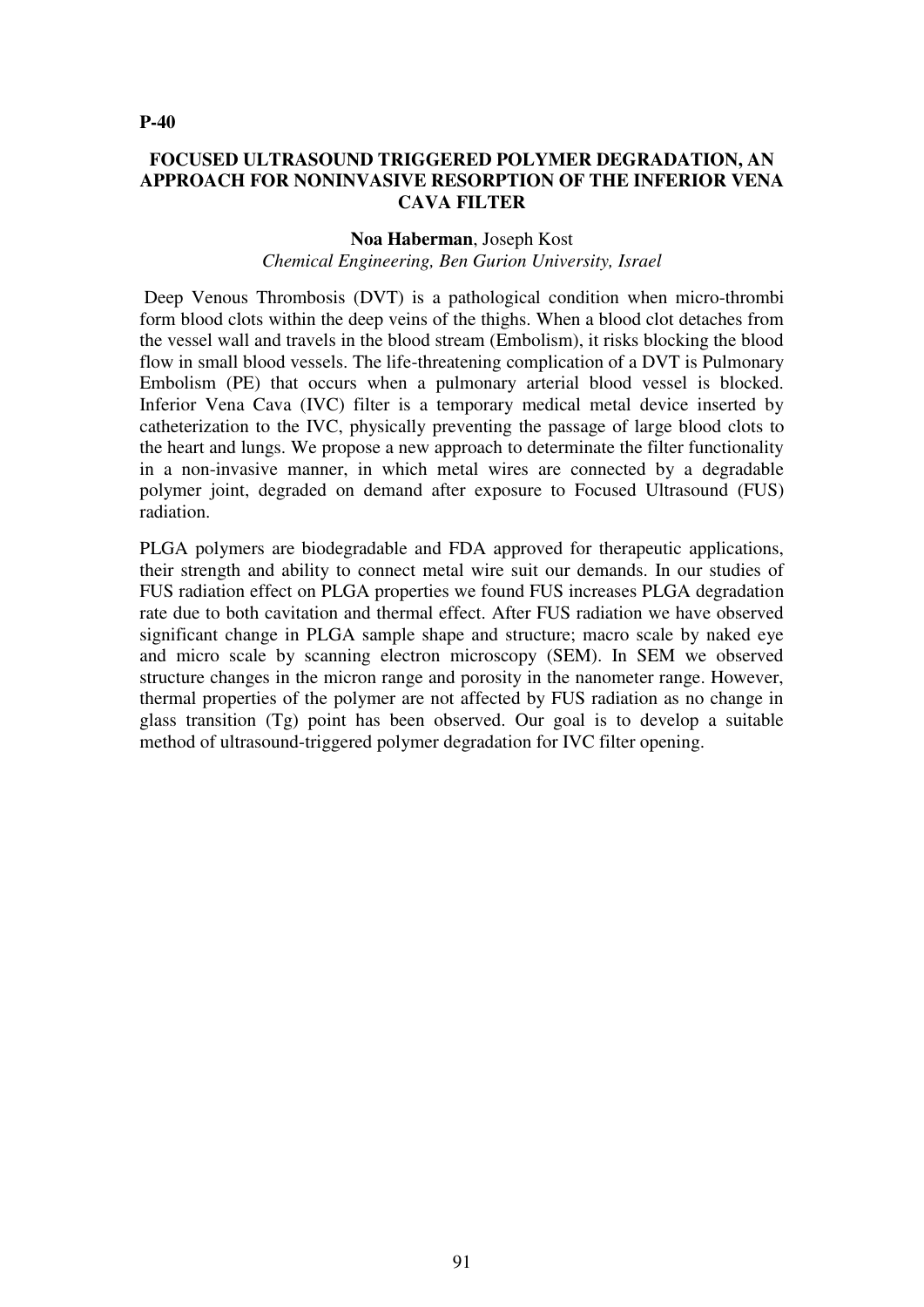**P-41** 

# **THERAPEUTIC ULTRASOUND FOR GENE DELIVERY TO MESENCHYMAL STEM CELLS -TARGETED ANTI-ANGIOGENIC TUMOR THERAPY**

# **Tom Haber**, Marcelle Machluf

*Biotechnology and Food Engineering, Technion – Israel Institute of Technology, Israel*

# **Background**

Genetically engineered stem cells, such as mesenchymal stem cells (MSC), is an exciting therapeutic concept that offers the promise of therapy for an array of disorders and malignancies. MSC have been demonstrated to migrate to tumors and ischemic tissue, thus can be used as a carrier of therapeutic DNAs. Ultrasound (US) is a non-viral approach used to deliver genes into cells and tissue. Non-viral vectors, which are considered safer, easier to prepare and lack of immunogenic response are emerging as substitutes to the viral ones.

## **Methods** & **Results**

MSCs were transfected with pGFP using therapeutic-US (TUS) and ultrasound contrast agents (USCA) achieving over 30% transfection. The TUS parameters, such as time, duty cycle (DC) and intensity were chosen after optimization of the TUS system. Biological activity of TUS-transfected secreted PEX: pDNA encoding for PEX (an anti-angiogenic factor) was added to the MSCs and were exposed to 1 MHz TUS at  $20\%$  DC, 2 W/cm<sup>2</sup> for 20 min with USCA. Conditioned media was taken from TUS-transfected MSCs and was added to human prostate cancer cells (PC3), primary endothelial cells (HUVEC) and MSCs. Viability was measured using AlamarBlue®.

Conditioned media taken from TUS-transfected MSCs with pDNA-PEX affected the migration of HUVEC and reduced the viability of PC3 and HUVEC cells by 40% and 20% respectively, While not affecting the viability of the MSCs. Currently we are in process of *in-vivo* studies investigating the efficacy of such an approach on tumor growth.

# **Conclusions**

Our study demonstrates that TUS can efficiently transfect MSC while maintaining their viability. The TUS-transfected MSCs secrets the PEX to their media and reduces the viability of prostate cancer cells while sparing non-cancer cells. These results suggest that transfected MSC may be used as a carrier of therapeutic DNAs in order to migrate to tumors and ischemic tissue.

**Keywords**: Gene Delivery, Mesenchymal Stem Cells (MSC), Ultrasound.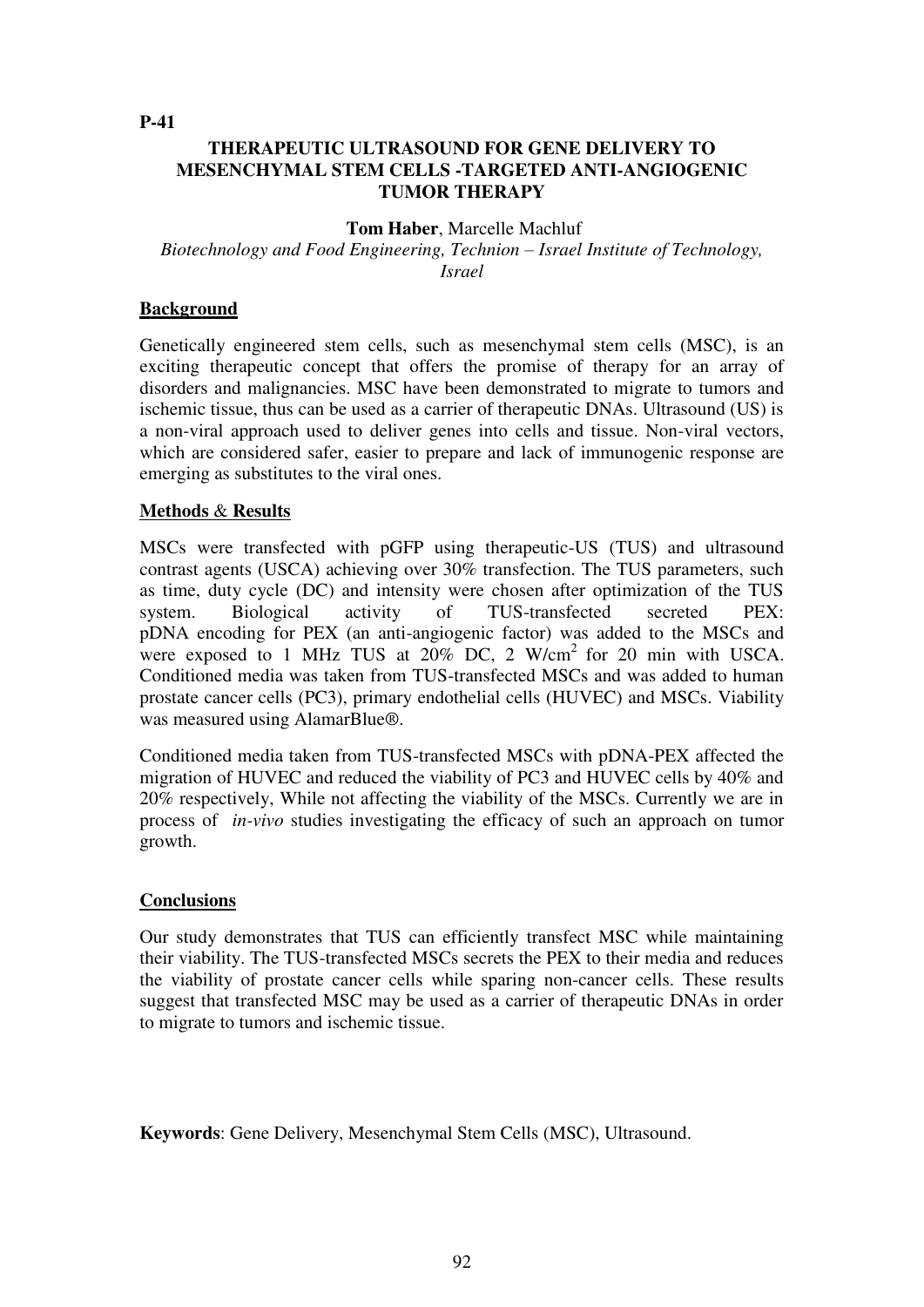# **CELL DERIVED VESICLES AS A NEW VEHICLE FOR DELIVERY OF siRNA**

# **Eyal Weinstein**, Marcelle Machluf *Nano science & technology, Technion, Israel*

#### **Introduction**

Drug delivery systems are vastly explored and developed using synthetic polymers as vehicles. We are developing a novel system in which vesicles derived from cellular membranes serve as vehicles. We have produced cell derived vesicles (CDV) from mesenchymal stem cells (MSC), known for their ability to migrate to tumors. Membrane proteins on the surface of MSC are key factors in the migration process. Therefore, the membrane mosaic may retain part of this ability and serve as a carrier for drug delivery to tumors. We aim to use this system in order to carry siRNA to cancer cells.

#### **Materials and Methods**

CDV were prepared by sonication and extrusion and characterized for size distribution and zeta potential, using dynamic light scattering. For analysis of siRNA content, PAGE and fluorescence measurements were conducted.

#### **Results**

The average size and zeta potential of the produced CDV was 156.3nm and -15.1 mV, respectively. siRNA did not degrade during the preparation process, as revealed using PAGE assay.

#### **Future work**

Morphology of vesicles and loading of siRNA will be characterized using cryo-TEM and fluorescence measurements respectively. Silencing will be tested on prostate cancer 3 (PC3) cells, using real time RT PCR analysis, and protein gel analysis.

**Keywords**: Vesicles, Mesenchymal stem cells, siRNA.

#### **P-42**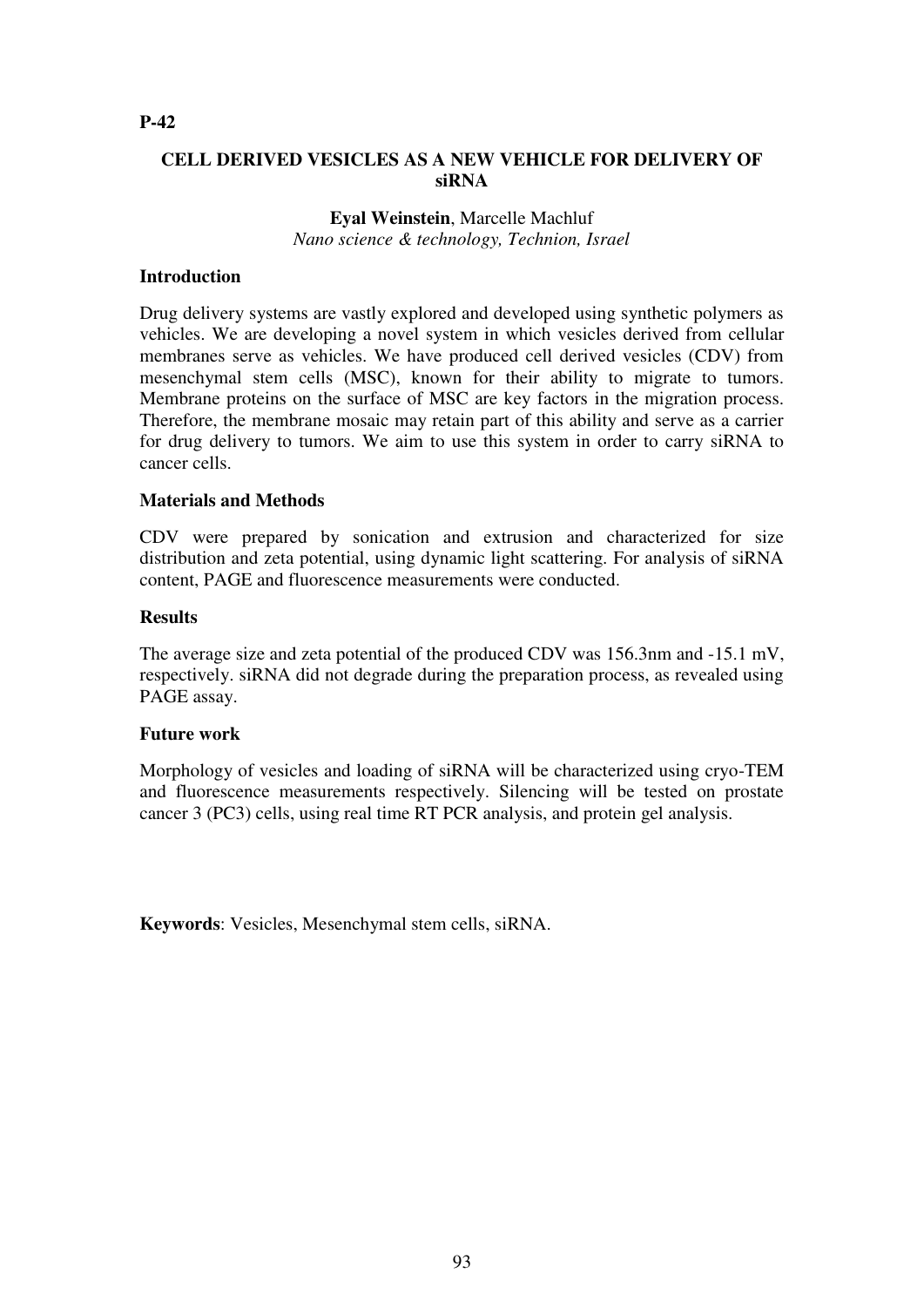# **ULTRASOUND EFFECT ON DNA PERMEABILITY THROUGH AMNIOTIC MEMBRANE**

## **Nitsa Buaron**, Aharon Azaguri, Riki Goldbart, Tamar Traitel, Joseph Kost *Chemical Engineering, Ben-Gurion University of the Negev, Israel*

In recent years, many biomedical studies have been devoted to finding non-invasive medical procedures. One of the methods being used is ultrasound, which is known to enhance biological membranes' mass transport phenomena  $($ <sup>1</sup>Mitragotri, S. and J. Kost, Advanced drug delivery reviews, 2004).

Amniocentesis and chorionic villus sampling (CVS) are invasive prenatal tests offered to pregnant women and possess a risk of miscarriage (up to 2% for CVS). This arouses the need for noninvasive procedures that retain the same specificity and sensitivity as the invasive procedure  $(^{2}$ Tabor, A. *et al.*, Ultrasound in Obstetrics & Gynecology, 2009).

The aim of this research is to evaluate ultrasound effects on the amniotic membrane, in order to enhance its permeability to fetal DNA, thus enable sampling of amniotic fluid (specifically fetal DNA) in a noninvasive manner in order to detect genetic abnormalities. Results obtained previously in our lab demonstrated that chemical penetration enhancers (CPEs) combined with ultrasound enhanced the permeability of fluorescent model drug (FITC Dextran, 70 kDa) across amniotic membrane by 87 fold.

In this study,*in-vitro*experimentswere performed on post-delivery human amniotic membranes (authorized by the Helsinki committee of Hillel Yaffe Medical Center, Israel) in order to evaluate the enhancing effect of ultrasound on plasmid DNA (pEGFP, Escherichia coli Green Fluorescent Protein, 3000kDa) permeability across amniotic membrane.

Preliminary experiments were performed with fluorescent model molecule (2000kDa) of the same size of expected fetal DNA fragments. The results demonstrated that ultrasound alone increased the mass transport of the fluorescent model molecule across amniotic membranes compared to control experiments. Work protocols for preliminary experiments with pEGFP and for evaluating DNA enhancement with polymerase chain reaction (PCR) are currently being developed in our lab.

**Keywords:** amniotic membrane, ultrasound and DNA.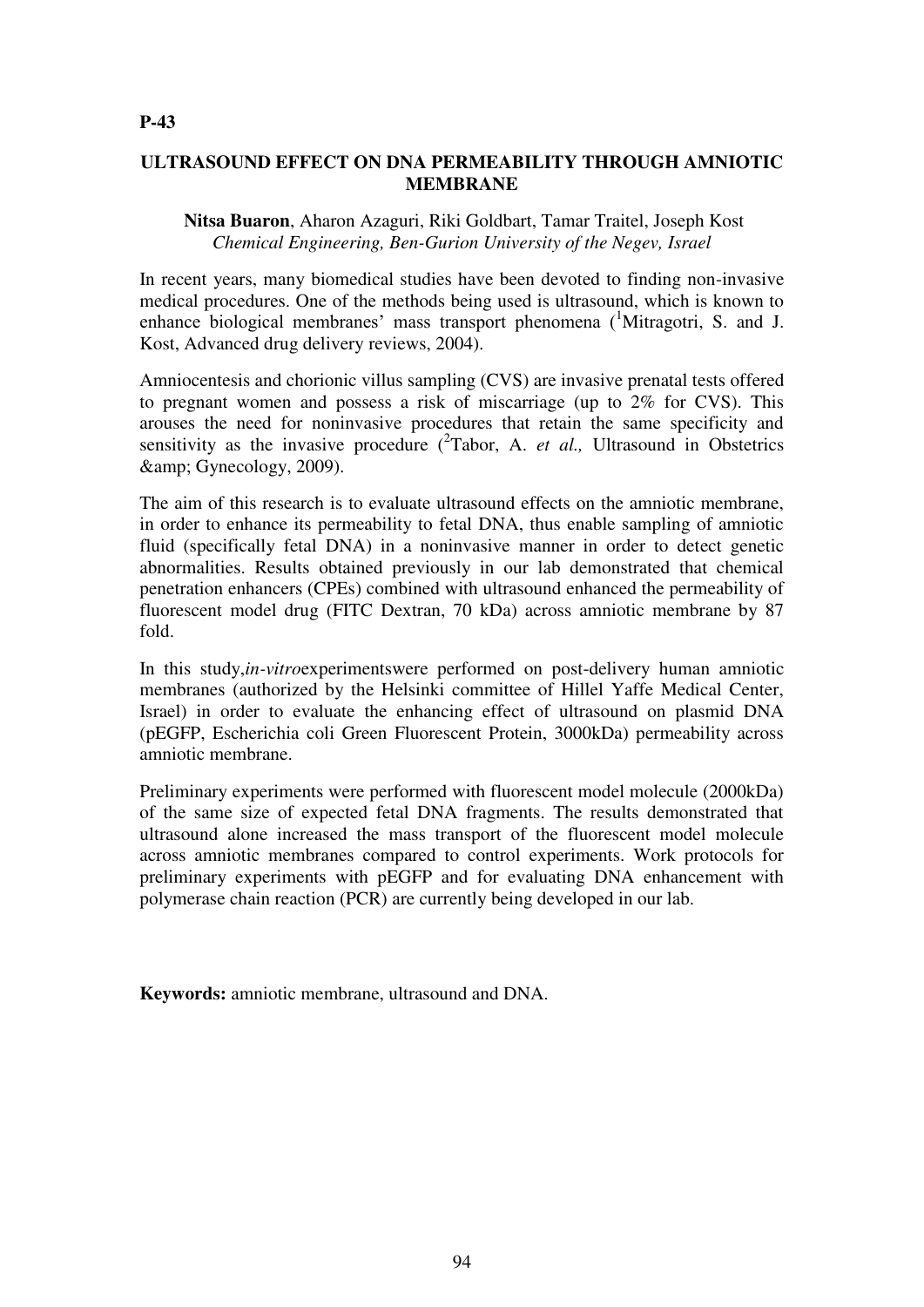#### **ULTRASOUND INDUCED INCREASED SKIN PERMEABILITY OF siRNA FOR PSORIASIS TREATMENT**

**Rinat lifshiz**<sup>1,2</sup>, Tamar Traitel<sup>2</sup>, Riki Goldbart<sup>2</sup>, Joseph Kost<sup>2</sup> <sup>1</sup>*Chemical Engineering, Ben-Gurion University of the Negev, Israel* <sup>2</sup>*Chemical Engineering, Ben-Gurion University of the Negev, Israel*

Psoriasis is a chronic skin disease, caused by rapid and incomplete differentiation of skin basal cells that affects 2-5% of the general population compromising patients' quality of life. The treatments offered today provide only a short time relief. Recently, it was discovered that specific small interfering RNA (siRNA) injection into basal cells results in increased apoptosis of these cells and cessation of the rapid differentiation [G. Lerman et al, British Association of dermatologists 164, 2011]. siRNA is a short sequence of RNA, specifically designed to attach to specific pare of the messenger RNA for the silencing of desired protein. One of the main challenges is finding a method for efficient delivering of siRNA into the basal cells. Since skin is permeable to molecules smaller than 500Da, delivering siRNA (13 kDa) to skin cells needs to utilize methods which enhance transdermal delivery. Sonophoresis is a noninvasive method in which application of ultrasound increases the permeability of skin. [S. Mitagotri, J. Kost Drug Delivery Reviews 56 (2004) 589-601]. The aim of this research is to develop a non-invasive method for delivering siRNA molecules into the basal skin cells using ultrasound as a mean to enhance transdermal delivery. The results demonstrated that ultrasound (I=7.14 W/cm2, f=20 kHz, duty cycle 50% and 45 min duration) indeed increased the permeability of the fluorescent model molecule (FITC-Dextran, 70 kDa) across porcine skin compared to passive diffusion. In addition, fluorescent microscope images of 5 microns thick porcine skin exposed to FITC -Dextran 70 kDa and treated with ultrasound(I=7.14  $\text{W/cm}^2$ , f=20 kHz, duty cycle 50% and 5 min duration) showed that the model molecule penetrated all epidermal layers, even into the basal cell and into the nucleus.

**Keywords**: Psoriasis, siRNA, Sonophoresis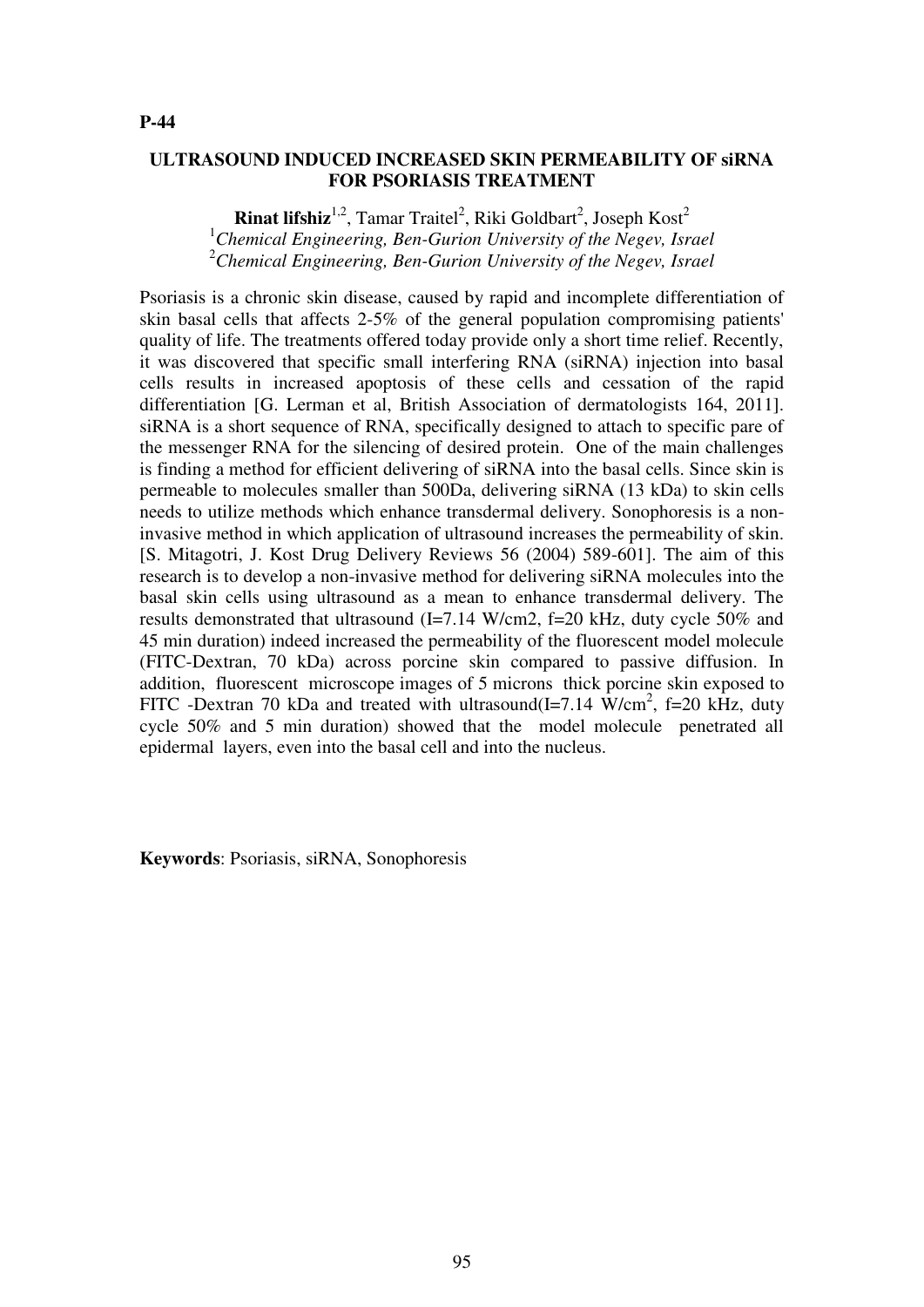# **DEVELOPING A CELL-DERIVED NANO-VESICLES BASED SYSTEM FOR**

#### **Nitzan Letko**, Marcelle Machluf

**THE TREATMENT OF HEART INFLAMMATION** 

*Faculty of Biotechnology and Food Engineering, Technion, Israel*

Ischemic heart diseases affect millions of people in the western world. Among them is myocardial infarction (MI), usually followed by inflammation in the heart tissue leading to the formation of scar tissue and often results in congestive heart failure. Our lab has developed a novel targeted drug delivery system, which is based on unique vesicles produced from the plasma membrane of mesenchymal stem cells (MSCs), known for their homing abilities. These cell-derived vesicles (CDVs) maintain surface proteins of the MSCs and thus may preserve their targeting potential. We aim to study this novel system's ability to target inflammation in heart tissues, thus possibly minimizing infarct size and improve healing via interactions with various cell types resident in the inflammatory environment, including cardiomyocytes, macrophages and myofibroblasts. Experiments were designed to study the interactions of these vesicles with HL-1 cells, derived from mouse atrial cardiomyocyte tumor lineage, which exhibit contraction and retain differentiated cardiac morphological properties even during passaging. As for the macrophages, we have been working with THP-1 cell line and study the targeting of vesicles to these cells. For the myofibroblasts we have received cells isolated from a MI model in sheep. The CDVs prepared from hMSCs had a spherical shape, with an average size and zeta potential of 127.3±8.1nm and -15.9±1.6mV, respectively. Flow cytometry analysis of surface proteins showed the presence of some. The novel system of the CDVs carries optimal features such as a nano-scale size and the presence of surface proteins such as integrins involved in cell-cell interactions.

**Keywords**: Vesicles, Mesenchymal stem cells, myocardial infarction.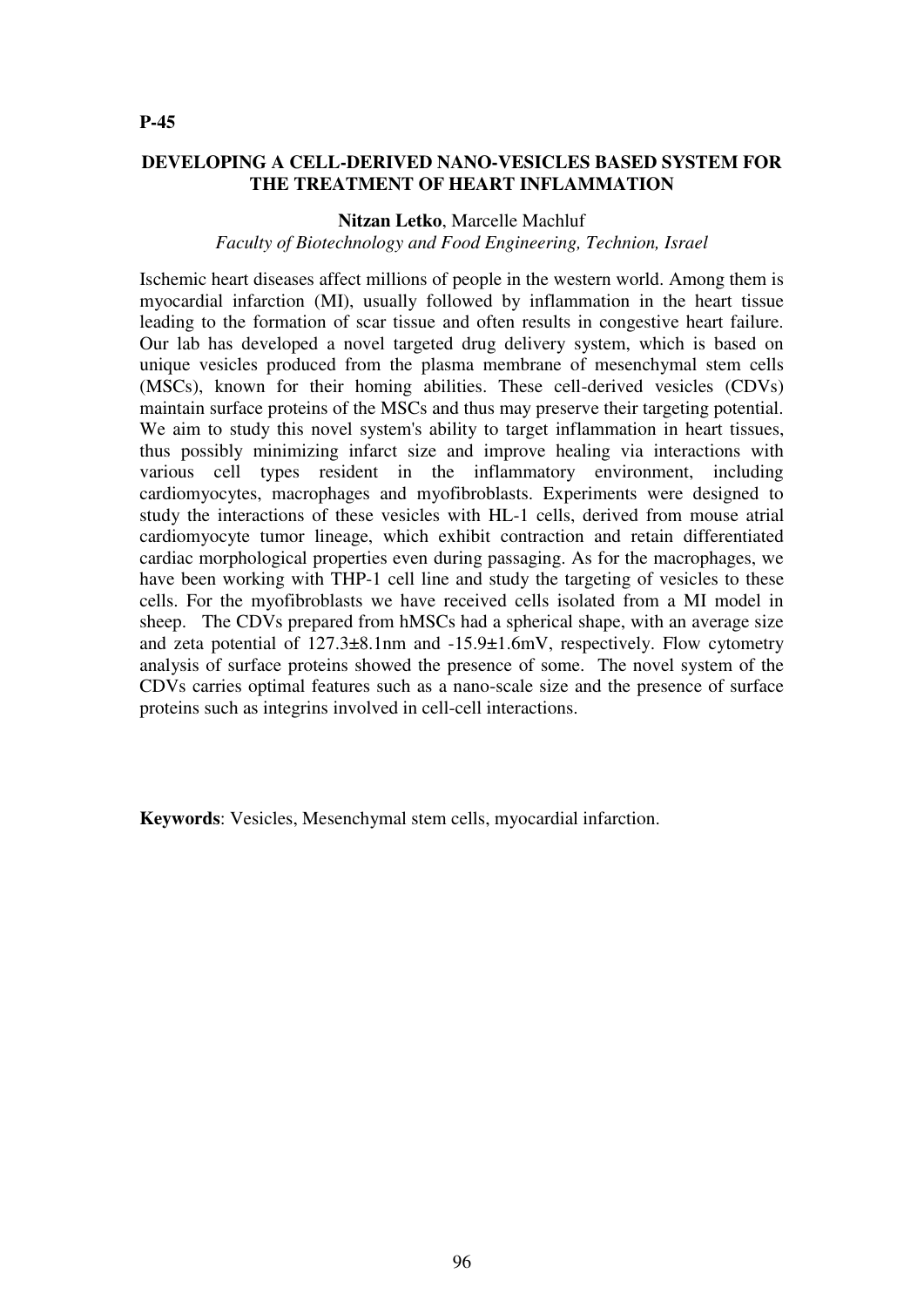# **DEVELOPING A MECHANICAL AND ELECTRICAL STIMULATION APPARATUS IN A PERFUSION-BIOREACTOR FOR RESEEDED DECELLULARIZED PORCINE ECM/H1**

#### **Maskit Gvirtz**, Marcelle Machluf *Biotechnology and food engineering, Technion, Israel*

The successful reseeding of tissue-engineered constructs, with regenerative cells, remains a substantial obstacle in achieving a functional tissue; especially when dealing with complex and thick cardiac constructs, such as decellularized porcine cardiac ECM (pcECM) that is largely investigated by our group. As such, any bioreactor system intended to perfuse and feed the pcECM should necessarily provide mechanical and electrical stimuli, which have been show to support and direct cell growth, differentiation and the overall tissue functionality. A bi-functional apparatus providing mechanical and electrical stimuli was incorporated into a perfusion bioreactor that was reported by us before to support the survival of mesenchymal stem cells, endothelial cells and cardiomyocytes reseeded onto decellularized pcECM. The high mechanical pressure required on the interior side of the heart wall is provided by a balloon placed under the tissue that is inflated and deflated using a syringe pump connected with a linear actuator mimicking the circulatory beating. The electrical action-potential, of the left ventricle, is simulated using an electrical output device attached to carbon electrodes placed into the perfusion chamber and creating an alternating electrical field. To achieve precise balance between the two rhythms, a computer-controlled input/output device collects data and controls both stimuli while monitoring other parameters such as the pH, oxygen, temperature etc.

Future applications of this system, that are supported by preliminary results, include culturing pcECM scaffolds with regenerative cells and assessing the effect of the various stimuli on cell growth, differentiation and ECM remodeling by various single and co-cultures.

**Keywords**: Cardiac tissue engineering, mechanical stimuli, electrical stimuli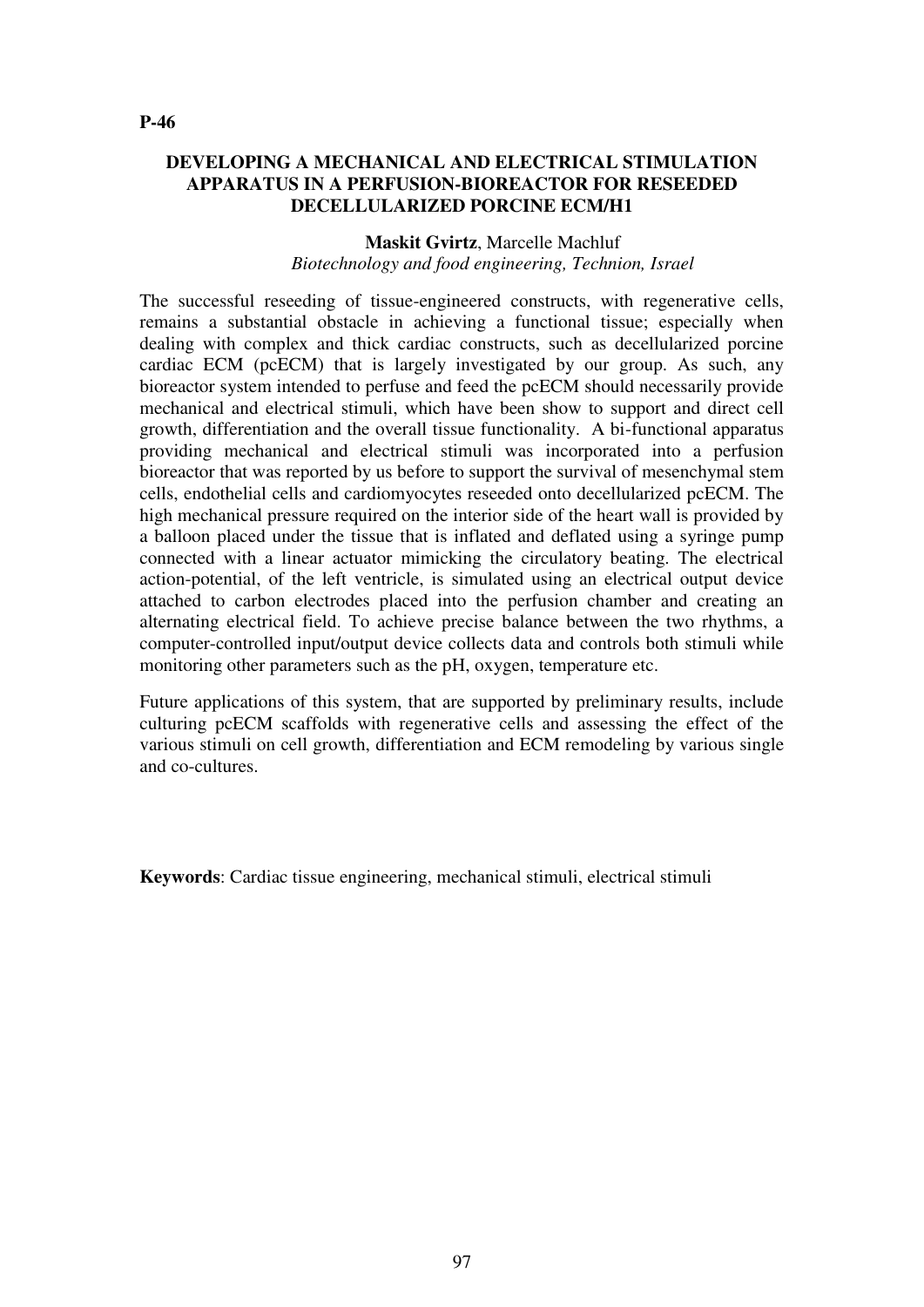#### **ENGINEERING THICK PORCINE EXTRACELLULAR MATRIX FOR CARDIAC REGENERATION**

**Evelyne Nguyen**, Tomer Bronshtein, Freddy Yin Chiang Boey, Subbu S. Venkatraman, Marcelle Machluf *Faculty of Biotechnology & Food engineering, Technion - Israel Institute of Technology, Israel*

Cardiac Tissue Engineering has been receiving much attention as an important approach for cardiac regeneration, mostly following myocardial infarction. Whereas most studies demonstrated the use of thin cardiac scaffolds (<1 mm) to patch the infarcted area, we have recently reported the production of thick acellular scaffold (> 10 mm) for replacing the entire left ventricular wall which is made from decellularized porcine extracellular matrix (pcECM). The obtained cardiac patch, having clinically relevant dimensions and resembling the native tissue, can be used to replace most of the infarcted tissue area and reduce the fatality associated with endstage heart failure. Mesenchymal stem cells (MSC) harboring regenerative potential (and a common model for cardiomyocytes) were shown to attach, survive and grow on decellularized pcECM treated with nitrocellulose compared to proteinaceous and other chemical treatments. The reseeded MSCs retained linage integrity as evident by their constitutive expression of typical MSC markers: CD90, CD105, CD44 and CD73. Dynamic culturing under perfusion was shown to support cells survival for up to 21 days which also lead to cell infiltration much deeper into the tissue bulk (>0.2 mm) compared with static culturing  $(50.1 \text{ mm})$ . Preliminary results further support future prospects of combining reseeded cells on treated pcECM with growth factors and in co-culture with cardiac fibroblasts to produce a more functional reseeded pcECM that will be soon evaluated *in-vivo*.

**Keywords:** Cardiac Tissue Engineering, Thick cardiac patch, Recellularization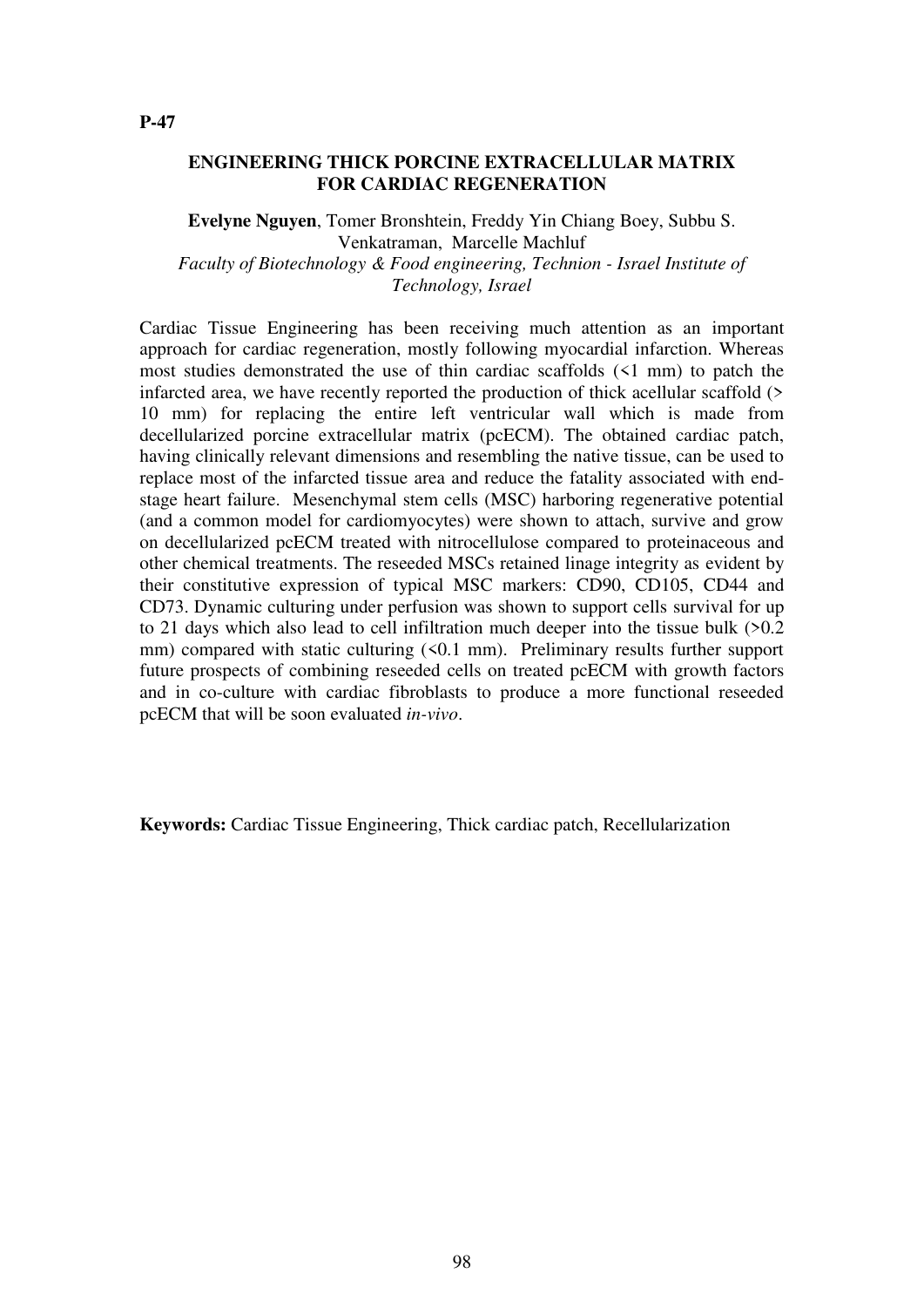#### **DEVELOPING CELL-DERIVED VESICLES AS A GENE DELIVERY VEHICLE FOR CANCER THERAPY**

 **Limor Sertshuk**, Naama Toledano-Furman, Marcelle Machluf *Faculty of Biotechnology and Food Engineering, Technion, Israel*

#### **Introduction**

We aim to develop a novel targeted non-viral gene delivery system for cancer therapy, which is based on unique vesicles produced from the cell membrane of mesenchymal stem cells (MSC). MSC are known for their homing capability towards cancer cells and its microenvironment. The cell derived vesicles (CDV) will benefit the surface molecules of the MSC and thus may preserve their targeting mechanism. Into this "Trojan horse" CDV system we will incorporate therapeutic encoding DNA, which will be expressed at the tumor site.

#### **Materials and Methods**

CDV were prepared, PEGylated (to produce stealth CDV) and characterized for morphology, size distribution, zeta potential and surface protein. CDV- PC3 (prostate cancer cells) interaction was evaluated by Flow cytometry and confocal microscopy. DNA was complexed with different cationic agents (to overcome electrostatic repulsion between the DNA and the cell membrane) and incorporated into the CDV. DNA Incorporation efficacy was evaluated as well as the physical characteristics of the DNA encapsulating CDV. CDV-pGFP expression was evaluated post incubation with PC3 cells, using Flow cytometry.

#### **Results**

CDV preparation resulted in round vesicles with an average size of 180nm and a zeta potential of about -16 mV (-12 mV for PEGylaed CDV). Flow cytometry analysis demonstrated preservation of most of the MSC surface markers. CDV showed specific and time-dependant accumulation inside the cytoplasm and nucleus following incubation with PC3 cells. pGFP was successfully incorporated to the CDV system, and preliminary experiments demonstrate expression of GFP in PC3 cells after a 6 hour incubation.

**Keywords**: Cell Derived Vesicles, Mesenchymal stem cells, Cancer gene delivery.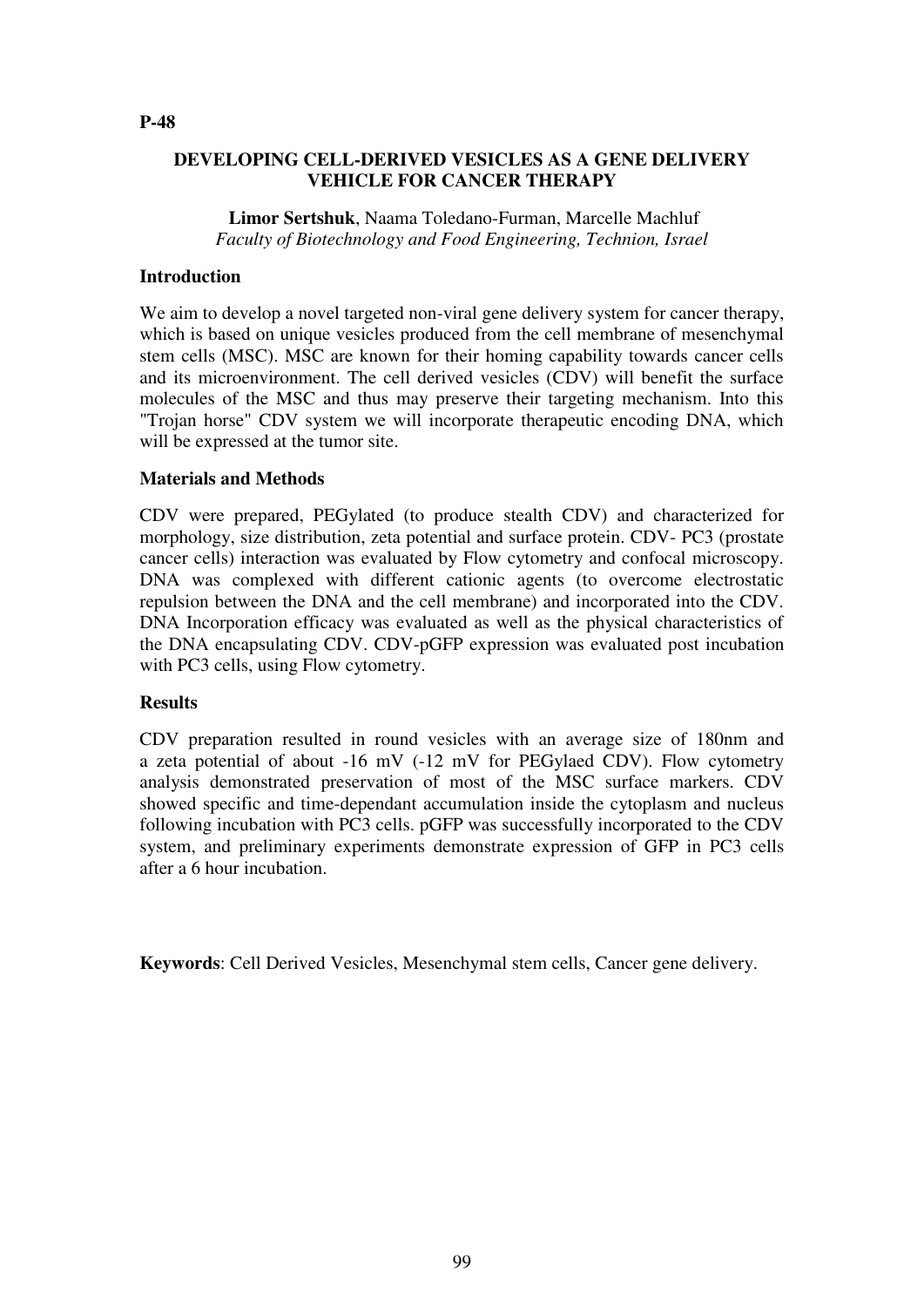#### **DEVELOPING VASCULARIZATION IN CARDIAC DECELLULARIZED PORCINE ECM GRAFT USING A BIOREACTOR**

**Yao Wang**<sup>2,1</sup>, Tomer Bronshtein<sup>2</sup>, Freddy Yin Chiang Boey<sup>1</sup>, Subbu S. Venkatraman<sup>1</sup>, Marcelle Machluf<sup>2</sup>

<sup>1</sup> School of Materials and Science Engineering, Nanyang Technological University, *Singapore* <sup>2</sup> Faculty of Biotechnology and Food Engineering, Technion - Israel Institute of

*Technology, Israel*

Vascularization remains a critical requirement for the long term survival of engineered tissue constructs, especially thick ones. Due to the lack of oxygen and nutrient supply, cells cannot survive with diffusion distance of more than 100μm away from the nearest blood vessel [1]. Such thick constructs for cardiac tissue engineering has been reported by our group [2] and others based on decellularized porcine cardiac extracellular matrix (pcECM) that has been shown to resemble the native tissue both structurally and chemically. The network of inherent vasculature which was largely retained within our pcECM, can be used as a platform for reendothelialization [3] and neo-vascularization utilizing cell lineages with regenerative potential. Sequential co-cultures of endothelial cells (HUVEC) and mesenchymal stem cells (MSC) were shown to support the growth of both lineages on the surface and in the vasculature of reseeded pcECM. Endothelial cells alone, seeded into the vasculature of chemically treated ECM (and grown under dynamic conditions), not only attached and survived but also rearranged into typical confluent monolayer morphology. The medium, seeding densities and cell ratios used in the co-culture experiments, were optimized in a 2-dimensional co-culture system, revealing a "prey and predator" interactions between the co-cultured cells that correspond with the Lotka-Volterra model. Preliminary results showed that future efforts combining coculture, treated scaffolds and growth factors may not only result in reendothelialization but also lead to the sprouting of new blood vessels and neovascularization.

#### **References:**

[1] T. Kaully. Vascularization-the conduit to viable engineered tissues.*Tissue Eng Part B Rev.* 2009, **15**(2):159-169.

[2] U. Sarig, G. Au-Yeung, Y. Wang, T. Bronshtein, N. Dahan, Y.C. Boey, V. Subbu, M. Machluf. Thick acellular heart extracellular matrix with inherent vasculature: Potential platform for myocardial tissue regeneration. *Tissue Eng.* 2012, in press.

[3] Y. Eitan, U. Sarig, N. Dahan, and M. Machluf. Acellular cardiac extracellular matrix as a scaffold for tissue engineering: In vitro cell support, remodeling, and biocompatibility. *Tissue Eng Part C Methods*.2010, **16** (4): 671-683.

**Keywords:** vascularization, stem cell, extracellular matrix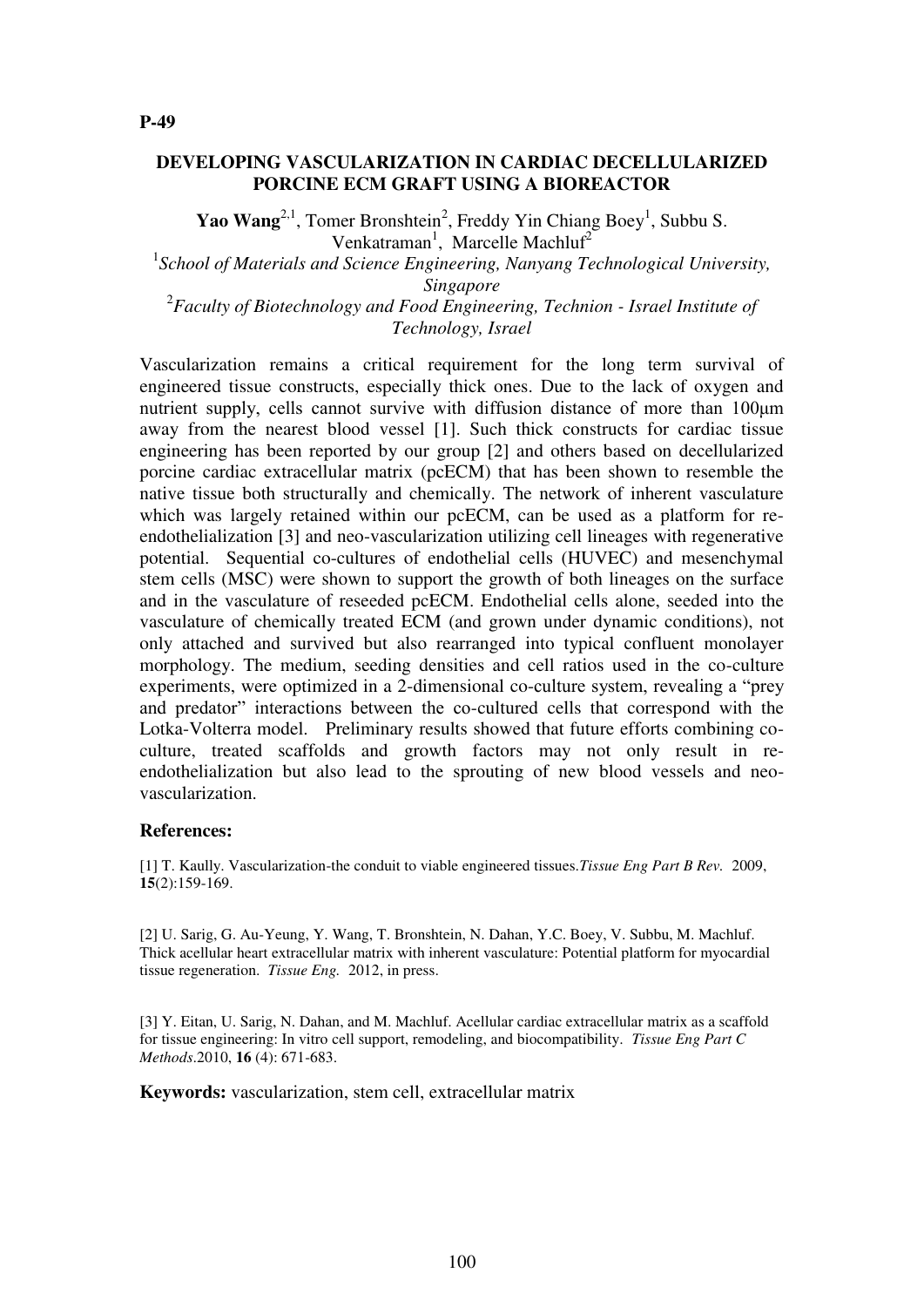#### **TARGETING GLIOBLASTOMA WITH AN ANTICANCER MICRORNA-PG-AMINE POLYPLEX**

Paula Ofek<sup>1</sup>, Marcelo Calderon<sup>2</sup>, Noga Yerushalmi<sup>3</sup>, Wiebke Fischer<sup>2</sup>, Fatemeh Sheikhi-Mehrabadi<sup>2</sup>, Shiran Ferber<sup>1</sup>, Rainer Haag<sup>2</sup>, Ronit Satchi-Fainaro<sup>1</sup> 1 *Physiology and Pharmacology, Tel Aviv University, Israel* <sup>2</sup>*Organic and Macromolecular Chemistry, Freie University, Germany* <sup>3</sup>*Molecular Biology, Rosetta Genomics Ltd., Israel*

Glioblastoma multiforme (GBM) are aggressive primary neoplasms of the brain that exhibit notable refractivity to standard treatment regimens. Recent large-scale molecular profiling has revealed deregulated molecular networks as potential targets for therapeutic development. MicroRNAs (miRNAs) are noncoding RNA molecules which act as post-transcriptional regulators of specific messenger RNA transcripts. miRNAs play major roles in normal developmental processes, and their deregulation significantly contributes to various aspects of carcinogenesis.

Nevertheless, *in vivo* delivery of small interfering RNA (siRNA) and miRNA remains a crucial challenge for their therapeutic success. siRNAs and miRNAs on their own are not taken-up by most mammalian cells in a way that preserves their activity. In order to circumvent these limitations, we developed a cationic carrier system, which can strongly improve its stability, intracellular trafficking and silencing efficacy. Polyglycerol (PG)-Amine, a water-soluble polyglycerol-based hyperbranched polymer accumulates in the tumor microenvironment due to the enhanced permeability and retention (EPR) effect, and therefore, represents an ideal delivery vehicle for antitumor biological agents (Ofek P. *et al.*, The FASEB Journal, 2010).

Using our novel nanocarrier, we have studied the expression targets and functional effects of several anticancer miRNAs in several human glioblastoma cell lines. The miRNAs levels inversely correlated to their target gene levels measured in the same cell lines. Transient transfection of the anticancer miRNA-PGNH<sub>2</sub>polyplex into glioblastoma cell lines strongly inhibited cell proliferation, cell cycle progression, and cell migration.

Together, our findings show that PG-Amine is able to deliver anticancer miRNAs to glioblastoma cells and to suppress brain tumor growth by downregulating their validated targets. These results suggest that our polyplex could serve as a potential therapeutic.

**Keywords**: microRNA, PG-Amine, glioblastoma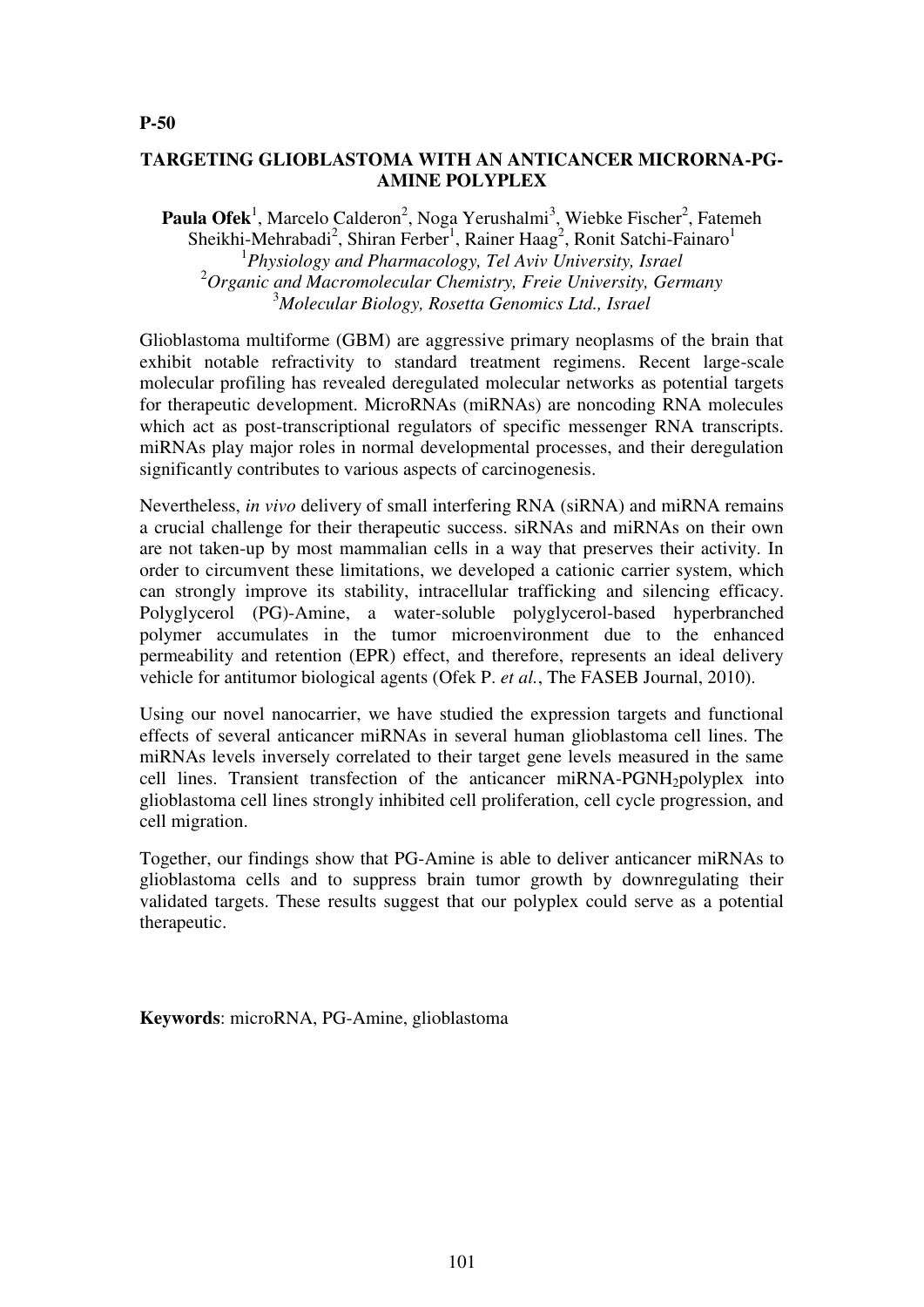#### **INCREASING ORAL BIOAVAILABILITY OF ACTIVE PEPTIDES: AFFECTING INTESTINAL PERMEABILITY OF CYCLIC HYDROPHILIC PEPTIDES BY MULTIPLE N-METHYLATION**

Sarit Greenberg<sup>1</sup>, Oded Ovadia<sup>1</sup>, Jayanta Chatterjee<sup>2</sup>, Burkhardt Laufer<sup>2</sup>, Florian Opperer<sup>2</sup>, Horst Kessler<sup>2</sup>, Chaim Gilon<sup>3</sup>, Amnon Hoffman<sup>1</sup>

<sup>1</sup> Institute for Drug Research, Faculty of Medicine, The Hebrew University of *Jerusalem, Israel*

<sup>2</sup>*Department Chemie, Institute for Advanced Study and Center of Integrated Protein Science, Technische Universität München, Germany*

3 *Institute of Chemistry, Faculty of Life Science, The Hebrew University of Jerusalem, Israel*

Oral administration of peptide therapeutics has high potential for treating various diseases. However, their oral bioavailability is problematic due to low membrane permeability and high metabolic degradation. Cyclosporine-A is a highly permeable cyclic peptide, with seven N-methyl groups. It was hypothesized that an increased degree of N-Methylation (i.e. replacement of a hydrogen in the amino acid's amide bond by a methyl group) would improve the permeability of hydrophilic peptides via its impact on their lipophilicity. To examine this hypothesis, a library of 54 multiple N-methylated, cyclic poly-alanine hexapeptides was synthesized, differing in the number and positions of N-methylations in the peptide sequence. The library included all possible varieties of N-methyl combinations. The peptides underwent permeability screening using Caco-2 cells, PAMPA<sub>lecithin</sub> and the Ussing chamber models. Permeability results through the Caco-2 monolayer revealed highly variable permeability among the different subgroups. E.g., Papp values that varied from  $0.86*10^{-6}$  to 30.8 $*10^{-6}$  cm/sec for two tetra-N-methylated peptides. Interestingly, both the mono- and penta-N-methylated groups consistently showed low permeability. Our study indicated that the position of N-methylations and the consequent conformation, rather than their number, is a key factor in dictating the peptide's permeability characteristics. Thus, the permeability of the peptides across lipid barriers could not be predicted by their physicochemical properties, as was previously believed. The high permeability properties obtained in several N-methylated analogues demonstrates that this approach provides a solution for improving oral bioavailability of hydrophilic peptides, thus enabling the conformational prediction and design of bioactive peptides for oral administration.

**Keywords**: Oral bioavailability, Peptide, N-methylation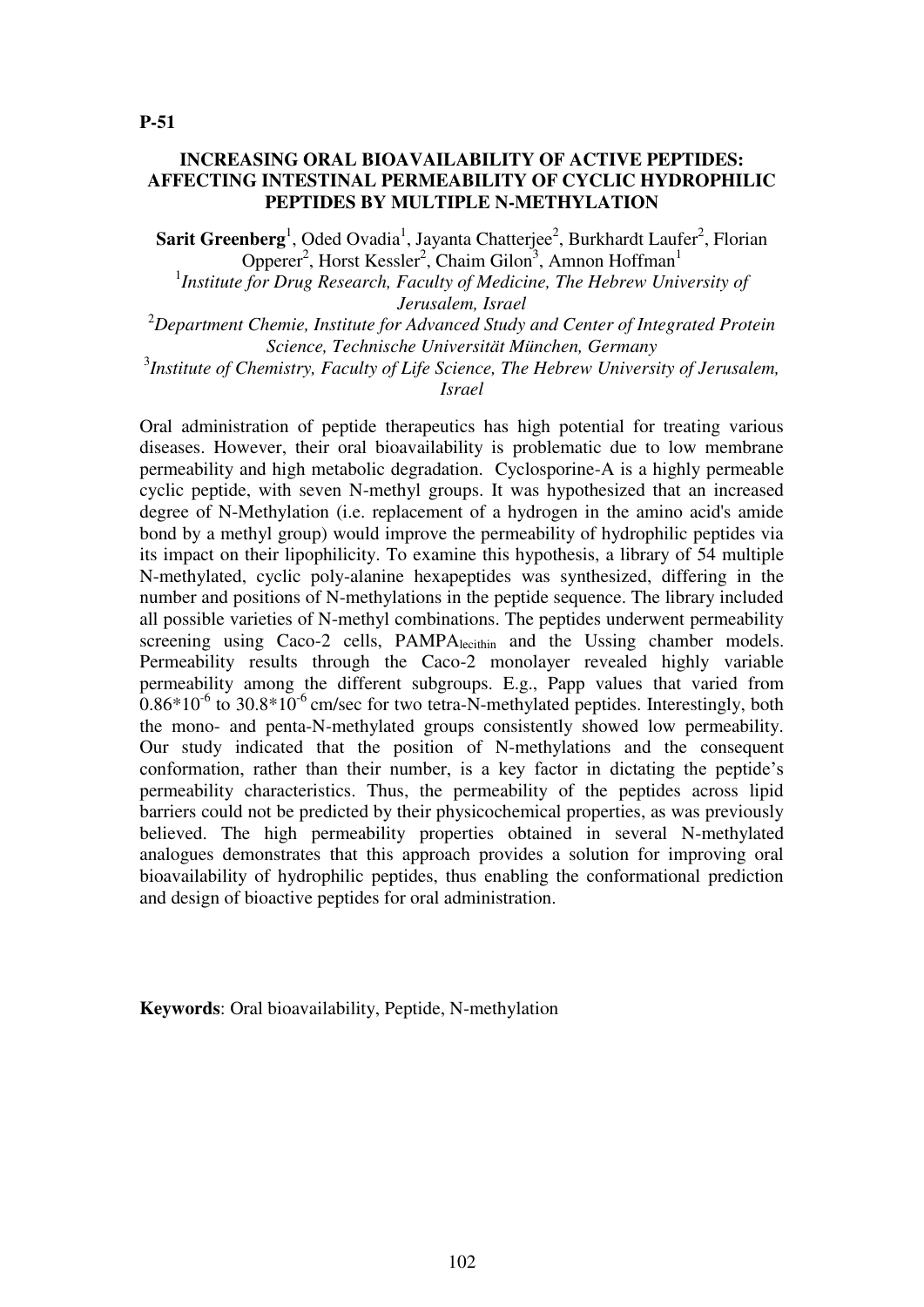# **PRO-NANOLIPOSPHERE (PNL) FORMULATIONS FOR IMPROVED BIOAVAILABILITY AND ADVANCED BIODISTRIBUTION: ACTIVITY OF BLANK NANO PARTICLES**

#### **Irina Cherniakov**, Anna Elgart, Abraham J. Domb, Amnon Hoffman *Institute for Drug Research, Faculty of Medicine, The Hebrew University of Jerusalem, Israel*

**Purpose:** While incorporation of lipophilic drugs into PNL was usually considered to improve their oral bioavailability by enhancing solubilization, we have shown that additional mechanisms are involved in this process. These include: reduced intraenterocyte metabolism and/or P-glycoprotein (P-gp) efflux inhibition. In this study we aim to elucidate whether utilization of drug free particulate systems (blank-PNL) may also elevate the oral bioavailability of these drugs.

**Methods:** Blank-PNL and amiodarone (AM)-PNL were developed. PK of AM was assessed *in-vivo*. The effect of blank-PNL on P-gp was assessed *in-vitro* (Caco-2 cells) using talinolol (Pgp marker). The effect on intra-enterocyte metabolism was evaluated in microsomes using testosterone as positive control.

**Results:** Oral administration of AM-PNL and AM+blank-PNL resulted in similar oral bioavailability. Co-administration of talinolol+blank-PNL *in-vitro* yielded a significantly higher permeability coefficient vs. talinolol alone  $(1.73\times10^{-6}$  and 7.66 $\times$ 10<sup>-7</sup>, respectively). In addition, a significant difference (1.3 folds) in intact testosterone concentrations was found following incubation of testosterone + blank-PNL *versus* testosterone in microsomes.

**Conclusions:** These results demonstrate that co-administration of blank-PNL with a drug has the same effect on its bioavailability as the incorporation into the PNL. In both cases the drug bioavailability is increased significantly to similar extent. This unique finding suggests that the drug delivery system optimization for maximal drug load capacity is no longer required. Hence, advantage of such a novel mode of administration is that blank-PNL can be separately administered in a capsule in close proximity to the intake of the active compound, as a generic solution for improving oral bioavailability of these drugs.

**Keywords**: bioavailability, Pro-NanoLipospheres, intra-enterocyte metabolism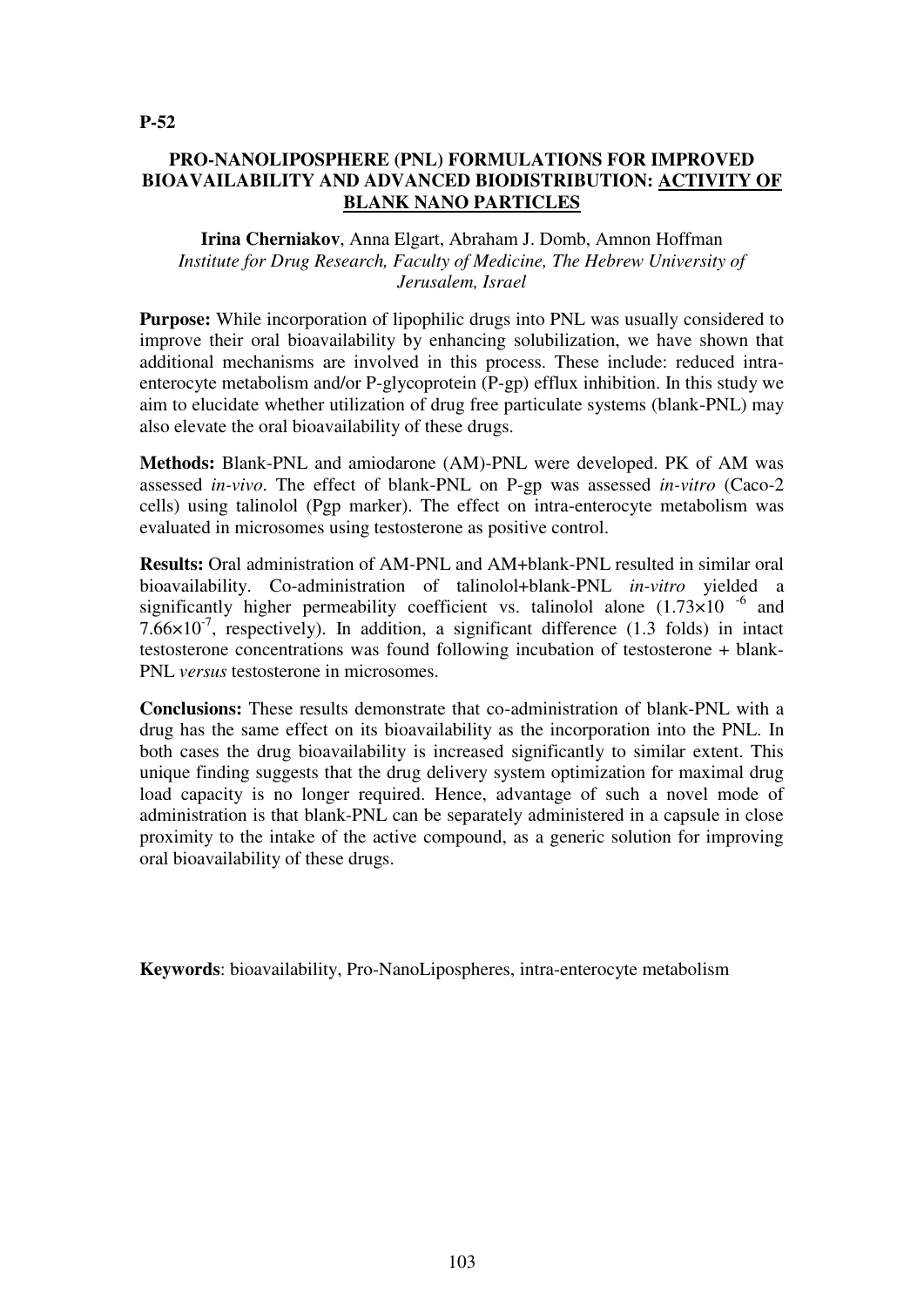# **NOVEL COCHLEATES FOR NANOMEDICINE: FORMATION AND STRUCTURE**

Amit Hollander<sup>1</sup>, Inbal Abutbul<sup>1</sup>, Ludmila Abezgauz<sup>1</sup>, Hadar Sarig<sup>1</sup>, Dafna Ohana<sup>1</sup>, Fadia Zaknoon<sup>1</sup>, Moran Shalev<sup>2</sup>, Timor Baasov<sup>2</sup>, Amram Mor<sup>1</sup>, Dganit Danino<sup>1</sup> <sup>1</sup>*Department of Biotechnology and Food Engineering, Technion, Israel* <sup>2</sup>*Department of Chemistry, Technion, Israel*

Lipids are fascinating building blocks that can be shaped into various structures, phases and mesophases, and used for numerous medical purposes. Examples include vesicles entrapping and stabilizing anti cancer drugs (e.g., Doxil), drug-loaded cubosomes and hexosomes for topical applications, and lipid-DNA complexes (lipoplexes) used for gene therapy. The lipids serve as mediating agents that stabilize, mask and transport the encapsulated compound into the host cell.

In lipoplexes, lamellar and hexagonal mesophases are formed through electrostatic interactions between positively charged lipids and DNA, stabilized by entropic effects through the release of counterions (Danino *et al.*, 2009). Cochleates represent a similar class of lipidmicrostructures, consisting of negatively charged phospholipid bilayers rolled up into cigar-like spiral rolls through the interaction with multivalent counterions  $(Ca^{2+}$ or Mg<sup>2+</sup>) as bridging agents.

Using similar concepts we recently developed a new class of nanocochleatedelivery vehicles, based upon encapsulating active antimicrobial agents of the OAK (oligoacyl-lysyl) family (Radzishevsky *et al.,* 2008) together with antibiotics into a multilayered lipid matrix, designed to simultaneously deliver both drugs, safely and effectively (Livne *et al.,* 2010). This co-encapsulation strategy was shown to synergistically reduce the minimal inhibition concentration (MIC) and improve the antibiotic effect, thus may serve as a new medical tool for overcoming resistance to antibiotic.

In the present study we explore the conditions required to engineer efficient and stable nanocochleates consisting of different species of therapeutic agents with a variety of lipid mixtures mimicking the cytoplasmic membrane of bacteria, and the biophysical characteristics of these assemblies.

**Keywords**: Drug-Delivery, Lipids, Nanocochleates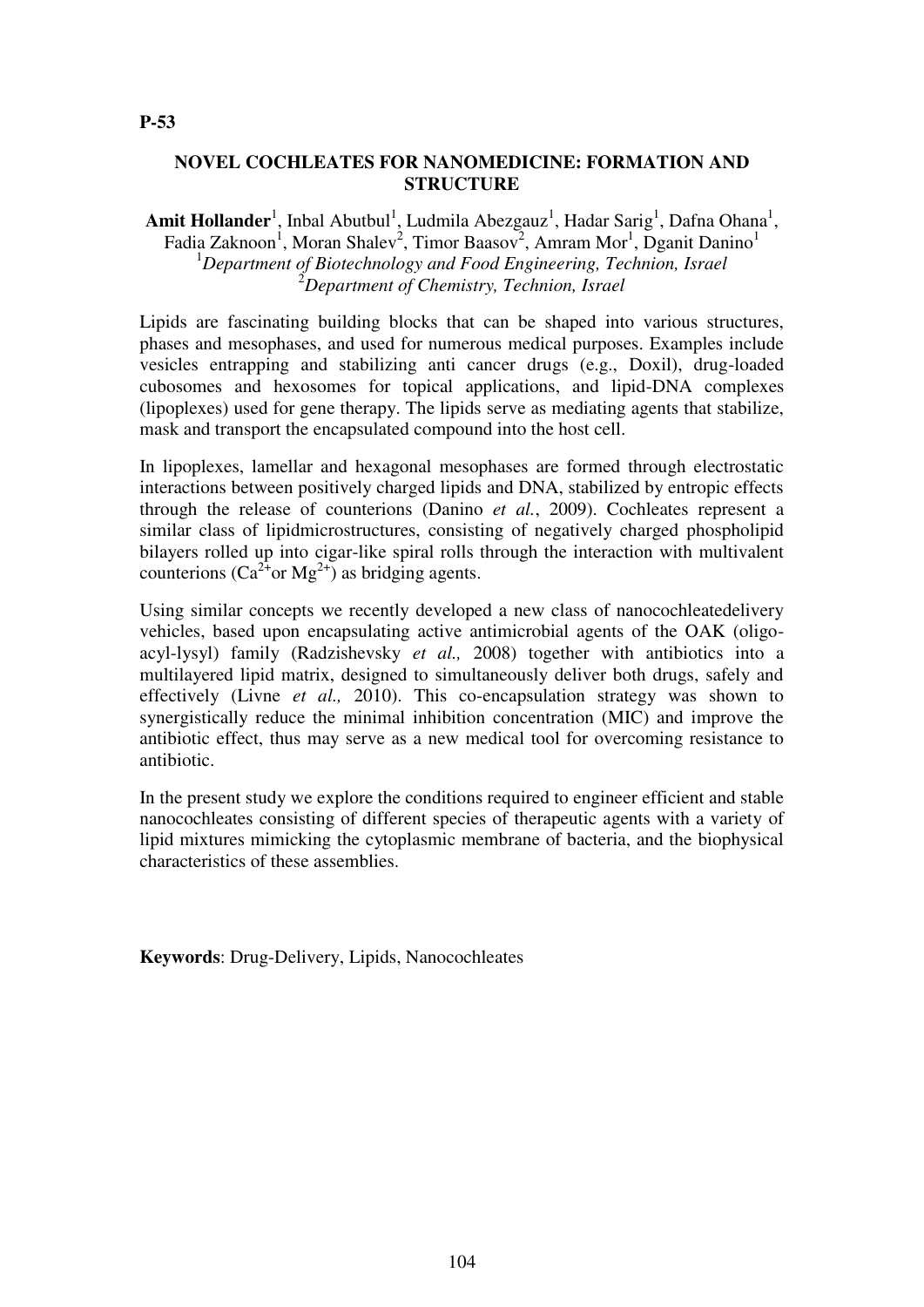# **CONTROLLED-RELEASE INJECTABLE SUSPENSION FOR AMOXICILLIN THERAPY IN VETERINARY MEDICINE**

**Joseph Fanous**<sup>1</sup>, Eran Lavy<sup>2</sup>, Michael Friedman<sup>1</sup>, Amnon Hoffman<sup>1</sup> <sup>1</sup>Institute for Drug Research, the Faculty of Medicine, the Hebrew University of *Jerusalem, Israel* 2 *School of Veterinary Medicine, the Hebrew University of Jerusalem, Israel*

Oral administration of medications, which is generally considered a preferred route in human medicine, is, for obvious reasons, commonly unfeasible in veterinary medicine, especially when large domestic animals (such as cattle) are concerned. For similar reasons, any medication requiring multiple dosing might also prove difficult, if not impractical.

Beta-lactam antimicrobials, commonly used in both veterinary and human medicine, generally present short biological half-lives, whereas their activity is enhanced as pathogen exposure is prolonged. These properties require multiple –dose regimens of standard dosage-forms, thereby hindering pet-owner adherence, frequently resulting in therapeutic failure.

This study presents a novel controlled-release injectable drug delivery system for beta-lactams in which a single-dose administration provides the effective antimicrobial course, optimizing pharmacokinetic-pharmacodynamic profiles, minimizing adverse effects and emergence of antimicrobial resistance and facilitating adherence.

Our prototype controlled-release injectable suspension (CRIS), based on thermosensible poloxamers, was designed to enable continuous input of these drugs to their absorption site over several days. Several CRIS formulations of the beta-lactam amoxicillin were evaluated in in-vitro dissolutions studies. The optimal formulation was selected for further in-vivo canine studies, for determination of pharmacokineticpharmacodynamic profiling.

Prolonged release of amoxicillin from the CRIS allowed the maintenance of effective drug concentrations (MIC x 4) for treatment against many clinicallyrelevant pathogens for more than 3 days. The developed CRIS is most feasible for veterinary medicine. This is true for large domestic animals (such as cattle), as well as for pets and other animals. It offers significant advantages over standard immediate-release therapy in achieving pharmacokineticpharmacodynamic goals. The prototypical formulations represent a novel platform which can be modified to meet various clinical requirements.



**Keywords:** Poloxamers, Beta-lactam , veterinary medicine

**P-54**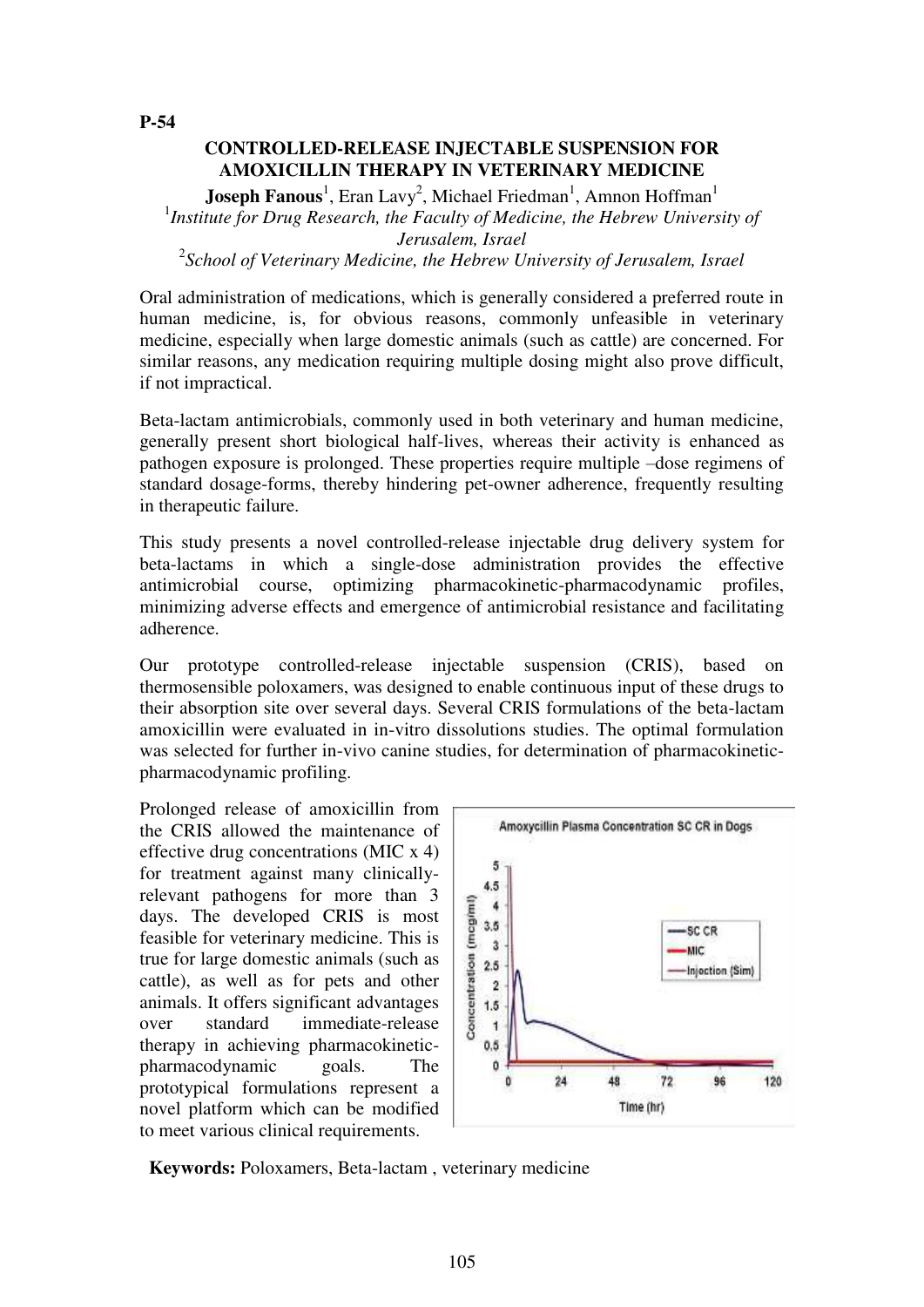# **CONTROLLED DELIVERY SYSTEM TO ELICIT ANTI CANCEROUS PROPERTIES OF THE HIV PROTEASE INHIBITOR NELFINAVIR**

**Luna Benarroch**, Riki Goldbart, Tamar Traitel, Joseph Kost *Chemical Engineering, Ben Gurion University, Israel*

Nelfinavir is an HIV protease inhibitor that has been used to treat AIDS patients since 1993. It has the strongest anti-cancerous properties due to its ability to inhibit Akt phosphorylation which is a crucial step in cancer cell's survival, growth and resistance to anti-cancer therapy [1]. For the treatment to be effective, Nelfinavir needs to be in a constant specific concentration close to the tumor, and it needs to be administered to the body in a way that it prevents serious side effects.

The aim of this research is to develop a controlled delivery system of Nelfinavir based on Poly (lactic-co-glycolic) acid (PLGA), and test it as a treatment for cancer. Since PLGA is a biodegradable polymer that dissolved in glycofurol and solidifies upon contact with aqueous media, it may be injected directly to the tumor to form Nelfinavir controlled delivery implant that degrades at a known rate maintaining an effective concentration of the drug in the tumor.

*In-vitro* experiments were performed in order to examine the effect of controlled release system of Nelfinavir on cell's viability, using C6 brain cancer cell line in a tumor-like environment. The cell's viability decreased gradually and reached 30% of control within 120 hours of exposure to Nelfinavir (2.1 mg Nelfinavir per 100 μL implant). The influence of Nelfinavir and PLGA implant's concentration on C6 cell's viability is currently done in our lab.

**Keywords**: Controlled delivery system, Cancer, Nelfinavir.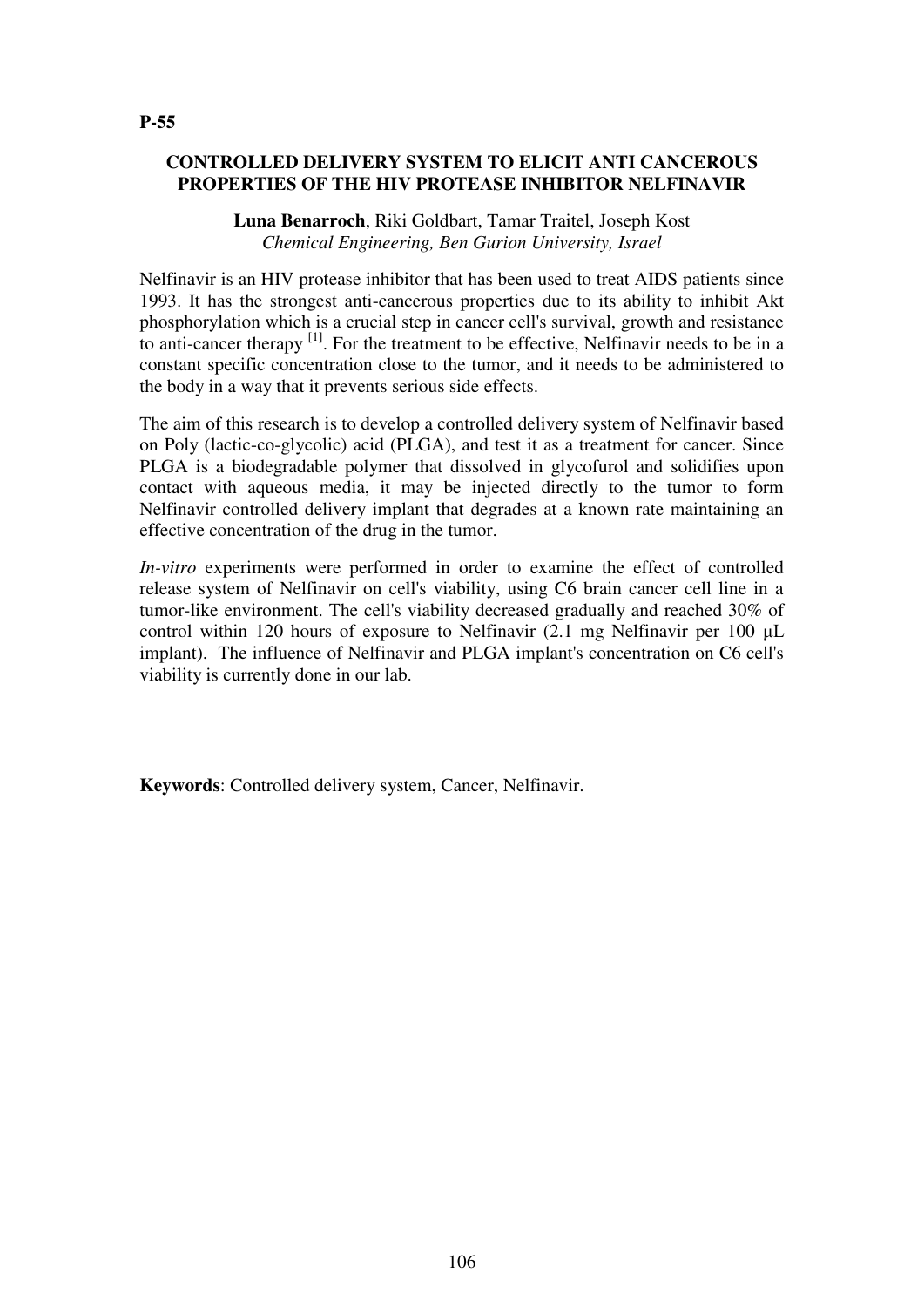## **NOVEL ORAL LOCAL SIROLIMUS SUSTAINED RELEASE DELIVERY SYSTEMS FOR THE TREATMENT OF ORAL PREMALIGNANCY**

Zakhar Nudelman<sup>1</sup>, Rakefet Czerninski<sup>2</sup>, Michael Friedman<sup>1</sup> 1 *Pharmaceutics, The Hebrew University, Israel* <sup>2</sup>*Oral medicine, The Hebrew University, Hadassah Medical Center, Israel*

Oral squamous cell carcinoma (OSCC) accounts for the majority of oral and pharyngeal cancer cases and characterized by a poor prognosis. One of the significant alternations exhibited by OSCC is the over activity of the mTOR (mammalian target of rapamycin) signaling pathway, a central regulator of cell growth and proliferation in response to environmental stimuli. Unfortunately, modern medicine has no response for the prevention of easily detectable oral premalignant lesions that develop into cancer. Clinicians define this situation as "watchful waiting". Sirolimus is an immunosuppressive agent acting through the mTOR pathway blockade. Studies in cell types and animal models indicate that sirolimus can be used successfully as a chemopreventive and treatment agent in cancer and particularly in OSCC. Topical application and topical SR systems, along with prolonged targeting of the drug have

the advantage of reducing the required dose and significantly reducing the systemic absorption thus leading to a decrease in incidence of adverse effects as well as enhanced patient compliance. Nondegradable hydrophobic polymer based varnish sustained release (SR) drug delivery systems were developed to enable the prolonged release of sirolimus at the oral cavity. The drug delivery systems were evaluated in vitro for sirolimus release (figure 1). The proposed study may lead to a breakthrough in chemoprevention of OSSC and thus contribute greatly to basic and clinical research done in the field as well as to patients' prognosis and quality of life.



Figure 1: Cumulative release profiles of sirolinus from varnish SR drug delivery systems containing different concentrations of PEG 400.

#### **References**

- 1. Czerninski, R., et al. Cancer Prev. Res. 2009, 2, (1), 27-36.
- 2. Forastiere, A et al. N. Engl. J. Med. 2001, 345, (26), 1890-900.
- 3. Friedman, M., Steinberg, D. Pharm. Res. 1990, 7, (4), 313-7.

**Keywords:** Oral cancer, Sustained release drug delivery, Chemoprevention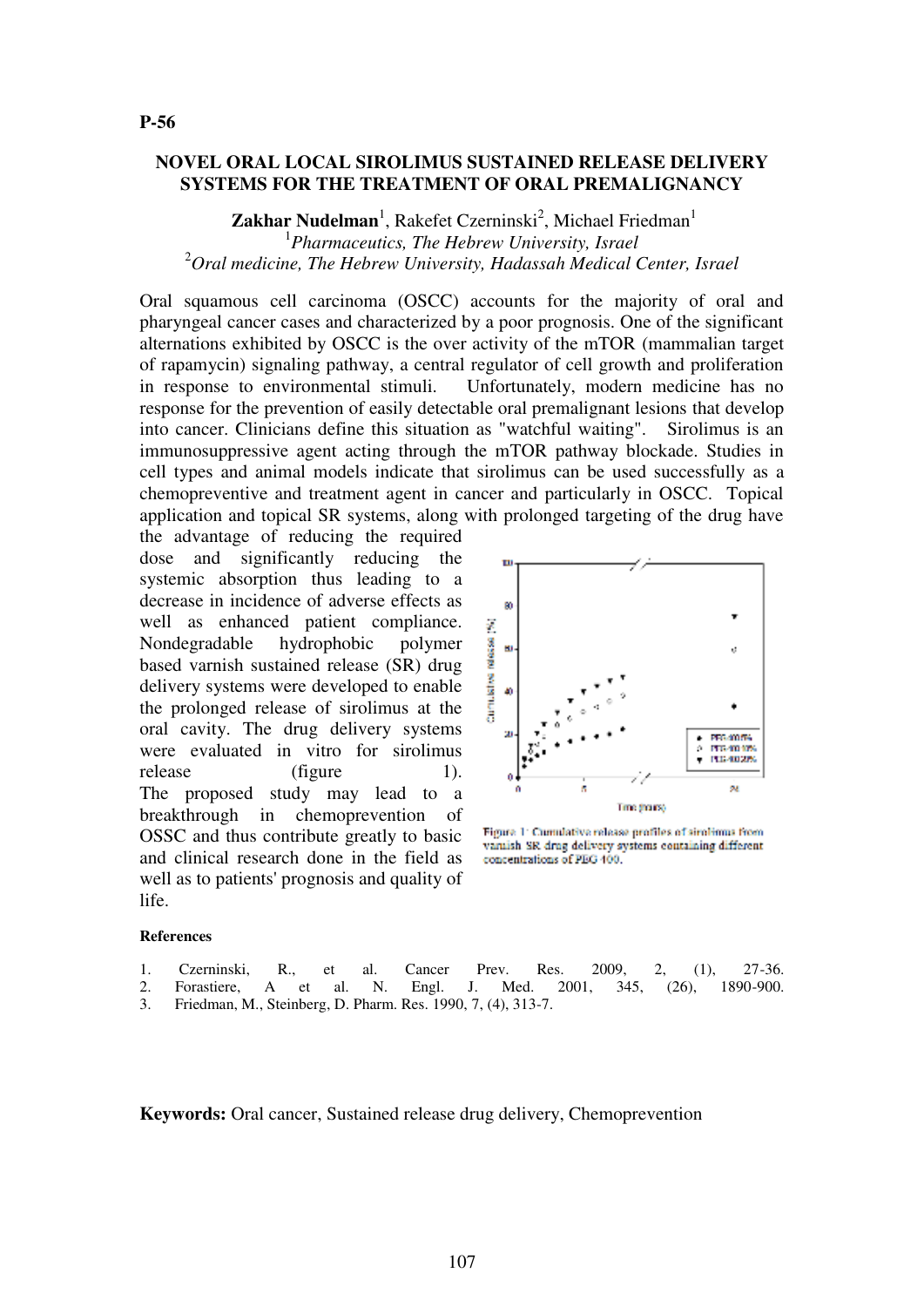# **APICAL PROTEINS EXPRESSION IN INFLAMED MUCOSA, AS POSSIBLE TARGETS FOR DIRECTING DRUG THERAPY IN IBD**

**Efrat Harel**<sup>1</sup>, Boaz Tirosh<sup>1</sup>, Eva-Maria Collnot<sup>2</sup>, Claus-Michael Lehr<sup>2</sup>, Abraham  $R$ ubinstein $<sup>1</sup>$ </sup>

<sup>1</sup>The School of Pharmacy Institute for Drug Research, The Hebrew University of *Jerusalem, Israel* <sup>2</sup>*Department Drug Delivery, Helmholtz Institute for Pharmaceutical Research* 

# *Saarland, Germany*

#### **Purpose**

The enterocytes of the intestinal epithelium may lose their polarization due to a variety of pathological conditions, one of which is inflammatory bowel disease (IBD). *In vitro* studies have shown that a leaky mucosal barrier in IBD patients is associated with proinflammatory cytokines, such as IFN $\gamma$  and TNF $\alpha$ . This instigated us to explore whether the remodeling of mucosal barrier can be exploited for drug targeting under inflammatory conditions.

#### **Methods**

The levels of the basolateral proteins were monitored by immunofluorescence of human biopsies or of CaCo2 monolayers. The effect of induced inflammation on proteins levels at the surface of colonic epithelial cells was assessed by FACS in Caco2 cells that were incubated with a series of proinflammatory cytokines. Fluorescently-tagged immunoliposomes were prepared by conjugating to antiTfR antibody. Their size distribution, phosphate content, zeta potential, antibody density and specific interaction and cellular uptake in Caco2 cells, in the presence of proinflammatory cytokines, were characterized. *In vivo* analysis of the liposomes' capability to specifically accumulate in the colonic epithelium was assessed in DNBS colitis induced rats.

#### **Results**

 (a) Inflammation increased TfR expression in the colonic mucosa in both apical and basolateral aspects of colonocytes.

 (b) Ecadherin and β1integrin were relocated to the apical membrane during inflammation in the colonic mucosa of IBD patients.

 (c) AntiTfR immunoliposomes adhered better *in vivo* to the inflamed mucosa compared to nonspecific immunoliposomes.

#### **Conclusion**

Inflammation could cause a relocation of basolateral membrane proteins in colonocytes towards their apical membrane. This trait could be exploited for directing targeted drug carriers such as immunoliposomes to the inflamed gut mucosa via the luminal route.

**Keywords**: IBD; Immunoliposomes; Transferrin receptor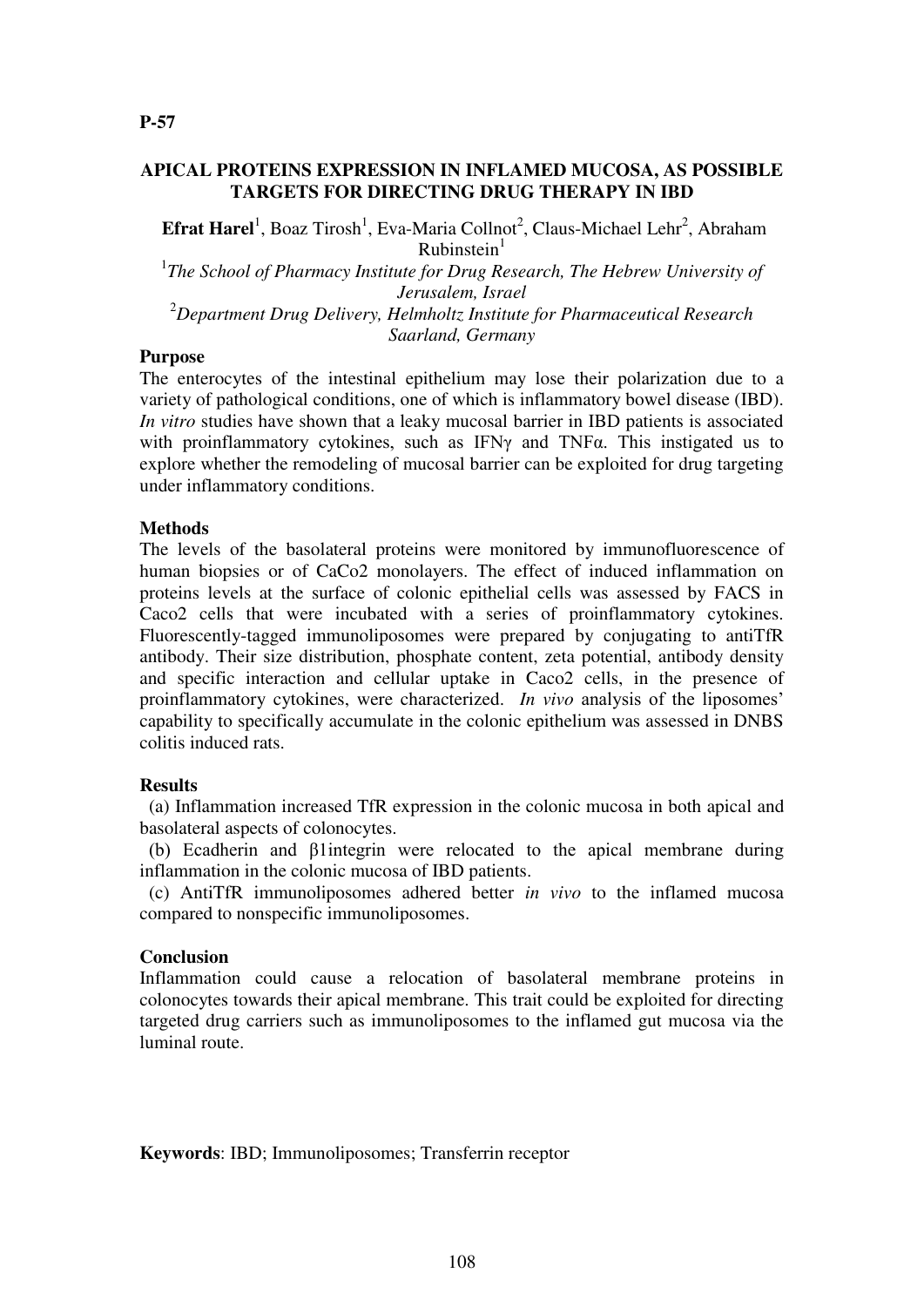# **THE RELATIVE ROLES OF CHARGE AND A RECOGNITION PEPTIDE IN LUMINAL TARGETING OF COLORECTAL CANCER BY FLUORESCENT POLYACRYLAMIDE**

Meital bloch<sup>1</sup>, Yossi Kam<sup>1</sup>, Eylon Yavin<sup>1</sup>, Dorit Moradov<sup>1</sup>, Aviram Nissan<sup>2</sup>, Ilana Ariel<sup>3</sup>, Abraham Rubinstein<sup>1</sup>

<sup>1</sup>The School of Pharmacy Institute for Drug Research, Faculty of Medicine,, The *Hebrew University of Jerusalem, P.O.Box 12065, Jerusalem 91120, Israel., Israel* <sup>2</sup>*Department of Pathology, Perinatal Pathology Unit, Hadassah Mt, Scopus, P.O.Box 24035, Jerusalem 91240, Israel, Israel* 3 *Surgical Oncology Laboratory, Department of Surgery, Hadassah - Hebrew* 

*University Medical Center, Mount Scopus, P.O.Box 24035, Jerusalem 91240, Israel., Israel*

The goal of the present study was to (*a*) prepare a fluorescent vehicle, at the near IR range, made of cationized polyacrylamide (CPAA) aimed at targeting the overexpressed sialic acid in colonic malignant cells and tissues; () increase the polymeric vehicle targeting capabilities by the addition of a recognition peptide (EPPT1) that targets the transmembrane glycoprotein underglycosylated MUC-1 (uMUC-1).

CPAA with increasing charge densities was prepared by radical polymerization of acrylamide and different mol % ratios of *N*-acryloyl, *N*'- (*tert*-butyl-carbonyl) diaminoethane. The NIR fluorophore, IR-783, was attached to the CPAA to give CPAA-783. After selecting the optimal IR-783 mol % ratio that avoids quenching, the specific attachment of the polymer was tested in SW-620, SW-480, HT-29, and LS-147T cancer cells. The optimal polymeric product was tested *in situ* in gut sac preparations of the dimethylhydrazine (DMH) induced rat model.

CPAA-783 preferentially bound to the CRC cells, depending on CRC staging. The best binding was observed when the fraction of the cationic monomer was 100 mol %, labeled with 0.75 mol % of IR-783. An increase in the recognition of the dually labeled polymeric product, CPAA-783-EPPT1, towards HT-29 and LS-174T cells (over expressing uMUC-1) was observed for the lowest EPPT1 molar ratio only (0.63 mol %). In the orthotopic mouse model the effect of the additional EPPT1 to the preferential binding of the CPAA-783 polymer to the malignant tissue in the colon was negligible.

**Keywords**: Colon cancer, cationized polyacrylamide, near IR imaging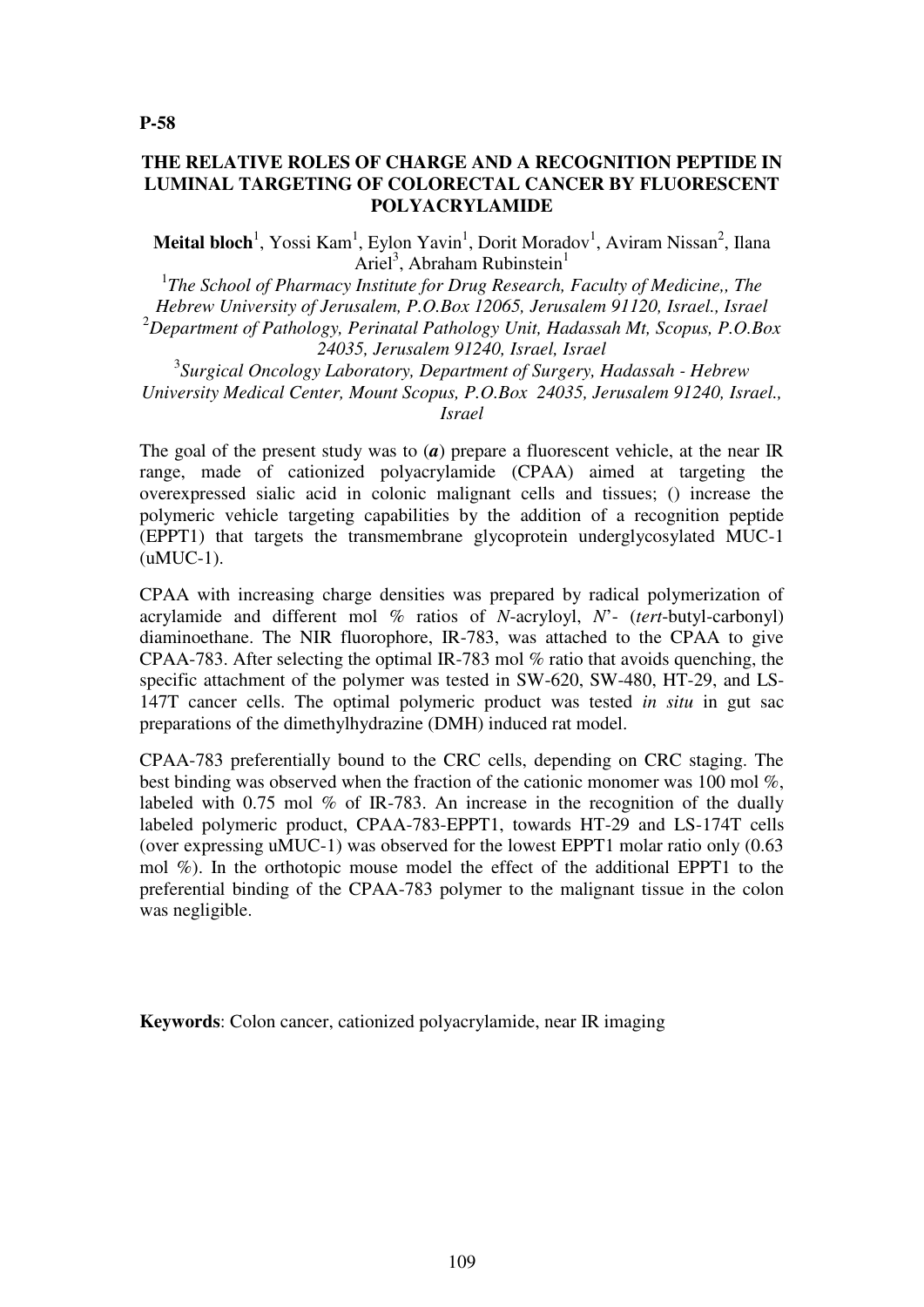# **N-PALMITOYL CERAMIDE DI (CARBAMOYL-SPERMINE) (PCDCS): A NOVEL CATIONIC SPHINGOLIPID FOR NUCLEIC ACIDS TRANSFECTION.**

Kirill Makedonski<sup>1</sup>, Yulia Boktov<sup>1</sup>, Tirtsa Kleinman<sup>3</sup>, Liza Silverman<sup>1</sup>, Eylon Yevin<sup>2</sup>, Reuma Honen<sup>1</sup>, Yechezkel Barenholz<sup>1</sup> 1 *Biochemistry and Molecular Biology, Hebrew University, Israel* 2 *School of Pharmacy, Hebrew University, Israel* <sup>3</sup>*Organic synthesis, Bio Lab Ltd., Israel*

Here we describe the use of N-Palmitoyl Ceramide di (Carbamoyl-spermine) (PCDCS) as a novel cationic component of *in vitro* and *in vivo* transfection reagent, a novel cationic lipid that was designed as a result of Prof. Barenholz collaboration with Bio-Lab Ltd and produced by Bio-Lab Ltd. This molecule has two primary amines that are positively charged in neutral pH and four secondary amines that could be only partially positively charged at neutral pH while being fully charged at acidic pH. These chemical properties of lipid enable it on the one hand to bind efficiently to negatively charged nucleic acid molecules and to bind the anionic plasma membrane of mammalian cells via electrostatic interactions and, on the other hand to act as an effective "proton sponge" at the endosomes where the complexes end up after internalization into cells, thereby facilitating effective "endosomal escape". We used the PCDCS for preparing the cationic liposome with the helper lipid 1,2-dioleoyl-snglycero-3-phosphoethanolamine (DOPE) that was shown to improve the lipoplex transfection efficiency and therefore it appears to be a favorable helper lipid for DNA transfection *in vitro*. We used this PCDCS/DOPE formulation both for plasmid DNA and siRNA *in vitro* transfection in different cell types. Our results show that PCDCS/DOPE (1:3 molar ratio) liposome has a high potential as a transfection reagent both for siRNA and a plasmid DNA *in vitro*. Moreover, our preliminary results show that PCDCS/DOPE formulation effectively knocked down Luciferase protein expressed in C26 murine carcinoma cell line *in vivo*.

**Keywords:** Lipid, Lipoplex, siRNA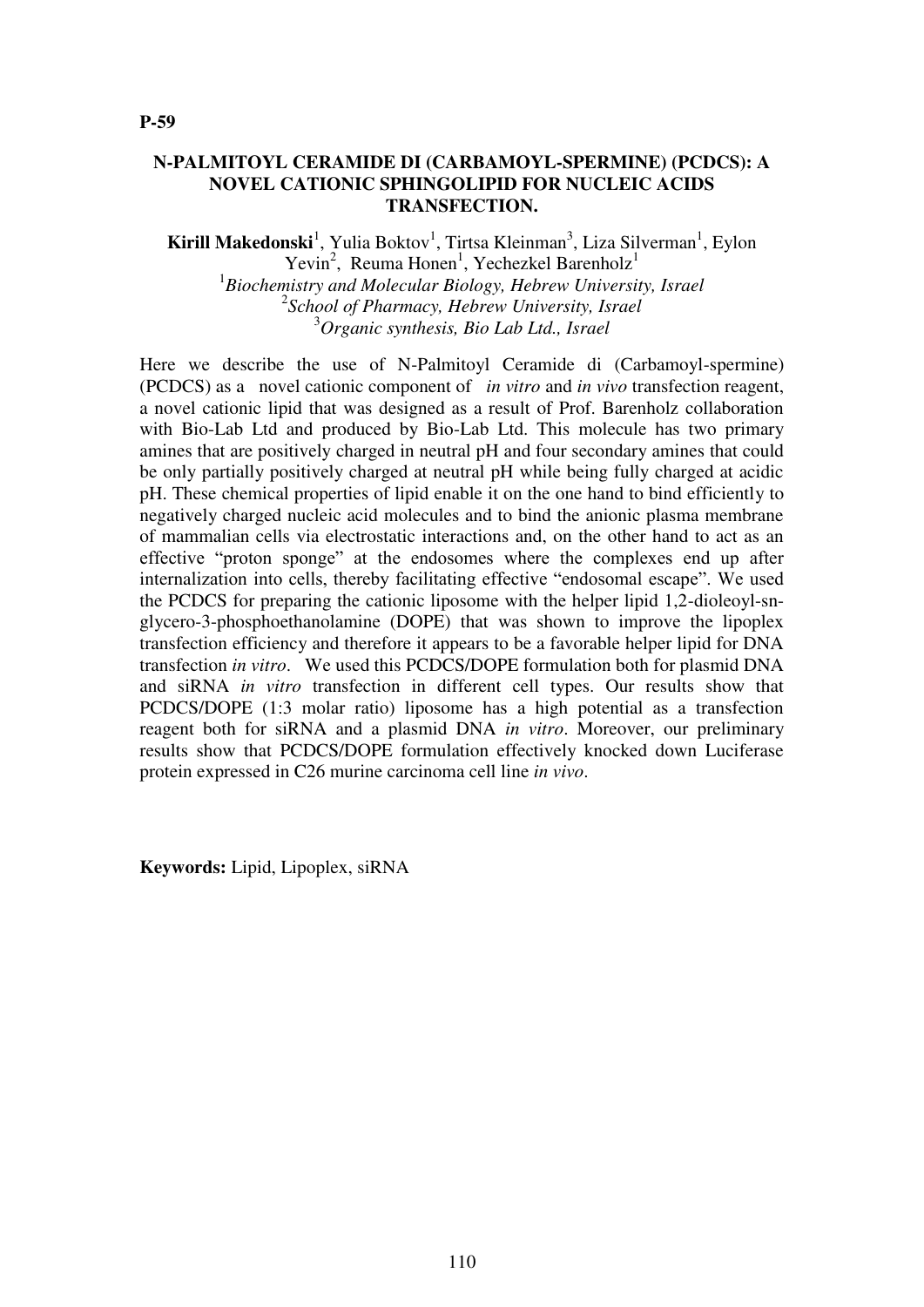#### **DEVELOPMENT AND IN-VITRO ASSESSMENT OF ERODIBLE RAPAMYCIN LOCAL ORAL SUSTAINED-RELEASE DELIVERY SYSTEMS FOR PREVENTION AND TREATMENT OF ORAL CANCER**

#### **Julia Shenderovich**, Michael Friedman

#### *The Institute for Drug Research, the Faculty of Medicine, the Hebrew University of Jerusalem, Israel*

Oral Squamous Cell Carcinoma (OSCC) is one of the most common cancers in the world, and its poor prognosis is partly attributed to the lack of efficient means for prevention and early treatment. Such means could significantly improve the survival rate. One of the most important changes that occur during the pathogenesis is the over-activation of the mTOR (Mammalian Target of apamycin) kinase. Rapamycin acts as an inhibitor of mTOR and is approved as a drug for prevention of transplant rejection. Studies have found rapamycin to be a promising agent for prevention and treatment of OSCC.<sup>[1]</sup> Rapamycin is commonly administered systemically, and is known to cause several serious adverse effects. Local sustained-release applications provide an efficient way to prolong the time of residence of the active agent in the site of action, while significantly reducing adverse effects.<sup>[2]</sup> The objectives of the current study were to develop erodible mucoadhesive sustained-release delivery systems of rapamycin for local application and to perform *in-vitro* assessment of selected systems.

A delivery system in the form of an erodible mucoadhesive tablet was selected. Several delivery systems exhibited an optimal release rate of 6-8 hours, and combining the polymers Carbopol and carboxymethyl cellulose at different proportions in the matrix was found to be the most effective tool for controlling the release rate of rapamycin.

In addition, systems containing Carbopol and sodium carboxymethyl cellulose demonstrated a high mucoadhesive performance. In summary, several erodible sustained-release delivery systems of rapamycin were developed during the study, and the key factors which allow us to control the behavior of the systems were identified, in an attempt to create a basis for a rational design of novel rapamycin applications for the prevention and treatment of OSCC.

#### **References:**

<sup>1.</sup> Czerninski, R.; Amornphimoltham, P.; Patel, V. et al. Targeting mammalian target of rapamycin by rapamycin prevents tumor progression in an oral-specific chemical carcinogenesis model. *Cancer Prev Res*. **2009**, 2, 27-36.

<sup>2.</sup> Steinberg, D.; Friedman, M. Dental drug delivery devices: local and sustained-release applications. *Crit Rev Ther Drug Carrier Syst*. **1999**, 16(5), 425-459. Keywords: Oral Cancer; Rapamycin; Sustained-Release Delivery Systems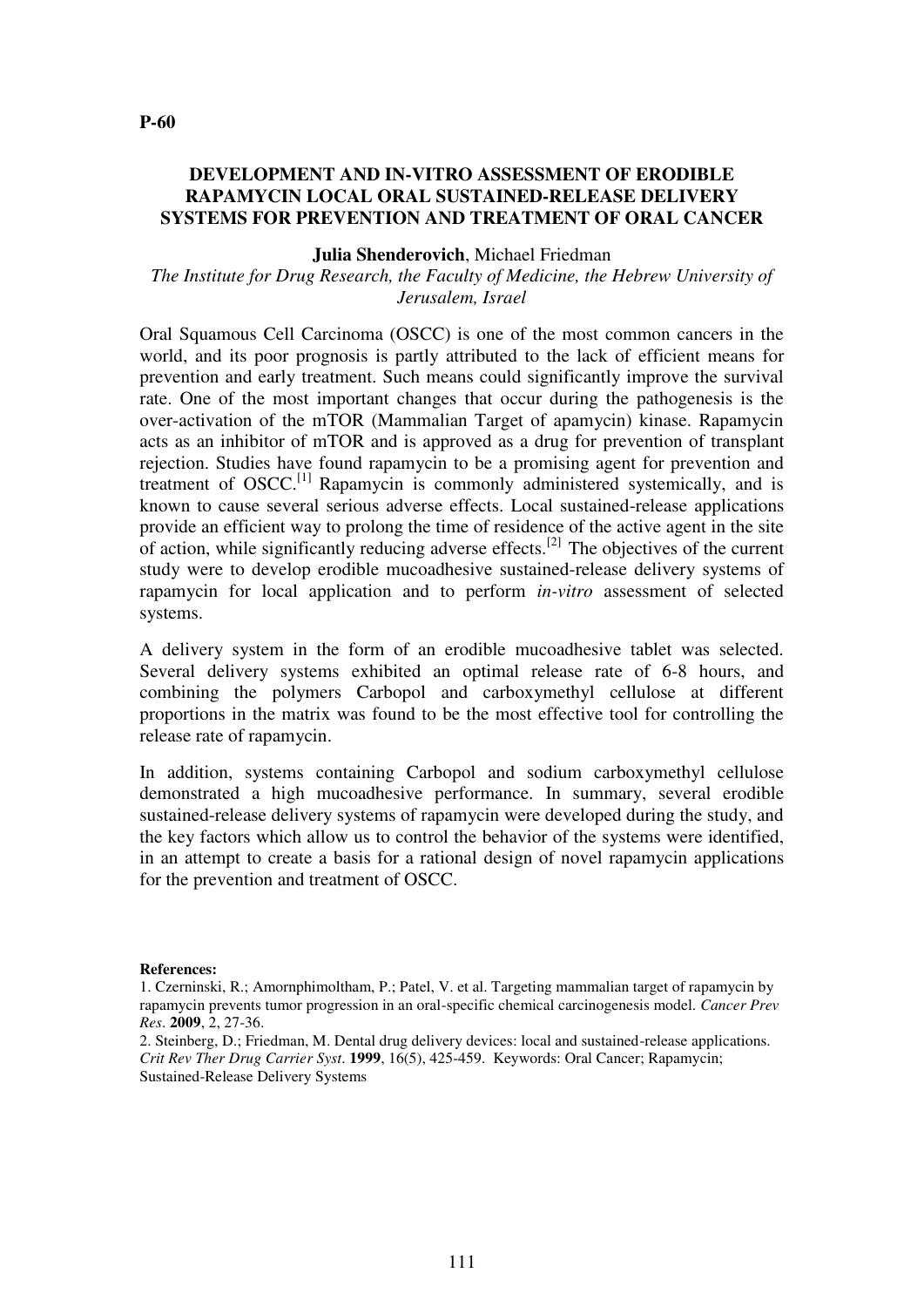# **NOVEL ORALLY BIOAVAILABLE INSULIN SENSITIZER DRUG (***MEDICA***): THE INSULINMIMETIC ACTIVITY OF SYNTHETIC LONG CHAIN FATTY ACID ANALOGS**

Michael Valitsky<sup>2,1</sup>, Jacob Bar-Tana<sup>2,1</sup>, Amnnon Hoffman<sup>2</sup>

<sup>1</sup>*Department of Human Nutrition and Metabolism, Hebrew University Medical School, The Hebrew University of Jerusalem, Jerusalem, Israel* <sup>2</sup>*Department of Pharmacology, Institute for Drug Research, School of Pharmacy, Faculty of Medicine, The Hebrew University of Jerusalem, Israel*

**Background:** Slow-release insulin analogs improve glycemic control in diabetic patients but promote weight gain, inflammation markers, increase blood pressure and cancer risk. Thus, lowering the amount of exogenous insulin administered to diabetic patients has significant clinical advantage. Synthetic fatty-acid analogs (Methylcapped Di-Carboxylic Acids (MEDICA)), previously developed by our group, exploit the "allosteric" activity of fatty acids in targeting Hepatocyte nuclear factor  $4\alpha$ (HNF4α), AMP-activated Protein Kinase (AMPK), Forkhead Transcription Factor O1 (FOXO1) and signal transducer and activator of transcription 3 (STAT3), while avoiding the substrate role of natural long-chain fatty acids in generating fat and energy. MEDICA analogs act as insulin sensitizers in hyperinsulinemic state (type2 diabetes).

**Objectives:** Current study aims to evaluate the insulinomimetic activity of MEDICA analogs in type1 diabetes context.

**Results:** MEDICA was orally administered (15 mg/kg BID) to Streptozotocin (STZ) diabetic rats (Fasting Blood Glucose (FBG)  $>$  500 mg/dl) for 14 days. FBG was normalized in 40% of the MEDICA-treated rats. Non-responsive were further treated with a combination of MEDICA and limiting insulin. MEDICA treatment combined with low dose NPH insulin  $(3 \mu g/kg \text{ BID})$  (totally ineffective in normalizing FBG in STZ diabetic rats) has normalized FBG in all non-responsive rats. MEDICA-treated animals showed profound improvement in metabolic parameters- water consumption, urination, glucose tolerance and insulin tolerance.

**Conclusions:** The insulinomimetic activity of MEDICA may offer an improved insulin treatment modes for both, type1 and type2 diabetes.

**Keywords**: MEDICA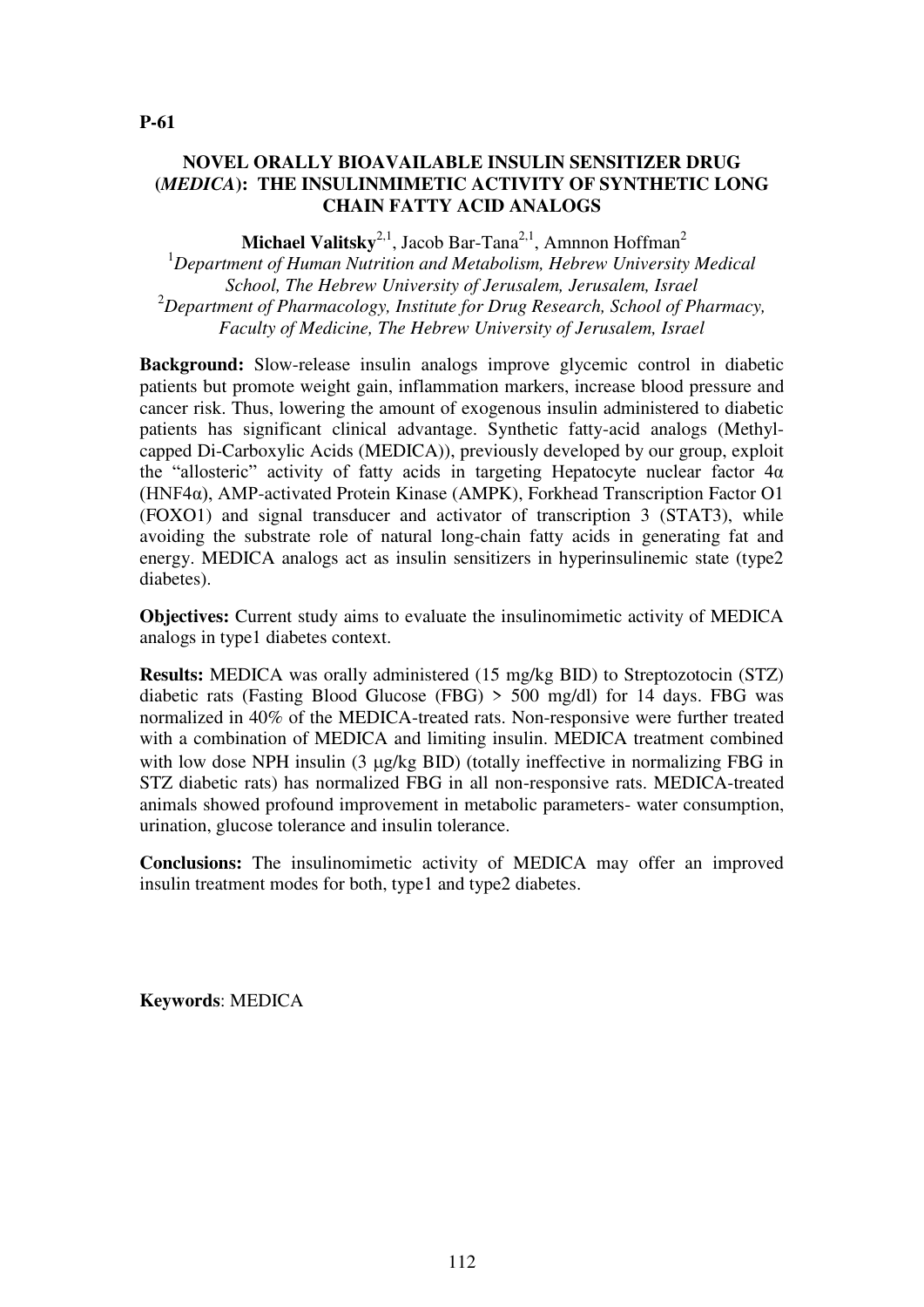**DEVELOPMENT OF β-CASEIN BASED NANOCARRIERS FOR ORAL DRUG DELIVERY**

Tanya Turovsky<sup>1</sup>, Michal Bachar<sup>2</sup>, Adi Chalilov<sup>2</sup>, Irina Portnaya<sup>2</sup>, Hadas Perlstein<sup>3</sup>, Simcha Even-Chen<sup>3</sup>, Yechezkel Barenholz<sup>3</sup>, Dganit Danino<sup>2</sup> 1 *Russell Berrie Nanotechnology Institute, Technion, Israel* <sup>2</sup>Biotechnology and Food Engineering, Technion – Israel Institute of Technology,

*Israel*

<sup>3</sup>*Hadassah Medical School, The Hebrew University, Israel*

β-Casein (~24 kDa) is a milk protein that can be considered as an amphiphilic diblock copolymer. As such, β-casein above its CMC self-assembles into nanometric micelles, constructed of a hydrophobic core and a hydrophilic corona  $[1, 2]$ . In the presence of guest molecules the β-casein co-assembled into nano-assemblies whose structure is dependent on the physico-chemical properties of the guest molecules. Previously we described the development and characterization of the β-casein micellar nanocapsules as a platform for solubilization and oral delivery of waterinsoluble molecules, particularly drugs and nutraceuticals  $[1-3]$ . As a natural food product β-casein is defined as GRAS (generally recognized as safe), it is easily degradable in the body and does not provoke an immune system response. Encapsulation by self-assembly within β-casein nanostructures considerably improves drug solubility, stability and shelf-life  $^{[3]}$ .

We have screened a number of guest molecules including drugs, proteins and other biomolecules - hydrophobic, hydrophilic and amphiphilic. This enables better understanding of the nanocarriers assembly and structure. We found that amphiphilic drugs, particularly celecoxib, can be encapsulated with a high mole loading ratio. In fact, the capacity of celecoxib in β-casein micelles is high enough to meet the recommended daily dose (for more details on the utility of the β-casein-Celecoxib micelles see our collaborators abstract and poster: *Hadas Perlstein et al*. ICRS 2012). Moreover, the nano-carriers can be freeze-dried, stored for long periods, and retain their structural characteristics upon rehydration. The ability to obtain a stable dried powder by freeze-drying is a great advantage for clinical use <sup>[1]</sup>.

#### **References**

1. M. Bachar et al., Development and characterization of a novel drug nanocarrier for oral delivery, based on self-assembled β-casein micelles. *J. Contr. Rel.,* 160**, 2012,** 164–171. 2. I. Portnaya et al., Micellization of bovine beta-casein studied by isothermal titration microcalorimetry and cryogenic transmission electron microscopy. *JAFC*, *54,* **2006**, 5555-5561. 3. D. Danino, Y.Barenholz, *Beta-Casein Assemblies for Mucosal Delivery of Therapeutic Bioactive Agents,* **2009**.

**Keywords**: Beta-casein, micelles, drug delivery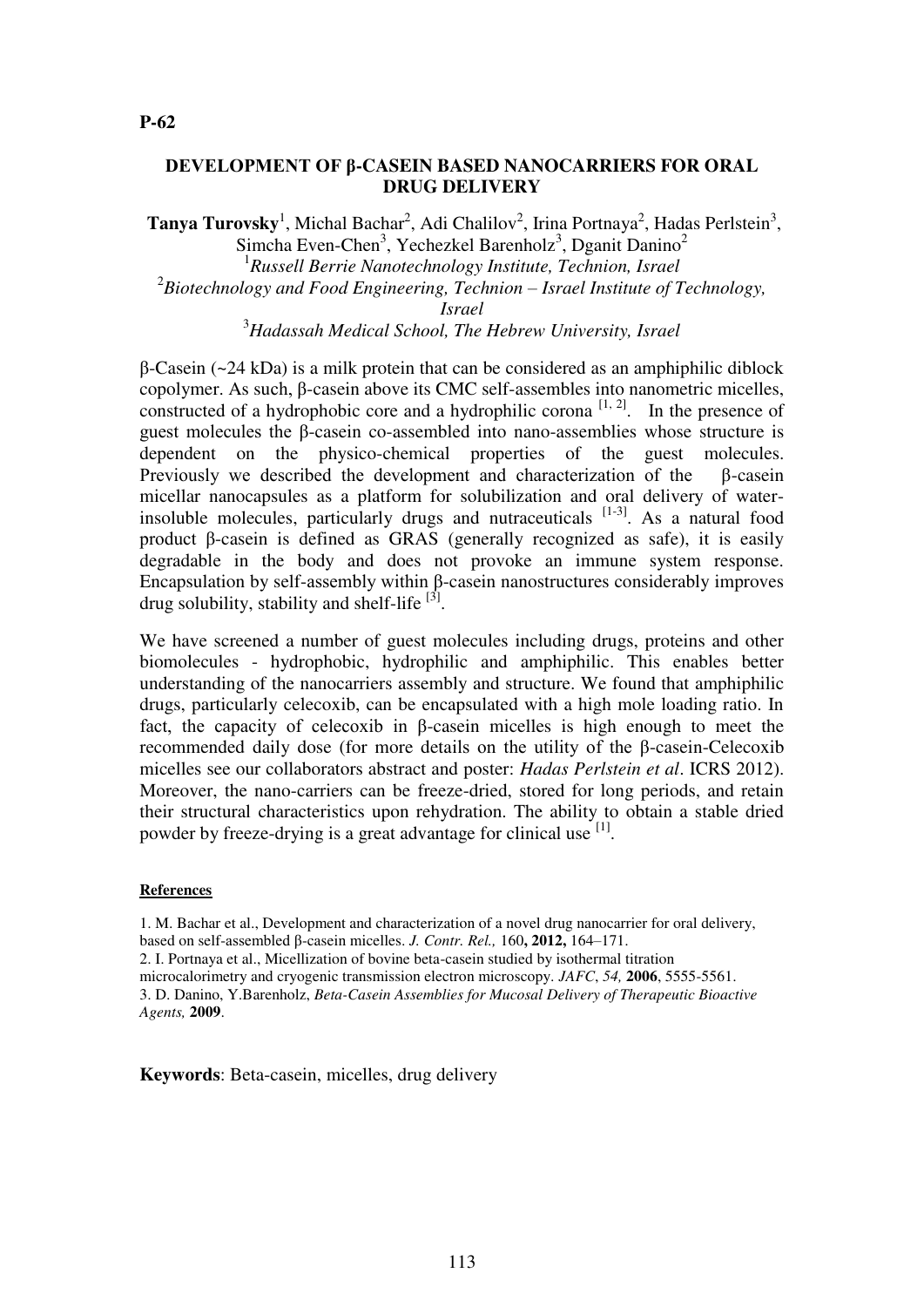## **TARGETING NCAM-EXPRESSING TUMORS WITH POLYMER THERAPEUTICS**

**Ela Markovsky**, Hemda Baabur-Cohen, Ronit Satchi-Fainaro *Physiology Pharmacology, Tel Aviv University, Israel*

Neural cell adhesion molecule (NCAM) expression was shown to be associated with more aggressive biological behavior, increased metastatic capacity and expression of stem-cell markers in several tumors1. NCAM was found to be a marker for cancer stem cells in Wilms' tumor2. Conjugation of drugs to a polymer allows specific delivery to the tumor and provides an ideal platform for a combination treatment, since both drugs are given simultaneously and share the same pharmacokinetic profile3. We aim to target NCAM-expressing tumors using a polymeric drug delivery system, consisting of an NCAM targeting moiety, paclitaxel and doxorubicin conjugated to polyglutamic acid (PGA) backbone. Conjugate with a targeting moiety was fluorescently labeled and shown to bind NCAM-expressing ES2 ovarian carcinoma cells, as opposed to non-targeted PGA. NCAM-targeted PGA-paclitaxel conjugate exhibited higher cytotoxicity to ES2 cells compared to non-targeted PGApaclitaxel conjugate and inhibited capillary-like tube formation of endothelial cells. Conjugate of PGA bearing a combination of doxorubicin and paclitaxel was synthesized and characterized. The combination of free drugs was shown to have synergistic effect on ES2 cells and MDA-MB-231 human mammary carcinoma cells. PGA-paclitaxel-doxorubicin conjugate displayed similar cytotoxic activity to that of the free drugs on these cells and inhibited capillary-like tube formation and migration of endothelial cells.

#### **References:**

- 1. Pode-Shakked, N., et al. J Cell Mol Med V13 No 8B 2008 p. 1792-1808
- 2. Zecchini, S. & amp; Cavallaro, U. Neurochem Res (2008).
- 3. Markovsky, E., et al. J Control Release (2012).

**Keywords**: Cancer stem cells, NCAM, Polymer therapeutics, combination therapy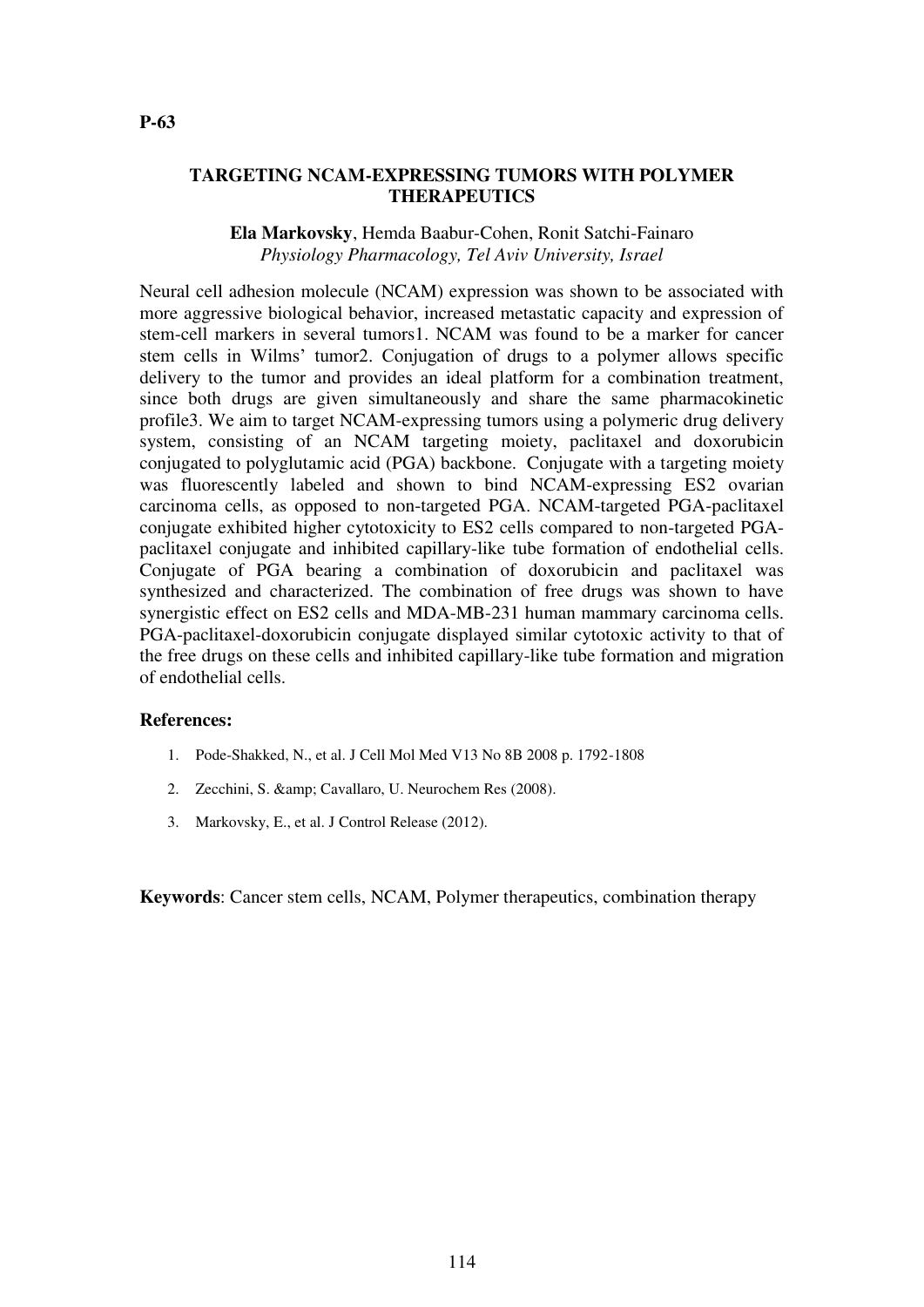# **RECOGNITION OF SECRETED CANCER-ASSOCIATED BIOMARKERS IN THE FLUIDS OF THE GI TRACT: PAVING THE WAY FOR** *IN VIVO*  **DETECTION OF PANCREATIC CARCINOMA**

#### **Elena Khazanov**, Abraham Rubinstein

## *The School of Pharmacy Institute for Drug Research, The Hebrew University of Jerusalem, Israel*

Malignancies, for which survival has not been improved substantially over the past 30 years include lung and pancreatic cancer (PC). The latter is the fourth leading cause of cancer death in the United States<sup>1</sup>. The major reason for this stagnancy in PC is the lack of early diagnosis modalities (in contrast to breast and colorectal cancers). Although serum biomarkers for the early detection of PC have been reported<sup>2</sup>, none could serve as reliable prognostic or predictive diagnostic tools.

In the present study, which deals with the analysis of the secreted biomarkers,CA 19- 9 and CEA, a novel method is suggested for their detection in the small bowel fluids by a combination of an endoscopic means (e.g. modified version of the Pillcam<sup>®</sup>video capsule)<sup>3</sup> and a composite diagnostic system.

Here we describe a diagnostic system with the capability of (*a*) capturing and detecting selected biomarkers in a specific manner and (*b*) **detecting the derived specific optical signal at the NIR range. The design includes "Detecting" and "Sensing" compartments.**The latter consists of a Super Mask Super Amine based Sensing platform, made of microarray-type functionalized glass, modified with a series of the PEG spacers. Grafting the PEGylated surfaces with either aCA19.9 or aCEA antibodies made them capable of specifically capturing the correspondent biomarker. The novel polymer-based Detecting platform comprises of an erodible superporous hydrogel matrix, crosslinked with modified albumin as a biodegradable "brick", with the capability of entrapping and then releasing, at a constant rate, NIRlabeled immuno nanoparticles (FluoNP). These FluoNP are capable of detecting the captured biomarkers by virtue of the relevant antibodies conjugated to their surface.

In a series of detection studies, we found that CEA was detected by the novel system in both simulated intestinal fluids containing physiological concentration of trypsin, and aspirated human intestinal fluid. The signal-to-noise ratio was high enough to accomplish real-time *in vivo* detection of CEA (above the limit of a video capsule bench-simulator), indicating on the system's ability to serve as an *in vivo*, real-time diagnostic kit for PC.

#### **References**

- 1. Jemal A,*et al*.*CA Cancer J Clin,*60: 277:**2010**.
- 2. Adamczyk K.A,*et al*.*Life Sci,*89: 304:**2011**.
- 3. Bhuket T.*et al*.*Expert Rev Med Devices*,2: 259:**2005**.

**Keywords**: Pancreatic cancer, biomarkers, diagnostics, hydrogel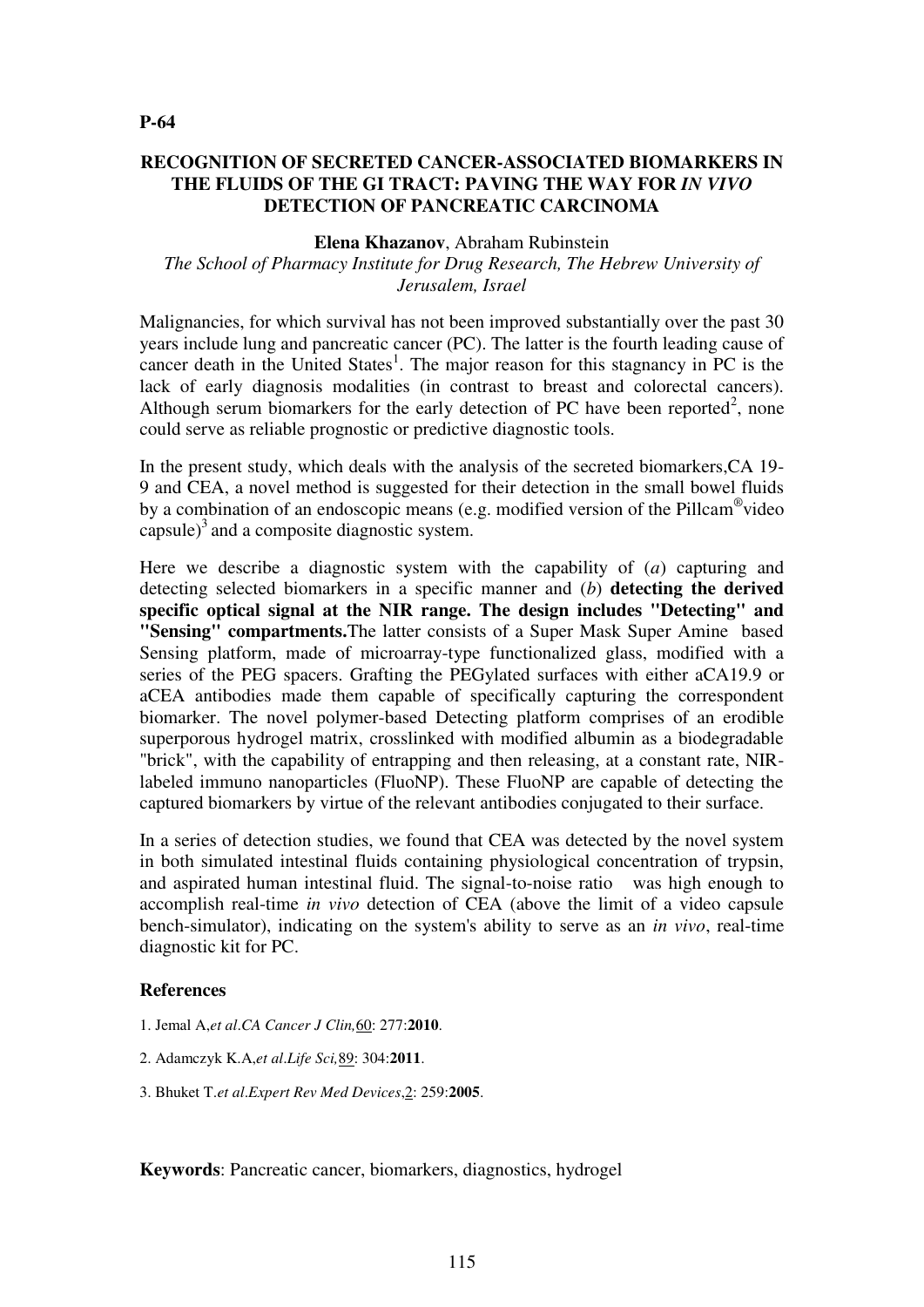## **THE ANTI-INFLAMMATORY POTENTIAL OF NOVEL CYCLOPENTENYLPHOSPHONATE IN THE LOCAL TREATMENT OF INFLAMMATORY BOWEL DISEASE**

 $\mathbf{Dorit \; Moradov}^{1}, \mathrm{Efrat \; Harel}^{1}, \mathrm{Mirela \; Nadler-Milbauer}^{1}, \mathrm{Helena \; Shifrin}^{1}, \mathrm{Abed \; Al-}$ Aziz Al-Quntar<sup>1,2</sup>, Morris Srebnik<sup>1</sup>, Abraham Rubinstein<sup>1</sup>

<sup>1</sup> Faculty of Medicine, The School of Pharmacy, Institute for Drug Research, The *Hebrew University of Jerusalem, Israel* <sup>2</sup>*Department of Material Engineering, Faculty of Engineering, Al Quds University,* 

*Palestinian Authority*

Rheumatoid arthritis, asthma and inflammatory bowel disease (IBD) are chronic inflammatory processes, out of which the latter is the most difficult to treat in a local specific manner. In chronic inflammation monocytes are recruited in large numbers into the site of inflammation, at which place they extravasate and differentiate rapidly into macrophages that, in turn, play an important role in the conversion of inflammation from acute phase into chronic phase, by virtue of their involvement in the continuous secretion of cytokines<sup>1</sup>. It has been indicated that vinylphosphonates could reduce inflammation by lowering TNF- $\alpha$  levels. We therefore synthesized a homologous series of novel fused-cyclopentenone phosphonates and screened them for their ability to reduce secreted TNF- $\alpha$  from LPS-activated macrophages. In these studies a lead compound, P-5, was identified as possible anti-inflammatory agent. Diethyl 3-nonyl-5-oxo-3,5,6,6a-tetrahydro-1H-cyclopenta[c]furan-4-ylphosphonates (P-5), was synthesized, using an intramolecular Pauson-Khand Reaction (PKR) with Mo(CO) as the catalysts and DMSO as a promoter, from diethyl 3-(allyloxy)dodec-1 ynylphosphonate. The structure and stereochemistry were determined both by 1D and 2D NMR and elemental analysis. The  $IC_{50}$  of P-5 (calculated from the reduction of TNF- $\alpha$  level) towards the activated macrophages was found to be 5 $\mu$ M. In addition, the lead compound reduced the levels of the cytokines IL-6, IL-12p70, IL-1 $\alpha$  and INF-γ, as well as the levels of the chemokines MCP-1, MIP-1 $\alpha$  and RANTES. These findings supported the work hypothesis that P-5 has an anti-inflammatory activity. Using 5-ASA as a positive control drug (dose of 67mg/ml), P-5, at a dose of 10mg/kg reduced inflammation in the DNBS induced-colitis model after intra-colonic administration.

#### **References**

1. Janeway, C.A.J., et al., Immunology - the immune system in health and disease.  $6<sup>th</sup>$  ed. **2005**: Garland Science Publishing.

2. Moradov, D., et al., *Mo(CO)(6)-Mediated Intramolecular Pauson-Khand Reaction of Substituted Diethyl 3-Allyloxy-1-Propynylphosphonates.* J. Organ. Chem., **2009**. 74:1029-1033.

**Keywords**: IBD, Phosphonate, Inflammation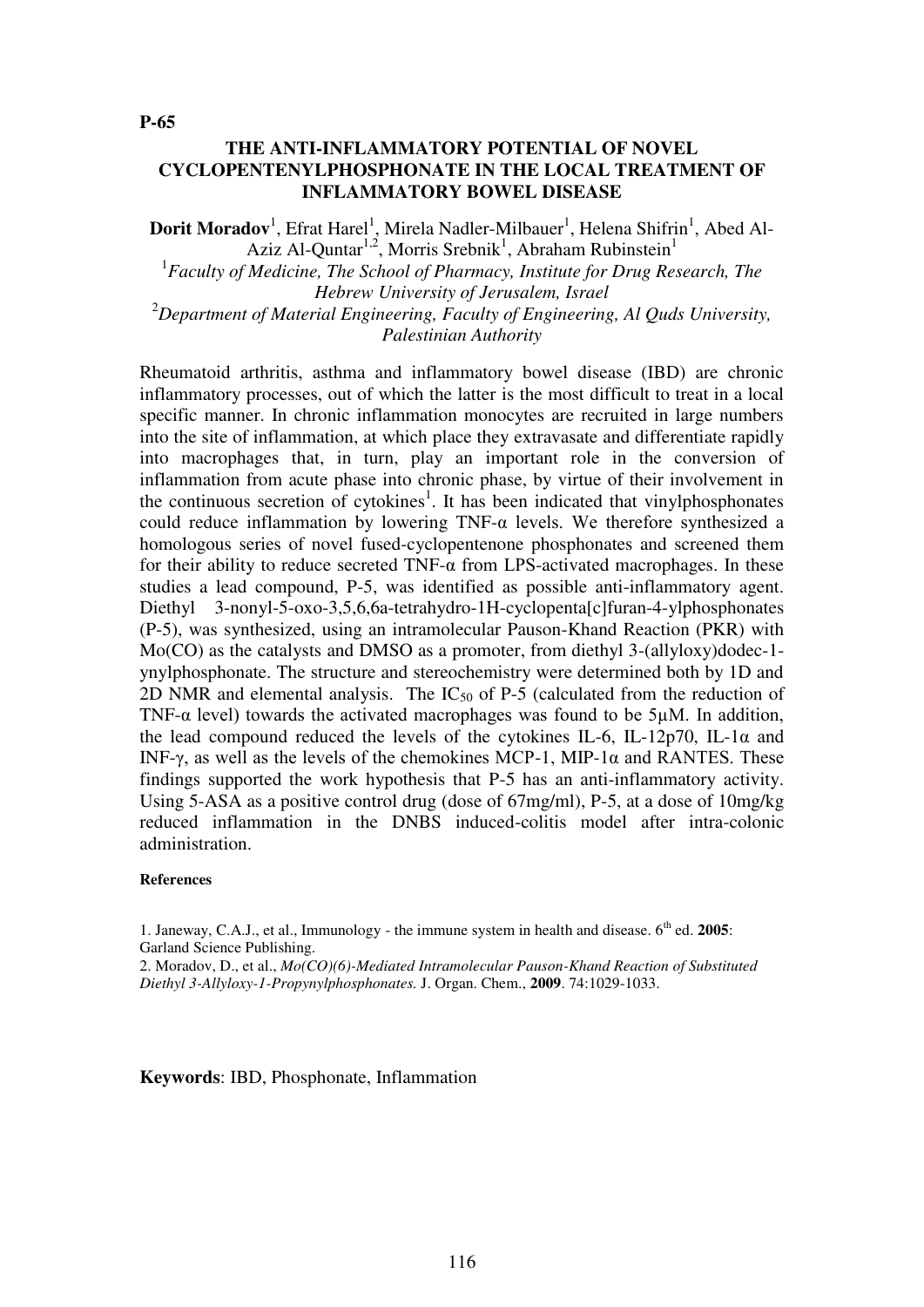#### **BETA-CASEIN NANOCARRIERS OF CELECOXIB FOR IMPROVED ORAL BIOAVAILABILITY**

**Hadas Perlstein**<sup>1,2</sup>, Simcha Even-Chen<sup>1</sup>, Yechezkel Barenholz<sup>1</sup>, Abraham Rubinstein<sup>2</sup>, Michal Bachar<sup>3</sup>, Tanya Turovsky<sup>3</sup>, Adi Chalilov<sup>3</sup>, Dganit Danino<sup>3,4</sup>

1 *Laboratory of Membrane and Liposome Research, IMRIC, The Hebrew University– Hadassah Medical School, Israel*

2 *The School of Pharmacy, Institute for Drug Research, Israel* <sup>3</sup>Department of Biotechnology and Food Engineering, Technion – Israel Institute of *Technology, Israel* <sup>4</sup> Russell Berrie Nanotechnology Institute, Technion – Israel Institute of Technology,

*Israel*

β-Casein (bCN, ~24 kDa) is a milk protein that due to its amino acid composition and sequence behaves like an amphiphilic di-block copolymer and self-assembles into nanometric micelles, constructed of a hydrophobic core and a hydrophilic corona [1]. We took advantage of this property and developed β-casein micelles as a platform for solubilization and oral administration of drugs of poor water-solubility as demonstrated for celecoxib (Cx) [2,3].

As a natural food product bCN is definedas GRAS (generally recognized as safe), it is easily degradable in the body and does not provoke an immune system response. We demonstrated high Cx-loading capacity in the bCN nanostructures by self-assembly. The Cx-loaded bCN nano-carriers (bCN/Cx) can be freeze-dried and upon rehydration they retain their structural characteristics, with a slight reduction in the amount of Cx encapsulated [2,3]. A preliminary pig study performed recently showed that following oral administration of bCN/Cx as dry powder, the bioavailability of Cx was increased by 2.4-fold compared to commercial Cx oral formulation (Celebra®). It is assumed that the dry micelles reconstituted in the pig intestinal fluids, increased Cx solubilization which, in turn, increased the amount of Cx available for absorption at the epithelium surface.

Our future objectives are to perform studies in additional pigs to demonstrate and investigate the mechanism(s) of the observed bioavailability enhancement.

#### **References**

1. I. Portnaya, *et al.*, Micellization of bovine beta-casein studied by isothermal titration microcalorimetry and cryogenic transmission electron microscopy.*J. Agric. Food Chem*. *(2006) 54, 5555-5561.* 

2. D. Danino and Y. Barenholz, Beta-casein assemblies for mucosal delivery of therapeutic bioactive agents.*United States Patent Application no. 12/867,215 Publication No. 2011/0052703 A1 filing date February 2009.* 

3. M. Bachar, *et al*, Development and characterization of a novel drug nanocarrier for oral delivery, based on self-assembled β-casein micelles.*J. Contr. Rel. (2012) 160, 164–171.* 

**Keywords:** Beta-casein, micelles, drug delivery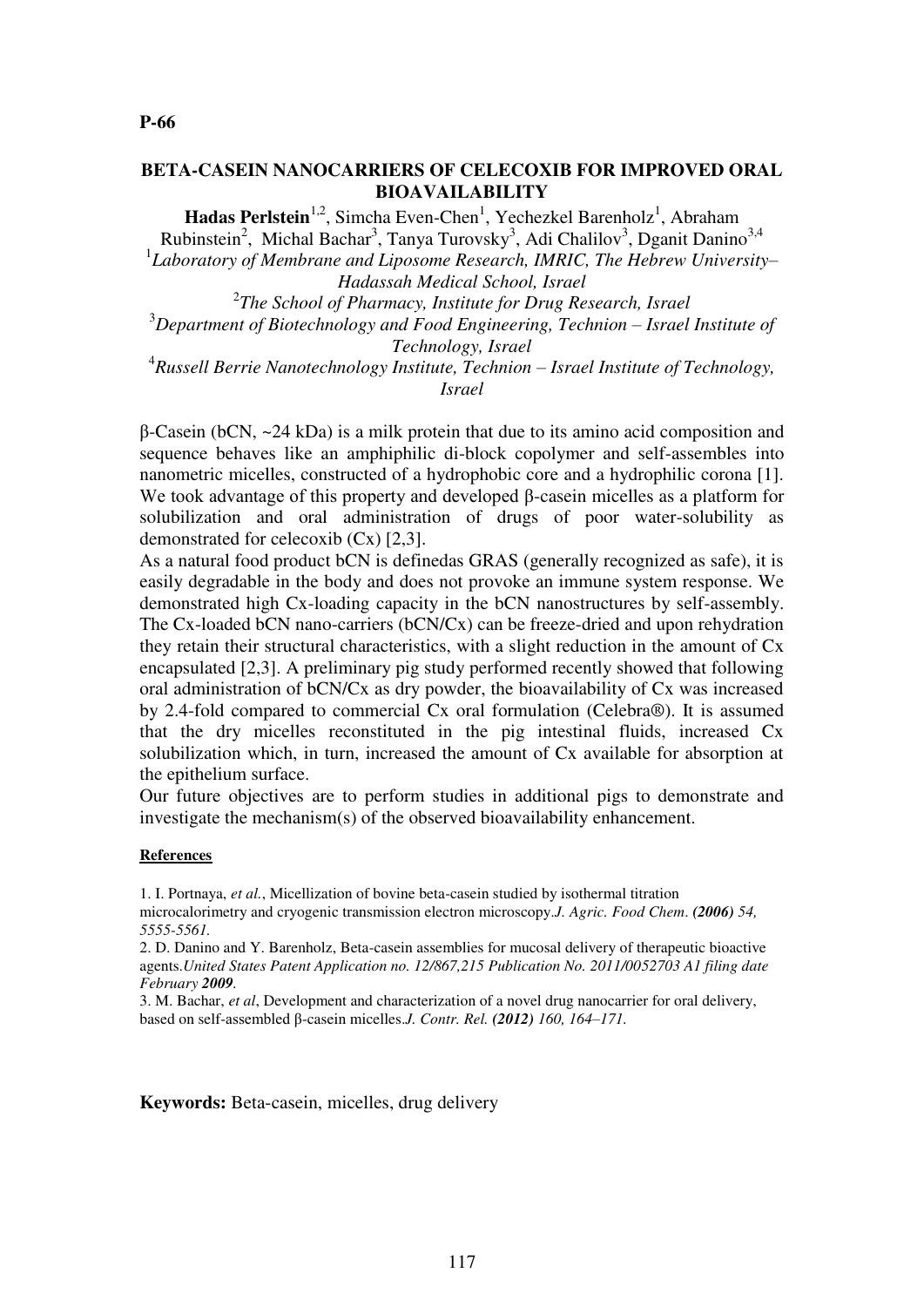## **CONTROLLED RAPAMYCIN RELEASE FROM SURFACE CRYSTALLIZED ELUTING STENT**

## **Ester Abtew**, Shady M.Farah, Wahid Khan, Abraham J.Domb *Medicinal Chemistry, Institute for Drug Research, School of Pharmacy, Faculty of Medicine, The Hebrew University, Israel*

Coronary stenting has revolutionized current perspective of coronary artery disease management. Intense work on stent development has successfully led to the introduction of drug-eluting stents (DES) in 2002. This work presents a carrier-free DES, based on crystalline drug coating (Figure 1). The work presents rapamycin as model drug which is a macrolide and used to prevent organs rejection and also found to have significant anti-proliferation properties.

Rapamycin crystals onto stent gradually released the drug over a period of a several weeks in buffer media. Rapamycin crystal coating displayed stability and biocompatibility. Additionally, the controllability of crystallization process enables the generation of a variety of morphologies, physical states and coating thickness. In vivo experiments did not raise any obvious safety concerns, no evidence for the presence of necrosis or any inflammatory reaction. This process was further implemented using different drugs and supersaturated systems.



Figure 1. Rapamycin crystals onto metal stent.

**Keywords**: Drug eluting stents, Rapamycin, Crystallization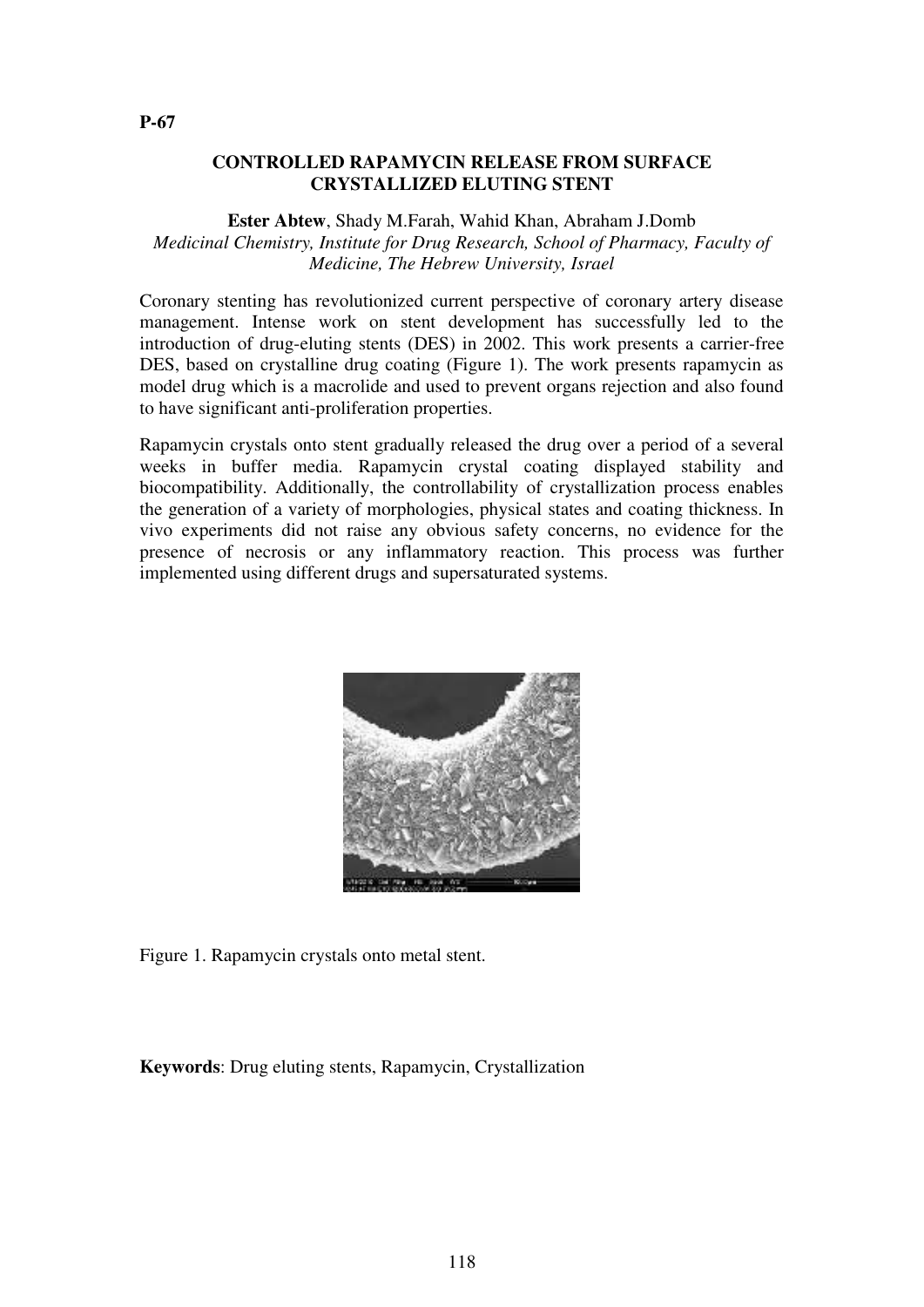#### **ULTRASONIC VELOCIMETRY OF LIPOSOMAL FORMULATIONS**

**Abba Priev**, Lola Polyansky, Yechezkel Barenholz *Biochemistry, Hebrew University-Hadassah Medical School, Israel*

Precise measurements of ultrasonic velocity in lipid vesicles for thermodynamic and compositional characterization of liposomes are reviewed. In contrast to ultrasonic spectroscopy, in which measurements should be done in a wide range of frequencies, ultrasonic velocimetry of biological materials does not need frequency-dependent measurements, and the acoustic information on molecular structures and interactions can be obtained using measurements at a fixed frequency. The main purpose of ultrasonic velocity measurements is usually the evaluation of elastic properties of the lipids and liposomes and contributions of various kinds of intra- and intermolecular interactions. Such measurements, which started in the mid-1970s, have been widely used recently to obtain unique insights into hydration phenomena, and elastic properties of lipid assemblies, as well as for their partial specific volume, adiabatic compressibility and molecular free volume at liquid-ordered[*Sivan et al.,* 2010, *Khazanov et al.,* 2008]. Ultrasonic velocity is a useful empirical parameter employed to monitor processes in which hydration or elasticity of molecules is perturbed. The development of portable instrumentation for ultrasonic velocimetry proved the applicability of this technology for characterization of liposomal formulations, for compositional analysis of lipids and for highly sensitive liposomal immunoassay. The acoustical method for determination of critical micellar concentration can be used for complicated multi-component biological fluids and does not need dyes or fluorophores, which may affect the determination [*Priev et al.,* 2002].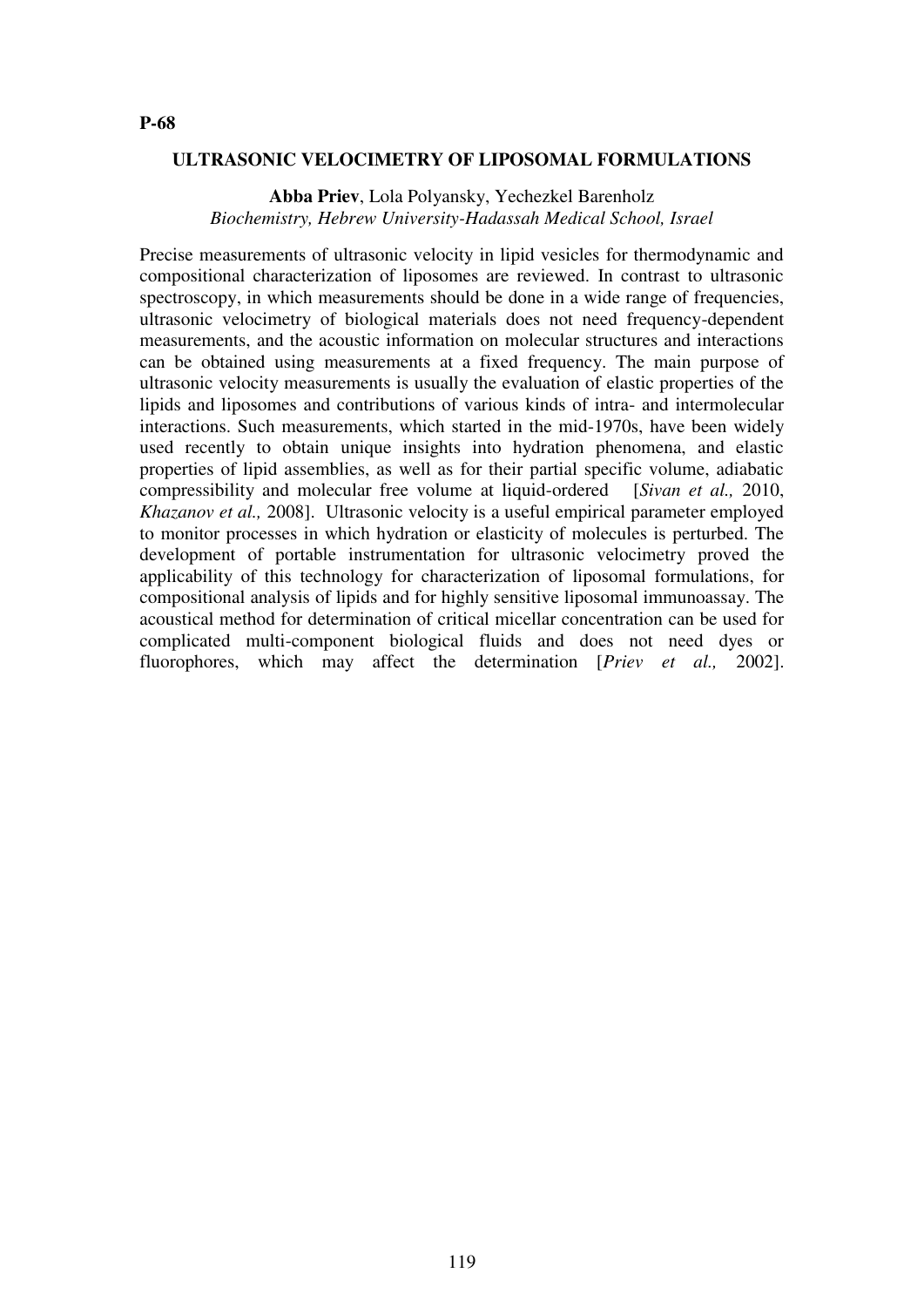## **P-69**

#### **DRUG ELUTING ELECTROSPUN POLYURETHANE VASCULAR GRAFTS**

Wahid Khan<sup>1</sup>, Shady M.Farah<sup>1</sup>, Jingjia Han<sup>2</sup>, Peter I.Lelkes<sup>2</sup>, Abraham J.Domb<sup>1</sup> <sup>1</sup>Medicinal Chemistry, Institute of Drug Research, School of Pharmacy, Faculty of *Medicine, The Hebrew University of Jerusalem, Israel* 2 *American Institute for Medical & Biological Engineering, School of Biomedical Engineering, Science and Health Systems, Drexel University, USA*

Damage or stenosis of a vessel caused either by injury or by some pathological processes, e.g. atherosclerosis and thrombosis, must often be treated by replacing the vessel with an autologous graft, mostly vein.

The aim of this study was to develop a perivascular grafts releasing rapamycin as antiproliferative drug in a controlled manner. Rapamycin (RM) was incorporate into polyurethane (PU) based fibrous vascular graft either during it fabrication using electrospinning of RM-PU blends or by loading of the drug by absorption the drug into drug free electrospun PU grafts. RM-PU fibrous scaffolds were electrospun from RM-PU solutions containing 0, 1, 5, 10, 20% RM (w/w) via three distinct blending methods and the in vitro drug release was investigated. Grafts morphology and structure integrity was traced by microscopic methods. Rapamycin was constantly released for over 77 days.

**Keywords**: Vascular grafts, Rapamycin, Electrospinning.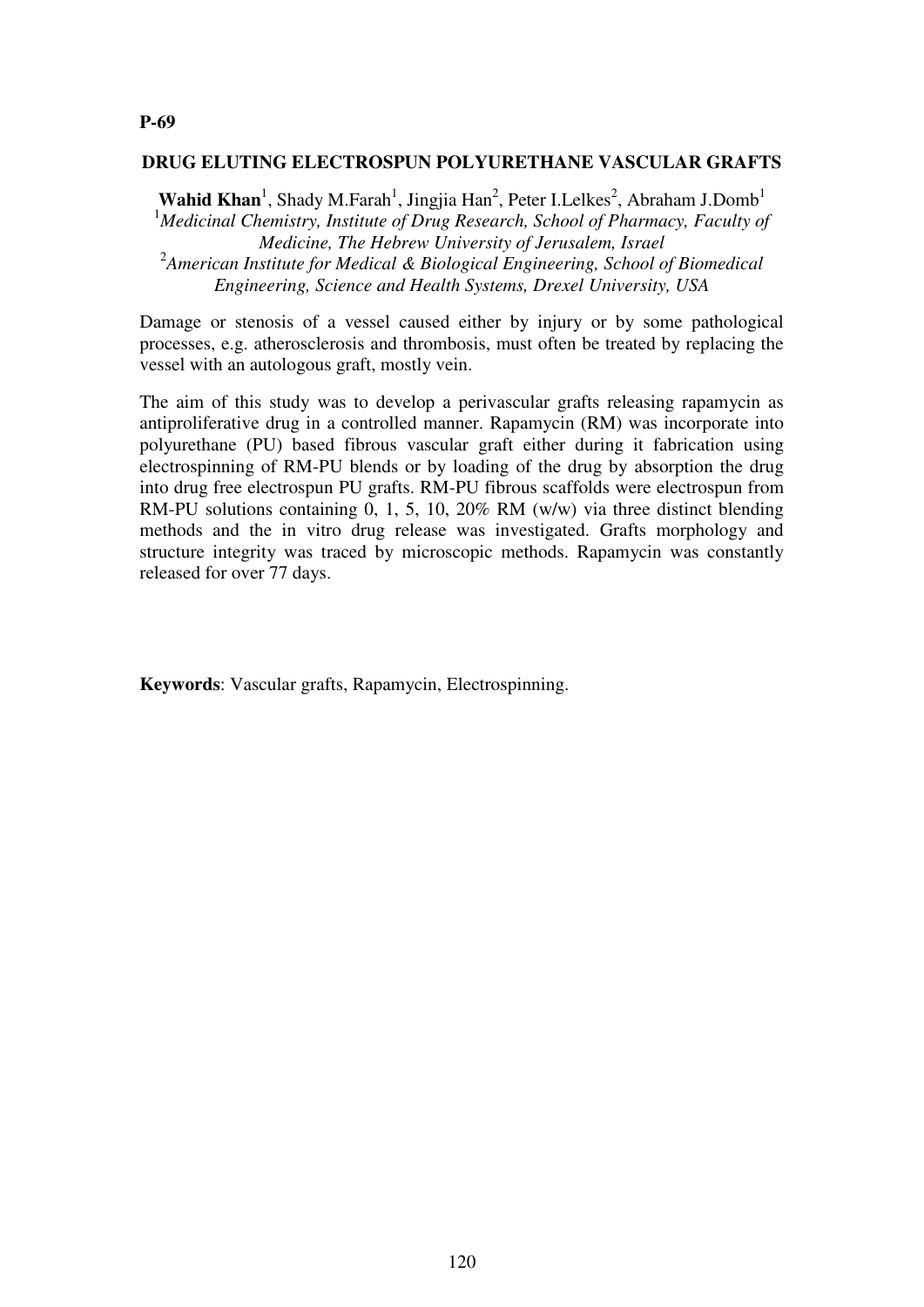# **TARGETED ANTICANCER THERAPY OF POLYMER CONJUGATES TO BREAST CANCER**

## **Hemda Baabur-Cohen**, Ela Markovsky, Ronit Satchi-Fainaro *Physiology and Pharmacology, Tel Aviv University, Israel*

Multivalent polymeric systems are an ideal platform for a combination therapy, where the therapeutics are given simultaneously in one injection and share the same pharmacokinetic profile (*1*). We have found that the combination of the microtubuleinterfering agent, paclitaxel (PTX) and the anthracycline antibiotic, doxorubicin (DOX) displays anti-angiogenic properties and synergistic cytotoxic effects on endothelial cells and on cancer cells, such as the human breast cancer cell line, MDA-MB-231, and the murine mammary carcinoma cell line, 4T1. A water-soluble polymer-conjugated with those drugs can accumulate in tumors by passive targeting via the enhanced permeability and retention (EPR) effect (*2*). A well-studied polymer is the polyglutamic acid (PGA), which is biocompatible, non-immunogenic, nontoxic, FDA-approved and targetable carrier to which the drugs are bound covalently via a peptidyl spacer. Moreover, PGA is biodegradable by cysteine proteases, particularly cathepsin B (*3*).

We developed a new strategy of combination therapy for the treatment of breast cancer. We conjugated PTX and DOX with PGA; PTX was bound directly to the PGA backbone through the <sup>γ</sup>COOH groups of the glutamic acid. DOX was coupled to the polymer backbone via the tetra-peptidyl Gly-Phe-Leu-Gly linker, cleaved by cathepsin B. PGA-PTX-DOX nano-conjugate inhibited the proliferation of both endothelial cells and breast cancer cells. Furthermore, our conjugate demonstrated anti-angiogenic properties. Our preliminary results with PGA-PTX-DOX nanoconjugate present its potential use as a novel anti-angiogenic therapy for breast cancer.

#### **References**

- 1. Segal, E., and Satchi-Fainaro, R. (2009) Design and development of polymer conjugates as antiangiogenic agents. *Adv Drug Deliv Rev* **61**, 1159-1176
- 2. Maeda, H., Wu, J., Sawa, T., Matsumura, Y., and Hori, K. (2000) Tumor vascular permeability and the EPR effect in macromolecular therapeutics: a review. *J Control Release* **65**, 271-284

3. Baabur-Cohen, H\*., Omer, L.\*, and and Satchi-Fainaro, R., eds (2011) *Recent Progress in Polymer Therapeutics as Nanomedicines, Handbook for harnessing biomaterials for nanomedicine: preparation, toxicity and applications.*, Pan Stanford publishing, 77-122 \*Equal contribution.

**Keywords**: combination therapy, polyglutamic acid, nano-conjugate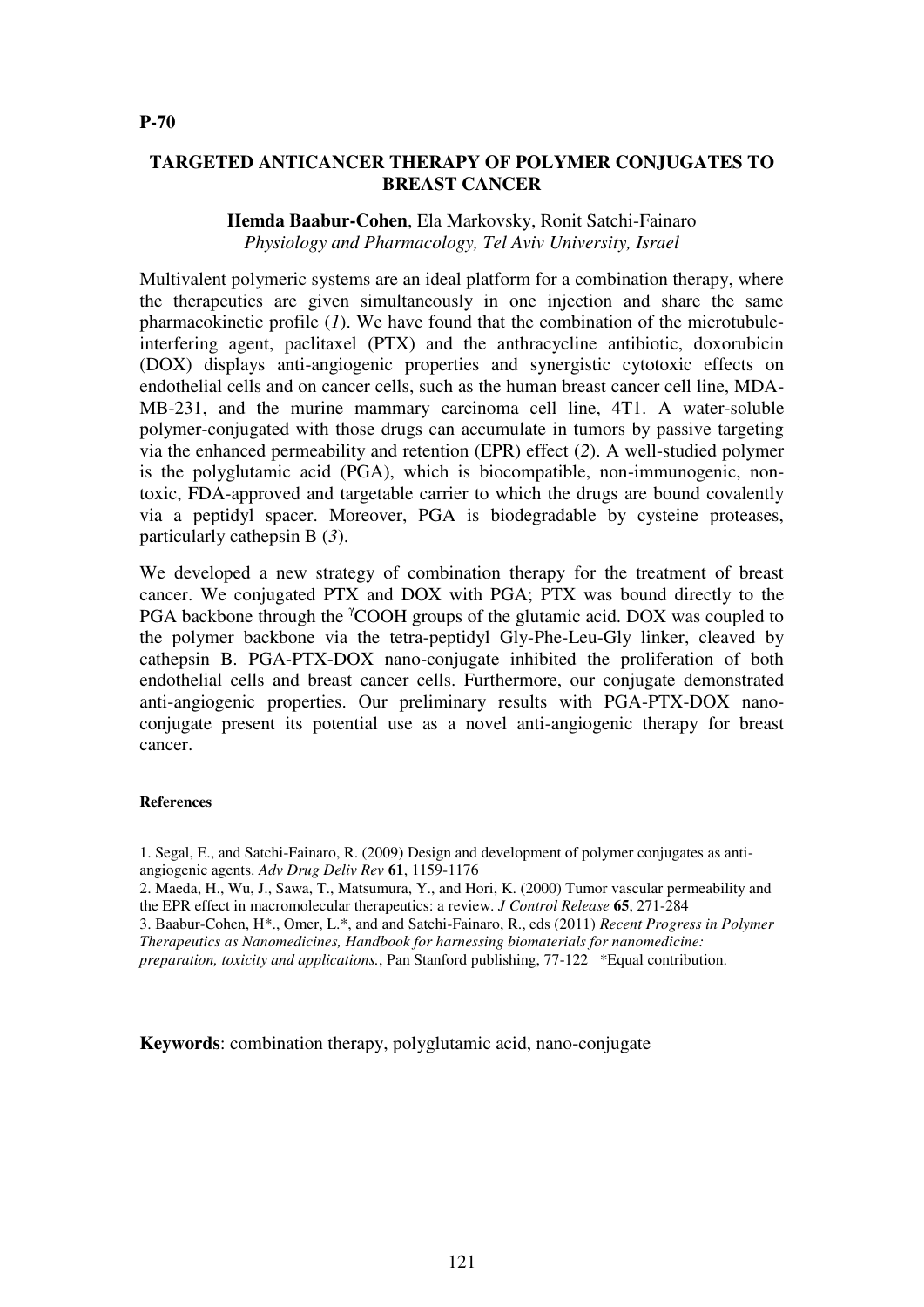# **QUANTITATIVE STRUCTURE – PROPERTY RELATIONSHIP MODELING OF REMOTE LIPOSOME LOADING OF DRUGS**

#### **Ahuva Cern**

#### *Biochemistry, HUJI, Israel*

Remote loading of liposomes by trans-membrane gradients is used to achieve therapeutically efficacious intra-liposome concentrations of drugs. We have developed Quantitative Structure Property Relationship (QSPR) models of remote liposome loading for a dataset including 60 drugs studied in 366 loading experiments internally or elsewhere. Both experimental conditions and computed chemical descriptors were employed as independent variables to predict the initial drug/lipid ratio (D/L) required to achieve high loading efficiency. Both binary (to distinguish high vs. low initial D/L) and continuous (to predict real D/L value) models were generated using advanced datamining methods and five-fold external validation. The external prediction accuracy for binary models was as high as 91-96%; for continuous models the mean regression coefficient  $R^2$  for correlation between predicted versus observed values was 0.76-0.79. This novel approach can be used to identify candidate drugs expected to have high remote loading capacity while simultaneously optimizing the design of formulation experiments.

**Keywords**: chemical deors; liposome; loading conditions; loading efficiency; QSPR; remote loading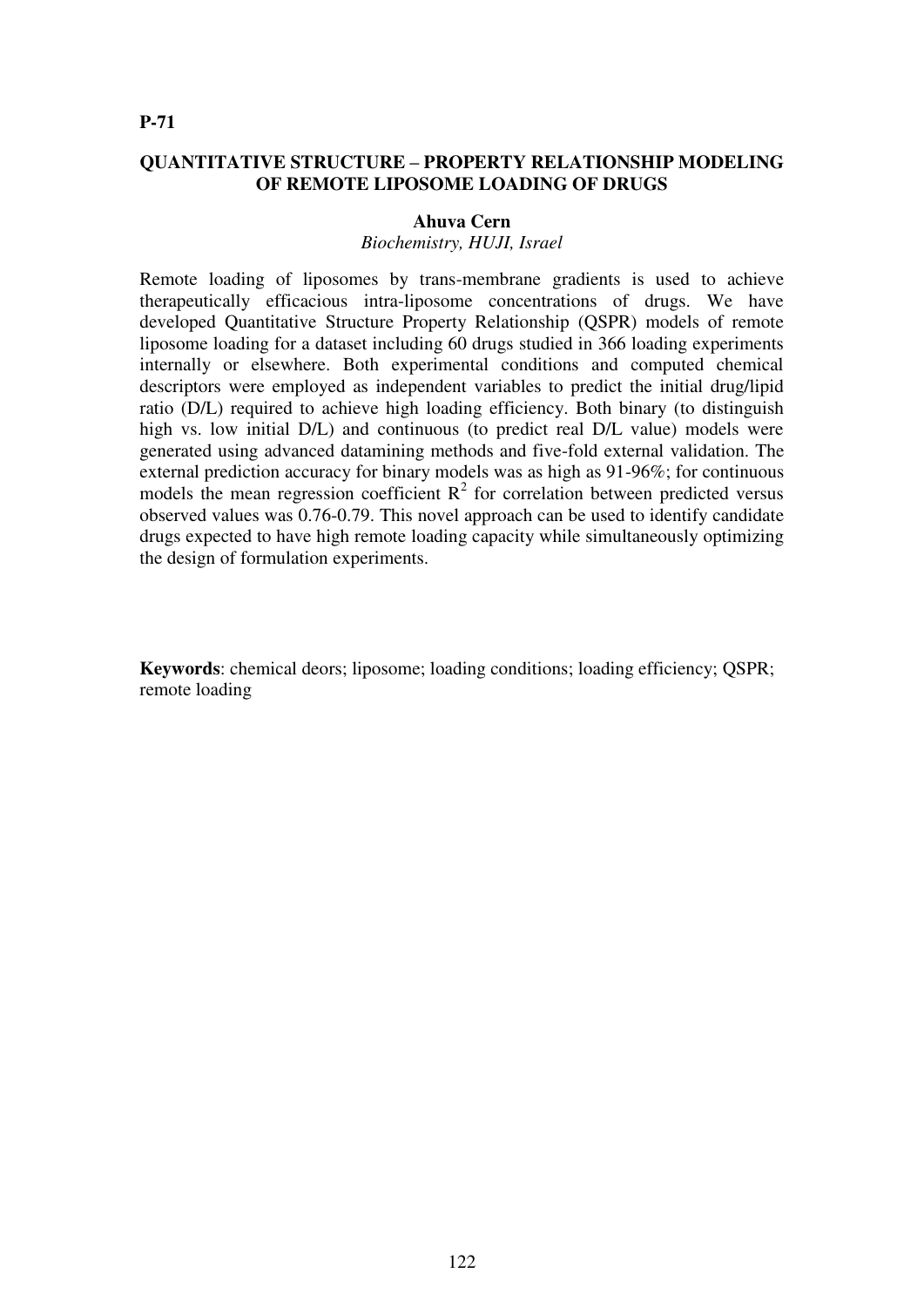Keren Turjeman<sup>1</sup>, Rina Ulmansky<sup>2</sup>, Yuval Avnir<sup>1</sup>, Pablo Kizelsztein<sup>1</sup>, Galia Katzavian<sup>2</sup>, Michal Harel<sup>2</sup>, Yaakov Naparstek<sup>2</sup>, Yechezkel Barenholz<sup>1</sup>

<sup>1</sup> Biochemistry and Molecular Biology, IMRIC Hebrew Univesity-Hadassah Medical *School, Israel*

<sup>2</sup>*Department of Medicine, IMRIC Hebrew Univesity-Hadassah Medical School and, Israel*

Twenty years ago the use of sterically stabilized nano-liposomes (nSSL) for intravenous drug delivery was introduced. The first such product approved by the FDA was the anticancer nano-medicine  $Doxil^{TM}$ , developed in our laboratory. Our current research is focused on the use of nanotechnology to improve nSSL performance as a drug delivery system to treat diseases such as cancer and diseases having an inflammatory component, including multiple sclerosis (MS), rheumatoid arthritis (RA) and amyotrophic lateral sclerosis. For this we are developing two different liposomal drugs: (1) liposomal glucocorticosteroids (nSSL-GCs) used systemically and subcutaneously as anti-inflammatory and anti-autoimmune therapy, and (2) a liposomal antioxidant, tempamine ( $nSSL-TMN$ ). We prepared  $\sim 80$ -nm pegylated nano-liposomes remote loaded with the "water-soluble" amphipathic weak acid steroid prodrugs methylprednisolone hemisuccinate sodium salt and betamethasone hemisuccinate sodium salt, or the amphipathic weak base nitroxide antioxidant tempamine. Our results from 2 different murine models: experimental autoimmune encephalomyelitis, an accepted animal model for the neurodegenerative disease MS and adjuvant-induced arthritis, an accepted model for RA, clearly show that these formulations have therapeutic efficacy much superior to the free drugs and to most drugs currently used to treat these diseases. These nSSL selectively accumulate at sites of enhanced vascular permeability such as inflamed tissues. Accumulation of drug-loaded nSSL at these sites, followed by drug release there, explains the superior therapeutic efficacy of these nanomedicines.

**Keywords**: nano-liposmes, Inflammation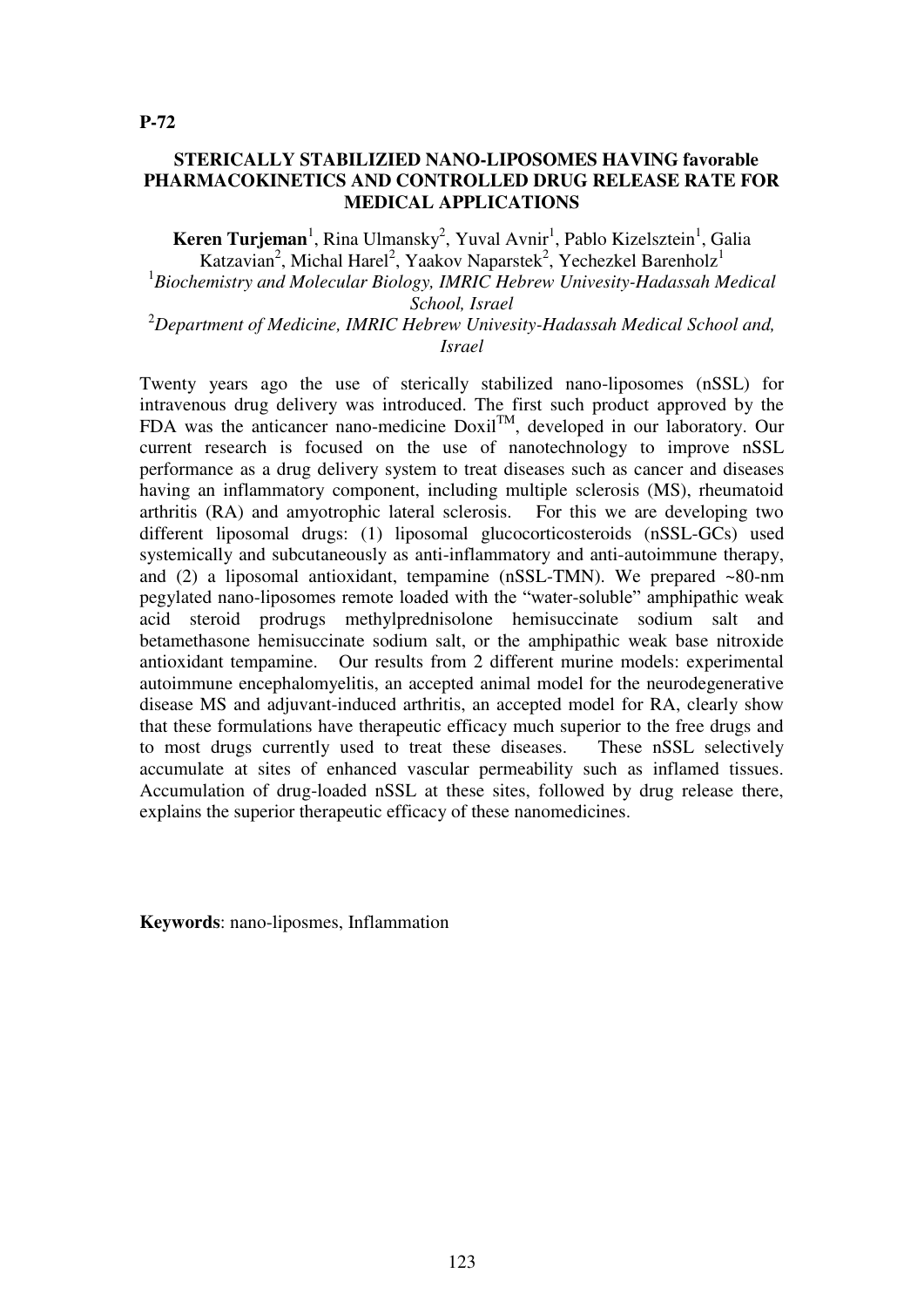#### **NON-INVASIVE INTRAVITAL MONITORING OF DRUG RELEASE FROM NOVEL POLYMERIC NANOMEDICINES**

#### **Rachel Blau,** Doron Shabat and Ronit Satchi-Fainaro

# *<sup>1</sup>Department of Physiology and Pharmacology, Sackler School of Medicine, Tel Aviv University, Israel, <sup>2</sup>Department of Organic Chemistry, School of Chemistry, Tel Aviv University, Israel*

Polymeric nano-carriers conjugated to low molecular weight drugs are used for improving the efficacy and toxicity profile of medicines. In particular, this approach is beneficial for antitumor drugs, where the polymer-drug conjugates accumulate at the tumor site, due to the enhanced permeability and retention (EPR) effect. Usually, the conjugated drug is inactive, and upon its release (pH or enzymatic) from the polymer it regains its therapeutic activity. However, data on time and location of drug release from the polymeric nano-carriers*in vivo*is lacking. Real-time non-invasive monitoring of the drug release process is desirable for using such reporting nanomedicines in theranostics (therapy and diagnostics)[1][2].

In this study, we coupled a fluorophore to a polymeric nanomedicine. Thus, real-time information about the release process can be obtained optically using non-invasive fluorescence detection techniques. Near-infrared (NIR) fluorophores, such as Cy5 and Cy7, allow detection through deep tissues imitating the clinical setting where tumors are inoculated orthotopically. When conjugated to a polymer at a suitable percent loading, the fluorophores are self-quenched. Upon enzymatic degradation, the release of the chemotherapeutic drugs will concomitantly occur with the release and activation of the fluorophore to its TURN ON state.

We are currently evaluating two systems of polymer-drug-fluorophore conjugates, as well as different methods for quenching. After developing a working system in cells, we will use it to characterize the release process of the drug from the nano-carrier in tumor-bearing mice.

[1] Weinstain R, Segal E, Satchi-Fainaro R, Shabat D: **Real-time monitoring of drug release**. *Chem Commun (Camb)* 2010,**46**(4):553-555.

[2] Karton-Lifshin N, Segal E, Omer L, Portnoy M, Satchi-Fainaro R\*, Shabat D\*: **A unique paradigm for a Turn-ON near-infrared cyanine-based probe: noninvasive intravital optical imaging of hydrogen peroxide**. *J Am Chem Soc*2011, **133**(28):10960-10965. **\*Corresponding Authors**

**Keywords**: Theranostics; NIR fluorophores; Polymeric nanocarriers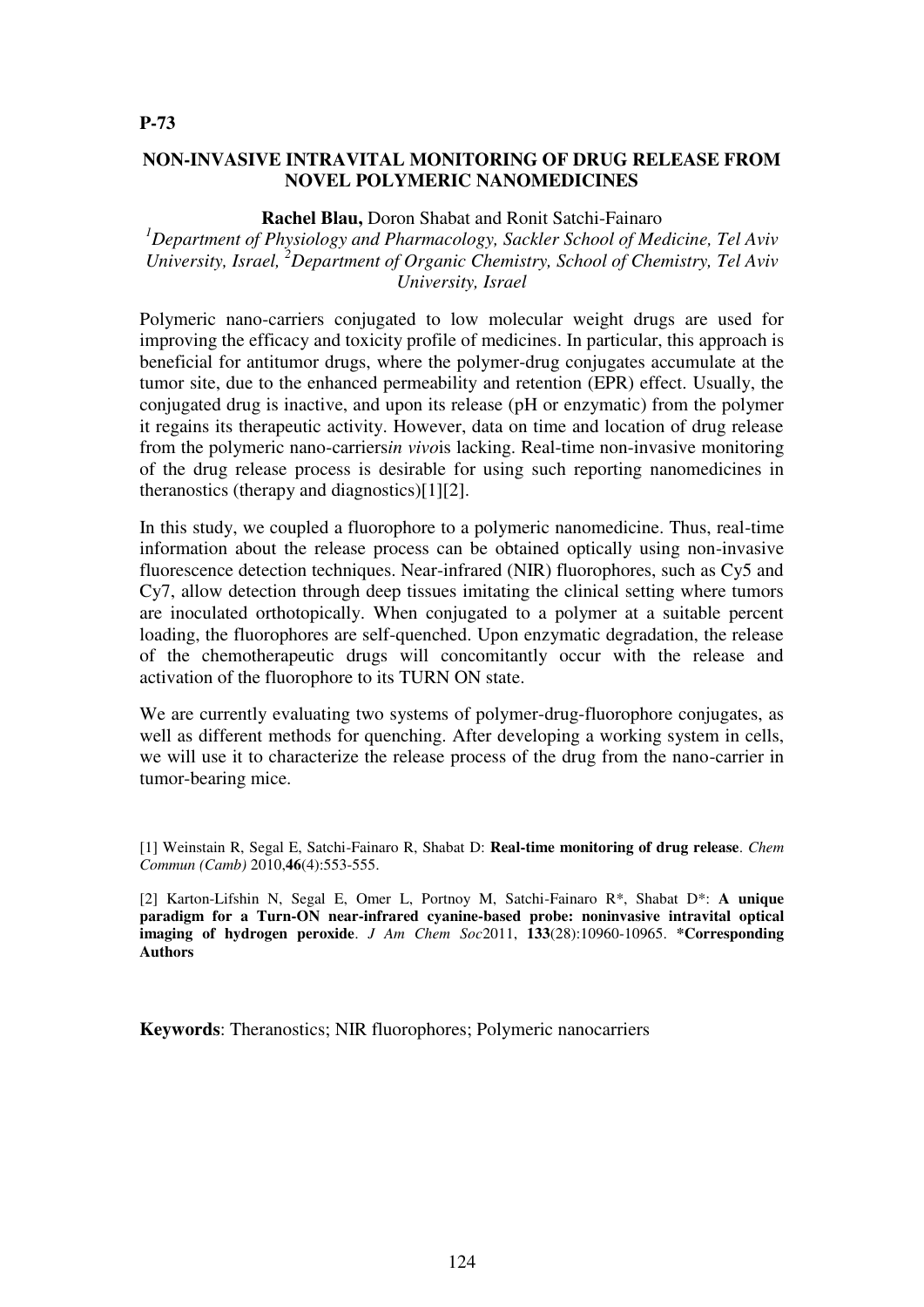## **IODINE RELEASE FROM POLYURETHANE SPONGES FOR WATER MICROBIAL DISINFECTION**

**Oren Mizrahi**<sup>1,2</sup>, Stanislav Ratner<sup>2</sup>, Natalia Laut<sup>2</sup>, Oshrat Harik<sup>1</sup>, Abraham J.  $Domh<sup>1</sup>$ 

<sup>1</sup> School of Pharmacy Faculty of Medicine, The Hebrew University of Jerusalem, *Israel*

2 *R&D, Strauss Water, Israel*

Iodinated polyurethanes sponges (IPU) were prepared by immersing sponges in aqueous solutions of iodine or iodine vapors. These Iodinated PU sponge were coated with pEVA (CIPU) for potential use as antimicrobial slow release agent for water purification systems combined with active carbon cartridge. Iodine was readily absorbed up to 100% w/w in the polymers. Iodine was release for over 250 litter of water passing through the sponge as determined by iodine analysis and monitoring the antimicrobial activity using E. coli and MS2 cultures. EVA coated PU sponges exhibited marked antifungal and antibacterial activities against the fungal/bacterial strains tested. Bacterial results exceeded the minimal requirement for bacterial removal of 6 log reduction throughout the entire life – span. At any testing point, no bacteria was detected in the outlet achieving more than 7.1 to more than 8 log reduction as calculated upon the inlet concentration. Virus Surrogate, MS2, reduction results varied from 5.11 log reduction under basic water (TW2 pH 9) to 1.32 for acidic water (TW2 pH -5). Iodine absorbed in polyurethane sponges are effective is deactivating bacteria and viruses in water and thus can be incorporated in water purification filters.

**Keywords**: Iodine polyurethane antimicrobial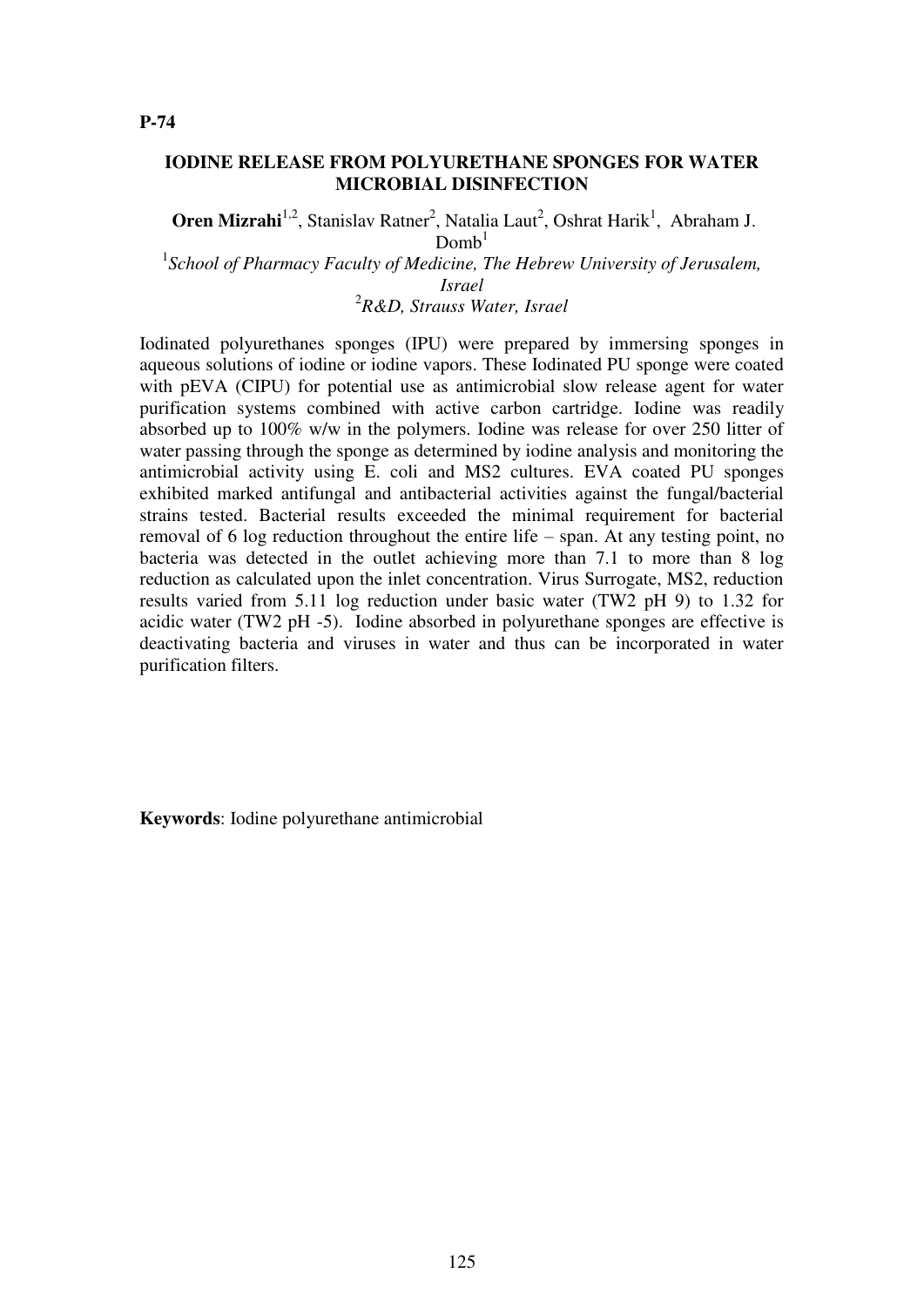# **REVERTING THE FAST-GROWING PHENOTYPE OF HUMAN GLIOBLASTOMA USING AN ANTI-ANGIOGENIC THROMBOSPONDIN MIMETIC PEPTIDE**

 $\mathbf{Shiran\, Ferber}^{1}$ , Nava Almog<sup>2</sup>, Jack Henkin<sup>3</sup>, Ronit Satchi-Fainaro<sup>1</sup> <sup>1</sup>Physiology and Pharmacology, Tel-Aviv University, Sackler School of Medicine, *Israel* 2 *2Center of Cancer Systems Biology, Caritas St. Elizabeth's Medical Center, Tufts University School of Medicine, USA* <sup>3</sup>*Cemistry of Life Processes Institute, Northwestern University, USA*

Small sized, microscopic, avascular and therefore asymptomatic tumors can remain in their dormant stage for a considerable period of time depending on numerous processes. One crucial mechanism underlying the transformation from a dormant to a fast-growing phenotype is the ability of tumor cells to induce angiogenesis, a phenomenon termed as the "angiogenic switch". We have identified and isolated a dormant tumor-generating clone, derived from the aggressive tumor-forming U-87 MG human glioblastoma cell line (1), using gene expression signature of dormant tumors (2). The two cell lines exhibit profound differences in their angiogenic potential and gene expression involved in angiogenesis regulation. One of the major dissimilarities was found in thrombospondin-1 (TSP-1) expression levels. The dormant avascular tumor-generating cell line (U-87-D) express significantly higher levels of TSP-1 compared to the fast-growing angiogenic tumor-generating parental cell line (U-87-F). It has been previously demonstrated that TSP-1 is a key endogenous angiogenesis inhibitor. Therefore, it has been established as an attractive potential therapy for angiogenesis-dependent diseases.

In this study, we evaluated the ability of TSP-1-peptidomimetic to regress the fastgrowing angiogenic phenotype of U-87-F to the dormant avascular phenotype of U-87-D. Mice bearing established U-87-F tumors received daily treatment (50 mg/kg/day), by intra-peritoneal injection concomitantly by slow-release  $ALZET^{\circledast}$ osmotic pump  $(0.5 \text{ }\mu\text{J/h})$ . TSP-1-peptidomimetic attenuated tumor progression in treated mice compared with control mice. Immunohistochemistry analysis of treated tumors revealed reduced abnormal vasculature, increased αSMA expression and decreased VEGF expression. We concluded that TSP-1-peptidomimetic in combination with chemotherapy may present a promising treatment for progressive glioblastoma.

**Keywords**: Tumor dormancy, the angiogenic switch, TSP-1 mimetic

## **References:**

- 1. Satchi-Fainaro R\*, Ferber S\*, Segal E, Ma L, Dixit N, Ijaz A, Hlatky L, Abdollahi A, Almog A, Prospective identification of glioblastoma cells generating dormant tumors, PLoS One, in press (2012). \*Equal contribution.
- 2. **Almog N**, Ma L, Raychowdhury R, Schwager C, Erber R, Short S, Hlatky L, Vajkoczy P, Huber PE, Folkman J, Abdollahi A., Transcriptional switch of dormant tumors to fast-growing angiogenic phenotype, Cancer Res. 2009 Feb 1;69(3):836-44. Epub 2009 Jan 27.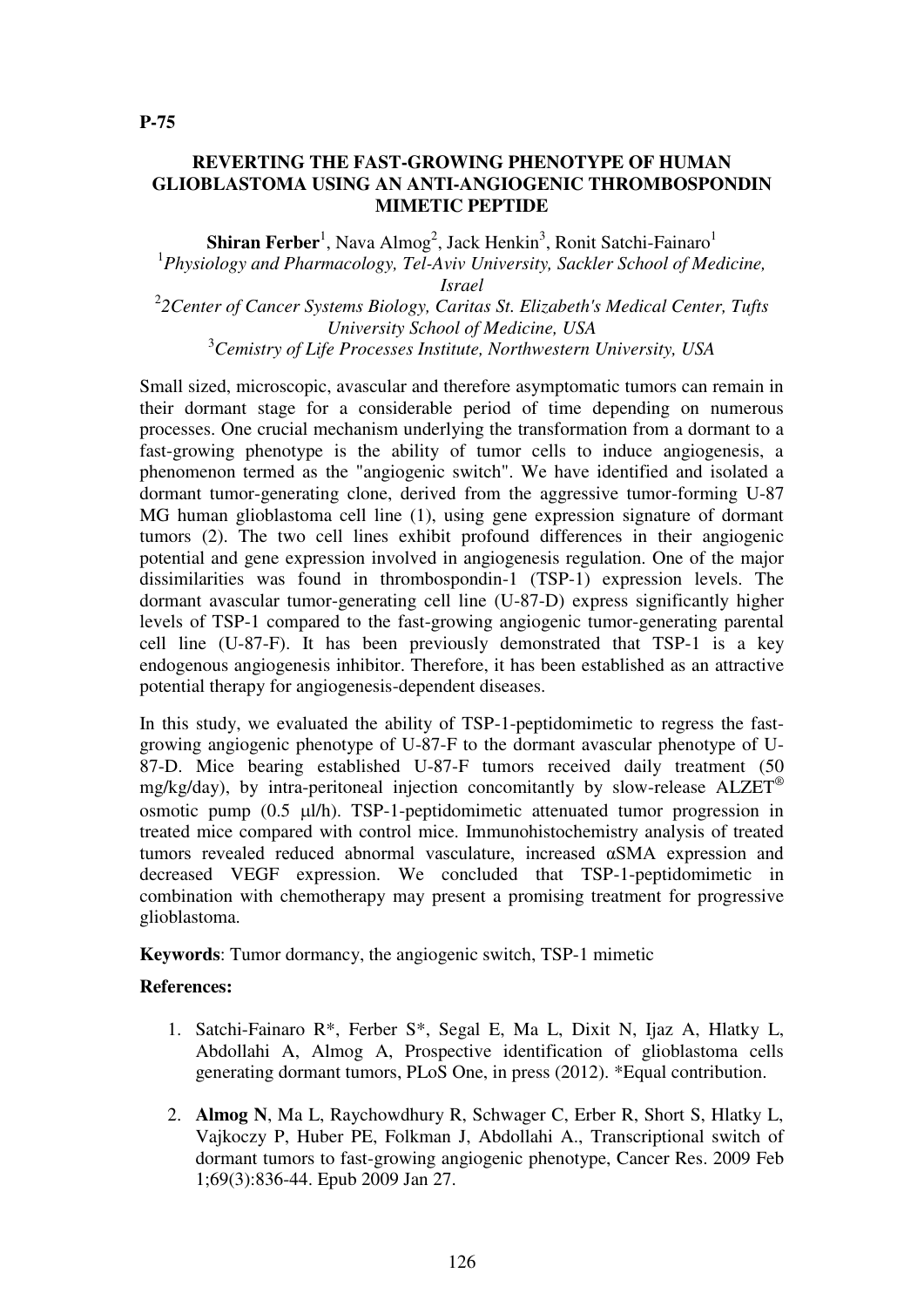# **ENHANCED PERCUTANEOUS PERMEATION OF DEHYDROEPIANDOSTERONE-LOADED NANOCAPSULES**

**Amit Badihi**, Nir Debotton, Simon Benita *The Institute for Drug Research, The Hebrew University of Jerusalem, Israel*

 Skin permeation of poorly-absorbed active ingredients can be improved by adding specific enhancers to the formulation, or using nanodelivery systems, especially nanoparticles (NPs) or nanocapsules (NCs). The endogenous hormone dehydroepiandrosterone (DHEA) was reported to decrease with aging and is known to precipitate in topical formulations owing to its complex solubility in common solvents resulting in limited skin absorption. The objective of the present study is to design a PLGA-based nanocarrier, free of DHEA crystals, in an attempt to enhance the skin permeation of this steroid and elicit beneficial local anti-aging effects. DHEA loaded NCs, containing different oils, were prepared using the solvent displacement method. In the absence of oils, NPs were formed. The *ex–vivo* penetration of DHEA on excised human skin using various radioactive  $\int^3 H$ ]DHEA -loaded NCs and respective controls was examined. DHEA loaded NPs and NCs exhibited mean diameters of 80 and 180 nm and a zeta potential of -30 mV, respectively. DHEA 'crystals free' preparation was obtained only when NCs had formed. MTT assay results using HaCat cell culture showed that the mid-chain triglycerides (MCT) containing NCs remained non-toxic in polymer concentrations up to 3mg/mL. Increasing levels of the radioactive DHEA were recorded over time in the viable skin layers when DHEAloaded NCs were incubated, while the respective oil controls exhibited lower [<sup>3</sup>H]DHEA levels. These overall findings suggest that the utilization of adequate and biodegradable polymeric nanocarriers can enhance the percutaneous permeation of DHEA.

**Keywords**: Skin permeation, DHEA, nanocarrier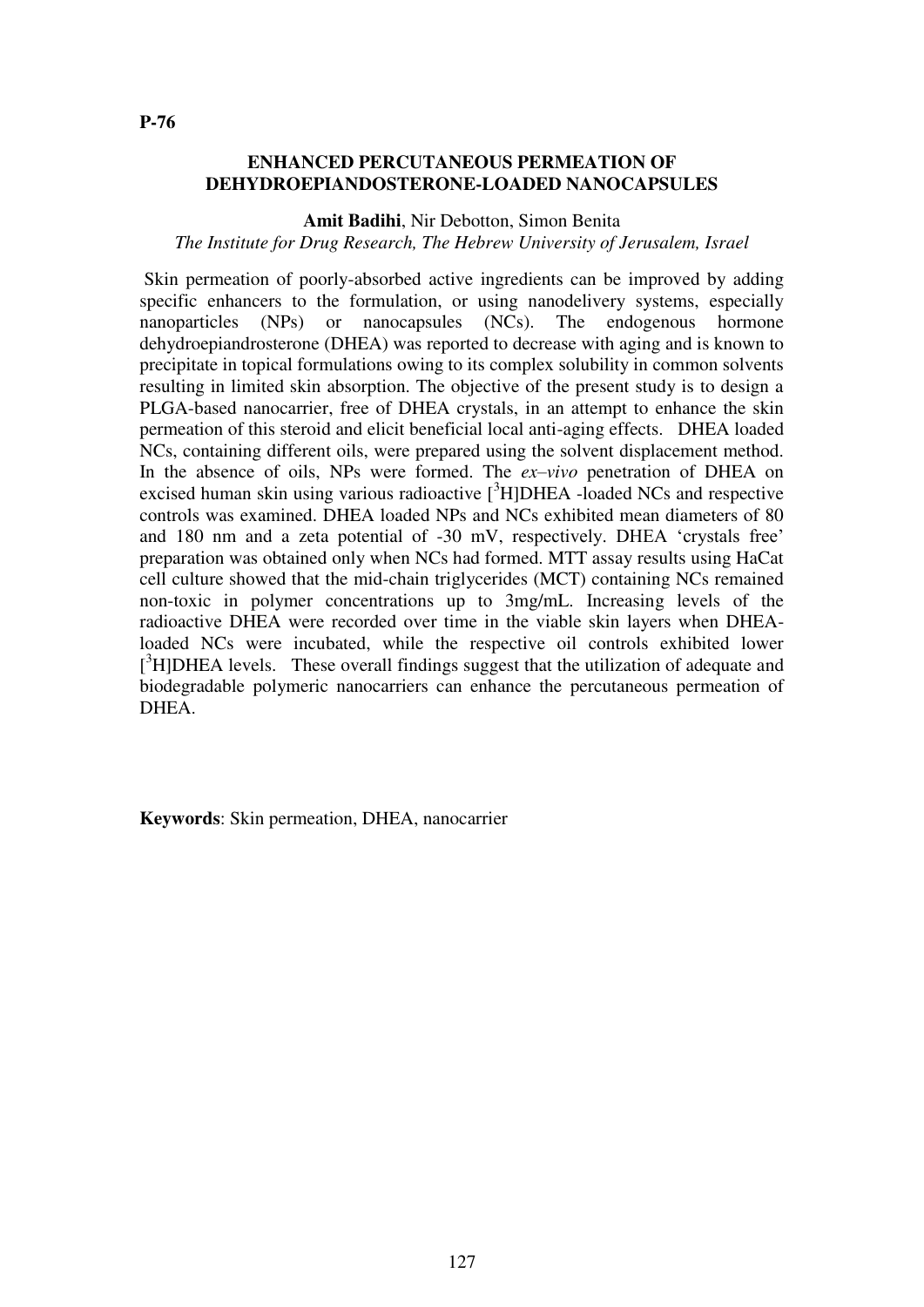# **TARGETED GENE DELIVERY INTO ANTIGEN-PRESENTING CELLS USING POLYION COMPLEXES (PIC)**

## Lior Raviv, **Maria Minkov**, Ayelet David *Pharmacology, Ben gurion University, Israel*

**Introduction:** Dendritic cells (DC) are the most potent antigen-presenting cells. Due to their unique properties in initiating primary immune responses, they are an excellent target for the delivery of DNA/RNA based activation. We constructed a non-viral gene delivery vehicle consisting of poly(ethylene imine) (PEI), poly(ethylene glycol) (PEG) and carbohydrate or non-carbohydrate targeting moiety. PEI serves as a binding, protective and transfection-inducing unit for the negative DNA/RNA. The PEG unit can reduce opsonization and thus prolong the circulation time in the bloodstream. Mannose (Man) and mannose mimetic (Quinic acid, Qa) were selected as targeting ligands for the mannose receptor (ManR) on dendritic cells. The block copolymers can produce a complex with a micelle-like structure around the DNA/RNA and can enter DCs using the ManR uptake route.

**Methods:** A mono-Man, tri-Man, mono-Qa and tetra-Qa ligands were constructed. The ligands were conjugated to the PEG and PEI polymers, to form targeted-PEG-PEI copolymers. <sup>1</sup>HNMR and MALDI-TOF analysis confirmed the structure of the desired products. Complex formation with DNA/RNA was determined by Ethidium bromide assay. The surface charge was determined by ζ-potential and the transfection efficacy was determined using luciferase activity assay on DC cells.

**Results and Discussion:** Block copolymers bearing the different targeting ligands showed complexation with DNA/RNA at N/P ratios > 4, and had lower surface charge relative to their PEI building block. Man<sub>3</sub>-PEG--PEI demonstrated greater transfection efficiency relative to Man-PEG--PEI. The mono- and tetra-Qa ligands are currently being investigated for their transfection efficiency.

**Keywords**: Dendritic cells, Gene delivery, PIC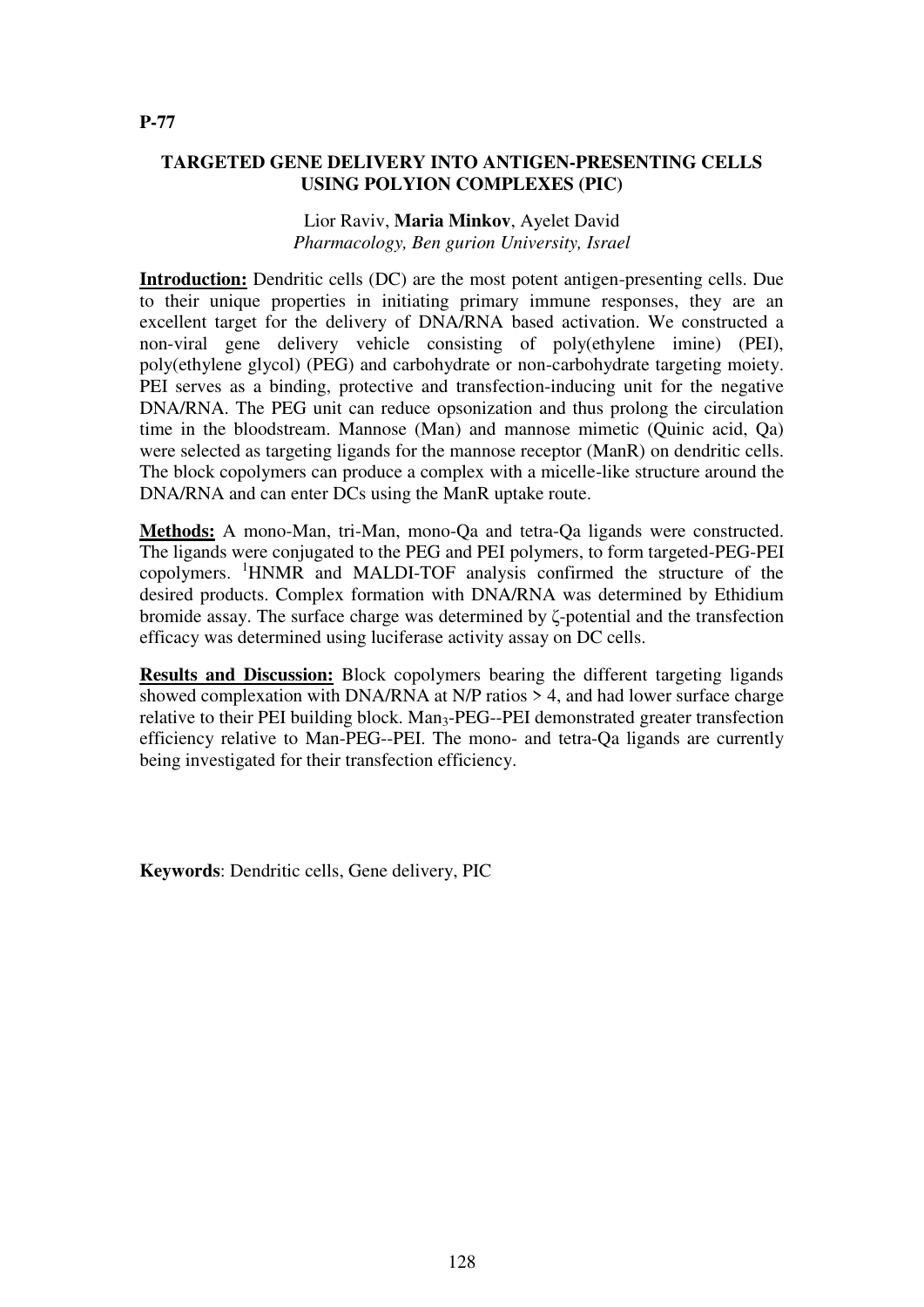## **MAGNETIC SCAFFOLDS ENRICHED WITH BIOACTIVE NANOPARTICLES FOR TISSUE ENGINEERING**

Hadas Skaat<sup>1</sup>, Ofra Ziv-Polat<sup>1</sup>, Abraham Shahar<sup>2</sup>, Shlomo Margel<sup>1</sup> <sup>1</sup>*Chemistry, Bar-Ilan Institute of Nanotechnology and Advanced Materials, Israel* <sup>2</sup>*N.V.R, Research Ltd, Israel*

Effective biological scaffolds for tissue engineering and regenerative medicine applications are constantly being developed.[1] These materials emerge as fundamental tools to help the body rebuild damaged or diseased tissues due to their ability to provide a supporting three-dimension (3D) environment for specific cell populations, guiding their growth and function. In the present study, we report on the fabrication of novel magnetic fibrin hydrogel scaffolds for cell implantation and tissue engineering.<sup>[2]</sup> The magnetic scaffolds were produced by the interaction of thrombin conjugated iron oxide (maghemite, g-Fe<sub>2</sub>O<sub>3</sub>) nanoparticles of  $23 \pm 4.7$  nm diameter and fibrinogen. The fibrin viscous solution, before gelation, was subcutaneously injected into adult rats' thighs, and the formed scaffolds were then visualized by magnetic resonance imaging (MRI). In order to enhance cell regeneration, the magnetic scaffolds were enriched with growth factors, e.g., basic fibroblast growth factor (bFGF), beta nerve growth factor (βNGF) or glial cell-derived neurotrophic factor (GDNF) by covalent conjugation to fluorescent rhodamine  $g$ -Fe<sub>2</sub>O<sub>3</sub> nanoparticles  $(R-g-Fe<sub>2</sub>O<sub>3</sub>)$ . These scaffolds enriched with the bioactive nanoparticles provide a highly efficient supporting environment for massive 3D growth and proliferation of various cells, e.g., nasal olfactory mucosa (NOM) and dorsal root ganglia (DRG) cells. These studies also indicated for the first time that the bFGF conjugated nanoparticles, either covalently or physically, significantly improved the growth of NOM cells seeded in the magnetic scaffolds, as compared to the same concentration, or even five times higher, of the free factor.<sup>[3]</sup>

#### **References:**

[1] Dhandayuthapani, B., Yoshida, Y., Maekawa, T., Kumar, D.S. *Int. J. Polym. Sci.* 2011, DOI 10.1155/2011/290602.

[2] Skaat, H., Ziv-Polat, O., Shahar, A., Last, D., Mardor, Y., Margel, S. *Adv. Healthcare Mater.* 2012, 1, 168-171.

[3] Skaat, H., Ziv-Polat, O., Shahar, A., Margel, S. *Bioconjug. Chem.* 2011, 22, 2600-2610.

**Keywords:** Fibrin hydrogel scaffolds, Iron oxide nanoparticles, Tissue engineering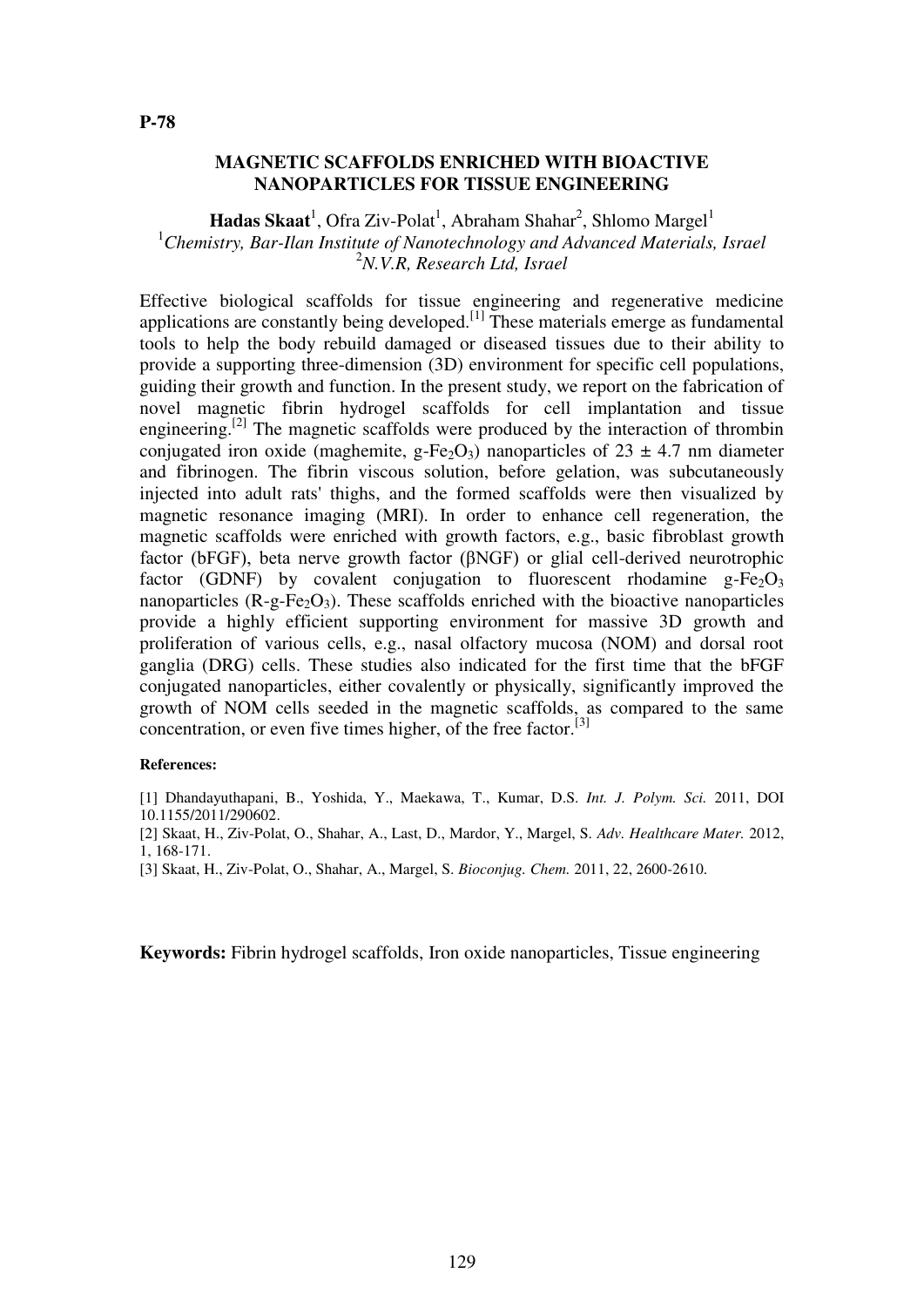## **REGRESSING THE ANGIOGENIC SWITCH OF CALCIFIED NEOPLASMS USING COMBINED POLYMER THERAPEUTICS**

Ehud Segal<sup>1</sup>, Yana Epshtein<sup>1</sup>, Huaizhong Pan<sup>2</sup>, Paula Ofek<sup>1</sup>, Roni Shreberk<sup>1</sup>, Taturo Udagawa<sup>3</sup>, Pavla Kopečková<sup>2</sup>, Jindřich Kopeček<sup>2</sup>, Ronit Satchi-Fainaro<sup>1</sup> 1 *Physiology and Pharmacology, Tel Aviv University, Israel* 2 *Pharmaceutics and Pharmaceutical Chemistry, University of Utah, USA* 3 *Vascular Biology Program and Department of Surgery, Children's Hospital Boston and Harvard Medical School, USA*

Angiogenesis is a key process in tumor progression and metastases<sup>1</sup>. Therefore, we developed a new therapeutic strategy to target bone metastases and calcified neoplasms using combined polymer-bound angiogenesis inhibitors<sup>2</sup>. Using the reversible addition-fragmentation chain transfer (RAFT) technique, we conjugated the aminobisphosphonate alendronate (ALN), and the potent anti-angiogenic agent TNP-470 with N-(2-hydroxypropyl)methacrylamide (HPMA) copolymer through a linker, cleaved by cathepsin K, overexpressed at resorption sites in bone tissues<sup>2</sup>. We show that free and conjugated ALN-TNP-470 have synergistic anti-angiogenic and antitumor activity by inhibiting the *in vitro* proliferation, migration and capillary-like tube formation of endothelial and human osteosarcoma cells.*In vivo,*our conjugate reduced VEGF-induced vascular hyperpermeability by 92% and remarkably inhibited osteosarcoma growth in mice by 96%. In order to imitate the clinical setting, in which tumor progression depends on sequential events, including a switch to the angiogenic phenotype, (i.e., initial recruitment of new blood vessels), we developed a model of tumor dormancy based on Saos-2 human osteosarcoma cells. We are currently evaluating the ability of our conjugate to delay the angiogenic switch and keep the dormant tumors avascular for longer periods or alternatively to regress the fastgrowing angiogenic tumor to a dormant phenotype. The new therapeutic platform described here may have clinical utility as a potential therapy for patients with primary osteosarcoma and for those with high risk of outbreak of bone metastases originating from prostate and breast cancers.

**Keywords**: Angiogenesis, Metastases, Conjugate, Dormancy, Therapy

#### **References:**

1. Udagawa, T., Fernandez, A., Achilles, E.G., Folkman, J. & D'Amato, R.J. Persistence of microscopic human cancers in mice: alterations in the angiogenic balance accompanies loss of tumor dormancy. FASEB J 16, 1361-1370 (2002).

2. Segal, E., et al. Targeting angiogenesis-dependent calcified neoplasms using combined polymer therapeutics. PLoS One 4, e5233 (2009).

#### **P-79**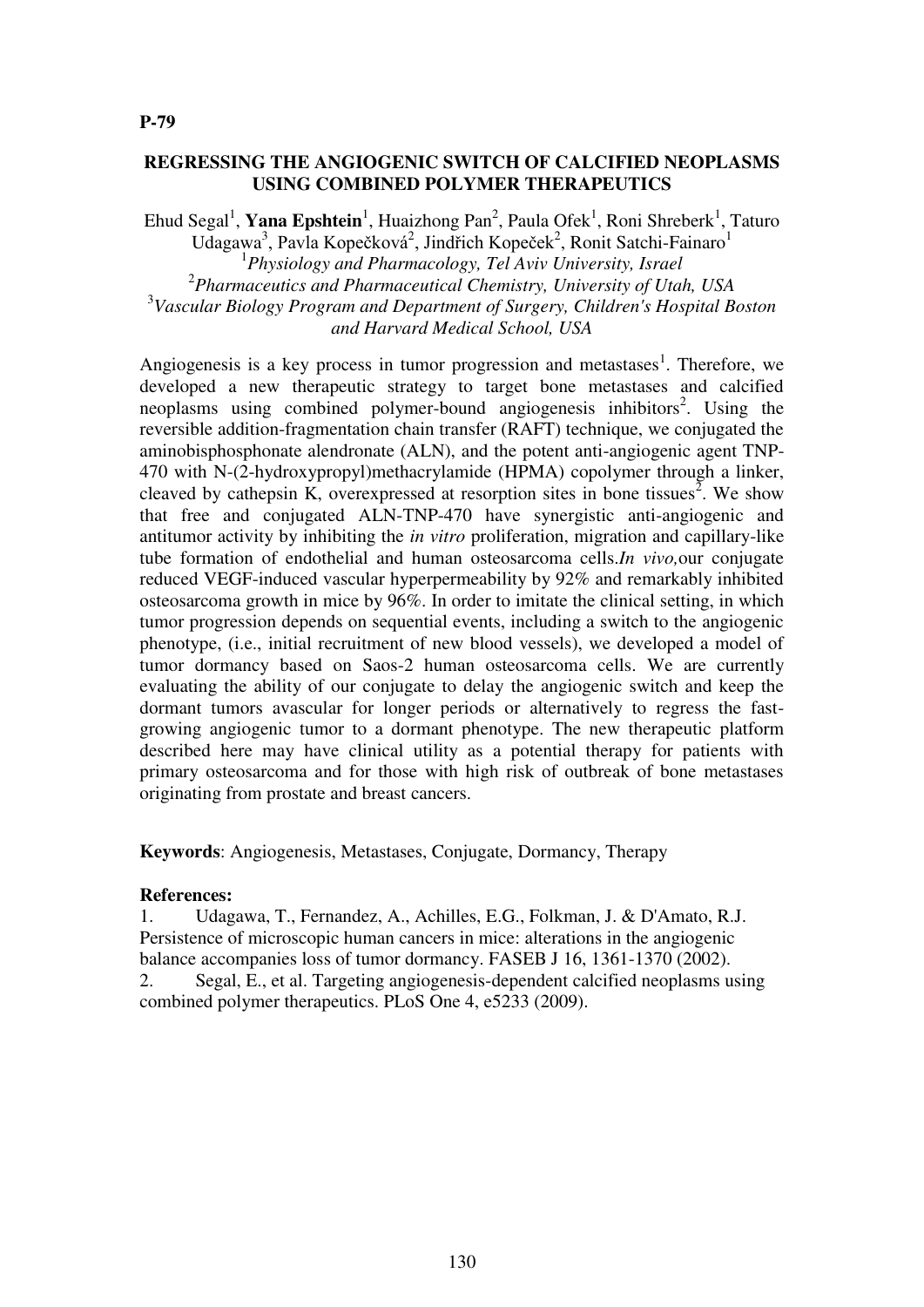# **ORGANIC NANOPARTICLES FROM MICROEMULSIONS: FORMATION AND APPLICATIONS**

**Katy Margulis-Goshen**, Shlomo Magdassi

*Casali Institute of Applied Chemistry, The Center for Nanoscience and Nanotechnology, The Hebrew University of Jerusalem, Israel*

Hydrophobic substances and drugs can be transformed into freely water-dispersible nanoparticles by a simple process based on a rapid conversion of oil-in-water microemulsion containing the insoluble substance into dry powder composed of nanoparticles. The nanoparticles are obtained from the spontaneously formed microemulsions, which are comprised of nanometric droplets of volatile oil with the dissolved active ingredient. Rapid simultaneous evaporation of the oil and the water leads to a conversion of the droplets into nanoparticles, in the form of a dry powder. This powder is easily dispersible in water, biological fluids and other aqueous media. It was found that nanoparticles in powders prepared by this method exhibit much better dissolution properties and improved biological activity, as compared with the bulk material. Good examples are nanoparticles of celecoxib and simvastatin, prepared by this method. Often the final size of the obtained particles is larger than the size of the initial microemulsion droplets. When the initial system was formed by a single catanionic surfactant, the final particles were smaller then the initial droplets, attesting to the probable preservation of the microemulsion structure and higher rigidity of the interface. Using bile salt derivative as the surfactant for microemulsion enabled a significantly higher loading of the celecoxib in both microemulsion and nanoparticles. In addition, a superior stability of the particles formed with the bile salt derivative and its crystallization inhibition properties were observed. Furthermore, after dispersing the nanoparticles in water, they spontaneously arranged into well-defined elongated nanometric tubules.

**Keywords**: Nanoparticles, microemulsions, crystallization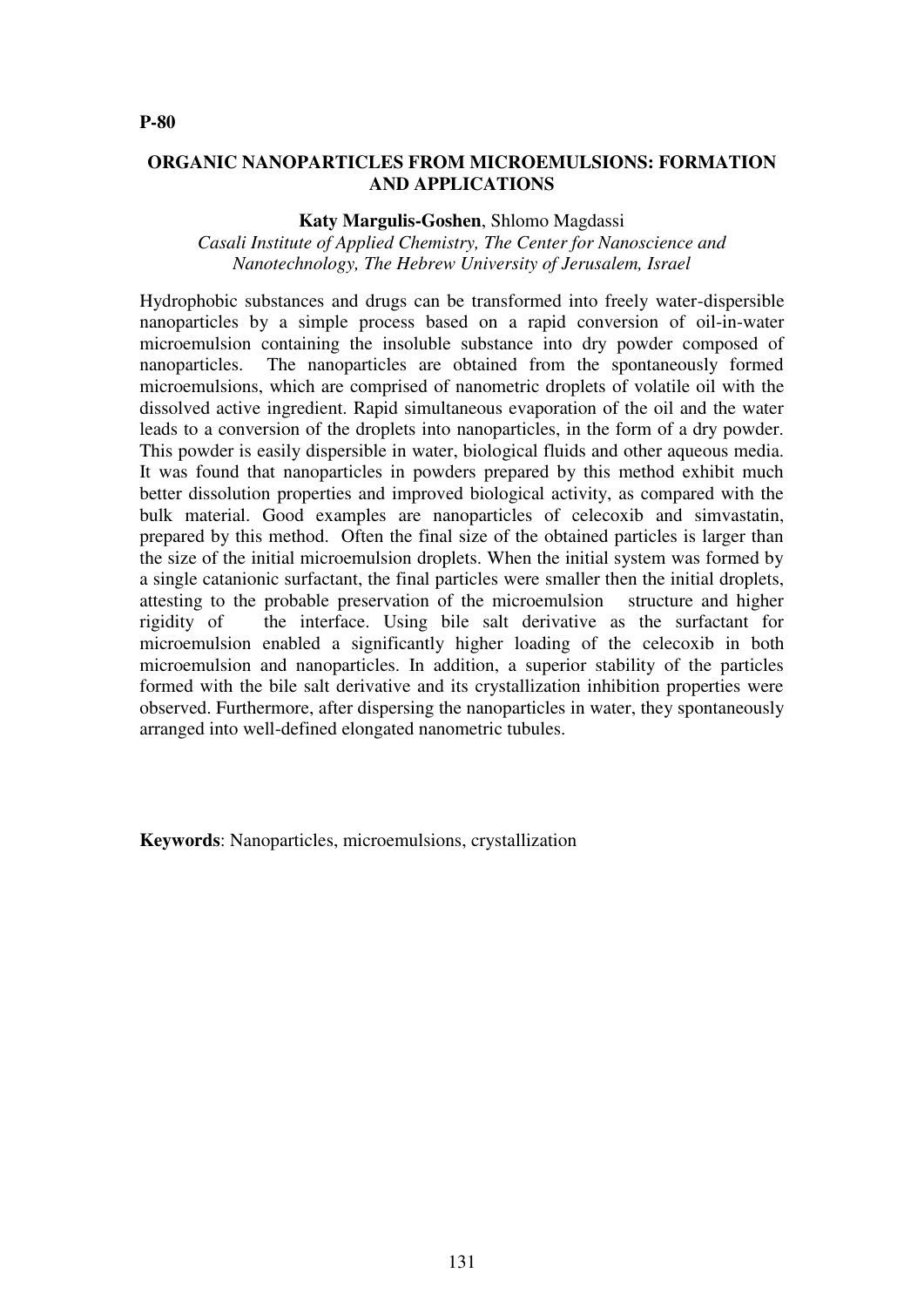## **PREDICTING MICRORNA EXPRESSION PATTERNS INVOLVED IN TUMOR DORMANCY USING ANTI-ANGIOGENIC NANOMEDICINES**

Galia Tiram<sup>1</sup>, Ehud Segal<sup>1</sup>, Paula Ofek<sup>1</sup>, Roni Shreberk<sup>1</sup>, Gal Bachar<sup>1</sup>, Taturo Udagawa<sup>2</sup>, Liat Edry<sup>3</sup>, Liat Benayoun<sup>4</sup>, Yuval Shaked<sup>4</sup>, Noam Shomron<sup>3</sup>, Ronit Satchi-Fainaro $1$ 

1 *Physiology and Pharmacology, Sackler Faculty of Medicine, Tel-Aviv University* 2 *Vascular Biology Program and Department of Surgery, Children's Hospital Boston and Harvard Medical School, USA*

<sup>3</sup>*Cell and Developmental Biology, Sackler Faculty of Medicine, Tel-Aviv University* <sup>4</sup>*Molecular Pharmacology, Rappaport Faculty of Medicine, Technion- Israel Institute of Technology, Israel*

There is an increasing interest in elucidating the mechanisms at which dormant tumors acquire the ability to grow and metastasize. Although the tumor dormancy phenomenon has important implications for early detection and treatment of cancer, its biology and genetic characteristics are poorly understood. We recently reported of prolonged dormancy period of fast-growing osteosarcoma in response to treatment with our novel anti-angiogenic HPMA copolymer-alendronate-TNP-470 conjugate. We set to explore the molecular pathways leading to this prolonged dormancy period in order to shed light on the mechanisms which govern the angiogenic switch. We therefore established a pair of cell lines that generate dormant avascular and fastgrowing angiogenic osteosarcomas in SCID mice (Saos-2-D and Saos-2-E respectively). Following our hypothesis, microRNA (miR) array of Saos-2-D and Saos-2-E cells, either treated with the conjugate or untreated, was performed. We focused on miRs which signature is changed from a fast-growing to a dormant phenotype or *vice versa* by treatment with our conjugate. Those miRs were overexpressed and consequent phenotype changes were monitored *in vitro* and *in vivo*, compared with the parental cell lines. Overexpression of miR-200c in Saos-2-E cells resulted in regression to the dormant phenotype both *in vitro* and *in vivo.* We propose that miRNA-200c may play a key role in the angiogenic switch and may be used for osteosarcoma therapy in combination with an appropriate delivery system. This data suggests that our polymer therapeutics may be used as a pharmacological tool for prediction of miRs associated with the switch from dormancy.

**Keywords**: Tumor dormancy, Nanomedicines, microRNA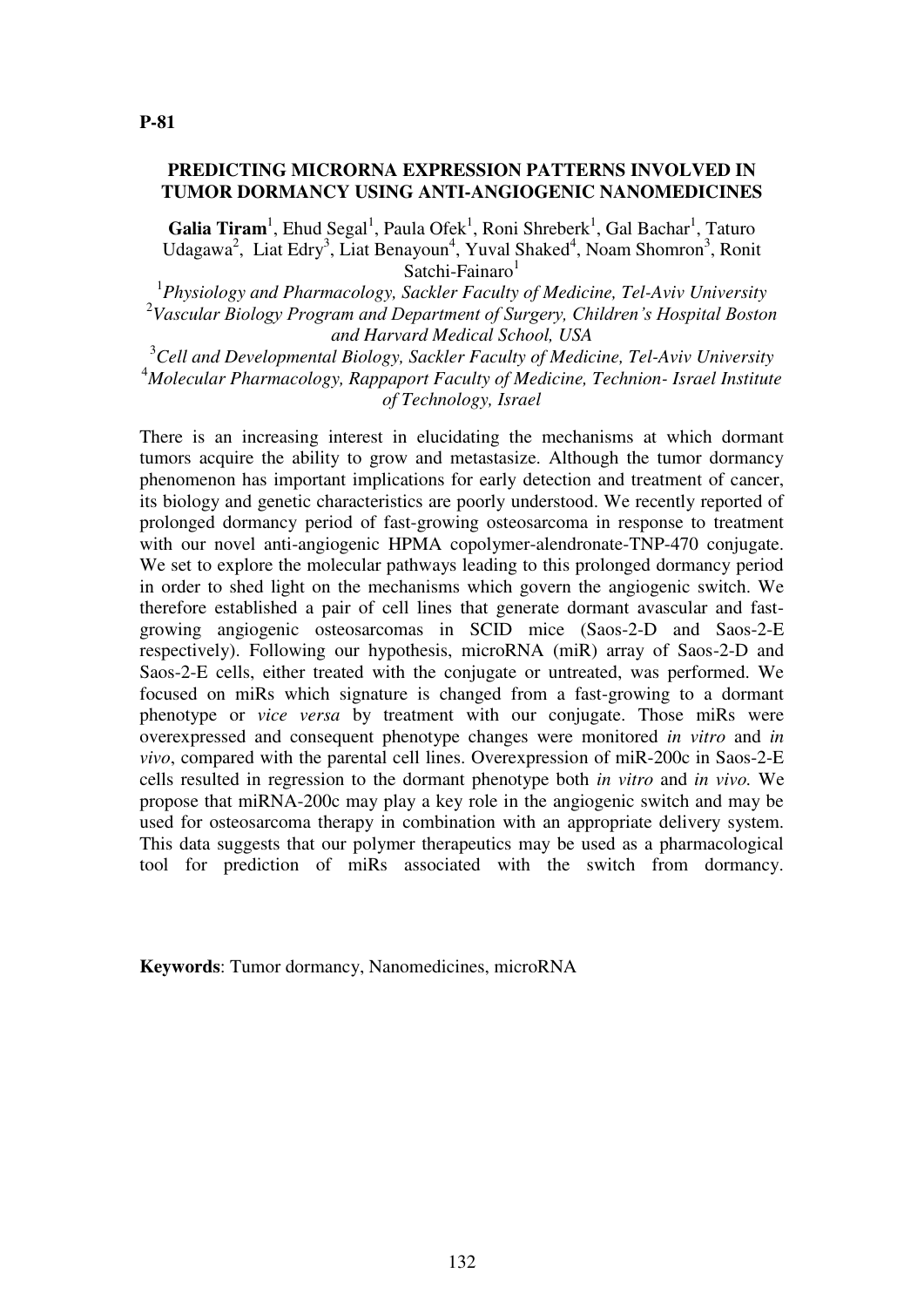## **KNEE POST OPERATIONAL PAIN TREATMENT USING BUPIVACAINE INJECTABLE POLYMER FORMULATION**

# **D Ickowicz<sup>1</sup>**, L Golovanevski<sup>2</sup>, AJ Domb<sup>1</sup>, CF Weiniger<sup>2</sup>

*1 The Institute for Drug Research, The Hebrew University of Jerusalem, Jerusalem. <sup>2</sup>Department of Anesthesiology and Critical Care Medicine, Hadassah, Hebrew University Medical Center, Ein Kerem, Jerusalem.* 

**Background:** Following orthopedic operation, pain induced can interfere with the social life and rehabilitation of the patient producing feelings of discomfort and hopelessness. Use of local anesthetics may have a significant role in future postoperative pain management in knee arthoplasty, and therefore evaluation of the optimal effect of the administrated local anesthetics should be done. The purpose of this study was to determine if an intra-operative intra-articular injection of poly(lactic acid co castor oil3:7), DLLA:CO loaded with 15% bupivacaine, a local anesthetic, can be useful for postoperative pain relieve after knee arthroplasty.

**Methods:** The polymer was synthesized by ring opening polymerization of castor oil and DL-Lactide. The final polymer was loaded with 15% bupivacaine. a single injection of 0.2mL of 15% polymer–bupivacaine formulation or plain drug was injected through in the knee joint area following knee arthroplasty in a rat model and compared to a non surgery control group. Under anesthesia rats knee junction was exposed and a hole drilled near the joint. Behavioral tests including functional assessment of the joint and mechanical hypersensitivity were performed for four days following the operation.

**Results:** All animals recovered well from surgery. Changes in behavior like reduction in motor activities in the treated groups were observed following the operation. The control group expressed higher activity during the evaluation period. Similar results in pain assessment were obtained for the bupivacaine loaded polymer formulation and the control group during the first 48h following surgery, which indicates that the formulation was efficient for pain control during this period of time compared with the commercial plain drug that was effective for less than 24h.

**Conclusion:** Analysis of the data evidenced that bupivacaine encapsulated in poly (DL-lactic acid co castor oil) 3:7 extended the duration of the analgesia on the treated rats and could represent and effective postoperative analgesic in orthopedic procedures.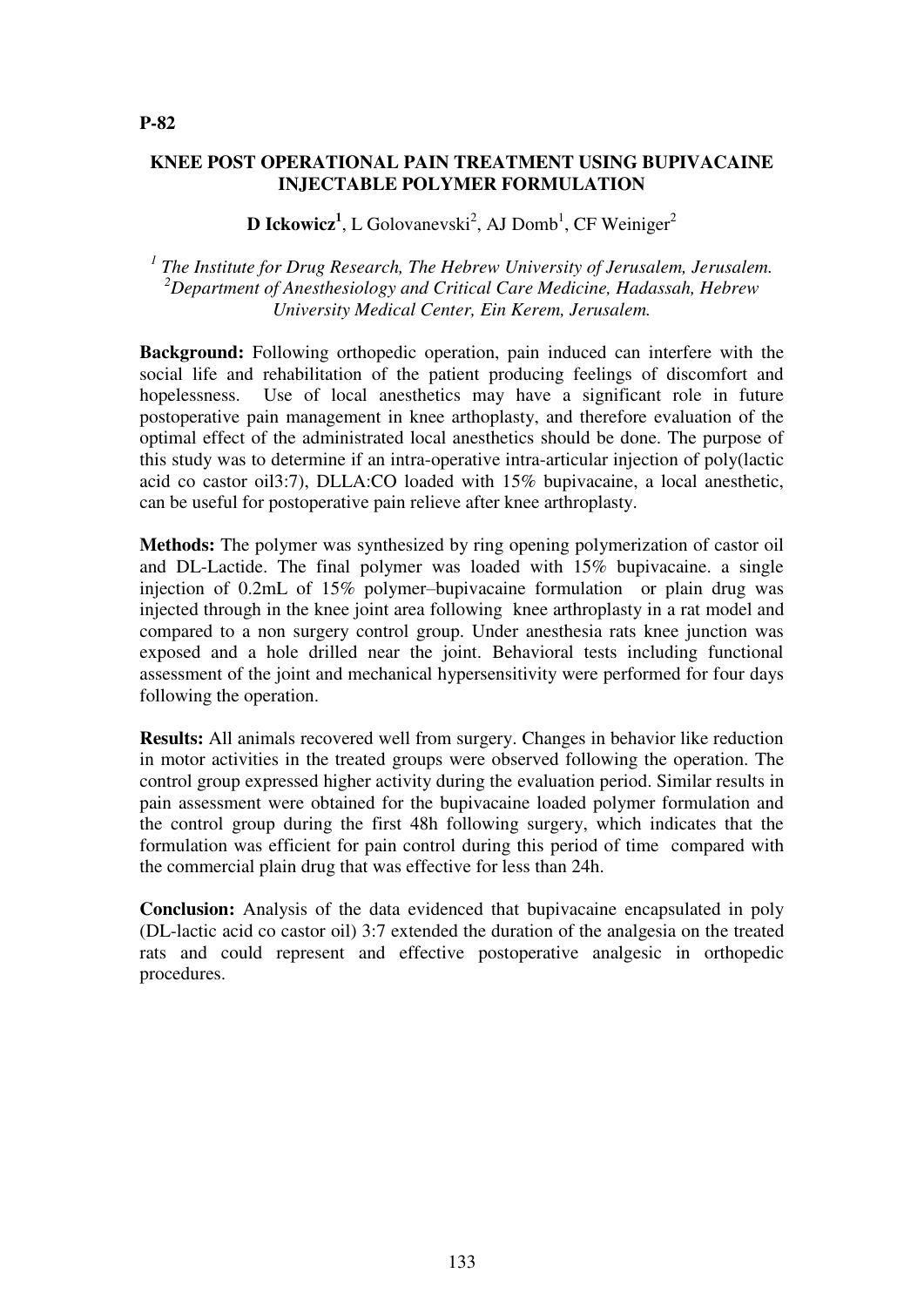# **INCREASED CELL INTERNALIZATION BY CONVECTION ENHANCED DELIVERY OF LIPOSOMES**

**Roni Yaffe**<sup>1,2,3</sup>, David Last<sup>2</sup>, David Guez<sup>2</sup>, Dianne Daniels<sup>1,2</sup>, Sharona Salomon<sup>2</sup>,

Hadar Eshed<sup>3</sup>,Gershon Golomb<sup>3</sup>, Yael Mardor<sup>1,2</sup>

 *Sackler Faculty of Medicine, Tel Aviv University; The Advanced Technology Center, Sheba Medical Center; Institute for Drug Research, Faculty of Medicine, The Hebrew University of Jerusalem* 

Convection-enhanced drug delivery (CED), by creating an infusion-mediated pressure gradient through intracranial catheters, greatly enhances the distribution of drugs in the brain. This technique (currently in advanced clinical trials) enables in situ drug concentrations several orders of magnitude greater than those achieved by systemic administration over large brain volumes. We have previously demonstrated the feasibility of adding free Gd-DTPA to the convected infusate for real-time depiction of the drug distribution in the target tissue. Since Gd-based contrast agents do not penetrate the cells, follow-up MRI performed 24 hours post treatment shows no residual Gd in the brain.

In the current study we assessed the feasibility of using PEGylated and non-PEGylated liposomes to obtain increased cell internalization of therapeutic agents delivered by CED. Gd-DTPA was encapsulated in 150nm liposomes. MRI evaluation of in vitro experiments showed that Gd-DTPA was effectively internalized by CNS-1 rat glioma cells 24 hr after incubation with both types of liposomes. MRI evaluation of rats treated by intracranial CED of Gd-DTPA in saline showed no residual Gd-DTPA 48 hours post treatment. Rat treated by CED of liposomes showed significant enhancement in the treated region up to 2 weeks post treatment, suggesting significant Gd-DTPA internalization in the rat striatum. The distribution volume of the PEGylated liposomes in the brain was nearly twice than that of the non-PEGylated liposomes  $(35.2\pm4.2 \text{ vs } 15.4\pm2.0 \text{ mol}, P\leq0.001)$ . In ongoing studies we evaluate Gd/drug formulations in glioblastoma multiforma (GBM) animals for enhanced detection by MRI and a therapeutic effect.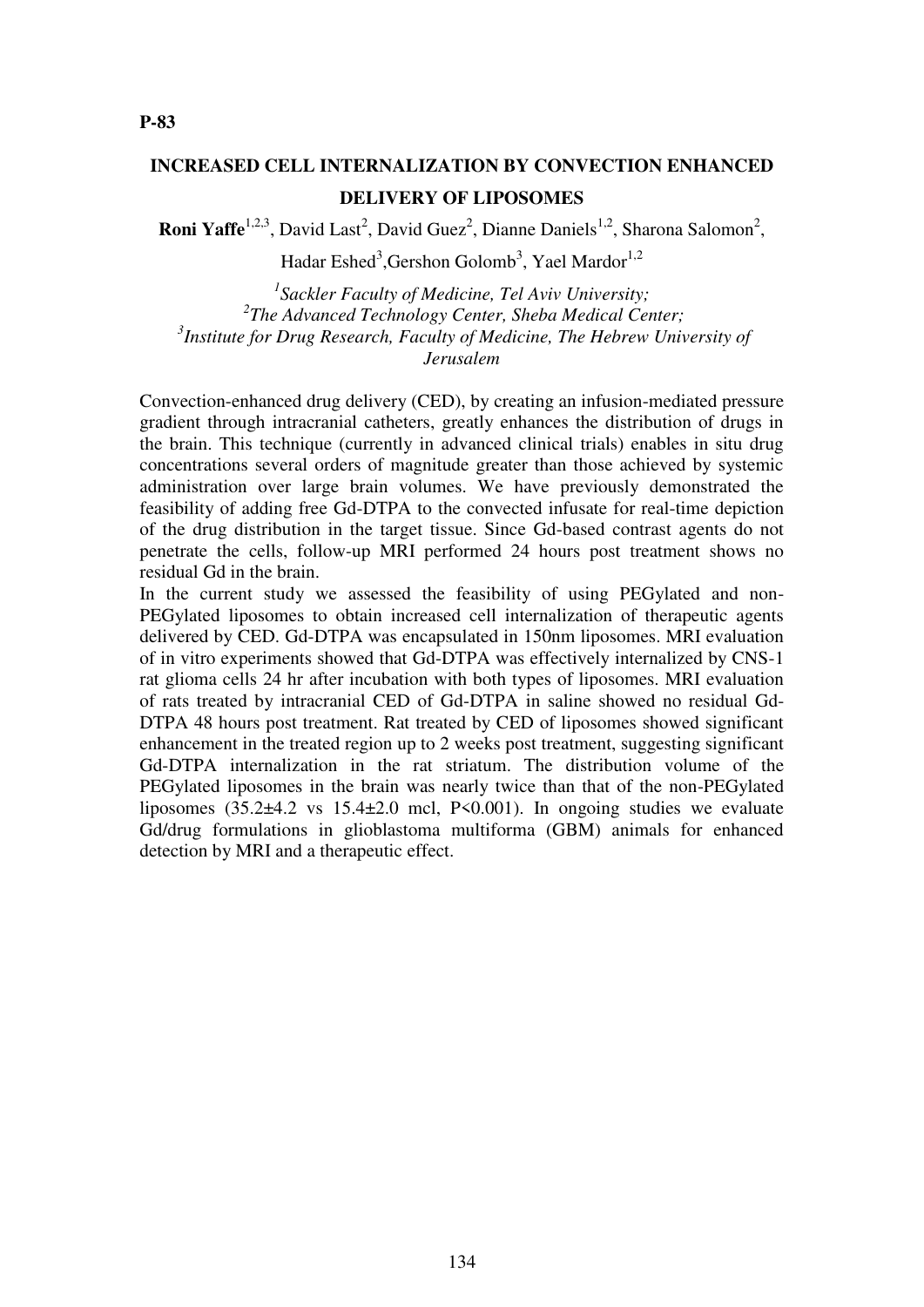# **TARGETING BREAST CANCER BONE METASTASES USING POLYMER THERAPEUTICS BEARING PACLITAXEL AND ALENDRONATE**

Keren Miller<sup>1</sup>, Anat Eldar-Boock<sup>1</sup>, Dina Polyak<sup>1</sup>, Chiara Clementi<sup>2</sup>, Iris Barshack<sup>3</sup>, Gianfranco Pasut<sup>2</sup>, Adva Amir<sup>1</sup> and Ronit Satchi-Fainaro<sup>1</sup>

*<sup>1</sup>Department of Physiology and Pharmacology, Sackler School of Medicine, Tel-Aviv University, Tel-Aviv, Israel.* 

*<sup>2</sup>Department of Pharmaceutical Sciences, University of Padova, Padova, Italy. <sup>3</sup>Department of pathology, Sackler School of Medicine, Tel Aviv University, Tel Aviv, Israel. Department of Pathology, Chaim Sheba Medical Center, Ramat Gan, Israel.* 

Bone metastases are one of the main obstacles for the recuperation of breast cancer patients. Therapy includes the taxane, paclitaxel (PTX), and the bisphosphonate, alendronate (ALN). There is growing evidence that low-dose taxanes and bisphosphonates posses anti-angiogenic properties. However, PTX is water insoluble and toxic, even if administered at low anti-angiogenic concentrations.

Polymer therapeutics could be used to overcome the pharmacokinetics and biodistribution limitations associated with PTX: It can increase the drug watersolubility, prolong its circulation time, achieve its controlled and sustained release, and enhance its selective accumulation in tumor sites due to the enhanced permeability and retention (EPR) effect. Furthermore, targeting agents such as ALN could also be combined in polymer-drug conjugates.

We designed and synthesized two polymer conjugates of PTX and ALN. In the first conjugate, an N-(2-hydroxypropyl)methacrylamide (HPMA) copolymer-PTX-ALN, PTX was bound to HPMA copolymer-Gly-Phe-Leu-Gly-p-nitrophenol (HPMA copolymer-GFLG-ONp) through Phe-Lys-p-aminobenzyl carbonate (FK-PABC) spacer. This spacer is cleaved by the lysosomal enzyme cathepsin B, which is overexpressed in tumor tissue. The additional polymer therapeutic consists of ALN, and the chemotherapeutic agent PTX conjugated with poly(ethyleneglycol) (PEG) bearing a β-Glutamic acid dendron at one end of the polymeric backbone. PTX was conjugated to PEG by an ester bond and four molecules of ALN were conjugated through the β-Glutamic acid dendron. The PEGylated PTX-ALN conjugates were designed to self-assemble and form micelles in which PTX is at the hydrophobic core, whereas ALN is at the hydrophilic shell.

We have found that both PTX-PEG-ALN and HPMA copolymer-PTX-ALN are water soluble, posses high affinity to the bone mineral hydroxyapatite, and exhibited antitumor and anti-angiogenic efficacy. PTX-PEG-ALN has also demonstrated prolonged blood circulation and selective tumor accumulation.

#### **References:**

1. Miller K, Erez R, Segal E, Shabat D and Satchi-Fainaro R, Targeting bone metastases with a bispecific anticancer and antiangiogenic polymer-alendronate-taxane conjugate, *Angewandte Chemie Int Ed Engl* 48(16), 2949 –2954 (2009).

2. Miller K, Eldar-Boock A, Polyak D, Segal E, Benayoun L, Shaked Y and Satchi-Fainaro R, Antiangiogenic Antitumor Activity of HPMA Copolymer-Paclitaxel-Alendronate Conjugate on Breast Cancer Bone Metastasis Mouse Model, *Molecular Pharmaceutics*, 8(4),1052-1062 (2011).

3. Clementi C, Miller K, Mero A, Satchi-Fainaro R and Pasut G, Dendritic Poly(ethylene glycol) Bearing Paclitaxel and Alendronate for Targeting Bone Neoplasms, *Molecular Pharmaceutics*, 8(4):1063-1072 (2011).

4. Miller K, Clementi C, Polyak D, Eldar-Boock A, Benayoun L, Barshack I, Shaked Y, Pasut G and Satchi-Fainaro R, Anti-angiogenic activity of polyethyleneglycol-based paclitaxel and alendronate for the treatment of breast cancer bone metastases, submitted (2012).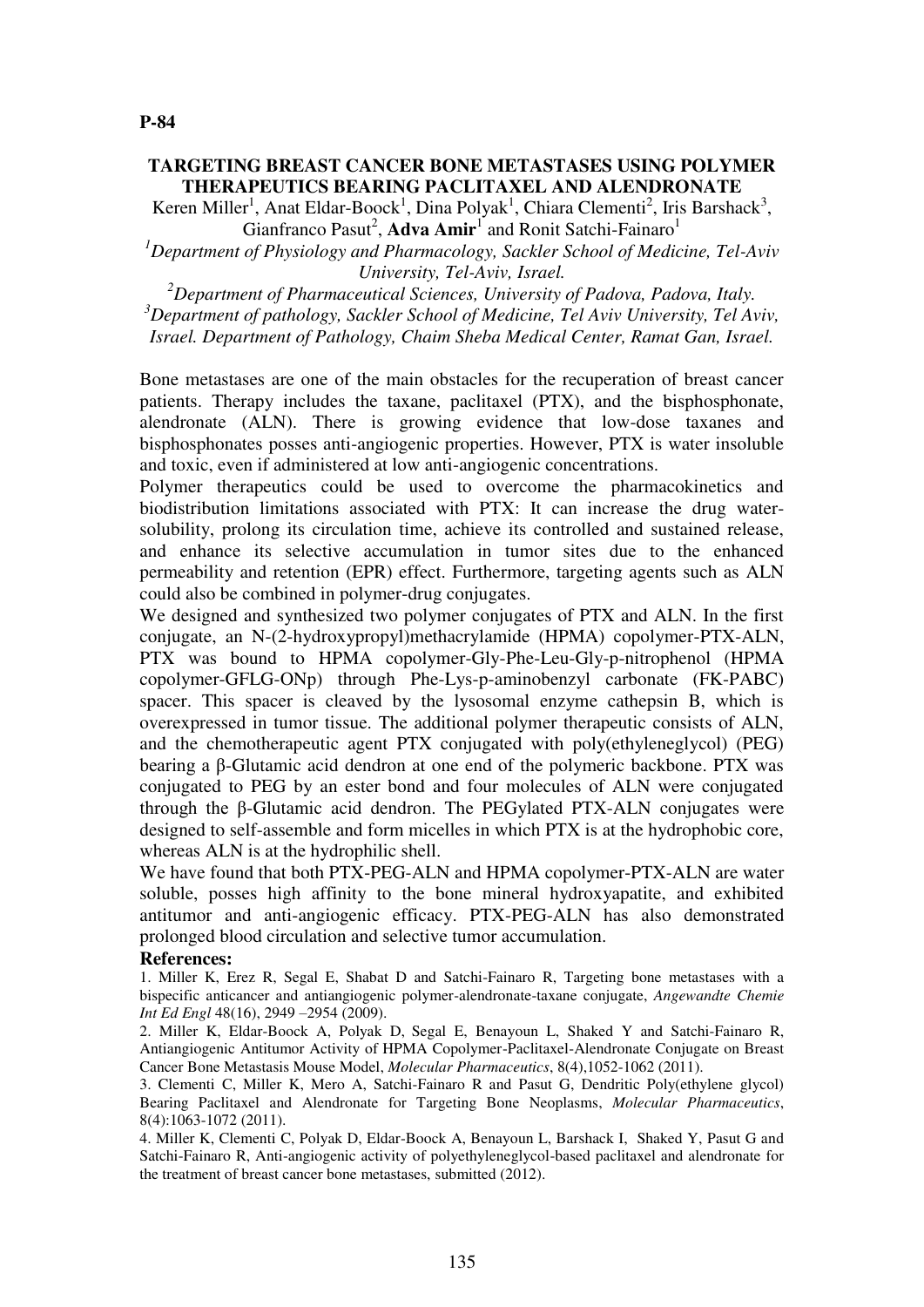#### **THE INTERACTIONS OF POLYMERIC NANOCARRIERS WITH CELL MONOLAYER AND EXCISED HUMAN SKIN**

#### **Nir Debotton**, Amit Badihi and Simon Benita

## *The Institute for Drug Research, The School of Pharmacy, Faculty of Medicine, The Hebrew University of Jerusalem*

Although nanoparticles (NPs) and nanocapsules (NCs) can promote the dermal diffusion of their cargo, their skin biofate is still not completely elucidated. This study evaluates the interactions of these nanocarriers with cell monolayer and their respective internalization using excised human skin. NPs and NCs were prepared and envisioned using TEM. Double fluorescent labeled NPs and NCs were prepared with PLGA that was covalently conjugated to the rhodamine B using carbodiimide chemistry and confirmed using FTIR spectroscopy,  ${}^{1}$ H-NMR and Gel Permeation Chromatography. In addition, the fluorescent probe DiD was loaded within MCT NCs and NPs. NPs and NCs exhibited mean diameters of 95 and 180 nm, respectively and a zeta potential of -26 mV. MTT assay results using HaCat cell culture showed that both fluorescent and conventional nanocarriers remained nontoxic in polymer concentrations up to 3mg/ml. Time and concentration depended cellular uptake of the various dually labeled NPs and NCs showed encouraging results, suggesting that both fluorescent probes penetrated the cells following endocytosis of the nanoparticulate delivery systems. Site-localization experiments were performed on excised human skin in Franz diffusion cells using confocal microscopy fluorescent imaging. Vertical skin sections and 3D images of whole treated skin samples reconstructed from z-stacks of the NPs and NCs following 2h post topical application showed that more of the cargo was released from NCs than NPs although both reached the same depth close to  $200 \mu m$  while the respective controls remained on the superficial skin layers.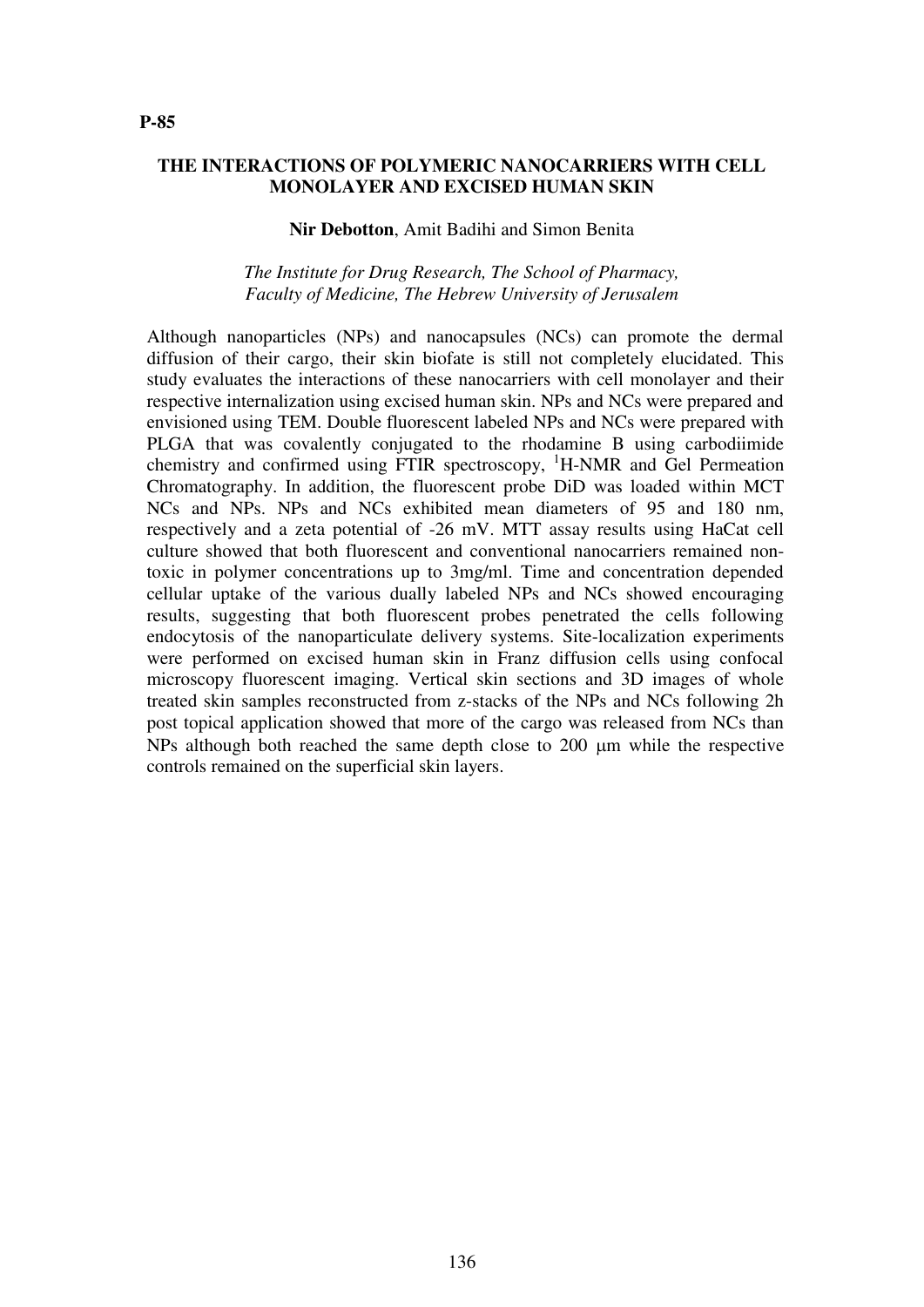#### **LIST OF AUTHORS, PAGE NUMBER:**

Abezgauz, Ludmila, 104 Abtew, Ester, 118 Abu Hammad, Ibrahim, 51 Abutbul, Inbal, 104 Adato, Yair, 68 Almog, Nava, 126 Al-Quntar, Abed Al-Aziz, 116 Amir, Adva, 135 Amir, Roey, 47 Amselem, Shimon, 76 Andresen, Thomas L., 42, 85 Andriyanov, Alexander, 63 Applbaum, Yaakov, 30 Ariel, Ilana, 109 Assaraf, Yehuda G., 36, 52 Avnir, Yuval, 22, 123 Azaguri, Aharon, 94 Azagury, Aharon, 68 Baabur-Cohen, Hemda, 114, 121 Baasov, Timor, 104 Bachar, Gal, 132 Bachar, Michal, 113, 117 Badihi, Amit, 127, 136 Barenholz, Yechezkel, 22, 30, 63, 64, 78, 85, 110, 113, 117, 119, 123 Barshack, Iris, 135 Bar-Tana, Jacob, 112 Baruch, Limor, 69 Behr, Jonathan, 75 Beit-Yannai, Elie, 84 Ben Nun, Yael, 44 Benarroch, Luna, 106 Benayoun, Liat, 132 Ben-Dov, Nadav, 60 Benhar, Itai, 17 Benita, Simon, 16, 61, 71, 127,136 Berman, Tal, 64 Bisker, Gili, 50 Blau, Rachel, 124 Blau, Sigal, 39 bloch, Meital, 109 Blum, Galia, 44 Boey, Freddy Yin Chiang, 98, 100 Boktov, Yulia, 110 Borlak, Juergen, 61 Bronshtein, Tomer, 69, 98, 100 Buaron, Nitsa, 94 Buchman, Katya, 31 Buzhansky, Ludmila, 56 Calderon, Marcelo, 101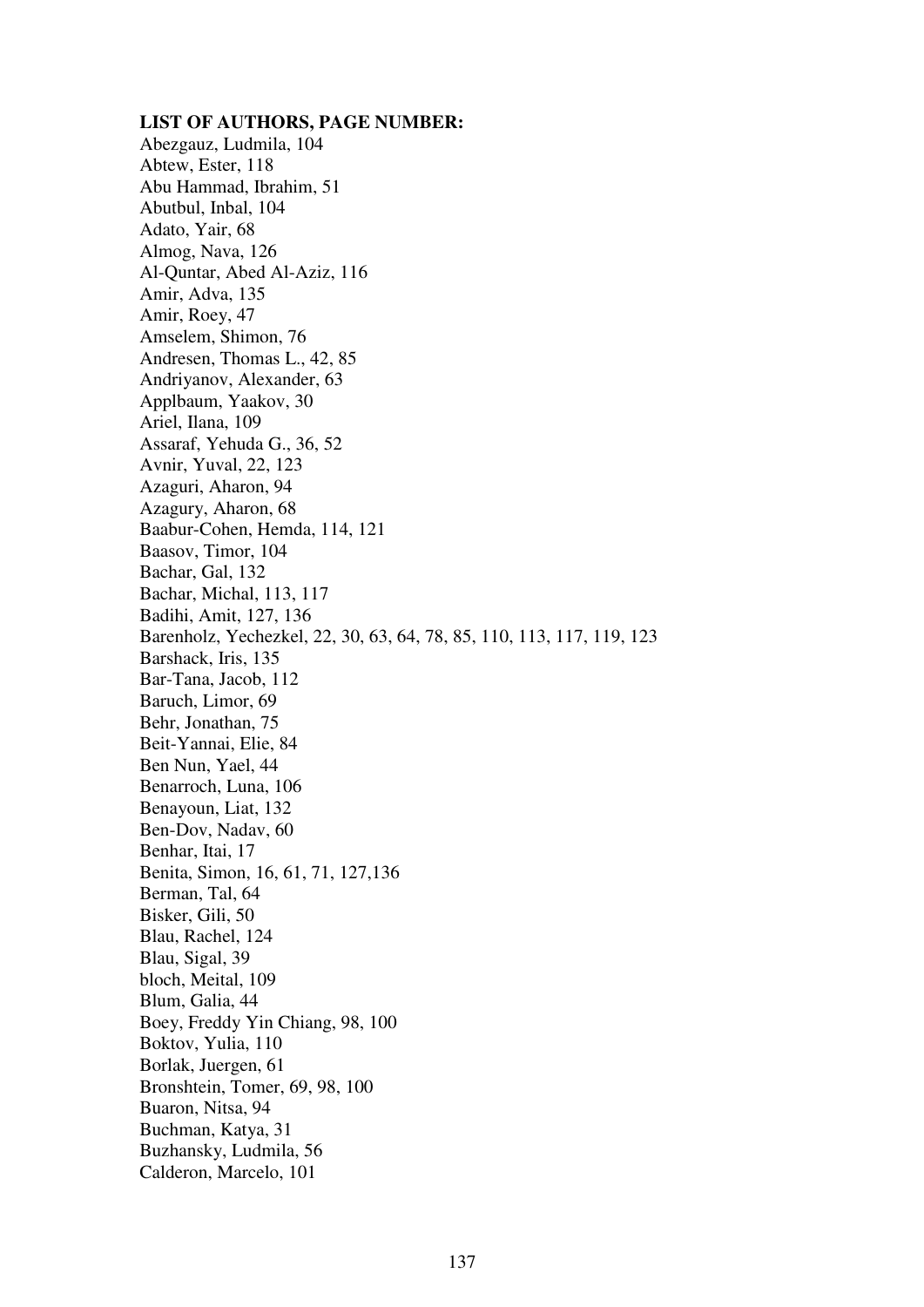Caliceti, Paolo, 58 Cern, Ahuva, 122 Chaimov, Deborah, 87 Chalilov, Adi, 113, 117 Chatterjee, Jayanta, 102 Cherniakov, Irina, 103 Clementi, Chiava, 135 Cochran, Jennifer, 45 Cohen, Noa, 86 Cohen, Or, 30 Collnot, Eva-Maria, 108 Czerninski, Rakefet, 107 Dakwar, George R., 51, 84 Daniels, Dianne, 134 Danino, Dganit, 104, 113, 117 David, Ayelet, 15, 54, 67, 89, 128 Debotton, Nir, 127,136 Dolev, Yaniv, 78 Domb, Abraham J, 33,59,103,118,120,125,133 Duncan, Ruth, 13 Dvir, Tal, 19 Edelman, Ravit, 36, 52 Edry, Liat, 132 Efraim, Yael, 90 Ehrlich, Gal, 29 Eldar-Boock, Anat, 53, 58,135 Elgart, Anna, 103 Eliaz, Dror, 31 Elron-Gross, Inbar, 27 Emanuel, Noam, 30 Enden, Giora, 88 Epshtein, Yana, 130 Epstein-Barash, Hila, 75 Eshed, Hadar, 134 Etsion, Izhak, 78 Evenchen, Simcha, 22 Even-Chen, Simcha, 113, 117 Fanous, Joseph, 105 Farah, Shady, 33 Felsen, Yaelle, 64 Ferber, Sarah, 87 Ferber, Shiran, 58, 101, 126 Fischer, Wiebke, 101 Förster, Carola, 84 Friedman, Doron, 64 Friedman, Michael, 105, 107, 111 G.E.G. Bremer, Maria, 74 Gabizon, Alberto, 24, 58 Gazit, Ehud, 48, 56 Giladi, Oren, 16, 71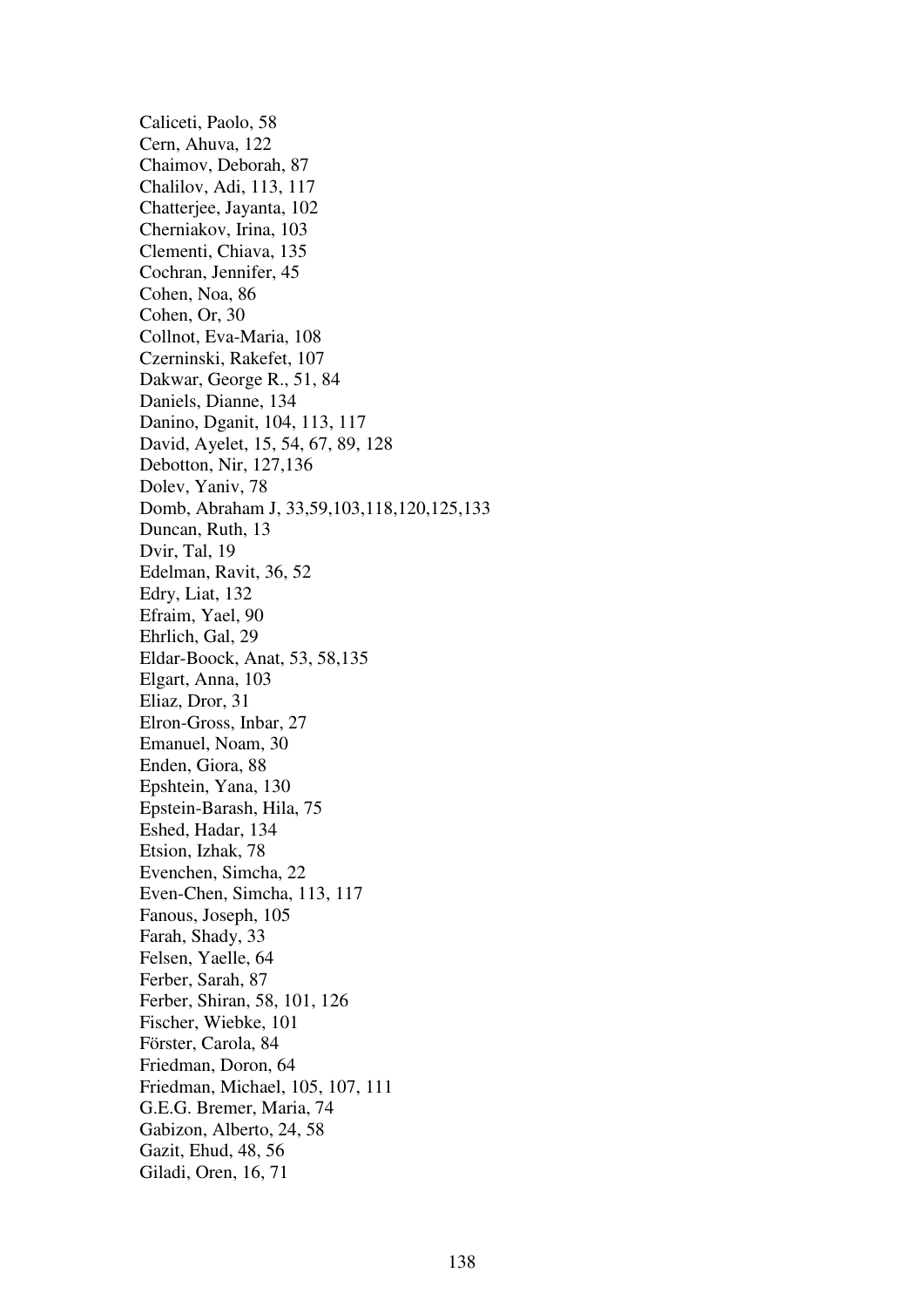Gilon, Chaim, 102 Glucksam-Galnoy, Yifat, 27 Golani, Adi, 54 Goldbart, Riki, 94, 95, 106 Goldberg, S. Nahum, 63 Golenser, Jacob, 22 Golomb, Gershon, 37, 57,134 Golovanevski, L, 133 Gorenbein, Pavel, 84 Greenberg, Sarit, 102 Grinberg, Sarina, 51 Guez, David, 134 Gupta, Vivek, 75 Gvirtz, Maskit, 97 Haag, Rainer, 40, 101 Haber, Tom, 86, 92 Haberman, Noa, 91 Hagai, Keren, 79 Haim Zada, Moran, 59 Hakim, Rahely, 17 Halle, David, 43, 72 Han, Jingjia, 120 Harel, Efrat, 108, 116 Harel, Michal, 123 HARIK, OSHRAT, 125 Harris, Baruch, 75 Hashemi, Sayed Hossein, 74 Heldman, Eliahu, 51 Henkin, Jack, 126 Hoffman, Amnon, 102, 103, 105,112 Hollander, Amit, 104 Honen, Reuma, 110 I.Lelkes, Peter, 120 Ickowicz, D, 133 Israel, Liron, 31 Jacobson, Orit, 71 Kam, Yossi, 43, 72, 109 Kaplan, Mimi, 26 Kaplun, Veronika, 83, 84 Karra, Nour, 16, 61 Katzavian, Galia, 123 Kessler, Horst, 102 Khan, Wahid, 33, 59, 118, 120 Khazanov, Elena, 115 Khoury, Luai, 88 Kizelsztein, Pablo, 123 Kleinman, Tirtsa, 110 Kojukarov, Lena, 84 Kontorovich, Diana, 84 Kopeček, Jindřich, 130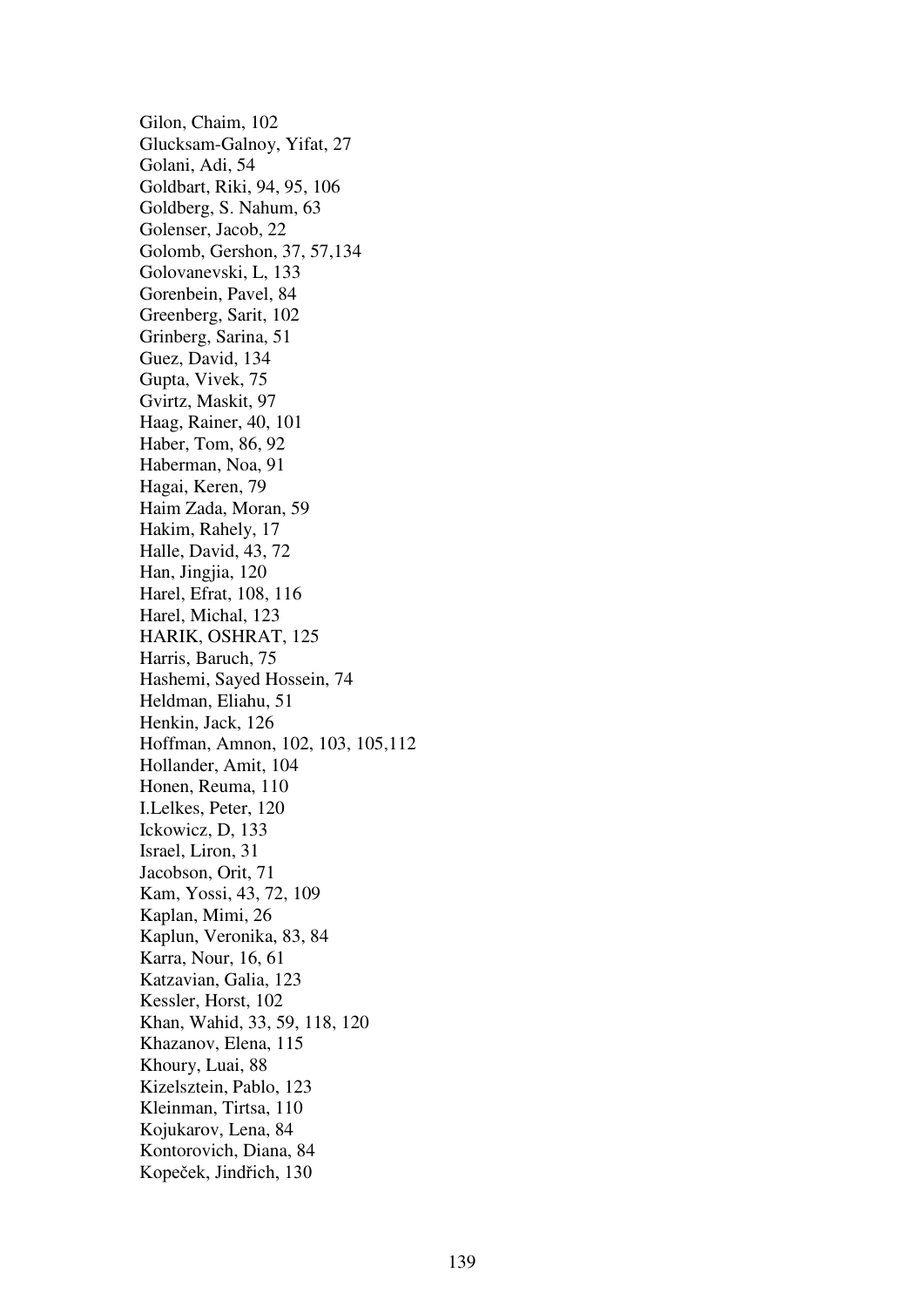Kopečková, Pavla, 130 Korenstein, Rafi, 60 Koroukhov, Nickolay, 37 Kost, Joseph, 62, 68, 88, 91, 94, 95, 106 Kostenich, Genady, 56 Kratz, Felix, 70 Lahti, Jennifer, 45 Last, David, 134 Laster, Brenda, 62 Laufer, Burkhardt, 102 Laut, Natalia, 125 Lavy, Eran, 105 Lehr, Claus-Michael, 108 Lellouche, Emmanuel, 31 Lellouche, Jean-Paul, 31 Letko, Nitzan, 69, 96 Levitzky, Inna, 36, 52 Levy, Yair, 33 lifshiz, rinat, 95 Linder, Charles, 51 Liu, Hong, 74 Livney, Yoav D., 36,52 Lupu, Ruth, 53 Lupu, Yael, 66, 69 M.Farah, Shady, 118, 120 Machluf, Marcelle, 18,66,69,86,87,90,92,93,96,97,98,99,100 Magdassi, Shlomo, 131 Makedonski, Kirill, 110 Mardor, Yael, 134 Margalit, Rimona, 27 Margel, Shlomo, 129 Margulis-Goshen, Katy, 131 Markovsky, Ela, 114, 121 Meivar - Levy, Irit, 87 Michaeli, Shulamit, 31 Miller, Keren, 135 Minai, Limor, 50 Minkov, Maria, 128 Mishany, Eyal, 71 Mitragotr, Samir, 75 Mizrahi, Oren, 125 Mizrahy, Shoshy, 74 Moghimi, Moein, 74 Mor, Amram, 104 Moradov, Dorit, 109, 116 Motiei, Menachem, 73 Nadler-Milbauer, Mirela, 116 Naim, Meital, 57 Naparstek, Yaakov, 22, 123 Nassar, Taher,16, 61, 71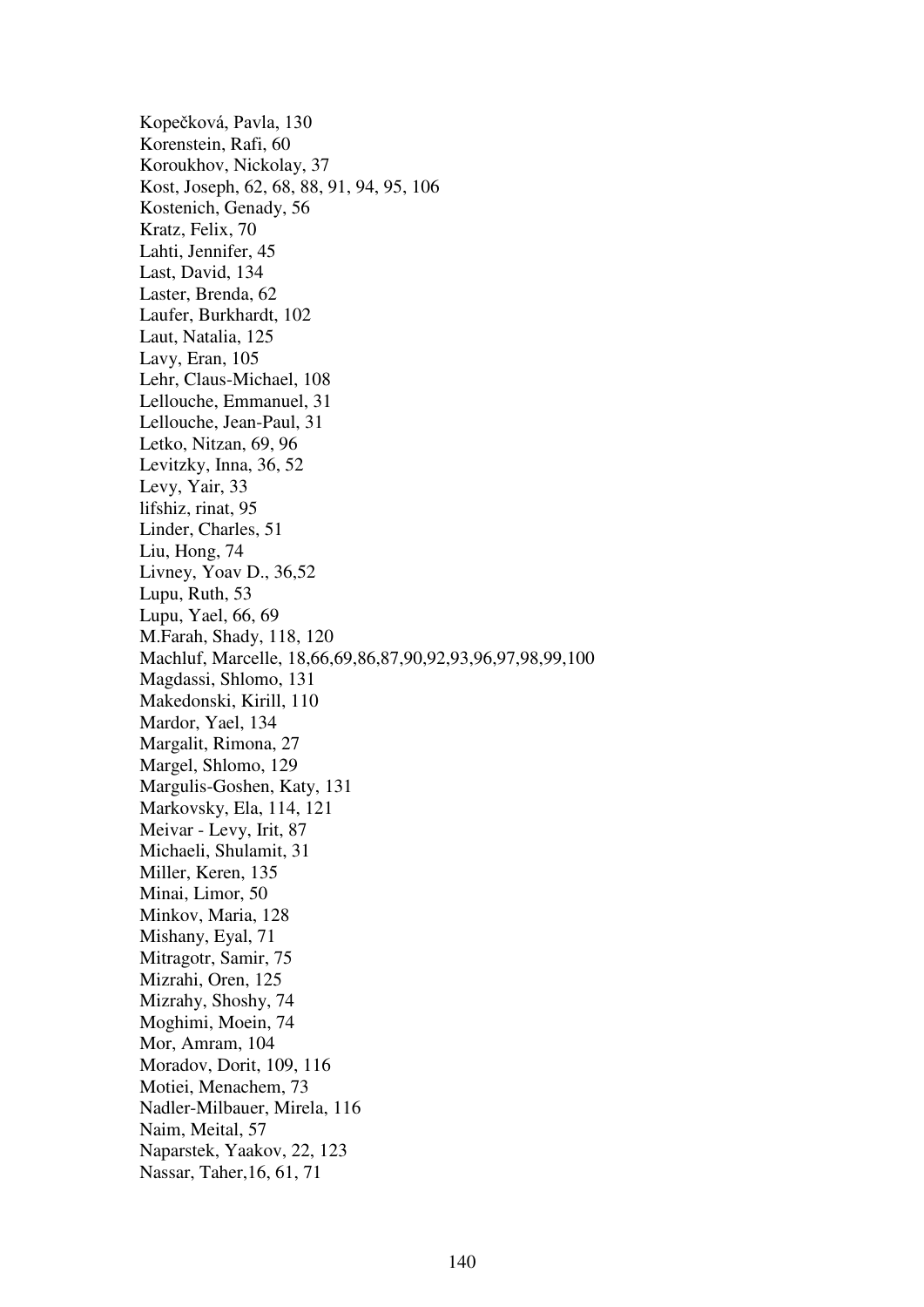Nguyen, Evelyne, 98 Nissan, Aviram, 43, 72, 109 Nordling-David, Mirjam M., 57 Nudelman, Zakhar, 107 Ofek, Paula, 101, 130, 132 Ohana, Dafna, 104 Opperer, Florian, 102 Orenstein, Arie, 56 Oron-Herman, Mor, 56 Ostrovsky, Ksenia, 37 Ovadia, Oded, 102 Pan, Huaizhong, 130 Panet, Hana, 73 Papo, Niv, 45 Pasut, Gianfranco, 135 Peer, Dan, 25, 74 Peled, Nir, 76 Perlstein, Hadas, 113, 117 Polyak, Boris, 70 Polyak, Dina, 70,135 Polyansky, Lola, 119 Popov, Maria, 51 Popovtzer, Rachela, 41, 73 Portnaya, Irina, 113 Priev, Abba, 119 Ratner, Stanislav, 125 Raviv, Lior, 128 Rebe Raz, Sabina, 74 Reches, Meital, 34 Reuveni, Tobi, 73 Rivkin, Ilia, 27 Rosenfeld, Yosef, 30 Rozman Grinberg, Inna, 60 Rubinstein, Abraham, 35, 43, 72, 108, 109, 115, 116, 117 Ryppa, Claudia, 70 Salitra, Yosef, 56 Salmaso, Stefano, 58 Salomon, Sharona, 134 Sanchis, Joaquin, 53 Sarid, Tal, 80 Sarig, Hadar, 104 Satchi-Fainaro, Ronit, 53, 58, 70, 101, 114, 121, 124, 126, 130, 132,135 Scherz, Avigdor, 44 Schroeder, Avi, 14 Schumacher, Ilana, 84 Schwartz, Aharon, 28 Scomparin, Anna, 58 Segal, David, 30 Segal, Ehud, 130, 132 Segal, Ester, 55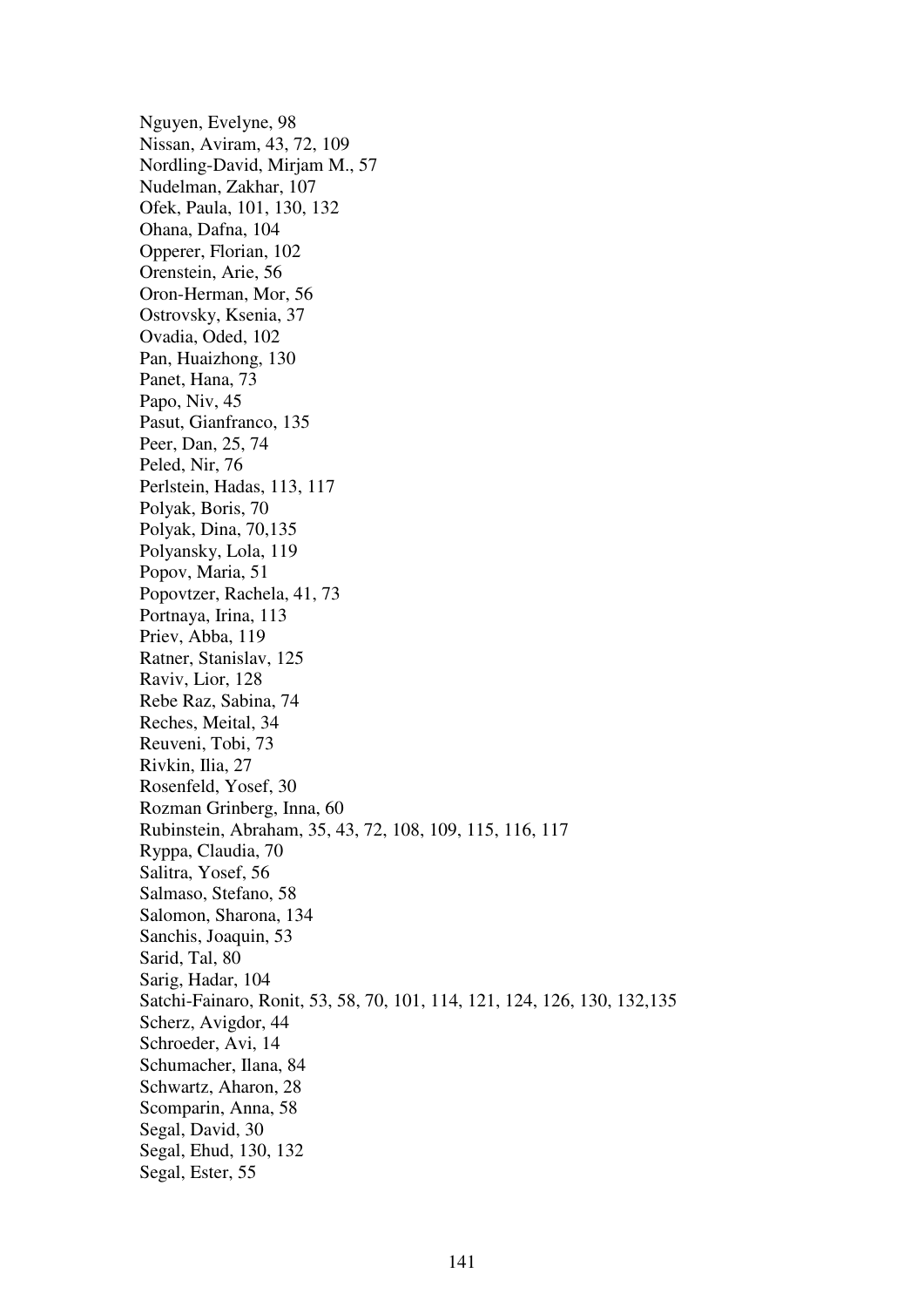Sertshuk, Limor, 69, 99 Shaaltiel, Yoseph, 77 Shahar, Abraham, 129 Shai, Yechiel, 32 Shaked, Yael, 46 Shaked, Yuval, 132 Shalev, Moran, 104 Shamay, Yosi, 67 Shapira, Assaf, 19 Shefi, Orit, 55 Sheikhi-Mehrabadi, Fatemeh, 101 Shekhter, Talia, 56 Shenderovich, Julia, 111 Shibolet, Oren, 20 Shifrin, Helena, 116 Shikanov, Ariella, 59 Shmeeda, Hilary, 58 Shomron, Noam, 132 Shpirt, Lina, 89 Shreberk, Roni, 130, 132 Shuman, Michal, 19 Silverman, Adam, 45 Silverman, Liza, 110 Skaat, Hadas, 129 Soffer-Tsur, Neta, 19 Srebnik, Morris, 116 Stepensky, David, 51, 82, 83, 84 Tiram, Galia, 58, 132 Tirosh, Boaz, 20, 108 Toledano Furman, Naama, 69,99 Toledo, Yaacov, 64 Torchilin, Vladimir P., 21 Traitel, Tamar, 94, 95, 106 Turjeman, Keren, 22, 123 Turovsky, Tanya, 113, 117 Tzaban, Salit, 77 Tzur, Adi, 55 Udagawa, Taturo, 130, 132 Ulmansky, Rina, 22, 123 Uzi, Dotan, 20 Vaisman, Boris, 59 Vaks, Lilach, 17 Valitsky, Michael, 112 Venkatraman, Subbu S., 98, 100 Vicent, Maria J., 53 Waknine, Judith, 22 Wang, Yao, 100 Weinige, CF, 133 Winshtein, Eyal, 69,93 Wyse, Joseph, 79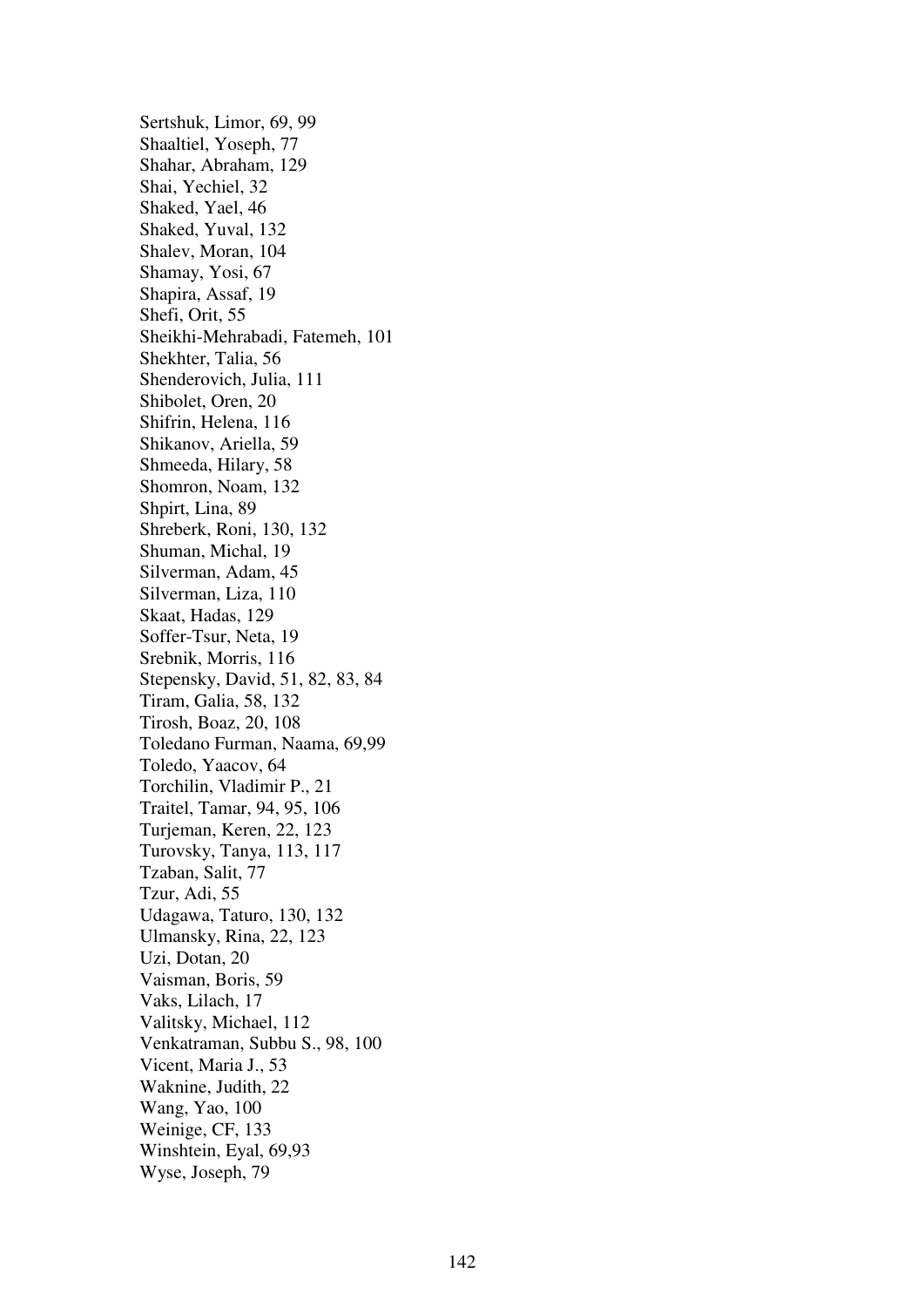Yaffe, Roni, 134 Yavin, Eylon, 43, 72, 109 Yeheskely-Hayon, Daniella, 50 Yelin, Dvir, 38, 50 Yerushalmi, Noga, 101 Yevin, Eylon, 110 Zaknoon, Fadia, 104 Zigdon, Sally, 31 Zilony, Neta, 55 Ziv-Polat, Ofra, 129 Zucker, Daniel, 63, 85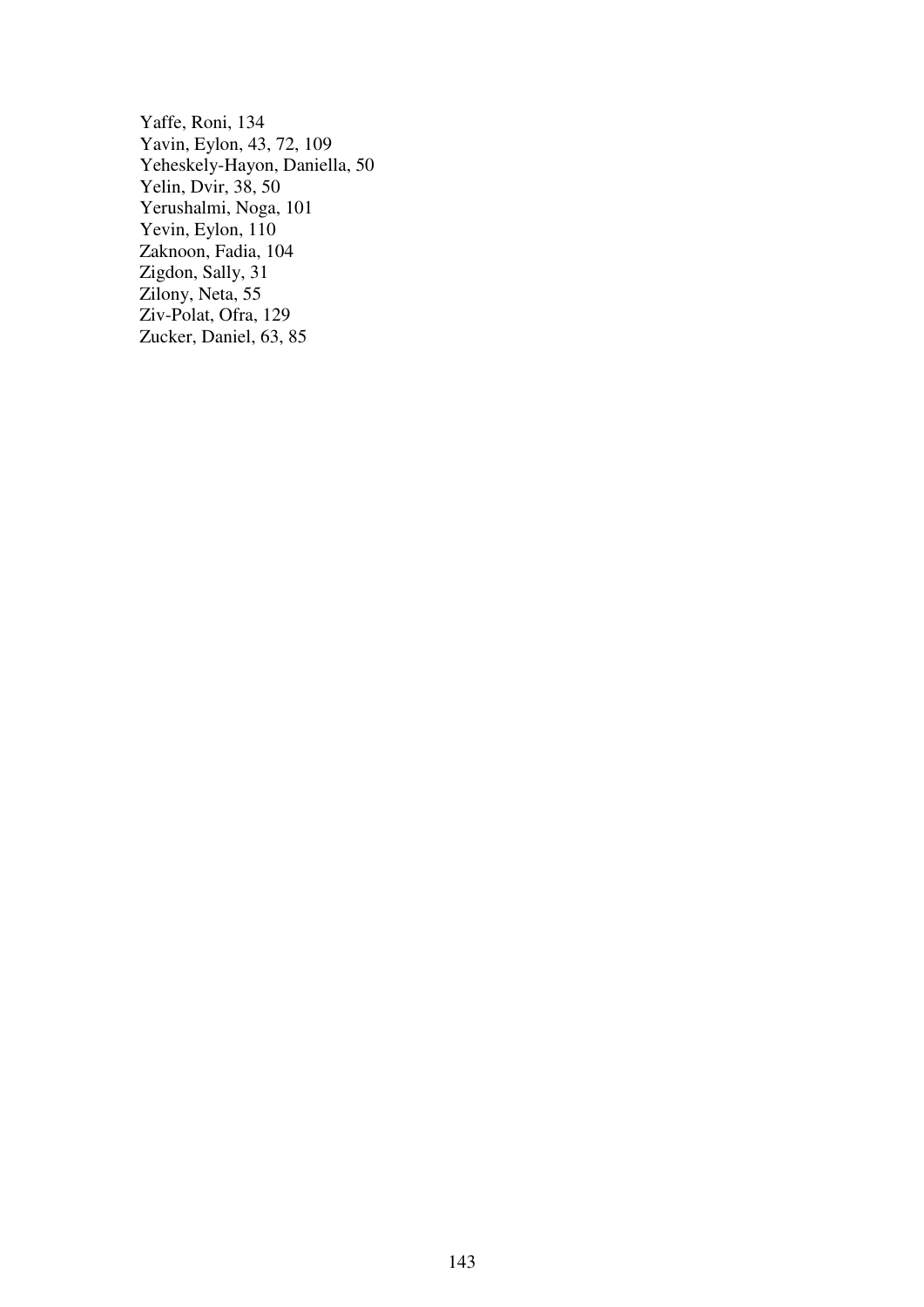# **LIST OF PARTICIPANTS:**

| <b>Title</b> | <b>Name</b>                           | <b>Institute</b>                                | <b>Department</b>                                                                   | <b>Email</b>                        |
|--------------|---------------------------------------|-------------------------------------------------|-------------------------------------------------------------------------------------|-------------------------------------|
| Mrs.         | Abramov Eva                           | Intec pharma                                    | R&D                                                                                 | eva@intecpharma.com                 |
| Dr.          | Abramovitz Lilach                     | Tel Aviv<br>University                          | Cell Research<br>and<br>Immunology                                                  | Hinbal@gmail.com                    |
| Ms.          | <b>Abtew Ester</b>                    | Institute of drug<br>research                   | medicinal<br>chemistry                                                              | ester.abtew@mail.huji.ac.il         |
| Mr.          | Abu Ammar Aiman                       | The Hebrew<br>University of<br>Jerusalem        | Pharmacy                                                                            | Aimana@ekmd.huji.ac.il              |
| Mr.          | Aizik Gil                             | The Hebrew<br>University of<br>Jerusalem        | Institute for<br>Drug Research,<br>School of<br>Pharmacy,<br>Faculty of<br>Medicine | gil.aizik@gmail.com                 |
| Ms.          | Amir Adva                             | Tel Aviv<br>University                          | Physiology and<br>Pharmacology                                                      | advashy@gmail.com                   |
| Dr.          | Amir Roey                             | Tel Aviv<br>University                          | School of<br>Chemistry                                                              | amirroey@tau.ac.il                  |
| Ms.          | Amsalem Orit                          | The Hebrew<br>University of<br>Jerusalem        | Pharmacy                                                                            | orit.amsallem@mail.huji.ac.il       |
| Dr.          | Amselem Shimon                        | Nextar<br>Chempharma<br>Solutions               | Formulation                                                                         | shimon@nextar.co.il                 |
| Dr.          | <b>Andresen Thomas</b><br>L.          | Technical<br>University of<br>Denmark           | Micro- and<br>Nanotechnology                                                        | thomas.andresen@nanotech.dt<br>u.dk |
| Mr.          | Andriyanov<br>Alexander               | The Hebrew<br>University of<br>Jerusalem        | Biochemistry<br>and Molecular<br><b>Biology</b>                                     | aleandr11@gmail.com                 |
| Dr.          | Ashush Hagit                          | <b>QBI</b> Enterprises<br>Ltd.                  | Research                                                                            | hashush@quarkpharma.com             |
| Dr.          | Avkin Sharon                          | <b>QBI</b> Enterprises<br>Ltd.                  | siRNA<br>Chemistry                                                                  | savkin@quarkpharma.com              |
| Mr.          | Azaguri Aharon<br>(Kon <sub>1</sub> ) | <b>Ben-Gurion</b><br>University of the<br>Negev | Chemical<br>Engineering                                                             | roniazaguri@gmail.com               |
| Prof.        | Azhari Rosa                           | <b>ORT</b> Braude<br>College                    | Biotechnology<br>Engineering                                                        | razhari@braude.ac.il                |
| Mrs.         | Baabur-Cohen<br>Hemda                 | Tel Aviv<br>University                          | Physiology and<br>Pharmacology                                                      | hemdabaa@post.tau.ac.il             |
| Mr.          | Badihi Amit                           | The Hebrew<br>University of<br>Jerusalem        | The Institute for<br>Drug Research                                                  | Amit.badihi@gmail.com               |
| Prof.        | Barenholz<br>Yechezkel                | Hebrew University<br>- Barenholz Group          | Biochemistry                                                                        | amiraw@ekmd.huji.ac.il              |
| Ms.          | Baruch lee                            | Hebrew University<br>- Barenholz Group          | Biochemistry                                                                        | leebaruk@gmail.com                  |
| Dr.          | Ben-Dov Nadav                         | Tel Aviv<br>University                          | Physiology and<br>Pharmacology                                                      | nadavbe4@post.tau.ac.il             |
| Prof.        | Benhar Itai                           | Tel Aviv<br>University                          | Molecular<br>Microbiology &<br>Biotechnology                                        | benhar@post.tau.ac.il               |
| Prof.        | Benita Simon                          | Hebrew University<br>of Jerusalem               | School of<br>Pharmacy                                                               | benita@cc.huji.ac.il                |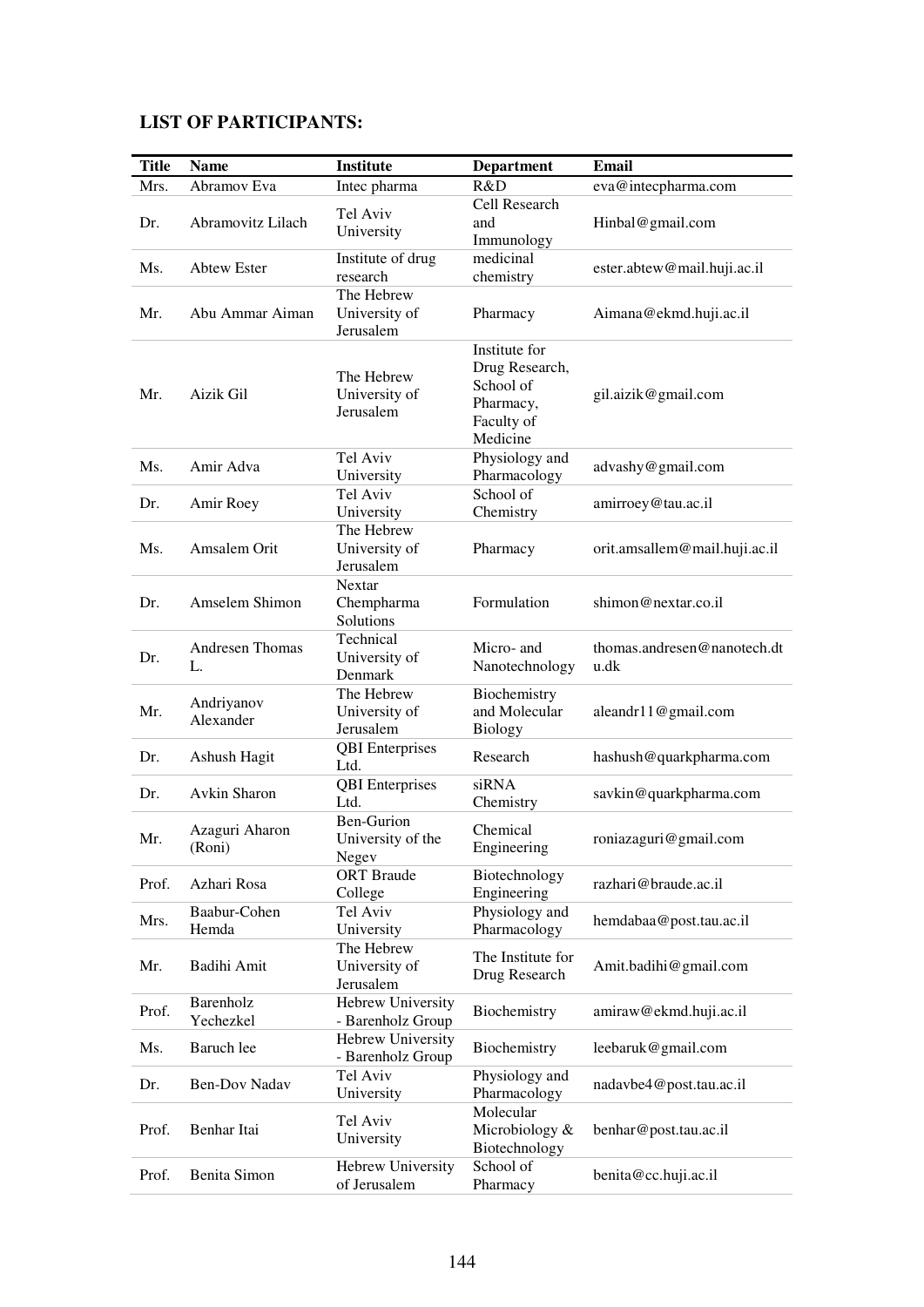| Title | <b>Name</b>             | <b>Institute</b>                   | <b>Department</b>   | Email                        |
|-------|-------------------------|------------------------------------|---------------------|------------------------------|
|       |                         | The Hebrew                         |                     |                              |
| Mr.   | Berman Tal              | University of                      | Biochemistry        | bermantal@yahoo.com          |
|       |                         | Jerusalem                          |                     |                              |
|       |                         |                                    | <b>Biomedical</b>   |                              |
| Mrs.  | <b>Bisker Gili</b>      | Technion                           | Engineering         | bisker@tx.technion.ac.il     |
|       |                         | Tel Aviv                           | Physiology and      |                              |
| Mrs.  | <b>Blau Rachel</b>      | University                         | Pharmacology        | rachelniss@gmail.com         |
|       |                         | Teva                               |                     |                              |
| Dr.   | <b>Blau Sigal</b>       | parmaceutical                      | Generic R&D         | sigal.blau@teva.co.il        |
|       |                         | industries                         |                     |                              |
|       |                         | Hebrew University                  |                     |                              |
| Mrs.  | <b>Bloch Meital</b>     | of Jerusalem                       | Drug Research       | bloch.meital@gmail.com       |
|       |                         | The Hebrew                         |                     |                              |
| Dr.   | Blum Galia              | University of                      | Pharmacy            | galiabl@ekmd.huji.ac.il      |
|       |                         | Jerusalem                          |                     |                              |
|       |                         | Inter-Lab an                       |                     |                              |
| Dr.   | <b>Botti Simone</b>     | affiliate of Merck                 |                     | simone.botti@merckgroup.co   |
|       |                         | Serono                             |                     | m                            |
|       |                         |                                    | Biotechnology       |                              |
| Dr.   | <b>Bronshtein Tomer</b> | Technion                           | and Food            | tbronshtein@ntu.edu.sg       |
|       |                         |                                    | Engineering         |                              |
|       |                         | Ben-Gurion                         | Chemical            |                              |
| Ms.   | <b>Buaron Nitsa</b>     | University of thr                  | Engineering         | nits.bron@gmail.com          |
|       |                         | Negev                              |                     |                              |
| Mr.   | Caron David             | Chiasma                            | <b>CMC</b>          | cindy@chiasmapharma.com      |
|       |                         |                                    | Biothechnology      |                              |
| Mrs.  | Chaimov Deborah         | Technion                           | and Food            | debbie.haimov@gmail.com      |
|       |                         |                                    | Engineering         |                              |
|       |                         | The Hebrew                         | Institute for       |                              |
| Mrs.  | Cherniakov Ira          | University of                      | Drug Research       | irasolodkin@gmail.com        |
|       |                         | Jerusalem                          |                     |                              |
| Ms.   | Cohen Noa               | Technion                           | Biotechnology       | noacoh@gmail.com             |
| Mr.   | <b>Cohen Netanel</b>    | Dexcel Pharma                      | R&D                 | Hila.Vayman@dexcel.com       |
|       |                         | Ben-Gurion                         | Biotechnology       |                              |
| Prof. | Cohen Smadar            | University of the                  | Engineering         | scohen@bgu.ac.il             |
|       |                         | Negev                              |                     |                              |
|       |                         | Tel Aviv                           | Cell research       |                              |
| Ms.   | Dahan Liya              | University                         | and                 | liyadaha@gmail.com           |
|       |                         |                                    | Immunology          |                              |
|       |                         | <b>Ben-Gurion</b>                  |                     |                              |
| Mr.   | Dakwar George           | University of the                  | Pharmacology        | george_dak@yahoo.com         |
|       |                         | Negev                              |                     |                              |
|       |                         | Ben-Gurion                         |                     |                              |
| Dr.   | David Ayelet            | University of the                  | Pharmacology        | ayeletda@bgu.ac.il           |
|       |                         | Negev                              |                     |                              |
| Dr.   | Debotton Nir            | <b>IDR</b>                         | Pharmaceutics       | Nirde@ekmd.huji.ac.il        |
| Dr.   | Dekel Yaron             | Migal                              | Vaccine             | yarond@migal.org.il          |
|       | Dolev Yaniv             | Moebius Medical                    | development         |                              |
| Dr.   |                         |                                    |                     | yaniv@moebiusmedical.com     |
| Prof. | Domb Avi                | Institute of drug                  | medicinal           | avid@ekmd.huji.ac.il         |
|       |                         | research                           | chemistry           |                              |
| Prof. | Duncan Ruth             | Centro de                          | c/o Polymer         | profruthduncan@btinternet.co |
|       |                         | Investigacio3n Pri<br>ncipe Felipe | Therapeutics<br>Lab | m                            |
|       |                         | Tel Aviv                           |                     |                              |
| Dr.   | Dvir Tal                | University                         | Biotechnology       | tdvir@post.tau.ac.il         |
|       |                         |                                    | Biotechnology       |                              |
| Mrs.  | Edelman Ravit           | Technion                           | and food            | ravited@tx.technion.ac.il    |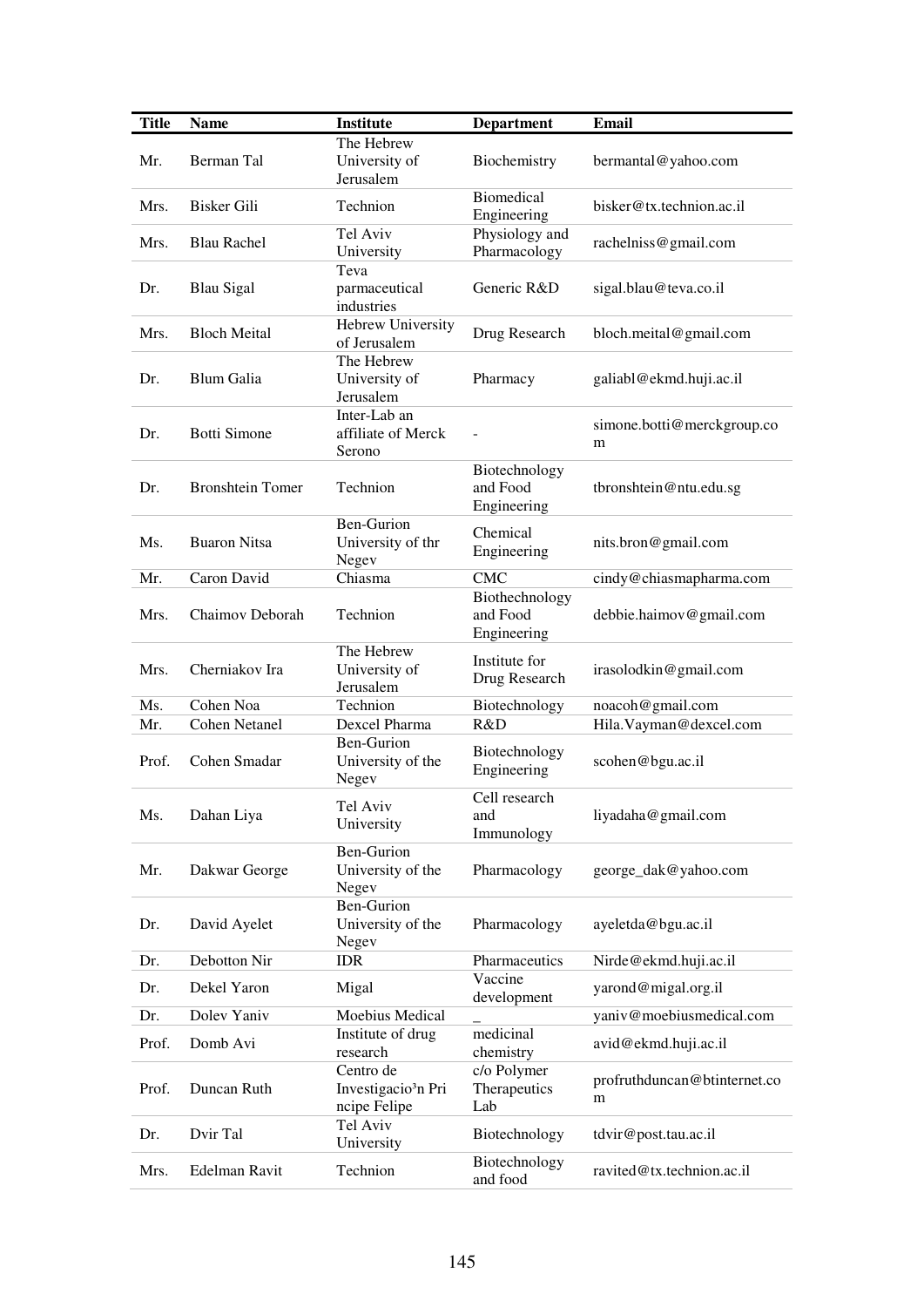| <b>Title</b> | <b>Name</b>              | <b>Institute</b>                             | <b>Department</b>                                                                 | <b>Email</b>                  |
|--------------|--------------------------|----------------------------------------------|-----------------------------------------------------------------------------------|-------------------------------|
|              |                          |                                              | engineering                                                                       |                               |
| Ms.          | Efraim Yael              | Technion                                     | Biotechnology<br>and Food<br>Engineering                                          | yael.efraim@gmail.com         |
| Dr.          | Ehrlich Gal              | Ehrlich & Fenster<br><b>Patent Attorneys</b> | Ehrlich &<br><b>Fenster Patent</b><br>Attorneys                                   | yaron@ipatent.co.il           |
| Mrs.         | Eldar-Boock Anat         | Tel Aviv<br>University                       | Department of<br>Physiology and<br>Pharmacology,<br>Sackler School<br>of Medicine | anateldar1@gmail.com          |
| Dr.          | <b>Emanuel Noam</b>      | PolyPid Ltd                                  | R&D                                                                               | noame@polypid.com             |
| Mrs.         | Epshtein Yana            | Tel Aviv<br>University                       | Physiology and<br>pharmacology                                                    | yanaepsh@mail.tau.ac.il       |
| Dr.          | Epstein-Barash Hila      | Entrega                                      | Research and<br>Development                                                       | hilaeb@entregabio.com         |
| Ms.          | Eshkar Oren Idit         | Chiasma                                      | Pre-clinical                                                                      | cindy@chiasmapharma.com       |
| Mr.          | Fanous Joseph            | The Hebrew<br>University of<br>Jerusalem     | Institute for<br>Drug Research,<br>Faculty of<br>Medicine                         | joseph.fanous@mail.huji.ac.il |
| Mrs.         | Feldman Moran            | Dexcel Pharma                                | R&D                                                                               | Hila. Vayman@dexcel.com       |
| Mrs.         | Felsen – Bayli<br>Yaelle | The Hebrew<br>University of<br>Jerusalem     | Biochemistry                                                                      | yaellef@ekmd.huji.ac.il       |
| Mrs.         | Ferber Shiran            | Tel-Aviv<br>University                       | Physiology and<br>Pharmacology                                                    | barshiran@gmail.com           |
| Dr.          | Frant Julia              | The Hebrew<br>University of<br>Jerusalem     | Biochemistry                                                                      | julia.frant@mail.huji.ac.il   |
| Dr.          | Friedman Doron           | The Hebrew<br>University of<br>Jerusalem     | Biochemistry                                                                      | friedmanID@gmail.com          |
| Prof.        | Gabizon Alberto          | <b>Shaare Zedek</b><br><b>Medical Center</b> | Oncology                                                                          | alberto.gabizon@gmail.com     |
| Prof.        | Gazit Ehud               | The Ministry of<br>Science and<br>Technology | The Ministry of<br>Science and<br>Technology                                      | ehudg@post.tau.ac.il          |
| Mr.          | Giladi Oren              | The Hebrew<br>University of<br>Jerusalem     | The Institute for<br>Drug Research                                                | oren_giladi@hotmail.com       |
| Mrs.         | Golani Adi               | <b>Ben Gurion</b><br>University              | Pharmacology                                                                      | adigomontoya@gmail.com        |
| Dr.          | Goldwaser Itzik          | Yissum                                       | Research<br>Collaborations                                                        | itzik.goldwaser@yissum.co.il  |
| Mr.          | Golik Eran               | Dr. Golik<br>Chemical<br>Instrumentation     | Sales                                                                             | erang@golik.co.il             |
| Prof.        | Golomb Gershon           | The Hebrew<br>University of<br>Jerusalem     | School of<br>Pharmacy, The<br>Institute for<br>Drug Research                      | gershong@ekmd.huji.ac.il      |
| Dr.          | Green Revital            | Ehrlich & Fenster<br><b>Patent Attorneys</b> | Ehrlich $&$<br><b>Fenster Patent</b><br>Attorneys                                 | yaron@ipatent.co.il           |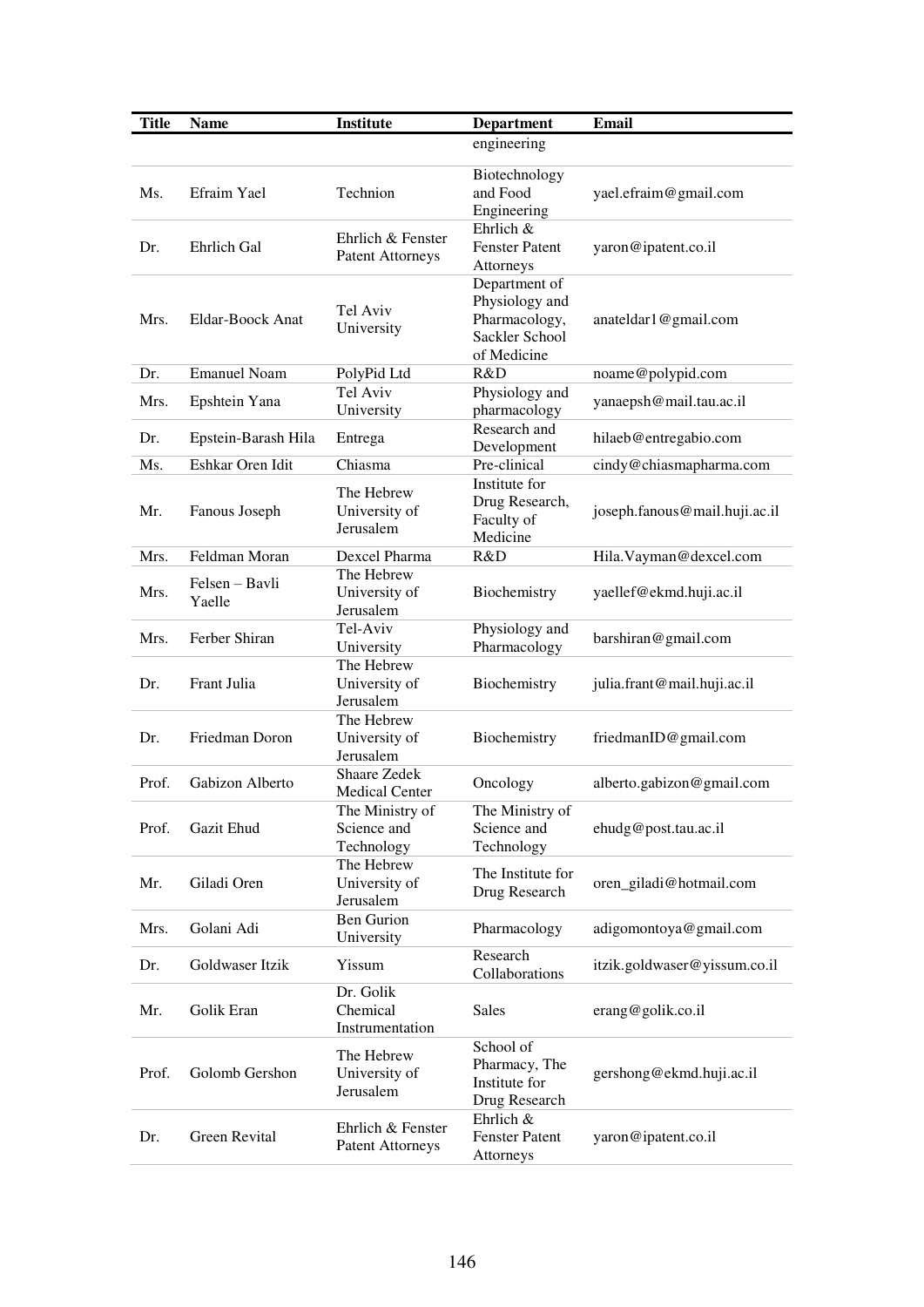| <b>Title</b> | <b>Name</b>     | <b>Institute</b>                                              | <b>Department</b>                                                                           | <b>Email</b>                   |
|--------------|-----------------|---------------------------------------------------------------|---------------------------------------------------------------------------------------------|--------------------------------|
| Ms.          | Greenberg Sarit | The Hebrew<br>University of<br>Jerusalem                      | Institute for<br>Drug Research,<br>faculty of<br>Medicine                                   | sarit.greenberg@mail.huji.ac.i |
| Mrs.         | Gutman Daniella | Teva                                                          | Teva                                                                                        | Daniella.Gutman@teva.co.il     |
| Ms.          | Gvirtz Maskit   | Technion                                                      | Biotechnology<br>and food<br>engineering                                                    | smaskit@gmail.com              |
| Prof.        | Haag Rainer     | Institut for Chemie<br>und Biochemie                          | Organic and<br>Macromolecular<br>Chemie                                                     | haag@chemie.fu-berlin.de       |
| Mr.          | Haber Tom       | The Technion - IIT                                            | Biotechnology                                                                               | haber_tom@yahoo.com            |
| Ms.          | Haberman Noa    | <b>Ben Gurion</b><br>University                               | Chemical<br>Engineering                                                                     | noa.haberman@gmail.com         |
| Ms.          | Haim Zada Moran | Institute of drug<br>research                                 | medicinal<br>chemistry                                                                      | moran2710@gmail.com            |
| Dr.          | Halevy Inbal    | Tel Aviv<br>University                                        | Cell Research<br>and<br>Immunology                                                          | Hinbal@gmail.com               |
| Ms.          | Harel Efrat     | The Hebrew<br>University of<br>Jerusalem                      | Institute for<br>Drug Research                                                              | efrat.harel@ekmd.huji.ac.il    |
| Prof.        | Heldman Eliahu  | <b>Ben Gurion</b><br>University                               | Clinical<br>Biochemistry                                                                    | heldmane@bgu.ac.il             |
| Mrs.         | Hen Lilach      | Protalix Ltd.                                                 | Research &<br>Development                                                                   | haviva.izikson@protalix.com    |
| Prof.        | Amnon Hoffman   | The Hebrew<br>University of<br>Jerusalem                      | School of<br>Pharmacy                                                                       | amnonh@ekmd.huji.ac.il         |
| Mr.          | Hollander Amit  | Technion                                                      | Nano-science<br>and Nano-<br>technology                                                     | hamit@tx.technion.ac.il        |
| Dr.          | Horovitz Ora    | <b>B.G.Negev</b><br>Technologies,<br>Ben-Gurion<br>University | Technology<br>Transfer<br>Company                                                           | orabgn@bgu.ac.il               |
| Ms.          | Ickowicz Diana  | Institute of drug<br>research                                 | medicinal<br>chemistry                                                                      | dianaicko@gmail.com            |
| Mr.          | Jozen Malik     | Institute of drug<br>research                                 | Medicinal<br>Chemistry                                                                      | jozen_malik@hotmail.com        |
| Mr.          | Kam Yossi       | The Hebrew<br>University of<br>Jerusalem                      | School of<br>Pharmacy                                                                       | yossi.kam@mail.huji.ac.il      |
| Ms.          | Kaplun Veronika | Ben-Gurion<br>University of the<br>Negev                      | Pharmacology                                                                                | veronika.kaplun@gmail.com      |
| Ms.          | Karra Nour      | The Hebrew<br>University of<br>Jerusalem                      | The Institute for<br>Drug Research,<br>The School of<br>Pharmacy,<br>Faculty of<br>Medicine | Nour_karra@yahoo.com           |
| Ms.          | Kedmi Ranit     | Tel-Aviv<br>university                                        | cell research<br>and<br>immunology                                                          | ranit.kedmi@gmail.com          |
| Ms.          | Keren Nofar     | The Hebrew<br>University of<br>Jerusalem                      | Biochemistry                                                                                | nofarke88@gmail.com            |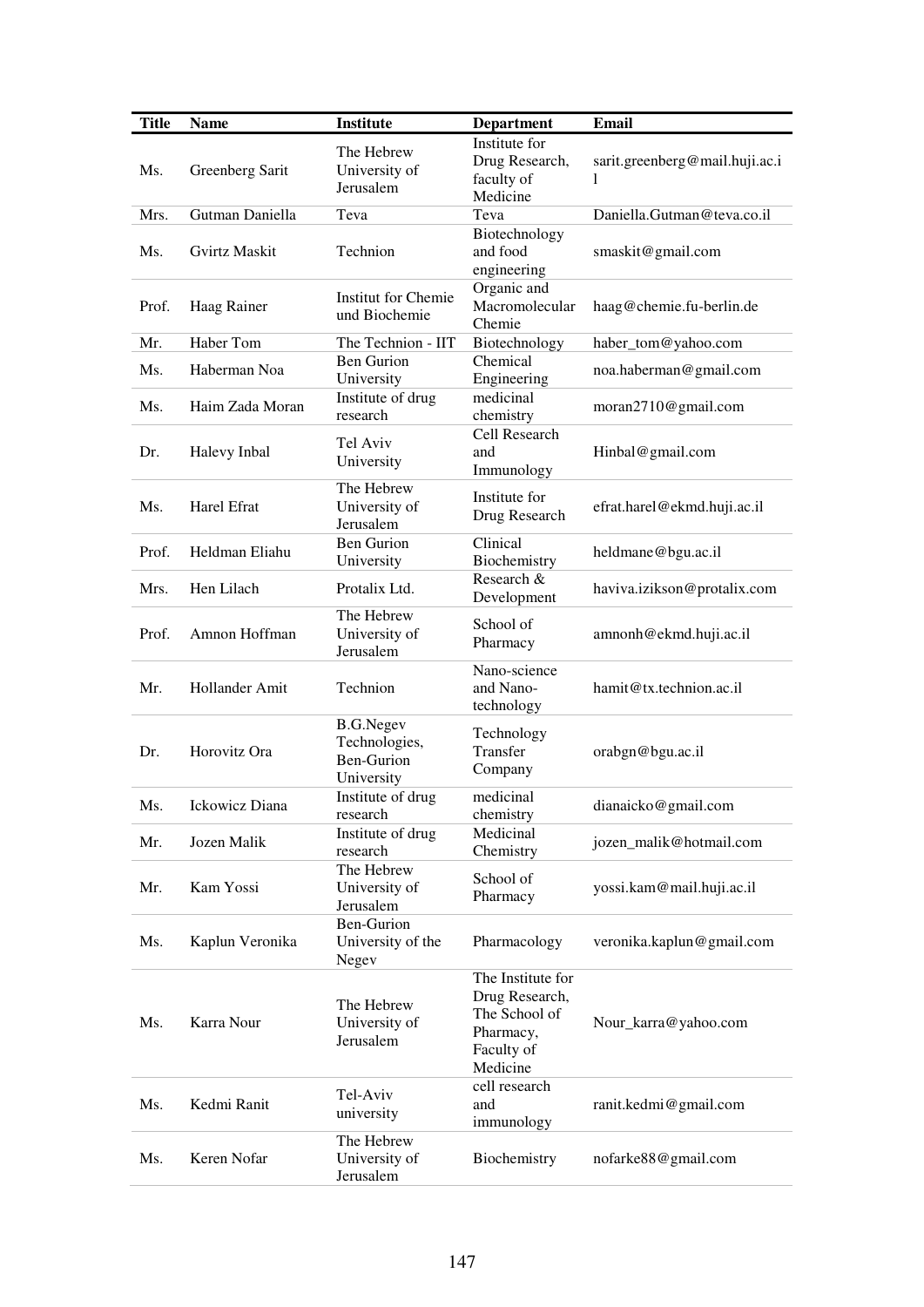| <b>Title</b> | <b>Name</b>               | <b>Institute</b>                                      | <b>Department</b>                             | <b>Email</b>                          |
|--------------|---------------------------|-------------------------------------------------------|-----------------------------------------------|---------------------------------------|
| Dr.          | Keynan Shoshi             | Yissum                                                | Healthcare                                    | shoshi.keynan@yissum.co.il            |
| Dr.          | Khan Wahid                | Institute of drug<br>research                         | medicinal<br>chemistry                        | mail4wahid@gmail.com                  |
| Dr.          | Khazanov Elena            | The Hebrew<br>University of<br>Jerusalem              | Pharmaceutics                                 | lenak@ekmd.huji.ac.il                 |
| Mr.          | Khoury Luai               | Ben-Gurion<br>University of the<br>Negev              | <b>Biomedical</b><br>Engineering              | luaigw@gmail.com                      |
| Mrs.         | Kirjner Matana<br>Marina  | Ariel University<br>Center of Camaria                 | Chemical<br>engineering &<br>Biotechnology    | marina.kirjner@teva.co.il             |
| Mr.          | Kirmayer David            | Intec Pharma                                          | R&D                                           | david@intecpharma.com                 |
| Dr.          | Koren Erez                | The Hebrew<br>University of<br>Jerusalem              | Lipocure                                      | erezkoren@gmail.com                   |
| Dr.          | Landesman – Milo<br>Dalit | Tel-Aviv<br>University                                | Dept.of Cell<br>Research &<br>Immunology      | dalitlan@post.tau.ac.il               |
| Dr.          | Lapidot Tair              | Tulip Medical Ltd                                     | Product<br>Development                        | tair@tulipmed.com                     |
| Prof.        | Laster Brenda             | <b>Ben Gurion</b><br>University                       | Nuclear<br>Engineering                        | blaster@bgu.ac.il                     |
| Prof.        | Lellouche Jean-Paul       | Bar-Ilan<br>University                                | Nanomaterials<br><b>Research Center</b>       | lellouj@biu.ac.il                     |
| Mr.          | Lellouche<br>Emmanuel     | Bar Ilan<br>University                                | Life Science                                  | e123@orange.net.il                    |
| Prof.        | Leor Jonathan             | Tel-Aviv<br>University Sheba<br><b>Medical Center</b> | Cardiology                                    | leorj@post.tau.ac.il                  |
| Ms.          | Letko Nitzan              | Technion                                              | Biotechnology<br>and food<br>engineering      | nitzanletko@gmail.com                 |
| Ms.          | Levitzky Inna             | Technion                                              | Biotechnology<br>and food<br>engineering      | inna.levitzky@gmail.com               |
| Mrs.         | Lewis Amar Eliz           | <b>Ben-Gurion</b><br>University of the<br>Negev       | Chemical<br>Engineering                       | eliz.lewis26@gmail.com                |
| Ms.          | Lifshiz Rinat             | <b>Ben Gurion</b><br>University                       | <b>Ben Gurion</b><br>University               | rinatlifshiz@gmail.com                |
| Dr.          | Livney Yoav               | Technion, IIT                                         | Biotechnology<br>& Food<br>Engineering        | livney@technion.ac.il                 |
| Ms.          | Lupu Yael                 | Technion                                              | Biotechnology<br>& Food<br>Engineering        | yaelupu@tx.technion.ac.il             |
| Mrs.         | Machluf Dafna             | Dexcel Pharma                                         | R&D                                           | hila.vayman@dexcel.com                |
| Prof.        | <b>Machluf Marcelle</b>   | Technion                                              | Biotechnology<br>&Food<br>Engineering         | machlufm@tx.technion.ac.il            |
| Dr.          | Makedonski Kirill         | The Hebrew<br>University of<br>Jerusalem              | Biochemistry<br>and Molecular<br>biology      | kirill.makedonski@mail.huji.a<br>c.il |
| Prof.        | Margalit Rimona           | Tel Aviv<br>University                                | Biochemistry &<br>Molecular<br><b>Biology</b> | rimona@post.tau.ac.il                 |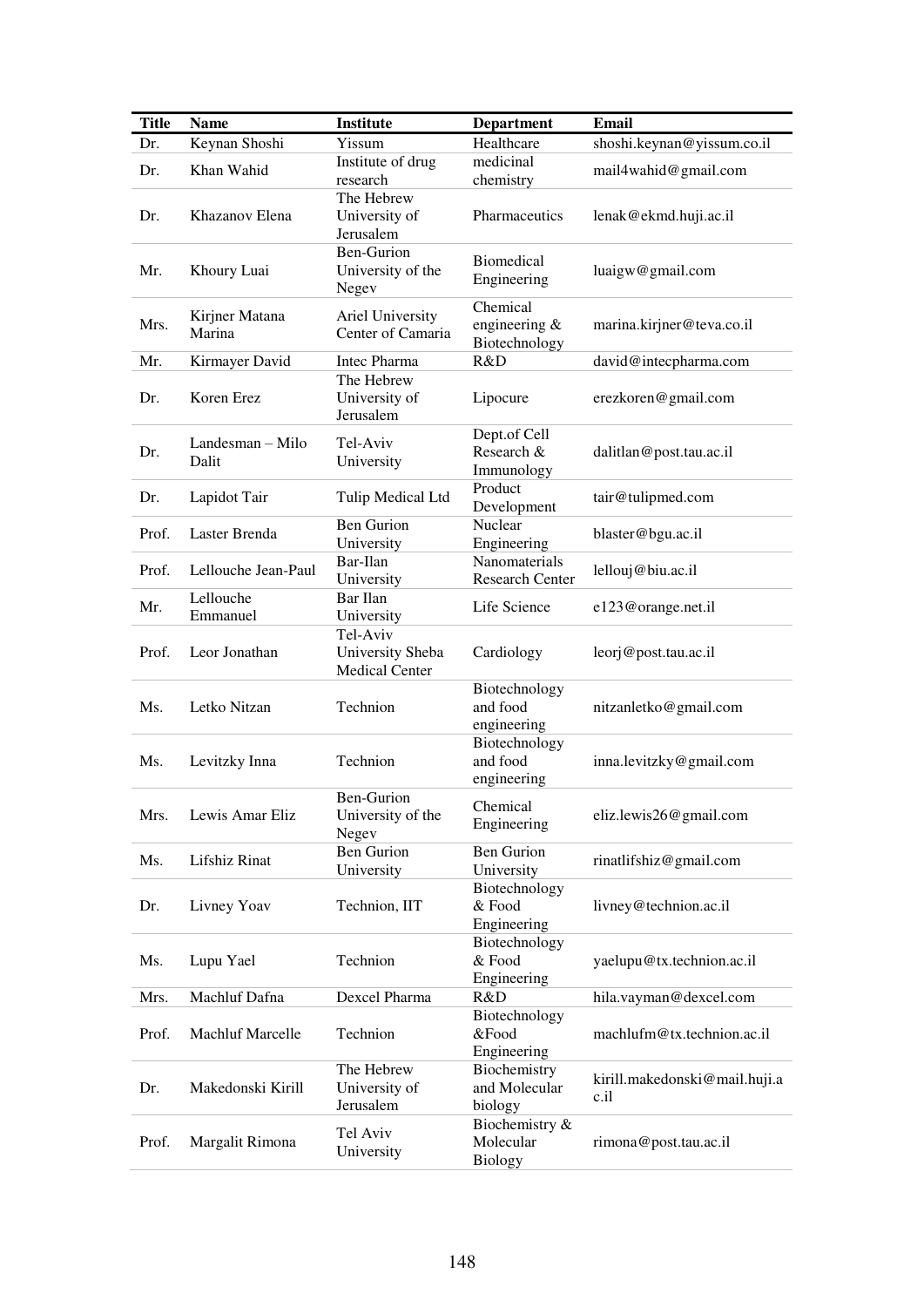| <b>Title</b> | <b>Name</b>                    | <b>Institute</b>                                         | <b>Department</b>                             | <b>Email</b>                        |
|--------------|--------------------------------|----------------------------------------------------------|-----------------------------------------------|-------------------------------------|
| Ms.          | Margulis-Goshen                | The Hebrew<br>University of                              | Applied                                       | katymargulis@yahoo.com              |
|              | Katy                           | Jerusalem                                                | Chemistry                                     |                                     |
| Ms.          | Markel Ariela                  | Yissum                                                   | Healthcare                                    | ariela.markel@yissum.co.il          |
| Mrs.         | Markovsky Ela                  | Tel-Aviv<br>University                                   | Pharmacology                                  | ela.markovsky@gmail.com             |
| Mr.          | Michaeli Shulamit              | Bar-Ilan<br>University                                   | Faculty of Life<br>Sciences                   | michaes@mail,biu.ac.i]              |
| Mr.          | Michlin Yaacov                 | Yissum                                                   | Yissum                                        | yaacov.michlin@yissum.co.il         |
| Ms.          | Minkov Maria                   | <b>Ben-Gurion</b><br>University of the<br>Negev          | Pharmacology                                  | mushi85@gmail.com                   |
| Mr.          | Mizrahi Oren                   | Institute of drug<br>research                            | medicinal<br>chemistry                        | oren.mizrahi@strauss-<br>water.com  |
| Ms.          | Mizrahy Shoshy                 | Tel-Aviv<br>University                                   | Cell Research<br>and<br>Immunology            | shoshym@gmail.com                   |
| Mr.          | Moas Itay                      | Protalix Ltd                                             | Research &<br>Development                     | haviva.izikson@protalix.com         |
| Ms.          | Moradov Dorit                  | The Hebrew<br>University of<br>Jerusalem                 | Medicine<br>faculty                           | dorit.moradov@mail.huji.ac.il       |
| Dr.          | Nassar Taher                   | School of<br>Pharmacy,<br>Institute of Drug<br>Research, | pharmacuetics                                 | tahern@ekmd.huji.ac.il              |
| Dr.          | Navon Nadav                    | Intec pharma                                             | R&D                                           | nadav@intecpharma.com               |
| Ms.          | Nguyen Evelyne                 | Technion                                                 | Biotechnology                                 | ebnguyen@ntu.edu.sg                 |
| Mrs.         | Ninio Liat                     | Protalix Ltd                                             | Research &<br>Development                     | haviva.izikson@protalix.com         |
| Dr.          | Nordling-David<br>Mirjam Malka | The Hebrew<br>University of<br>Jerusalem                 | Department of<br>Pharmaceutics                | mirjamd@ekmd.huji.ac.il             |
| Mr.          | Nudelman Zakhar                | The Hebrew<br>University of<br>Jerusalem                 | Pharmaceutics                                 | zackinu@gmail.com                   |
| Mr.          | Nudelman Sioma                 | The Hebrew<br>University of<br>Jerusalem                 | Biochemistry                                  | siomanu@gmail.com                   |
| Dr.          | Ofek Paula                     | Tel Aviv<br>University                                   | Physiology and<br>Pharmacology                | ofekpau@post.tau.ac.il              |
| Ms.          | Ohayon Tal                     | Teva                                                     | Pharmaceutical<br>Research Unit<br>(PRU)      | tal.ohayon@teva.co.il               |
| Mrs.         | Ostrovsky Ksenia               | The Hebrew<br>University of<br>Jerusalem                 | Department of<br>Pharmaceutics                | kseniazol@gmail.com                 |
| Dr.          | Papo Niv                       | <b>Ben-Gurion</b><br>University of the<br>Negev          | Department of<br>Biotechnology<br>Engineering | papo@bgu.ac.il                      |
| Dr.          | Peer Dan                       | Tel Aviv<br>University                                   | Cell Research &<br>Immunology                 | peer@post.tau.ac.il                 |
| Ms.          | Peretz Sivan                   |                                                          |                                               | siv6789@gmail.com                   |
| Mrs.         | Perlstein Hadas                | The Hebrew<br>University of<br>Jerusalem                 | Biochemistry                                  | hadas.perlstein@mail.huji.ac.i<br>1 |
| Mr.          | Pittel Ilya                    | Bar Ilan<br>University                                   | <b>BINA/Life</b><br>Sciences                  | ilyapittel@gmail.com                |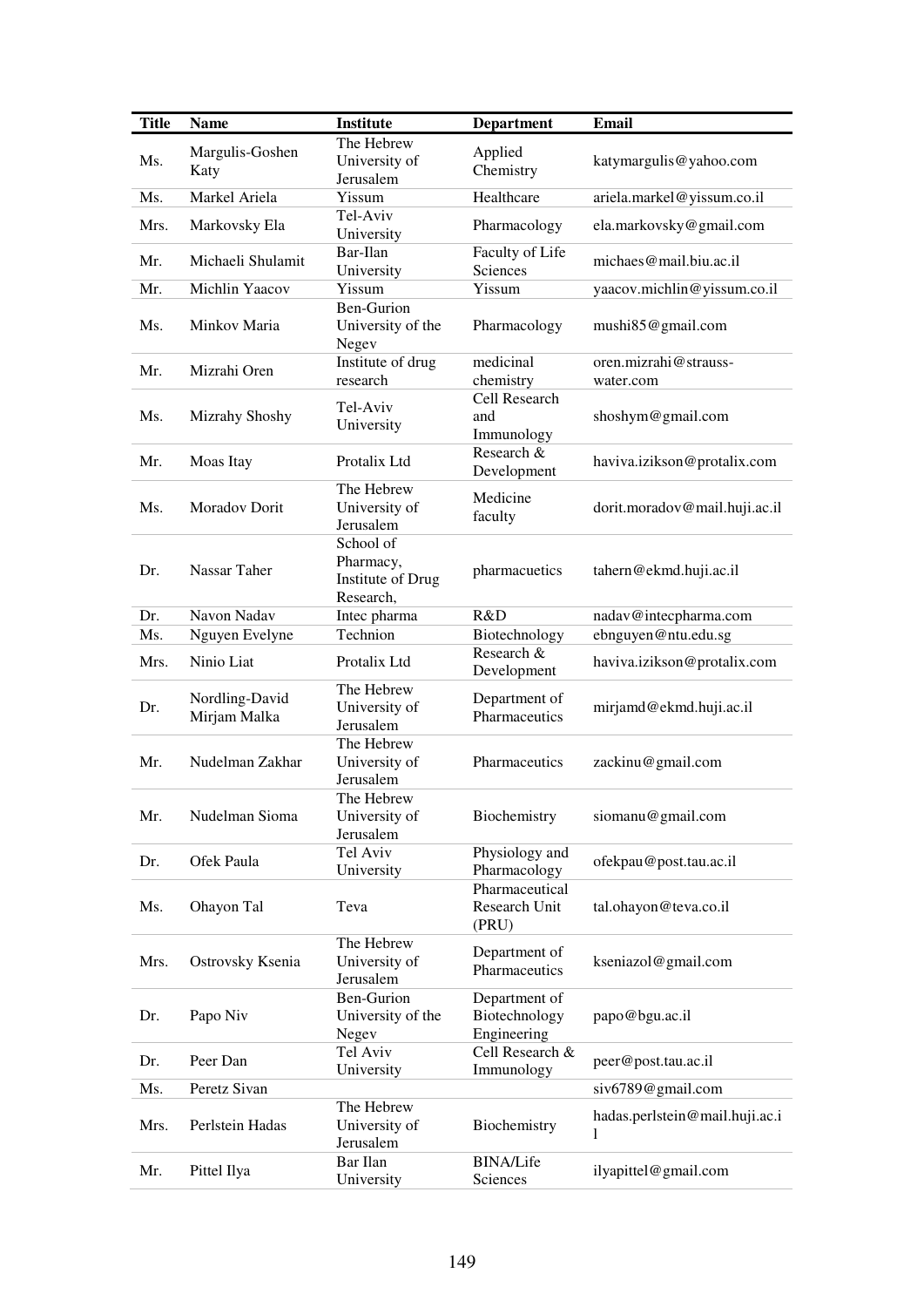| <b>Title</b> | <b>Name</b>            | <b>Institute</b>                         | <b>Department</b>                                 | Email                                  |
|--------------|------------------------|------------------------------------------|---------------------------------------------------|----------------------------------------|
| Mrs.         | Polyak Dina            | Tel Aviv<br>University                   | Physiology and<br>Pharmacology                    | dina.polyak@gmail.com                  |
| Dr.          | Popovtzer Rachela      | Bar-Ilan<br>University                   | Faculty of<br>Engineering                         | rachela.popovtzer@biu.ac.il            |
| Mrs.         | Portnoy Emma           | The Hebrew<br>University of<br>Jerusalem | <b>Institute of Drug</b><br>Research              | portnoye@gmail.com                     |
| Prof.        | Portnoy Moshe          | Tel Aviv<br>University                   | School of<br>Chemistry                            | portnoy@post.tau.ac.il                 |
| Dr.          | Priev Abba             | The Hebrew<br>University of<br>Jerusalem | Biochemistry                                      | abbap@ekmd.huji.ac.il                  |
| Mr.          | Rajchenbach Wolf       | The Hebrew<br>University of<br>Jerusalem | biochemistry                                      | wolfmnr@gmail.com                      |
| Mr.          | Raslin Michael         | The Hebrew<br>University of<br>Jerusalem | Biochemistry                                      | mraslin65@gmail.com                    |
| Dr.          | Raz Tamar              | Ramot at Tel Aviv<br>University Ltd.     | Marketing and<br>Strategy                         | tamar@ramot.org                        |
| Dr.          | <b>Reches Meital</b>   | The Hebrew<br>University of<br>Jerusalem | The institute of<br>Chemistry                     | meital.reches@mail.huji.ac.il          |
| Mr.          | Reinberg Ronny         | Intec Pharma                             | R&D                                               | Ronny@intecpharma.com                  |
| Ms.          | Roffe Grumer Suzy      | Chiasma                                  | Pre-commercial                                    | cindy@chiasmapharma.com                |
| Prof.        | Rubinstein Abraham     | The Hebrew<br>University of<br>Jerusalem | Institute for<br>Drug Research                    | avrir@ekmd.huji.ac.il                  |
| Ms.          | <b>Sack Rinat</b>      | Chiasma                                  | Formulation                                       | cindy@chiasmapharma.com                |
| Dr.          | Saphier Sigal          | <b>IIBR</b>                              | Medicinal<br>Chemistry                            | sigals@iibr.gov.il                     |
| Prof.        | Satchi-Fainaro Ronit   | Tel Aviv<br>University                   | Physiology and<br>Pharmacology                    | ronitsf@post.tau.ac.il                 |
| Dr.          | Schroeder Avi          | Technion                                 | Chemical<br>Engineering                           | avi900@technion.ac.il                  |
| Dr.          | <b>Schwartz Aharon</b> | Teva<br>Pharmaceuticals                  | Innovative<br>Ventures                            | Aharon.Schwartz@teva.co.il             |
| Dr.          | Scomparin Anna         | Tel Aviv<br>University                   | Physiology and<br>Pharmacology                    | anna.scomparin@gmail.com               |
| Dr.          | Sella-Tavor Osnat      | Given Imaging                            | <b>Business</b><br>Development                    | Osnat.Sella-<br>tavor@givenimaging.com |
| Ms.          | Sertshuk Limor         | Technion                                 | Biotechnology<br>and Food<br>Engineering          | limorser@tx.technion.ac.il             |
| Prof.        | Shai Yechiel           | The Weizmann<br>Institute of<br>Science  | <b>Biological</b><br>Chemistry                    | yechiel.shai@weizmann.ac.il            |
| Mrs.         | Shaked Yael            | Dr. Golik<br>Chemical<br>Instrumentation | Sales and<br>application                          | yaelshaked@golik.co.il                 |
| Mr.          | Shamay Yosi            | <b>Ben Gurion</b><br>University          | Pharmacology                                      | yosi.shamay@gmail.com                  |
| Dr.          | Shefi Orit             | Bar Ilan<br>University                   | Faculty of<br>Engineering                         | orit.shefi@biu.ac.il                   |
| Mrs.         | Shekhter Talia         | Tel-Aviv<br>University                   | Molecular<br>Microbiology<br>and<br>Biotechnology | sh.talia@gmail.com                     |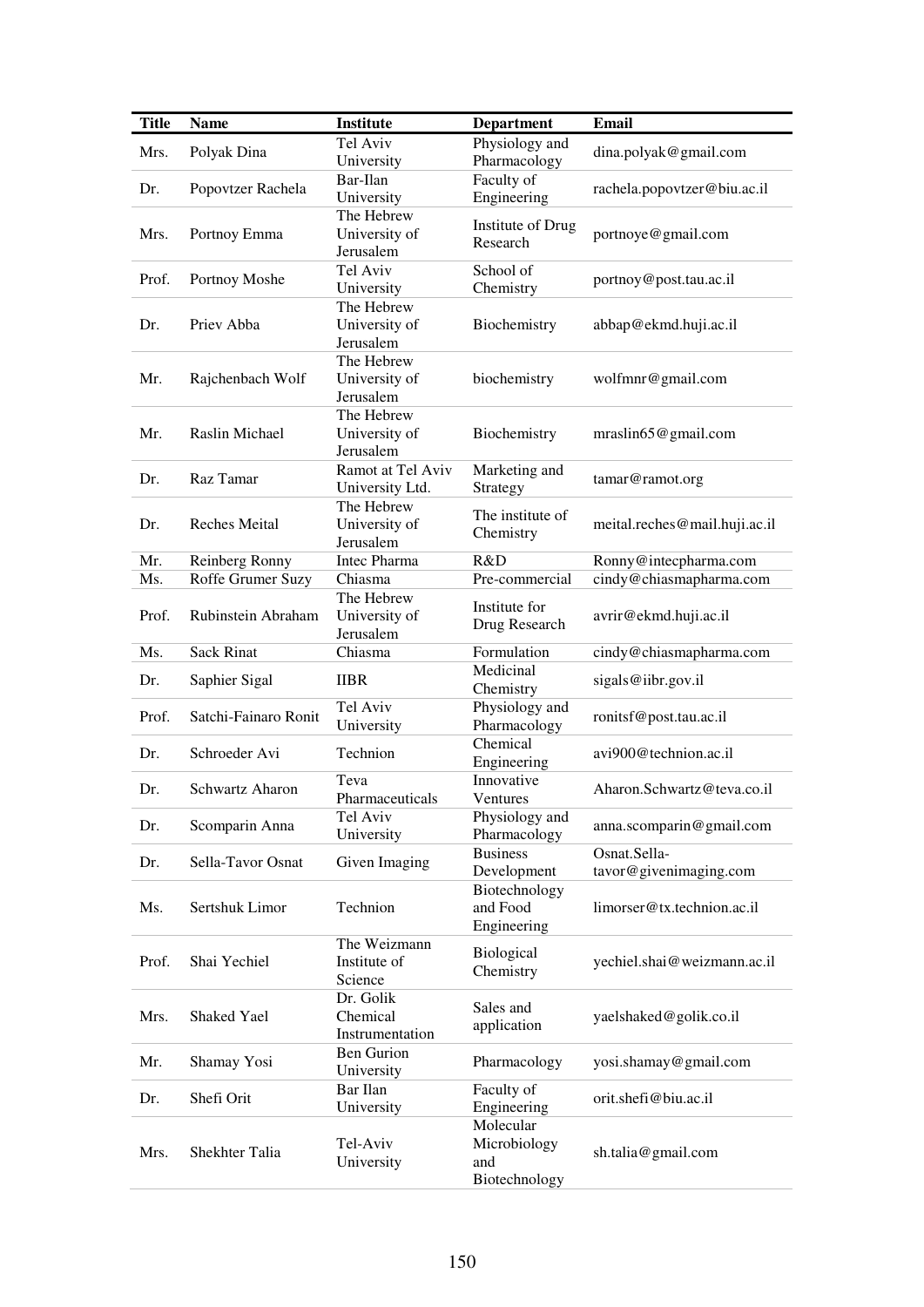| <b>Title</b> | <b>Name</b>              | <b>Institute</b>                                                   | <b>Department</b>                                         | <b>Email</b>                |
|--------------|--------------------------|--------------------------------------------------------------------|-----------------------------------------------------------|-----------------------------|
| Ms.          | Shenderovich Julia       | The Hebrew<br>University of<br>Jerusalem                           | Institute for<br>Drug Research,<br>Faculty of<br>Medicine | jshenderovich@gmail.com     |
| Ms.          | Shirshov Luba            | Ben-Gurion<br>University of the<br>Negev                           | Pharmacology                                              | lubash@post.bgu.ac.il       |
| Dr.          | Shmeeda Hilary           | Shaare Zedek<br><b>Medical Center</b>                              | Experimental<br>Oncology                                  | hilary@szmc.org.il          |
| Ms.          | Shpirt Lina              | <b>Ben Gurion</b><br>University                                    | Pharmacology                                              | linas@post.bgu.ac.il        |
| Dr.          | Shulman Avidor           | Protalix Ltd                                                       | Research &<br>Development                                 | haviva.izikson@protalix.com |
| Ms.          | Shuman Michal            | Tel Aviv<br>University                                             | Molecular<br>Micro. &<br>Biotechnology                    | michal1020@gmail.com        |
| Ms.          | Silverman Liza           | The Hebrew<br>University of<br>Jerusalem                           | biochemistry<br>and molecular<br>biology                  | silverman.liza@gmail.com    |
| Dr.          | <b>Skaat Hadas</b>       | Bar-Ilan<br>University                                             | Chemistry                                                 | hadas.skaat@gmail.com       |
| Mrs.         | Soffer Tsur Neta         | Tel Aviv<br>University                                             | Cell research &<br>immunology                             | netasoffer@gmail.com        |
| Dr.          | <b>Stepensky David</b>   | Ben-Gurion<br>University of the<br>Negev                           | Pharmacology                                              | davidst@bgu.ac.il           |
| Ms.          | Tiram Galia              | Tel-Aviv<br>University                                             | Physiology and<br>Pharmacology                            | galiatir@post.tau.ac.il     |
| Dr.          | <b>Tirosh Boaz</b>       | The Hebrew<br>University of<br>Jerusalem                           | Institute of Drug<br>Research                             | boazt@ekmd.huji.ac.il       |
| Mrs.         | Toledano Furman<br>Naama | Technion                                                           | Biotechnology<br>and Food<br>Engineering                  | nami.furman@gmail.com       |
| Mr.          | Toledo Jacki             | The Hebrew<br>University of<br>Jerusalem                           | biochemistry                                              | jacki.toledo@gmail.com      |
| Prof.        | Torchilin Vladimir<br>Ρ. | Bouve College of<br>Health Sciences,<br>Northeastern<br>University | Department of<br>Pharmaceutical<br>Sciences               | v.torchilin@neu.edu         |
| Mr.          | <b>Tsuriel Moshe</b>     | The Hebrew<br>University of<br>Jerusalem                           | The institute of<br>drug research                         | moshet@ekmd.huji.ac.il      |
| Dr.          | Tzaban Salit             | Protalix Ltd                                                       | Research &<br>Development                                 | haviva.izikson@protalix.com |
| Mr.          | Valitsky Michael         | The Hebrew<br>University of<br>Jerusalem                           | Institute for<br>Drug Research                            | michaelvalitsky@gmail.com   |
| Ms.          | Wang Yao                 | Technion-Israel<br>Institute of<br>Technology                      | Biotechnology<br>and Food<br>Engineering                  | wang0580@tx.technion.ac.il  |
| Mr.          | Weinstein Eyal           | Technion-ITT                                                       | Nano<br>technology and<br>sciences                        | eyalwe83@gmail.com          |
| Dr.          | Witenberg Bruria         | Tel-Aviv<br>University                                             | Cell biology<br>and<br>Immunology                         | w.bruria@gmail.com          |